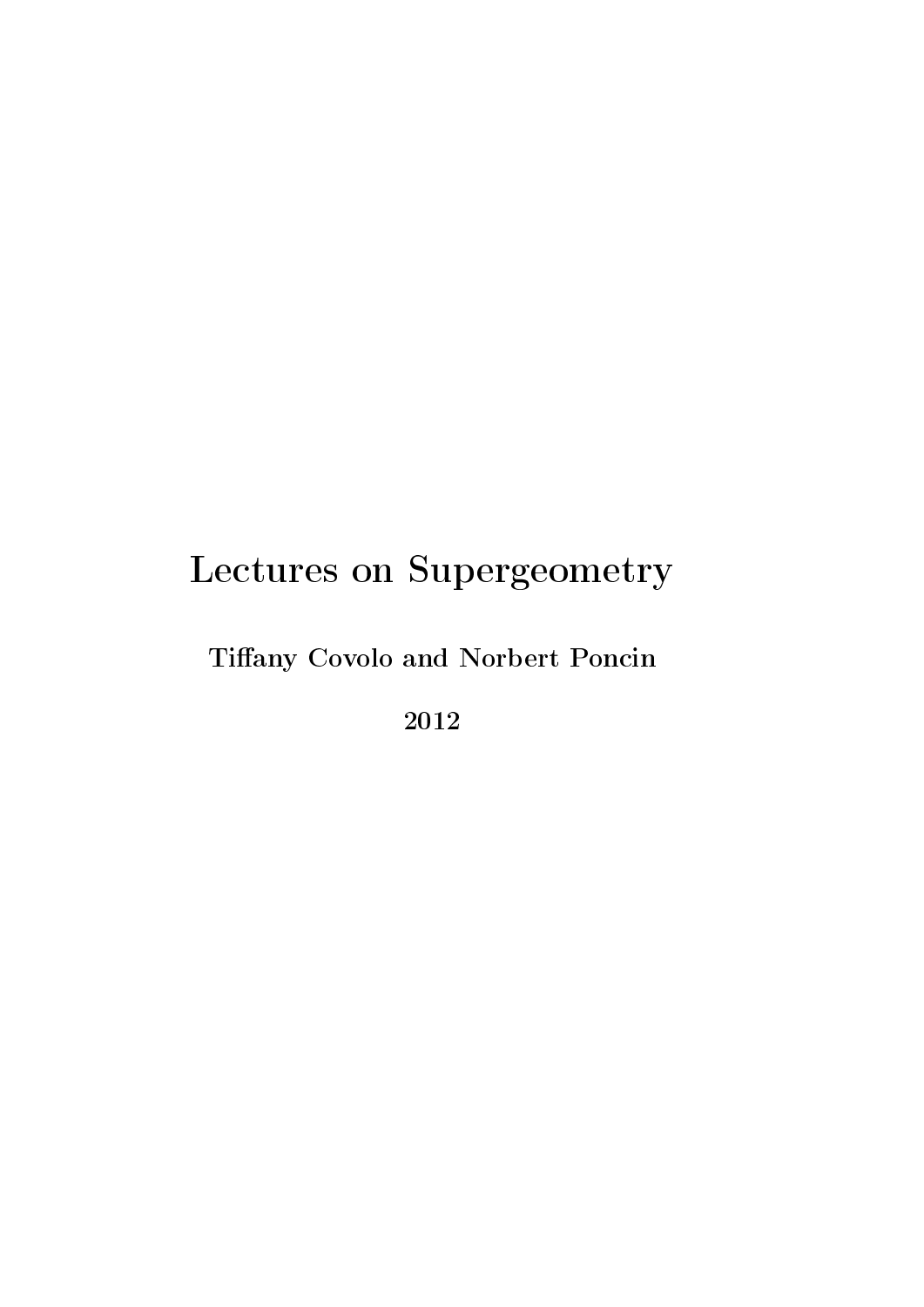# Contents

|                | <b>Disclaimer</b>         |                                                                        |                |  |  |  |  |
|----------------|---------------------------|------------------------------------------------------------------------|----------------|--|--|--|--|
|                | Introduction              |                                                                        |                |  |  |  |  |
| $\mathbf 1$    | Superalgebra              |                                                                        |                |  |  |  |  |
|                | 1.1                       |                                                                        | 6              |  |  |  |  |
|                | 1.2                       |                                                                        | $\overline{7}$ |  |  |  |  |
|                | 1.3                       |                                                                        | 8              |  |  |  |  |
|                | 1.4                       |                                                                        | 10             |  |  |  |  |
|                |                           | Tensor product over a commutative ring<br>1.4.1                        | 10             |  |  |  |  |
|                |                           | Tensor product over a noncommutative ring<br>1.4.2                     | 11             |  |  |  |  |
|                |                           | Tensor product over a supercommutative ring<br>1.4.3                   | 12             |  |  |  |  |
|                |                           | Tensor product over an algebra over a (super)commutative ring<br>1.4.4 | 13             |  |  |  |  |
|                | 1.5                       | Algebraic de Rham complexes, Deligne and Bernstein - Leites formalisms |                |  |  |  |  |
|                | 1.6                       |                                                                        | 16             |  |  |  |  |
|                | 1.7                       |                                                                        | 19             |  |  |  |  |
|                | 1.8                       |                                                                        | 20             |  |  |  |  |
|                | 1.9                       | Berezinian of an invertible even square matrix                         | 21             |  |  |  |  |
|                | 1.10                      | 25<br>Berezinian of a free supermodule                                 |                |  |  |  |  |
| $\overline{2}$ | 26<br><b>Sheaf Theory</b> |                                                                        |                |  |  |  |  |
|                | 2.1                       |                                                                        | 26             |  |  |  |  |
|                | 2.2                       |                                                                        | 28             |  |  |  |  |
|                | 2.3                       |                                                                        | 29             |  |  |  |  |
|                | 2.4                       |                                                                        | 31             |  |  |  |  |
|                | 2.5                       |                                                                        | 32             |  |  |  |  |
|                | 2.6                       |                                                                        | 33             |  |  |  |  |
|                | 2.7                       |                                                                        | 36             |  |  |  |  |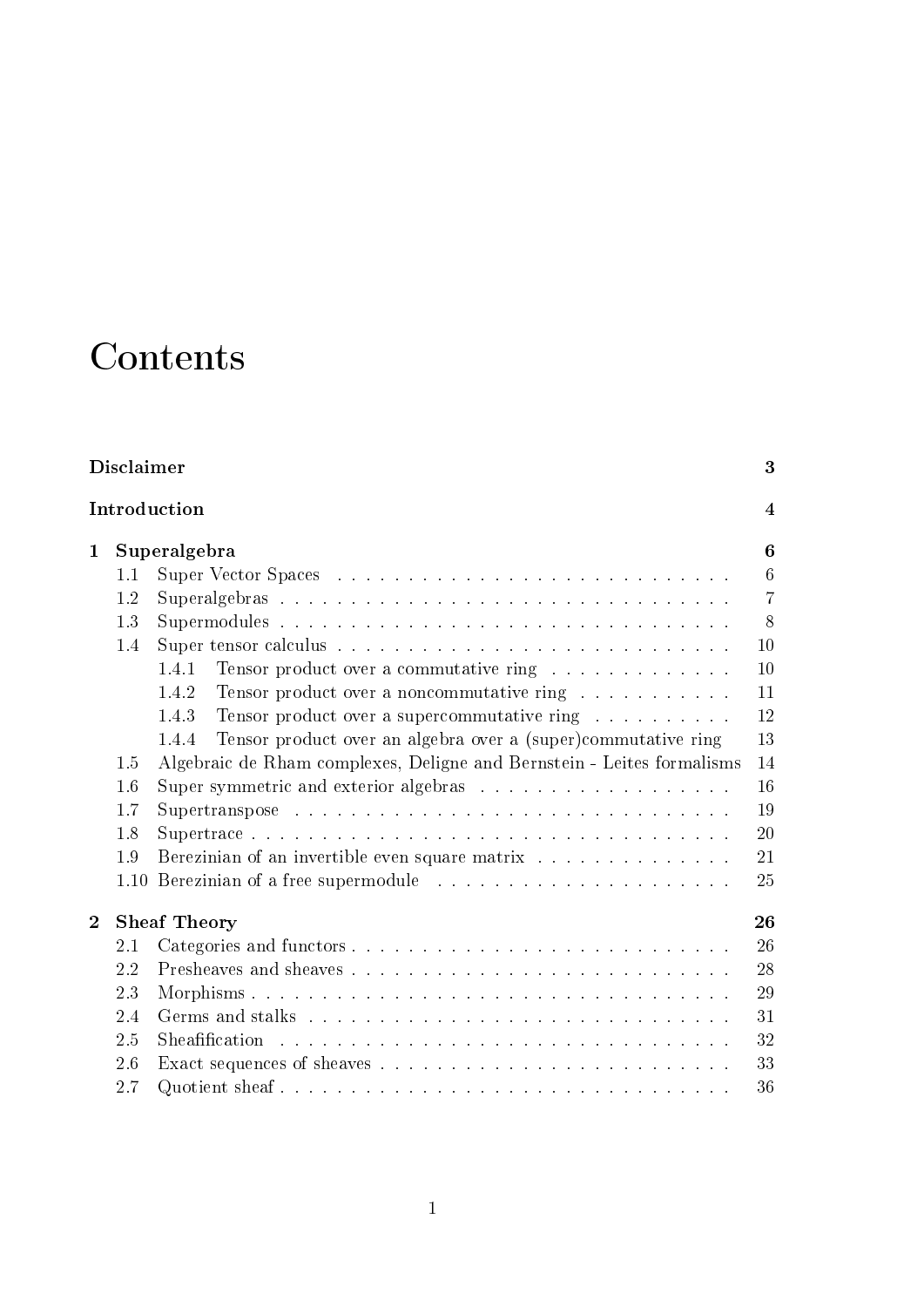| 3              | Supermanifolds                                   |                                                             |                                                                                                      |    |  |  |  |  |
|----------------|--------------------------------------------------|-------------------------------------------------------------|------------------------------------------------------------------------------------------------------|----|--|--|--|--|
|                | 3.1                                              |                                                             |                                                                                                      | 38 |  |  |  |  |
|                |                                                  | 3.1.1                                                       |                                                                                                      | 38 |  |  |  |  |
|                |                                                  | 3.1.2                                                       | Morphisms of local ringed spaces $\ldots \ldots \ldots \ldots \ldots \ldots$                         | 39 |  |  |  |  |
|                |                                                  | 3.1.3                                                       |                                                                                                      | 40 |  |  |  |  |
|                | 3.2                                              |                                                             | Definition of supermanifolds $\ldots \ldots \ldots \ldots \ldots \ldots \ldots \ldots \ldots \ldots$ | 41 |  |  |  |  |
|                |                                                  | 3.2.1                                                       |                                                                                                      | 41 |  |  |  |  |
|                |                                                  | 3.2.2                                                       |                                                                                                      | 41 |  |  |  |  |
|                |                                                  | 3.2.3                                                       |                                                                                                      | 41 |  |  |  |  |
|                |                                                  | 3.2.4                                                       |                                                                                                      | 43 |  |  |  |  |
|                | 3.3                                              | 44<br>Projection of superfunctions onto classical functions |                                                                                                      |    |  |  |  |  |
|                | $3.4\,$                                          |                                                             | Morphisms of supermanifolds                                                                          | 46 |  |  |  |  |
|                |                                                  | 3.4.1                                                       | First properties of supermorphisms                                                                   | 46 |  |  |  |  |
|                |                                                  | 3.4.2                                                       | Fundamental Theorem of Supermorphisms                                                                | 48 |  |  |  |  |
|                |                                                  | 3.4.3                                                       |                                                                                                      | 48 |  |  |  |  |
|                |                                                  | 3.4.4                                                       |                                                                                                      | 49 |  |  |  |  |
|                |                                                  | 3.4.5                                                       |                                                                                                      | 50 |  |  |  |  |
| $\overline{4}$ | Differential Calculus on Supermanifolds<br>54    |                                                             |                                                                                                      |    |  |  |  |  |
|                | 4.1                                              |                                                             |                                                                                                      | 54 |  |  |  |  |
|                | 4.2                                              |                                                             |                                                                                                      | 58 |  |  |  |  |
|                | 4.3                                              |                                                             | Tangent map of a supermorphism, modified Jacobian                                                    | 59 |  |  |  |  |
|                | 4.4                                              |                                                             |                                                                                                      | 62 |  |  |  |  |
|                | 4.5                                              |                                                             | Super 1-forms and cotangent sheaf $\ldots \ldots \ldots \ldots \ldots \ldots \ldots$                 | 65 |  |  |  |  |
|                | 4.6                                              |                                                             |                                                                                                      | 67 |  |  |  |  |
|                | 4.7                                              |                                                             |                                                                                                      | 68 |  |  |  |  |
|                | 4.8                                              |                                                             |                                                                                                      | 71 |  |  |  |  |
| 5              | 73<br><b>Integral Calculus on Supermanifolds</b> |                                                             |                                                                                                      |    |  |  |  |  |
|                |                                                  |                                                             | 5.1 Berezinian of a free supermodule                                                                 | 73 |  |  |  |  |
|                | 5.2                                              |                                                             |                                                                                                      | 74 |  |  |  |  |
|                | 5.3                                              |                                                             |                                                                                                      | 76 |  |  |  |  |
|                |                                                  | 5.3.1                                                       | Berezinian sheaf – supervector bundle approach                                                       | 76 |  |  |  |  |
|                |                                                  | 5.3.2                                                       | Sheafs of super differential operators                                                               | 78 |  |  |  |  |
|                |                                                  | 5.3.3                                                       |                                                                                                      | 80 |  |  |  |  |
|                |                                                  | 5.3.4                                                       | Integration over a supermanifold                                                                     | 81 |  |  |  |  |
|                |                                                  |                                                             |                                                                                                      |    |  |  |  |  |
|                |                                                  | 5.3.5                                                       | Berezinian sheaf – intrinsic approach $\ldots \ldots \ldots \ldots \ldots$                           | 83 |  |  |  |  |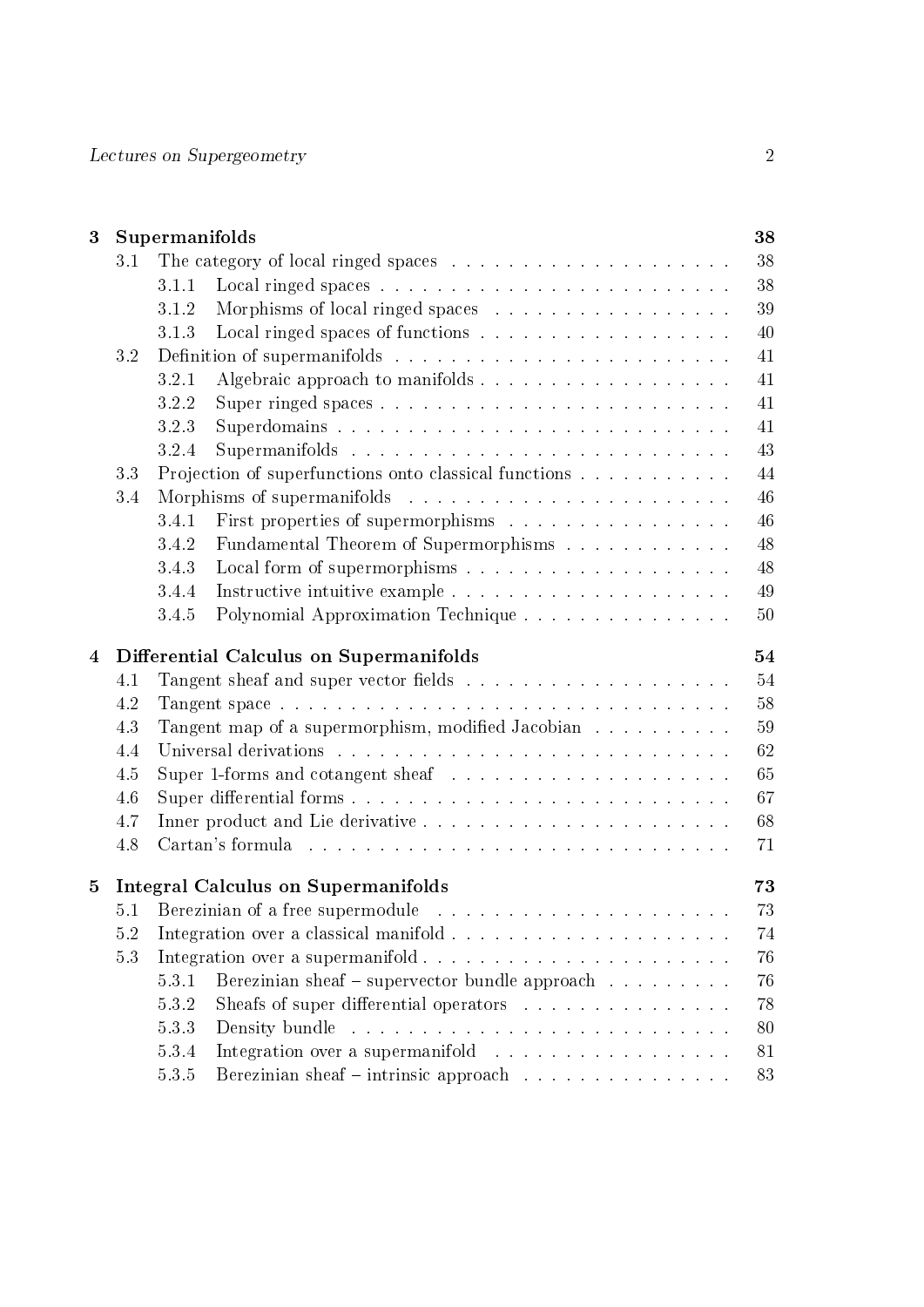# Disclaimer

The present text is in prefinal form and does not contain any new results. Its first typewritten draft was T. Covolo's Master Thesis, which she presented in 2009/2010. The latter, as well as the current version of our text are based upon a series of (post)doctoral seminars on Supergeometry, a reading and a lecture course, given by N. Poncin at the University of Luxembourg between 2006 and 2011. These lectures were themselves mainly based on [Var04], [Man02], and [DM99]. Since the work grew gradually over a number of years, some references might have been lost or forgotten; in this case, the authors would like to apologize and would be glad to add those references (in particular online encyclopedias such as nLab and Wikipedia were used).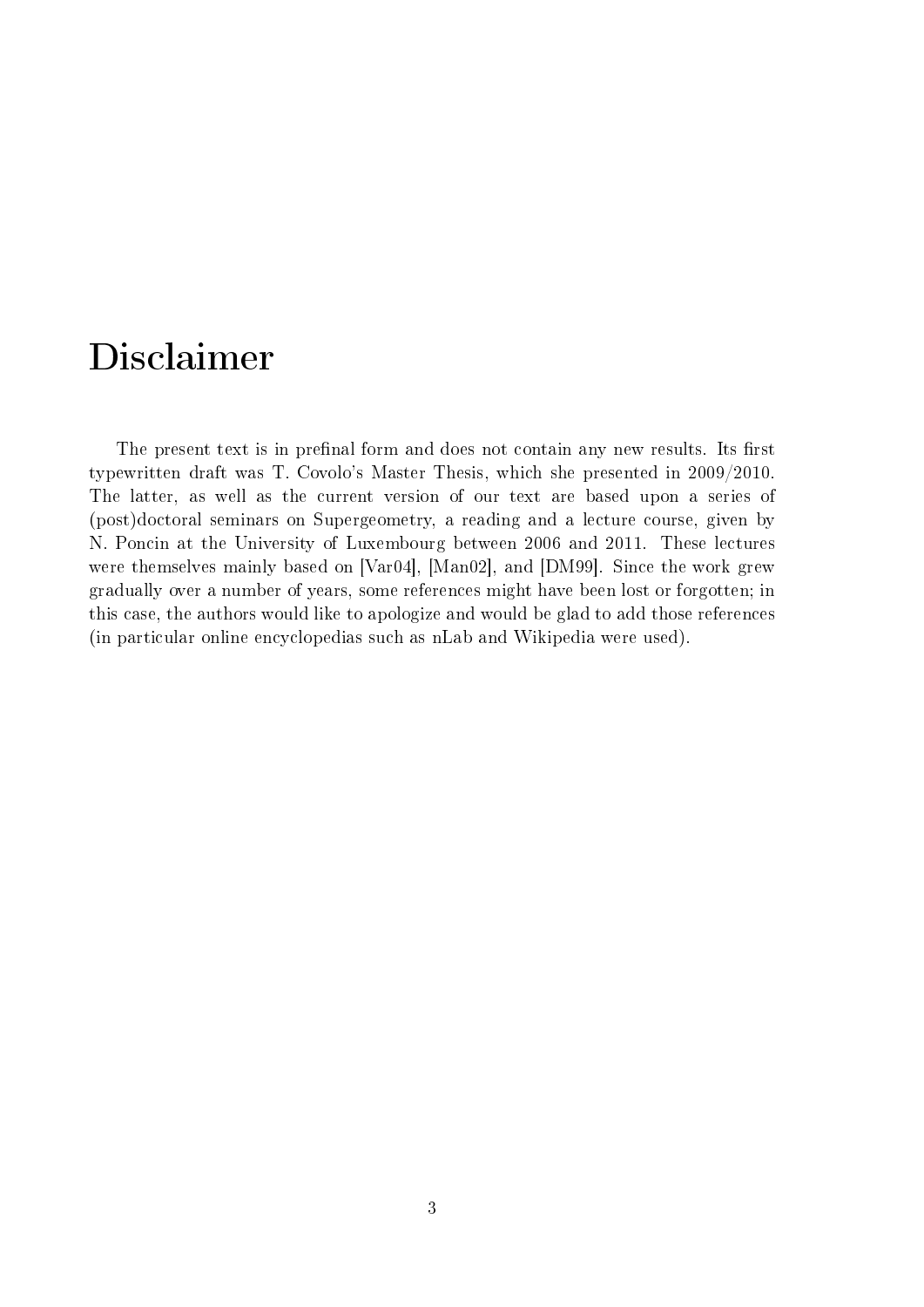# Introduction

Two revolutionary physical theories appeared at the beginning of the 20th century, general relativity and quantum mechanics. Curved spacetime, introduced to deal with gravitation, had almost no impact on quantum physics, since at the atomic level gravitation and curvature may be neglected. However, gradually people realized that there should exist a unique model of spacetime, valid in the infinitely small as well as in the infinitely big context. The resulting need to unify quantum science and gravity led to the insight that radically new models of spacetime might be necessary. One of these models is Superspace.

Symmetry is a fundamental concept in Physics and Mathematics; supersymmetry (SUSY) was discovered at the beginning of the seventies. One of its predictions is that every elementary particle has a supersymmetric partner of opposite spin-parity: e.g. the SUSY partner of a boson is a fermion and vice versa. The Pauli exclusion principle entails that two fermions cannot occupy the same quantum state. This means that the Hilbert state space associated to a q-fermion system is the exterior power  $\wedge^q \mathcal{H}_1$  of the Hilbert state space  $\mathcal{H}_1$  of a single fermion. Similarly, the state space of a p-boson system is the symmetric power  $S^p\mathcal{H}_0$  of the single boson space  $\mathcal{H}_0$ . Finally, the many particle space is

$$
S\mathcal{H}_0\otimes\wedge\mathcal{H}_1.
$$

If we combine bosons and fermions in a unique framework, the base space is a superspace  $\mathcal{H} = \mathcal{H}_0 \oplus \mathcal{H}_1$  and the quantum state space of a many boson and fermion system is the supersymmetric algebra of H. This algebra is isomorphic to  $S\mathcal{H}_{0}\otimes\wedge\mathcal{H}_{1}$ .

In the following, we provide a comprehensive introduction to **Superalgebra and** Supergeometry. In particular, we detail differential and integral calculus on supermanifolds.

The text is structured as follows.

The first two chapters contain all necessary preliminaries.

Chapter 1 deals with Superalgebra. The Deligne and Bernstein-Leites formalisms naturally appear from the construction of algebraic de Rham complexes. We introduce the superdeterminant or Berezinian and prove its multiplicativity.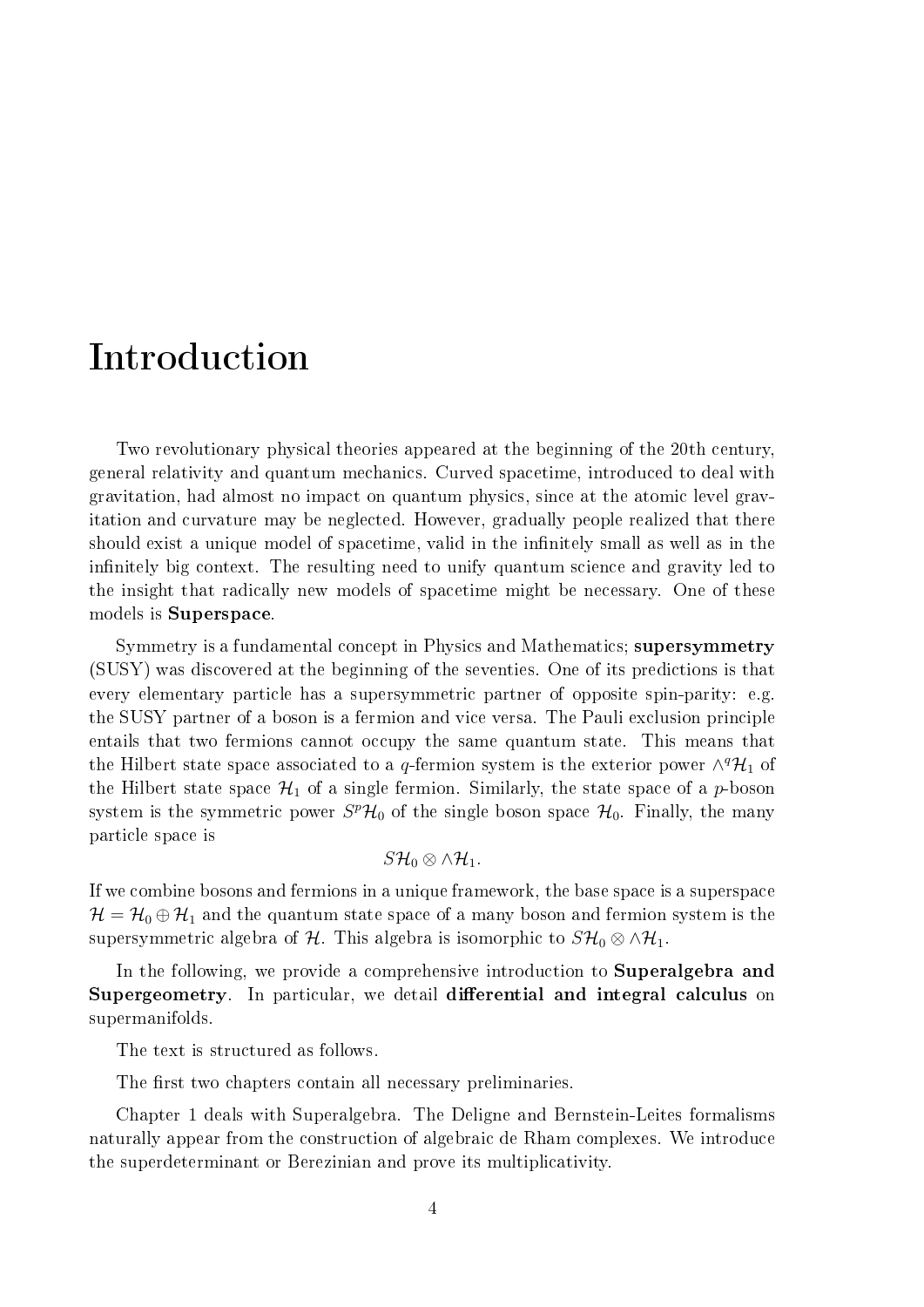The second chapter contains a brief introduction to Category and Sheaf Theory.

In Chapter 3, we define Kostant-Berezin-Leites supermanifolds, confining ourselves to the smooth category. Maximal ideals of the stalks of the sheaf of superfunctions are described, the smooth structure on the topological base space of a supermanifold is constructed, and the projection of the structure sheaf of a supermanifold onto the function sheaf of the base manifold is built. We then investigate extensively supermorphisms, and show that their local form is similar to that of classical morphisms  $-$  a property that makes Supergeometry a reasonable theory. Smoothness of the continuous base map of a supermorphism is proven. A number of proofs, in particular the construction and study of differential operators on supermanifolds, are based upon Hadamard's lemma, also known as polynomial approximation technique which we explain in depth.

Special emphasis is put on differential calculus on supermanifolds and in particular on the construction of the super de Rham complex, which, just as integration on supermanifolds, is addressed only sparsely in the literature.

The last chapter finally provides a complete discussion of integration over supermanifolds. We first recall integration theory over classical manifolds. When passing to supermanifolds, the sheaf of top forms is to be replaced by the Berezinian sheaf, which we glue from trivial local line bundles and that we construct intrinsically as a quotient of super differential operators with coefficients in super differential forms. This allows defining the density bundle and hence integration over a supermanifold.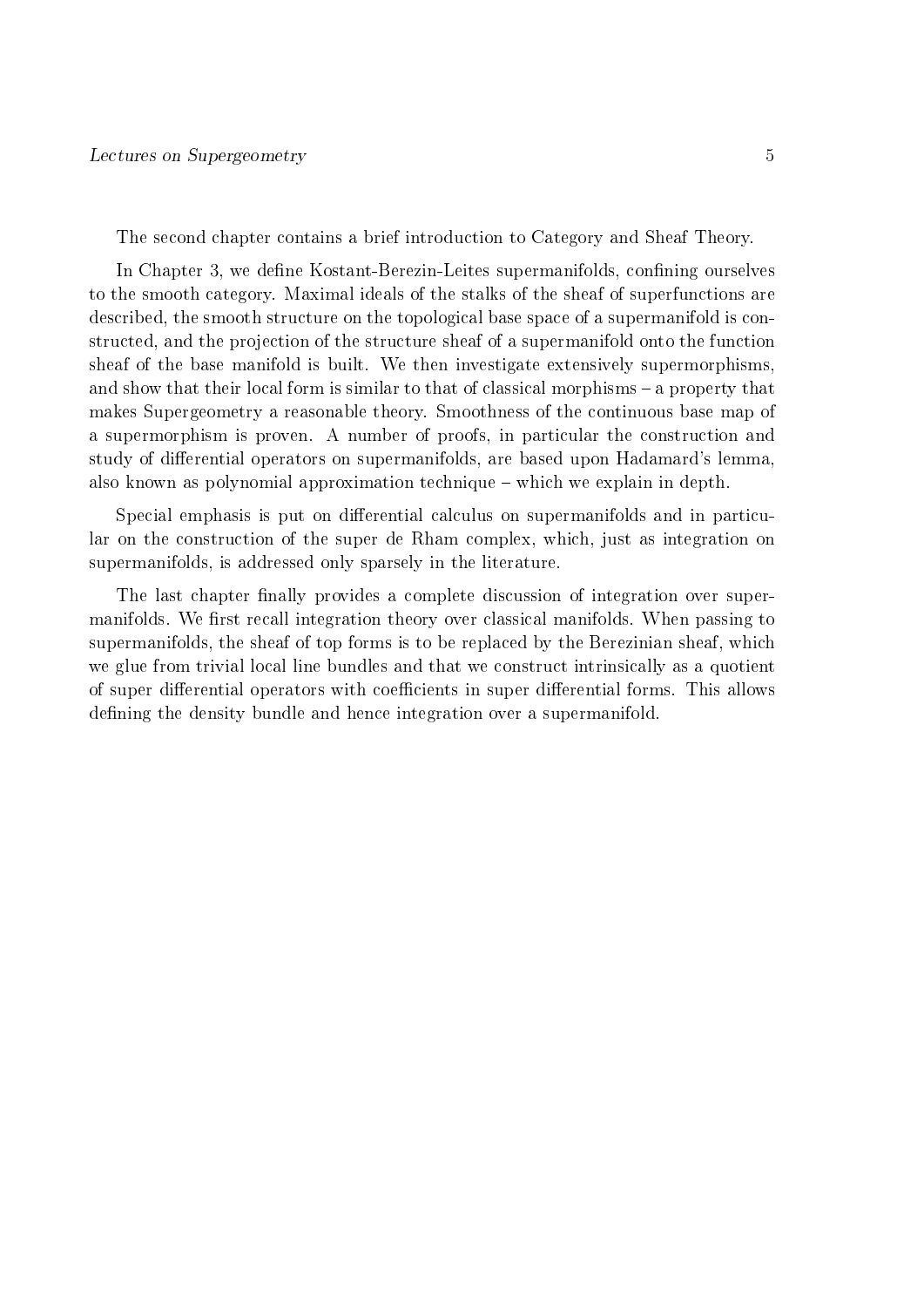# Chapter 1

# Superalgebra

## 1.1 Super Vector Spaces

In the following we set  $\mathbb{Z}_2 = \mathbb{Z}/2\mathbb{Z} \simeq \{0,1\}$  and denote by k a field of characteristic 0, typically  $\mathbb R$  or  $\mathbb C$ .

**Definition 1.** A super vector space V over k is a  $\mathbb{Z}_2$ -graded vector space

$$
V=V_0\oplus V_1,
$$

where  $V_0$  and  $V_1$  are (ordinary) vector spaces over k. If  $V_0$  and  $V_1$  have dimension p and q, respectively, V is said to have dimension  $p|q$ .

The elements of  $V_0$  (resp. of  $V_1$ ) are called *even* (resp. *odd*) and elements in  $V_0 \cup V_1$ are called *homogeneous*. The *parity*  $p(v)$  is defined for all homogeneous elements v by  $p(v) = 0$ , for  $v \in V_0$ , and  $p(v) = 1$ , for  $v \in V_1$ .

**Examples.** • The ground field k can be viewed as a super k-vector space of dimension  $1/0$ :

$$
k = k \oplus \{0\}.
$$

• Of course  $k^{p+q}$  is a k-vector space of dimension  $p+q$ . Let now  $(e_i)_{1\leq i\leq p+q}$  be the canonical basis and define  $e_i$  to be even (resp. odd) for  $1 \leq i \leq p$  (resp. for  $p + 1 \leq i \leq p + q$ , whereas the elements of the field k are considered as even. Then, since any  $v \in k^{p+q}$  reads

$$
v = \sum_{i=1}^{p} e_i v^i + \sum_{i=p+1}^{p+q} e_i v^i
$$

and since the parity of a product is (always) the sum of the parities, we can view  $k^{p+q}$  as a super k-vector space of dimension  $p|q$ , which we denote by  $k^{p|q}$ .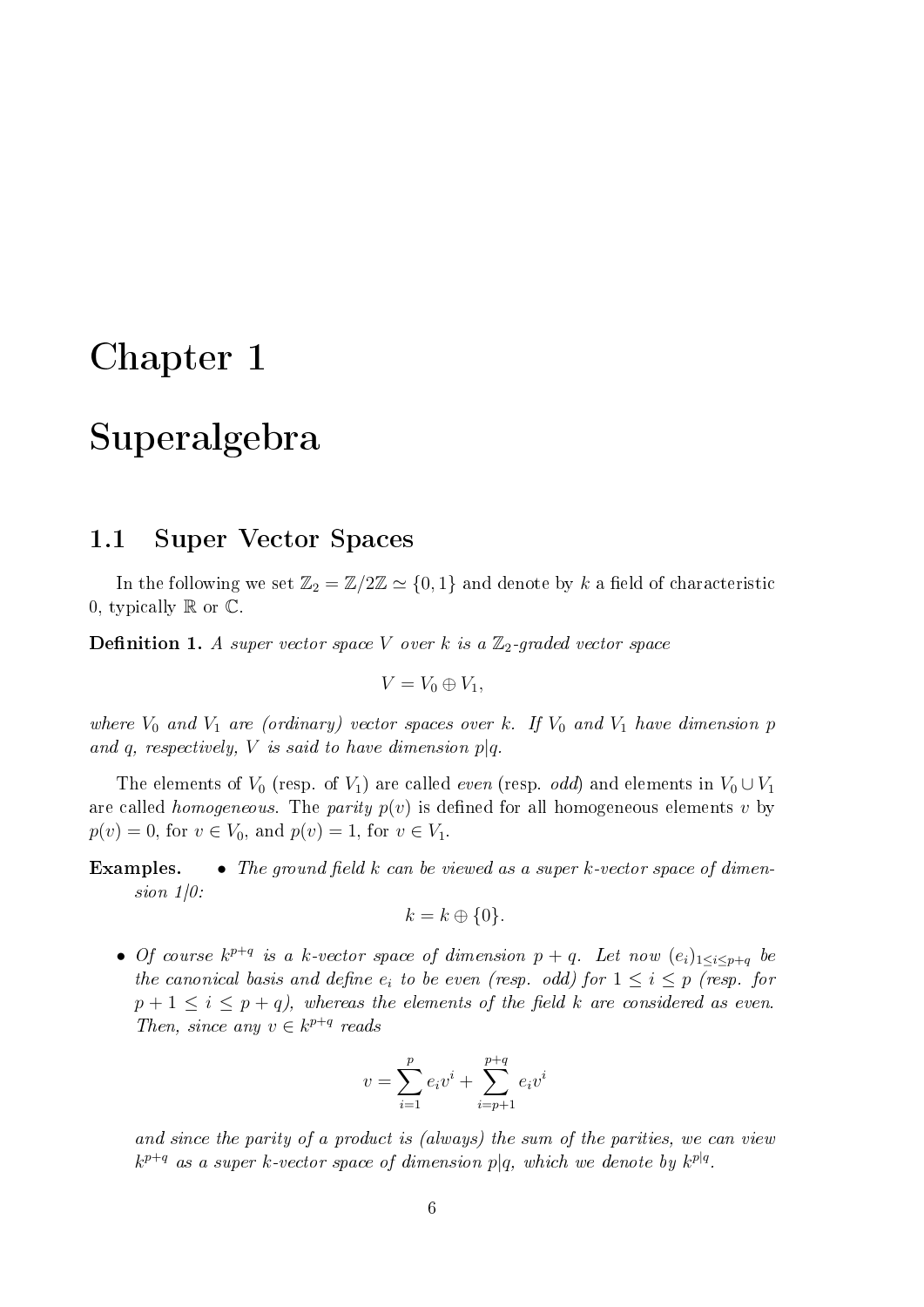**Definition 2.** A super morphism between two super vector spaces V and W is a linear map  $\ell : V \to W$ , which preserves the grading, i.e.  $\ell(V_i) \subset W_i$  (i  $\in \{0, 1\}$ ). The space consisting of all these morphisms is denoted by  $\text{Hom}(V, W)$ .

Super vector spaces and super morphisms form a *category* usually denoted by SVect.

Just as vectors, morphisms may have a parity. Indeed, besides the grading or parity preserving linear maps, we can consider as well the parity reversing linear maps, i.e. the operators  $\ell : V \to W$ , such that  $\ell(V_i) \subset W_{i+1}$   $(i \in \{0, 1\}, i+1$  denotes the sum in  $\mathbb{Z}_2$ ). The linear maps  $\ell$  that verify  $\ell(V_i) \subset W_{i+0}$  – the super morphisms – (resp. that verify  $\ell(V_i) \subset W_{i+1}$  are said to have parity 0 (resp. 1) and are called the *even morphisms* (resp. odd morphisms). The vector space of even (resp. odd) morphisms is denoted by  $\text{Hom}_{0}(V, W)$  – or, as above, by  $\text{Hom}(V, W)$  – (resp.  $\text{Hom}_{1}(V, W)$ ). The sum

$$
\operatorname{Hom}(V,W):=\operatorname{Hom}_0(V,W)\oplus \operatorname{Hom}_1(V,W)
$$

of these spaces of even and odd morphisms between the super vector spaces  $V$  and  $W$ is of course again a super vector space. Therefore Hom is (often) called the internal Hom. If  $V = W$ , we write, as usually,  $\text{End}(V)$  instead of  $\text{Hom}(V, V)$ .

**Example 1.** Let us come back to the super vector space  $V = k^{p|q}$ . Since it has a canonical basis, we can represent the (endo)morphisms in

$$
\mathbf{End}(k^{p|q})=\mathbf{End}_{0}(k^{p|q})\oplus \mathbf{End}_{1}(k^{p|q})
$$

by matrices

$$
\begin{pmatrix} A & B \\ C & D \end{pmatrix},
$$

where A, B, C and D are  $p \times p$ ,  $p \times q$ ,  $q \times p$  and  $q \times q$  matrices, respectively. It is easily seen that the even and odd (endo)morphisms are, respectively, of the form

$$
\begin{pmatrix} A & 0 \\ 0 & D \end{pmatrix} and \begin{pmatrix} 0 & B \\ C & 0 \end{pmatrix}.
$$

Note that these matrices have all their entries in the field  $k$ , i.e. all the entries are even.

# 1.2 Superalgebras

**Definition 3.** A superalgebra A is a super vector space  $A = A_0 \oplus A_1$  endowed with an associative algebra structure with unit, which respects the parity, i.e.

$$
p(ab) = p(a) + p(b),
$$

for any homogeneous  $a, b \in \mathcal{A}$ .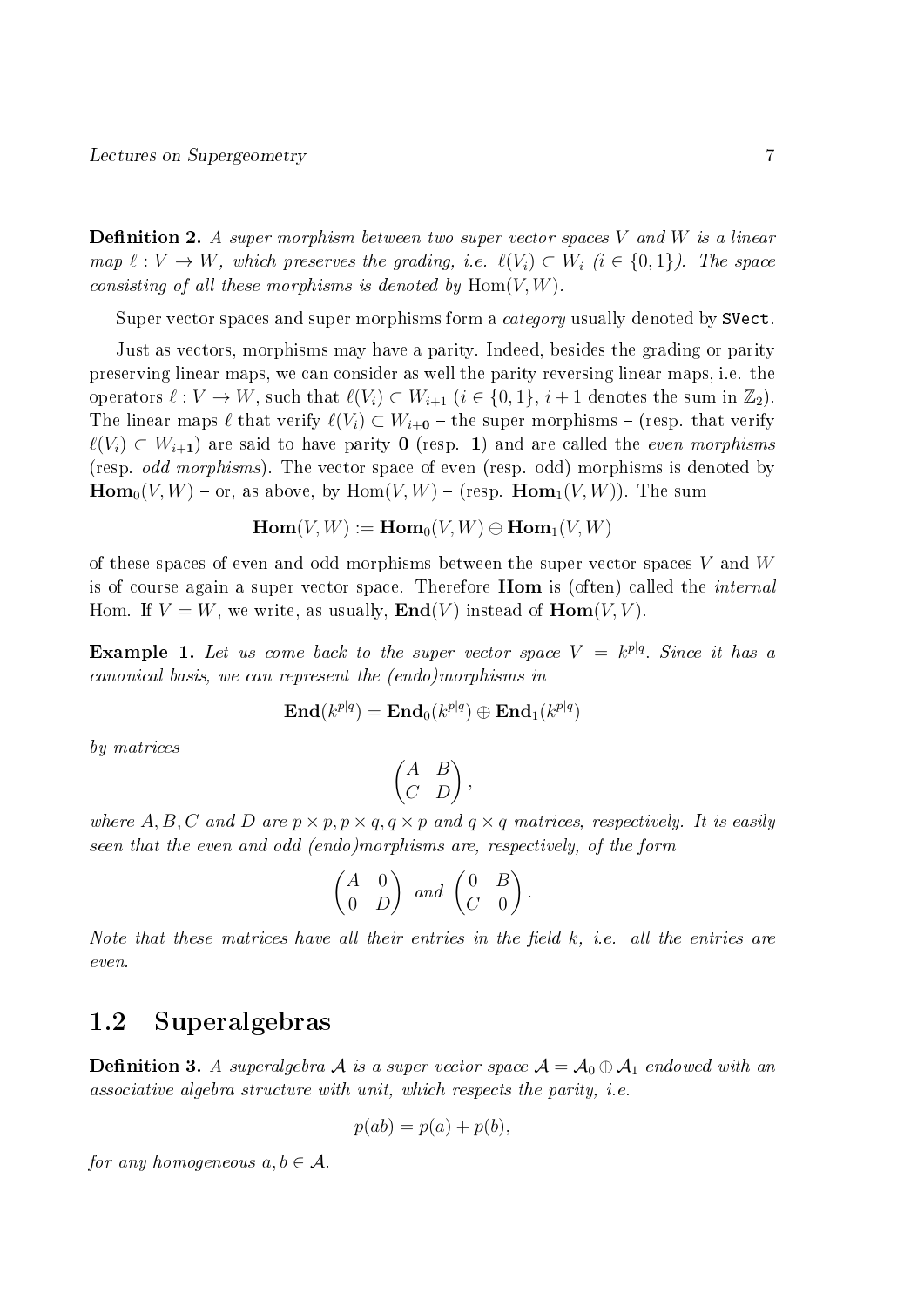This means that, for all  $i, j \in \{0, 1\},\$ 

$$
\mathcal{A}_i\mathcal{A}_j\subset \mathcal{A}_{i+j}
$$

and implies obviously that the unit is even.

A superalgebra is said to be supercommutative, if

$$
ab = (-1)^{p(a)p(b)}ba,\t\t(1.1)
$$

for any homogeneous  $a, b \in \mathcal{A}$ . Hence, in a supercommutative superalgebra odd elements anticommute and are nilpotent, i.e.  $ab = -ba$  and  $a^2 = 0$ , for any odd a and b.

Example 2. Let M be a smooth manifold. The sum

$$
\Omega(M) = \Omega_0(M) \oplus \Omega_1(M)
$$

of even and odd differential forms of  $M$ , where the parity is given by the cohomological degree, endowed with the exterior product, is a supercommutative superalgebra.

In the following, all (associative unital) superalgebras are assumed to be supercommutative.

Remark 1. Equation (1.1) is known as the Koszul sign rule (Jean-Louis Koszul, born 3 January 1921, is a French mathematician), which underlies the whole supermathematics. It requires that whenever two homogeneous symbols  $a$ and b are exchanged, the sign  $(-1)^{p(a)p(b)}$  must appear.

In most formulas below, the involved symbols are implicitly assumed to be homogeneous.

## 1.3 Supermodules

**Definition 4.** A super A-module M is a module  $M = M_0 \oplus M_1$  (direct sum in the category of abelian groups) over a superalgebra  $\mathcal{A} = \mathcal{A}_0 \oplus \mathcal{A}_1$ , such that the multiplication by scalars respects the parity, i.e.  $p(am) = p(a) + p(m)$ , for  $a \in \mathcal{A}$  and  $m \in M$ .

This definition means of course that  $\mathcal{A}_i M_j \subset M_{i+j}, i, j \in \mathbb{Z}_2$ .

Above we implicitly considered left A-module structures; however, any left Amodule structure gives rise to a right A-module structure, defined by:  $ma := (-1)^{p(a)p(m)}$ am.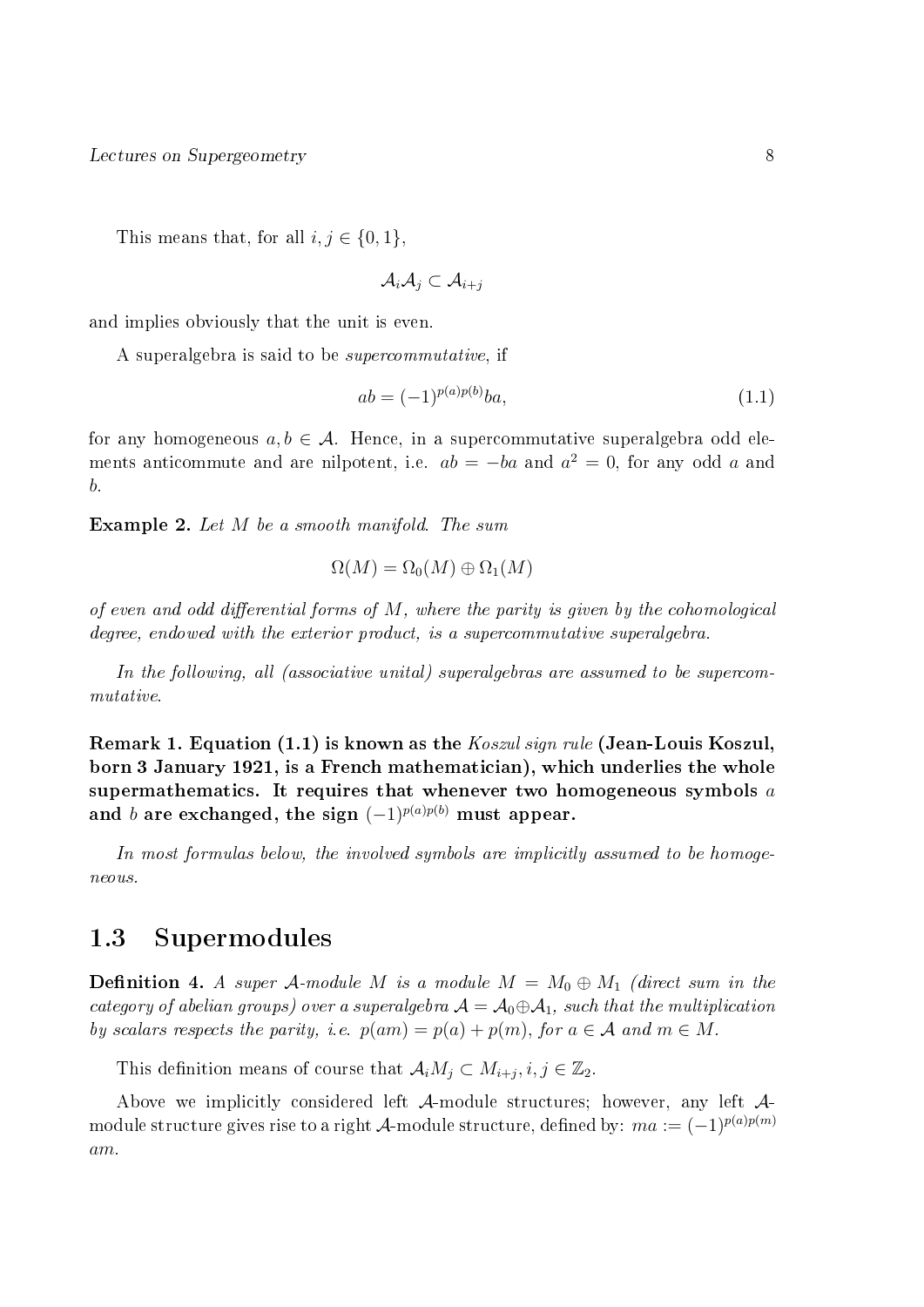#### Example 3. Any superalgebra is a supermodule over itself.

More generally, we consider in this text supermodules over superrings. A superring is a ring  $R=R_0{\oplus}R_1$  (direct sum in the category of abelian groups) such that  $R_iR_j\subset R_{i+j}.$ A super R-module is a module  $M = M_0 \oplus M_1$  (direct sum in the category of abelian groups) such that  $R_iM_j \subset M_{i+j}$ .

As before,  $\text{Hom}(M, N) = \text{Hom}_{0}(M, N) \oplus \text{Hom}_{1}(M, N)$  denotes the set of all morphisms between two super  $A$ -modules M and N. The homogeneous morphisms  $t \in \text{Hom}_{i}(M, N), i \in \mathbb{Z}_{2}$ , are the group morphisms  $t : M \to N$  of parity  $p(t) = i$  that are super  $A$ -linear, i.e. that verify

$$
t(am) = (-1)^{p(a)p(t)} a t(m),
$$

for  $a \in \mathcal{A}$  and  $m \in M$ . This A-linearity condition is advantageously rephrased by means of the corresponding right module structure. Indeed, it is easily checked that it then reads

$$
t(ma) = t(m)a.
$$
\n<sup>(1.2)</sup>

Observe also that, since  $k \simeq k \cdot 1_{\mathcal{A}} \subset \mathcal{A}_0 \subset \mathcal{A}$ , where  $1_{\mathcal{A}}$  denotes the identity element of  $A$ ,  $A$ -linearity entails k-linearity.

The internal Hom set  $\text{Hom}(M, N)$  admits (of course) itself an  $\mathcal{A}$ -module structure:  $(t + t')(m) := t(m) + t'(m)$ ,  $(at)(m) := a(t(m))$ . Note that  $p(at) = p(a) + p(t)$ ; hence,  $\text{Hom}_{0}(M, N)$  is not an A-module, but a vector space over k.

**Definition 5.** A super A-module morphism between two super A-modules is an even morphism. The space  $\text{Hom}_{0}(M, N)$  of all the supermodule morphisms between M and N is often denoted simply by  $\text{Hom}(M, N)$ .

Super A-modules and super A-module morphisms for a category SMod.

**Definition 6.** A free super A-module of rank p|q is a super A-module that admits a basis  $(e_i)_{1 \leq i \leq p+q}$ , where  $e_i$  is even (resp. odd) for  $1 \leq i \leq p$  (resp. for  $p+1 \leq i \leq p+q$ ). In this case, the module is denoted by  $\mathcal{A}^{p|q}$ . Thus, we have

$$
\mathcal{A}^{p|q}=e_1\mathcal{A}\oplus\cdots\oplus e_{p+q}\mathcal{A}.
$$

As in the classical setting, the 'vectors'  $m \in \mathcal{A}^{p|q}$  of a free super  $\mathcal{A}$ -module can be represented by the columns of their coordinates, and the morphisms  $t \in \text{Hom}(\mathcal{A}^{p|q}, \mathcal{A}^{r|s})$ between two free modules are represented by matrices. More precisely, to avoid signs, see Equation (1.2), we prefer right coordinates and write

$$
m \simeq \mathfrak{a} = \begin{pmatrix} a^1 \\ \vdots \\ a^{p+q} \end{pmatrix},
$$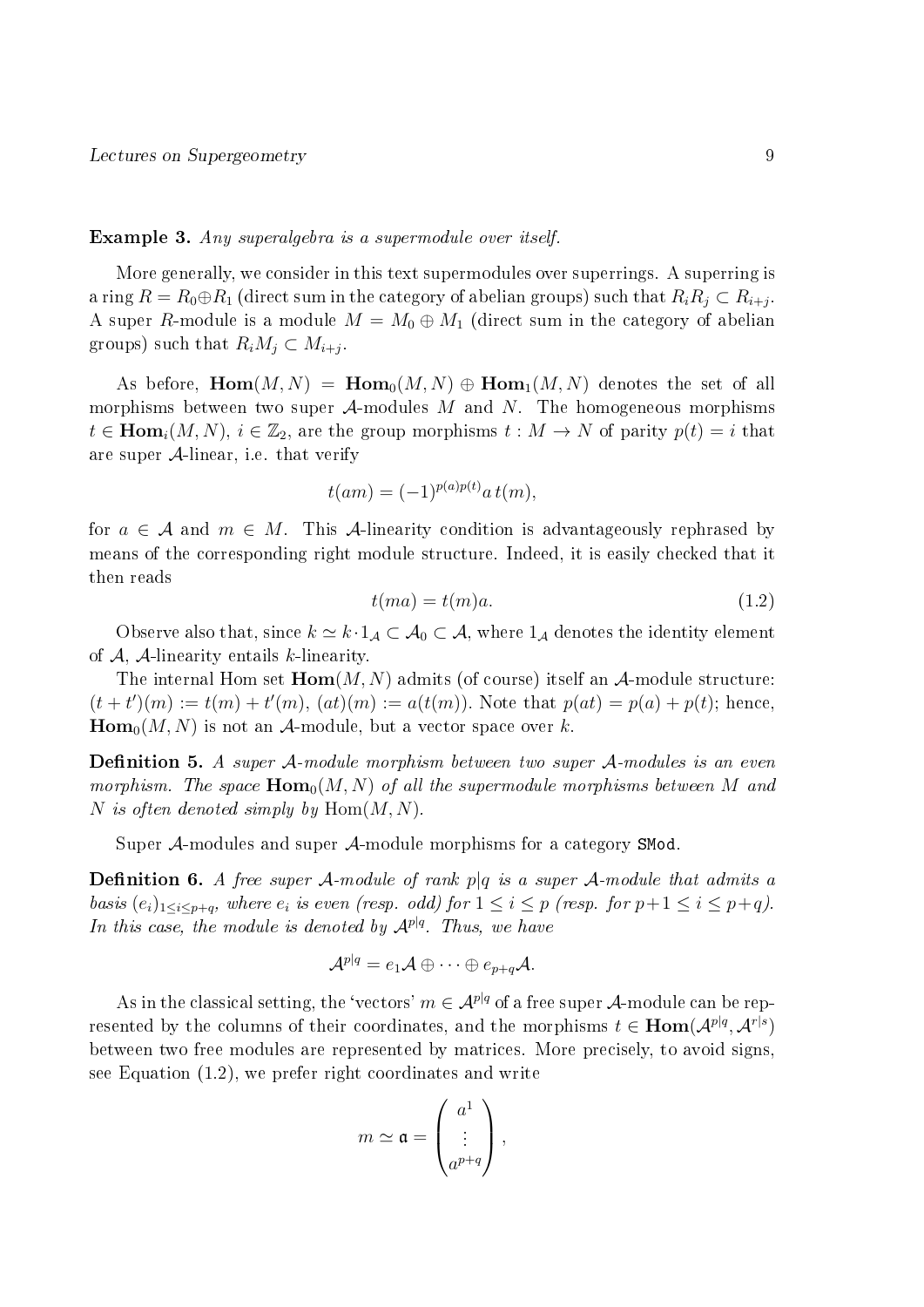if  $m = \sum_i e_i a^i$ . When m is even (resp. odd), the  $a^i$  are even (resp. odd), for  $1 \leq i \leq p$ , and odd (resp. even), for  $p + 1 \leq i \leq p + q$ . For a morphism  $t : M \to N$ , we have

$$
t(m) = t\left(\sum_j e_j a^j\right) = \sum_j t(e_j) a^j = \sum_i \sum_j e'_i T^i_j a^j;
$$

here,  $(e_i)$  and  $(e'_i)$  denote bases of  $M$  and  $N$ , respectively. Thus  $t$  can be identified with a matrix:

$$
t \simeq T = \begin{pmatrix} A & B \\ C & D \end{pmatrix} \in M(r|s \times p|q, \mathcal{A}).
$$

If t is even (resp. odd), this matrix  $T$  is of the type

$$
\begin{pmatrix} \text{even} & \text{odd} \\ \text{odd} & \text{even} \end{pmatrix} \begin{pmatrix} \text{resp.} & \begin{pmatrix} \text{odd} & \text{even} \\ \text{even} & \text{odd} \end{pmatrix} \end{pmatrix},
$$

where "even" (resp. "odd") refers to matrices all entries of which are even (resp. odd). Eventually,

$$
t(m) \simeq T\mathfrak{a},
$$

i.e. the representative matrix acts from the left on columns of right coordinates. For the thus induced parity, the set of matrices  $M(r|s \times p|q, A)$  is a super A-module that is naturally isomorphic to  $\text{Hom}(\mathcal{A}^{p|q},\mathcal{A}^{r|s})$ . This means that the left multiplication of a matrix  $T$  by a 'scalar' a is obtained by multiplying any element of  $A$ ,  $B$  by a and any element of C, D by  $(-1)^{p(a)}a$ . Indeed, it is readily seen that  $(at)(e_j) = (-1)^{p(a)p(e'_i)} e'_i a T^i_j$ . The direct sum of the modules of matrices can be endowed with the usual matrix multiplication which corresponds to the composition of morphisms.

## 1.4 Super tensor calculus

In this section we recall some facts from tensor algebra.

### 1.4.1 Tensor product over a commutative ring

The tensor product  $M \otimes_R N$  of two modules M, N over a *commutative* ring R is defined as the quotient of the free R-module  $R^{(M\times N)}$  generated by  $M\times N$  – and thus made up by the combinations

$$
\sum_{(x,y)\in M\times N} r_{(x,y)}e_{(x,y)},
$$

where only a finite number of coefficients  $r_{(x,y)} \in R$  are nonzero – by the R-submodule generated by the elements that "correspond to  $R$ -bilinearity", i.e. by the elements

$$
-e_{(x+x',y)} + e_{(x,y)} + e_{(x',y)}, -e_{(x,y+y')} + e_{(x,y)} + e_{(x,y')},
$$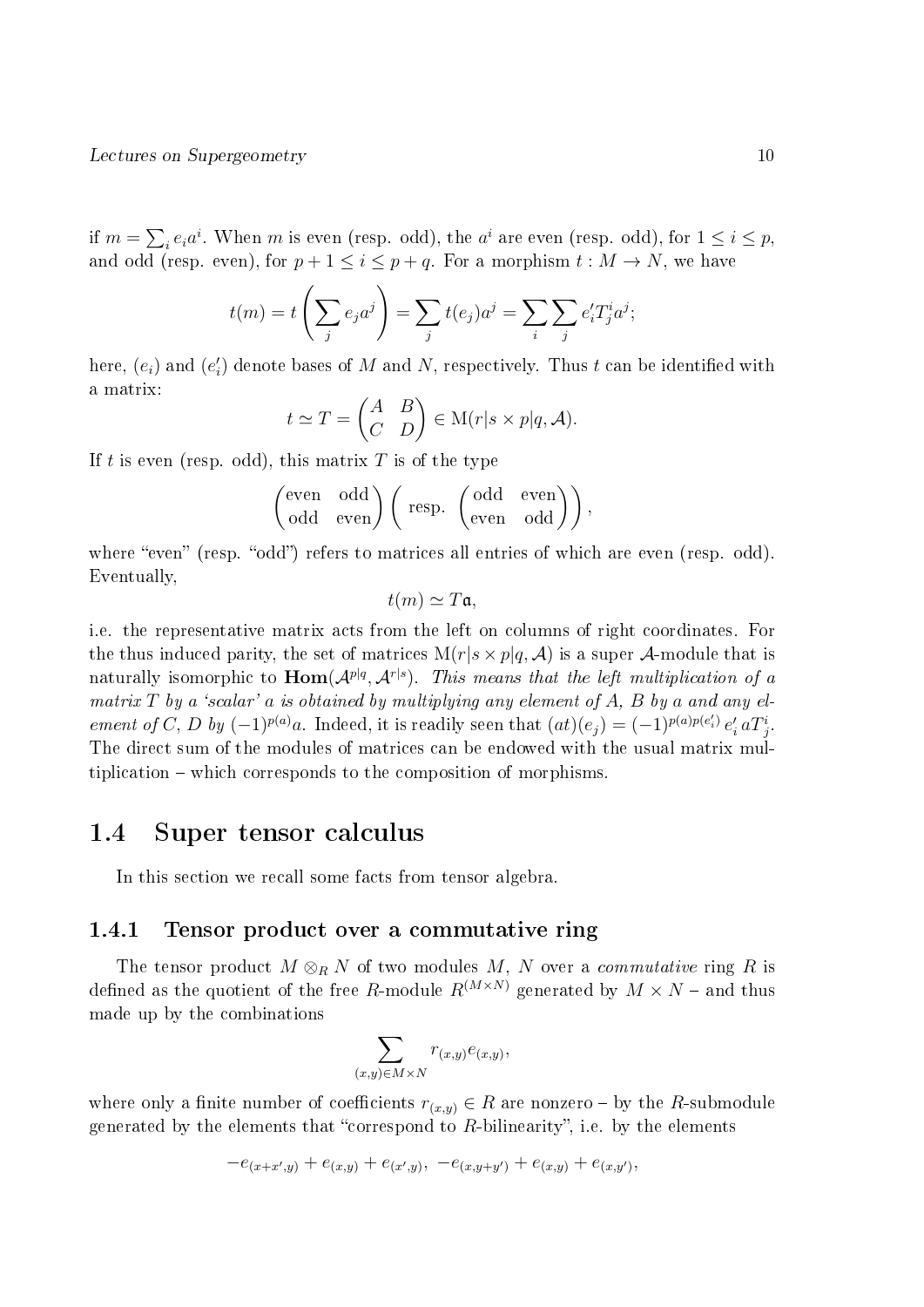$$
-e_{(rx,y)} + re_{(x,y)}, -e_{(x,ry)} + re_{(x,y)}.
$$

This tensor product R-module together with the obvious  $R$ -bilinear map

$$
\otimes: M \times N \ni (x, y) \mapsto x \otimes y = [e_{(x, y)}] \in M \otimes_R N
$$

are universal.

#### 1.4.2 Tensor product over a noncommutative ring

In the case of a *noncommutative* ring  $R$ , we consider a right  $R$ -module M and a left R-module N and define the tensor product  $M \otimes_R N$  as a Z-module, i.e. as an abelian group, and more precisely as the quotient of the free Z-module  $\mathbb{Z}^{(M\times N)}$  generated by  $M \times N$ , by the Z-submodule generated by the elements that "correspond to the weakened" bilinearity", i.e. by the elements

$$
-e_{(x+x',y)} + e_{(x,y)} + e_{(x',y)}, -e_{(x,y+y')} + e_{(x,y)} + e_{(x,y')},
$$

$$
-e_{(x,y)} + e_{(x,ry)}.
$$

The tensor product Z-module  $M \otimes_R N$  and the natural weakly bilinear map

$$
\otimes: M \times N \ni (x, y) \mapsto x \otimes y = [e_{(x, y)}] \in M \otimes_R N
$$

are universal. This means that the functor  $-\otimes_R N$  from Mod<sub>R</sub> to AbGrp is the left adjoint of the functor  $\text{Hom}_{\mathbb{Z}}(N,-)$ , where the right module structure on  $\text{Hom}_{\mathbb{Z}}(N,P)$ is defined by  $(fr)(n) = f(rn)$ , i.e. we have

$$
\operatorname{Hom}_{\mathbb{Z}}(M \otimes_R N, P) \simeq \operatorname{Hom}_R(M, \operatorname{Hom}_{\mathbb{Z}}(N, P)),
$$

functorially in M and P. In general it is not possible to define an  $R$ -module structure on  $M \otimes_R N$  – investigate e.g.  $r(mr' \otimes n)$ .

Let us recall that an  $(S, R)$ -bimodule is an abelian group M equipped with a left S-module structure and a right R-module structure, which are compatible in the sense that  $s(mr) = (sm)r$ . If M is an  $(S, R)$ -bimodule, then  $M \otimes_R N$  is a left S-module, with the obvious definition of the  $S$ -action (which does not lead as above to a contradiction in view of the compatibility of the left and right module structures). Similarly, if  $N$  is an  $(R, T)$ -bimodule, then  $M \otimes_R N$  is a right T-module. If M and N have each bimodule structures as above, then the tensor product is an  $(S, T)$ -bimodule.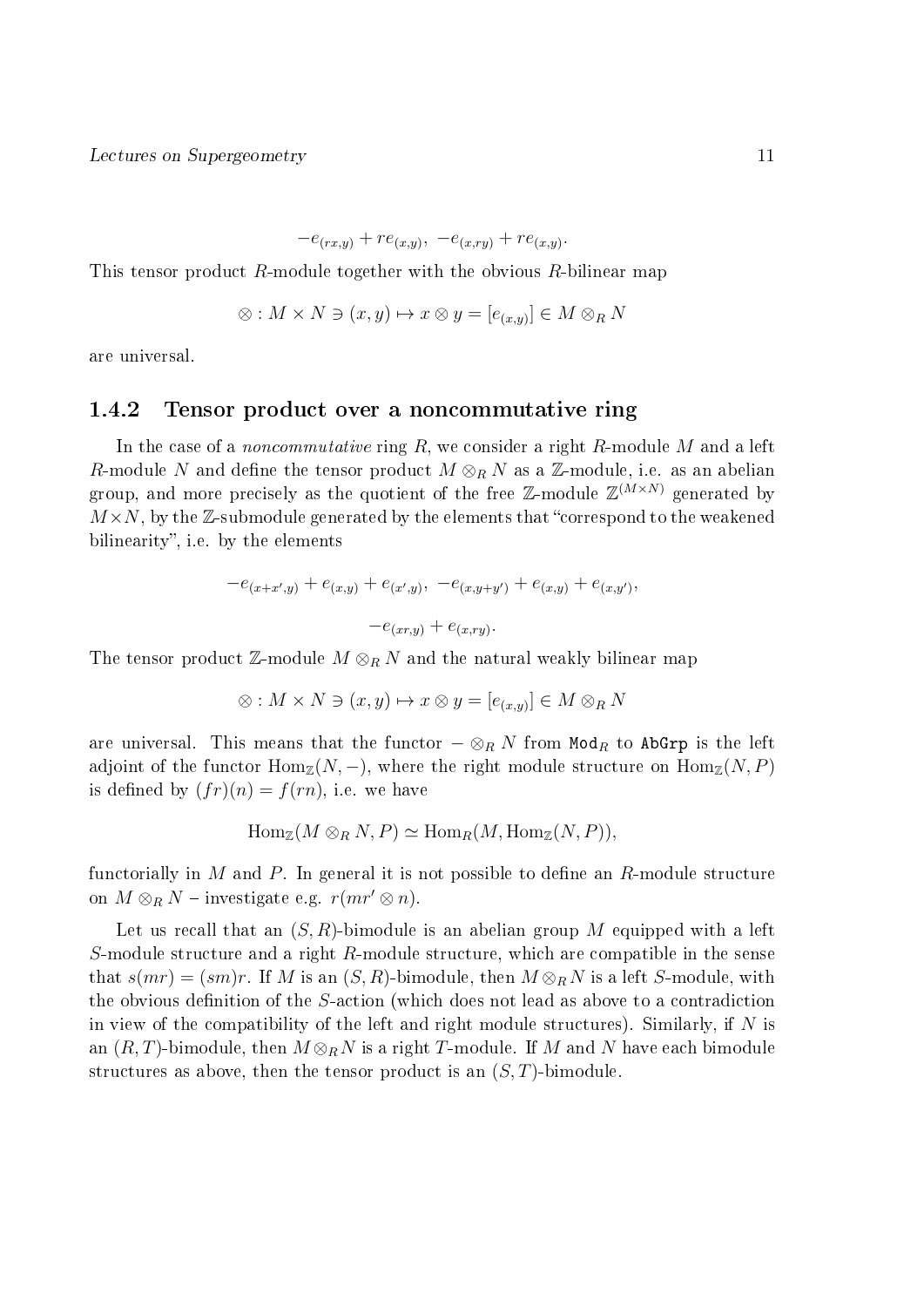#### 1.4.3 Tensor product over a supercommutative ring

Let us come to the tensor product of supermodules over *supercommutative rings*. If M and N denote supermodules over a supercommutative ring  $R$ , their tensor product as super R-modules is their tensor product as right and left modules over the noncommutative ring R. This Z-module  $M\otimes_R N$  is naturally Z<sub>2</sub>-graded:

$$
M \otimes_R N = \bigoplus_{k \in \mathbb{Z}_2} (M \otimes_R N)_k = \bigoplus_{k \in \mathbb{Z}_2} \bigoplus_{i+j=k} \{ \sum m \otimes n : m \in M_i, n \in N_j \}.
$$

Since M (resp. N) is not only a right (resp. left) R-module, but even an  $(R, R)$ bimodule, their tensor product is an  $(R, R)$ -bimodule as well, and the left and right module structures are related by the Koszul sign rule. Finally, the tensor product of two supermodules over a supercommutative ring  $R$  is itself a super  $R$ -module.

As usual, also the preceding tensor product can be characterized as a universal object. To formulate this fact, let us first consider homogeneous multilinear maps from super R-modules  $S_1, \ldots, S_m$  to a super R-module T. We write the image of elements  $(s_1, \ldots, s_m)$  by such a map  $\ell$  in the form  $s_1 \ldots s_i \ell s_{i+1} \ldots s_m$ ,  $0 \le i \le m$ . The interest in these notations originates for instance from the fact that many "products" are denoted by  $s_1 \ell s_2$ . Each value of i actually leads to an a priori different concept of R-multilinear maps  $\ell$ . Indeed, such a map is requested to be multiadditive and multilinear for multiplication by scalars in  $R$ , a condition that is defined by means of the Koszul sign rule applied to all commutating symbols, see [Man02]. We denote by  $L^i = L^i(S_1 \times \ldots \times S_m, T)$  the set of *i-R*-multilinear maps. This set has a natural structure of super R-module: the  $\mathbb{Z}_2$ -grading and the group structure are obvious, the multiplication by scalars is defined by  $s_1 \ldots s_i (r\ell) s_{i+1} \ldots s_m = s_1 \ldots (s_i r) \ell s_{i+1} \ldots s_m$ . It can be shown that all the super R-modules  $L^i$  are isomorphic and thus isomorphic to  $L = L^0$ . As one might expect, we have the

**Proposition 1.** Let R be a supercommutative ring and let  $S_1, \ldots, S_m, T$  be super Rmodules. The super R-module  $L(S_1 \times \ldots \times S_m, T)$  of all super R-multilinear maps is isomorphic to the super R-module  $\text{Hom}(S_1 \otimes_R \ldots \otimes_R S_m, T)$  of all even and odd morphisms between the super R-modules  $S_1 \otimes_R \ldots \otimes_R S_m$  and T.

The tensor product of supermodules of a supercommutative ring  $R$  has properties similar to those of the usual tensor product [BBH91]. The tensor product of two morphisms of super R-modules  $f : M \to M'$  and  $g : N \to N'$  is defined by

$$
f \otimes_R g: M \otimes_R N \ni m \otimes n \mapsto (-1)^{gm} f(m) \otimes g(n) \in M' \otimes_R N'.
$$

The incorporation of the sign into the definition of  $f \otimes_R g$  has the advantage that formulae in the supersetting and in the classical context are exactly the same as long as we write equations between maps  $-$  the difference appears only if we apply the maps to arguments.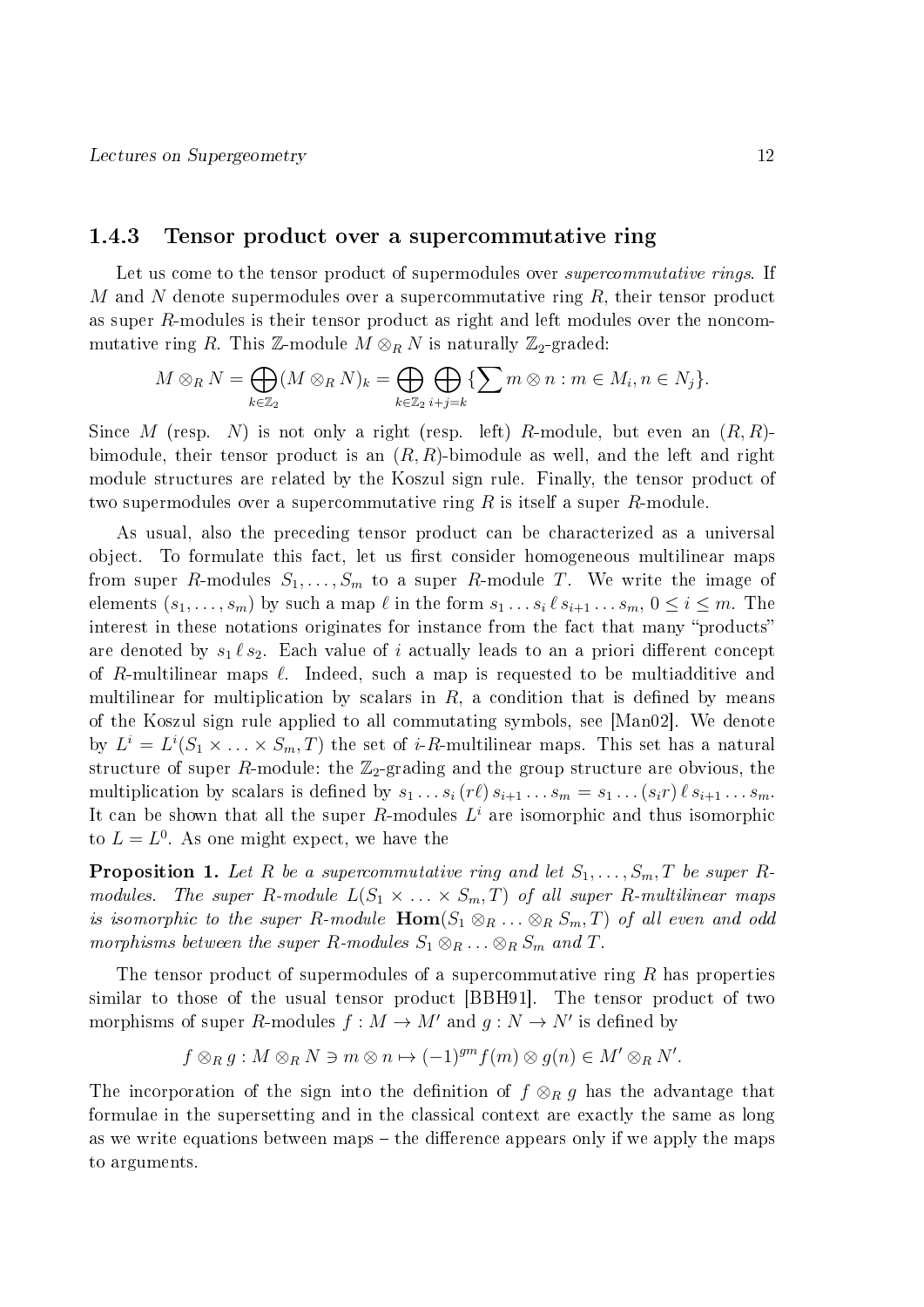## 1.4.4 Tensor product over an algebra over a (super)commutative ring

Other tensor products and universal properties are often needed.

Whereas algebras are vector spaces  $-$  modules over a commutative field  $-$  endowed with a multiplication,  $R$ -algebras, where R denotes a commutative ring, are R-modules together with a multiplication, or, better, not necessarily commutative rings A with an R-action. This action is given by a map  $\varphi: R \to A$ , a ring morphism, such that  $\varphi(R) \subset Z(A)$ , where  $Z(A)$  is the center of A. The R-action is then defined by  $r.a = \varphi(r)a$ . Moreover, if M is a module over an R-algebra A, it is also a module over the commutative ring R: it suffices to set  $r.m = \varphi(r)m$ . The preceding center condition  $\varphi(R) \subset Z(A)$ , which also reads  $\varphi(r)a = a\varphi(r)$ , for all  $a \in A$  and all  $r \in R$ , is for instance of importance if we consider the set of morphisms  $\text{Hom}_{A}(M, N)$ , where M and N are modules over the  $R$ -algebra  $A$ . Let us be more precise. This set has an obvious group structure and, in view of the center condition (resp. the noncommutativity of  $A$ ), even an R-module structure (resp. no A-module structure). Indeed, if for  $f \in \text{Hom}_A(M, N)$ we define the action of r on f by  $(r f)(m) = r(f(m))$ , the map  $r f : M \to N$  is actually an A-module morphism, since

$$
(rf)(am) = r.(f(am)) = \varphi(r)(af(m)) = (\varphi(r)a)f(m)
$$

$$
= (a\varphi(r))f(m) = a(r.(f(m))) = a((rf)(m)).
$$

A similar computation for r replaced by an element  $a' \in A$  would not go through.

The same concept exists in superalgebra. If R is a supercommutative ring, a super R-algebra A is a superring A endowed with a superring morphism  $\varphi: R \to A$  (remember that, if not otherwise specified, all morphisms are even), such that  $\varphi(R) \subset Z(A)$ , where  $Z(A)$  denotes the supercenter of A. This means that  $\varphi(r)a = (-1)^{ar}a\varphi(r)$ .

The category of modules over an R-algebra A admits a concept of tensor product that takes into account both actions, the  $A$ - and the  $R$ -action. In the classical nongraded situation, if M and N denote a right and a left A-module respectively, these sets are modules over the, in general, noncommutative ring  $A$ , as well as over the commutative ring  $R$ . In view of what has been said before, their tensor product should therefore be an R-module. This tensor product, denoted by  $M \otimes_A N$ , is defined as the quotient of the free R-module  $R^{(M\times N)}$  generated by  $M\times N$ , by the R-submodule generated by the elements that "correspond to the weakened A-bilinearity and to the usual  $R$ -bilinearity (in the following, we will speak of the  $(A, R)$ -bilinearity)", i.e. by the elements

$$
-e_{(x+x',y)} + e_{(x,y)} + e_{(x',y)}, -e_{(x,y+y')} + e_{(x,y)} + e_{(x,y')},
$$

$$
-e_{(xa,y)} + e_{(x,ay)}, -re_{(x,y)} + e_{(xr,y)}.
$$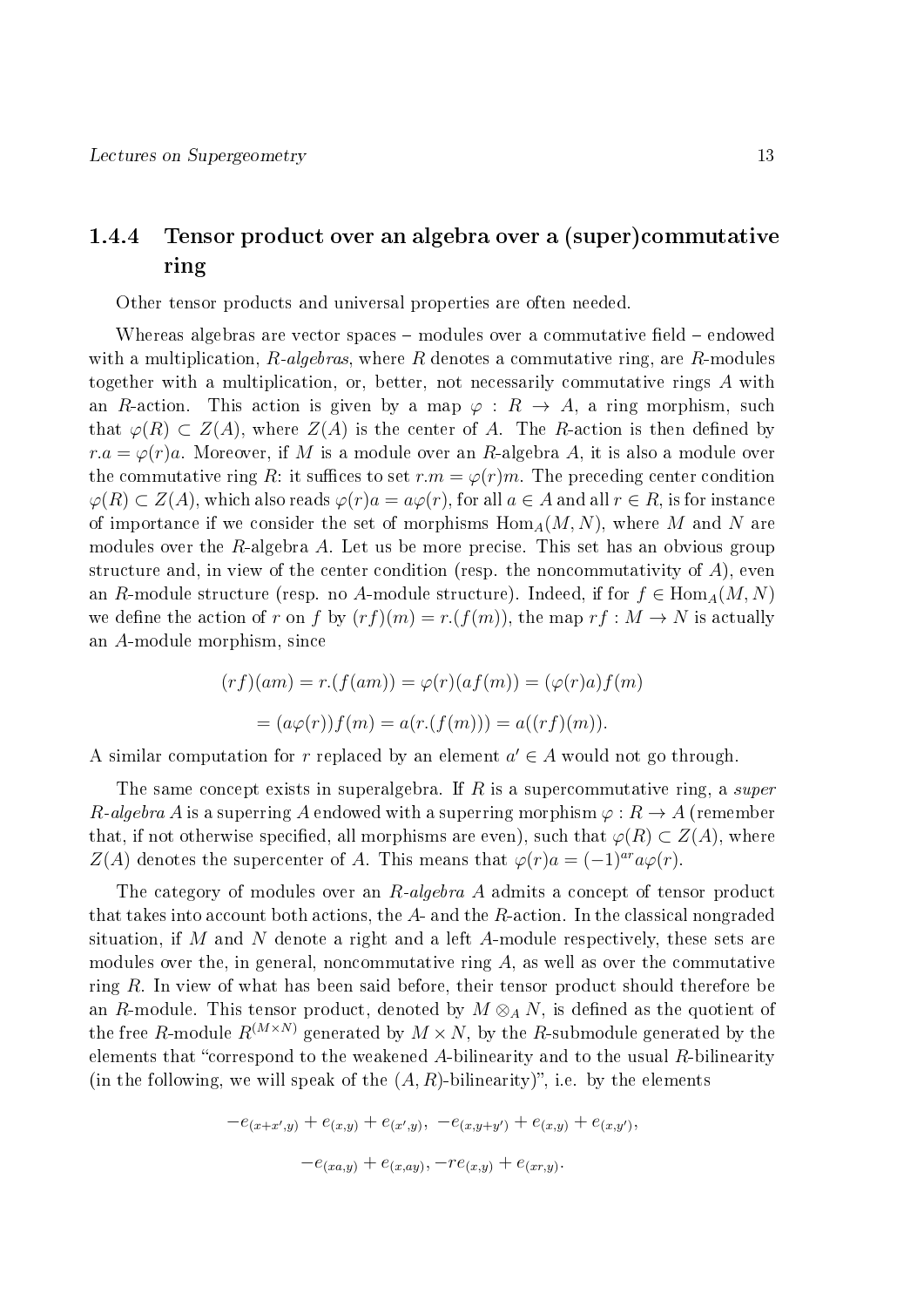The tensor product R-module  $M \otimes_A N$  and the  $(A, R)$ -bilinear map

$$
\otimes: M \times N \ni (x, y) \mapsto x \otimes y = [e_{(x, y)}] \in M \otimes_A N
$$

are universal. In other words, for any R-module P and any  $(A, R)$ -bilinear map b:  $M \times N \to P$ , there exists a unique R-module morphism  $\tilde{b} : M \otimes_A N \to P$ , such that  $b = \tilde{b} \circ \otimes$ .

# 1.5 Algebraic de Rham complexes, Deligne and Bernstein - Leites formalisms

The most representative simple examples of Koszul differentials are the coboundary and boundary operators on the graded vector space

$$
S\mathbb{R}^{n*}\otimes \wedge^\bullet \mathbb{R}^n
$$

of multivector fields of  $\mathbb{R}^n$  with polynomial coefficients. If  $e_i$  (resp.  $x^i$ ) denote the canonical basis (resp. coordinates) of  $\mathbb{R}^n$ , these operators are defined by

$$
\partial = \sum_j \partial_{x^j} \otimes \, \,_{e_j} \wedge \quad \text{and} \quad \partial^* = \sum_j x^j \otimes i_{e_j},
$$

where  $_{e_j} \wedge$  (resp.  $i_{e_j}$ ) is the left exterior product by  $e_j$  (resp. the interior product by  $e_j$ ). The operator  $\partial$  (resp.  $\partial^*$ ) squares to 0, since the partial derivatives (resp. the multiplications by the coordinates) commute, whereas the exterior (resp. interior) products anticommute. Indeed, using first the commutativity of the derivative, then the anticommutativity of the exterior products, we get for instance

$$
\partial^2 (P \otimes v) = \sum_{ij} \partial_{x^i} \partial_{x^j} P e_i \wedge e_j \wedge v = \sum_{ji} \partial_{x^i} \partial_{x^j} P e_j \wedge e_i \wedge v = -\sum_{ij} \partial_{x^i} \partial_{x^j} P e_i \wedge e_j \wedge v = 0.
$$

The abstract de Rham complexes will be constructed along the same lines. Consider a supercommutative R-algebra A over a supercommutative ring R and the free super Rmodule  $G=R[\omega_1,\ldots,\omega_n]$  generated by formal generators  $\omega_i.$  Let further  $X_1,\ldots,X_n$  be homogeneous supercommutative superderivations of  $A$ , i.e. even or odd endomorphisms of the super R-module A, such that  $X_i X_j = (-1)^{X_i X_j} X_j X_i$  and  $X_i(aa') = (X_i a)a' +$  $(-1)^{X_i a} a(X_i a')$ . The cochain space is the super R-module

$$
G\otimes_R A
$$

and the coboundary operator is defined by

$$
d=\sum_i \omega_i\otimes_R X_i.
$$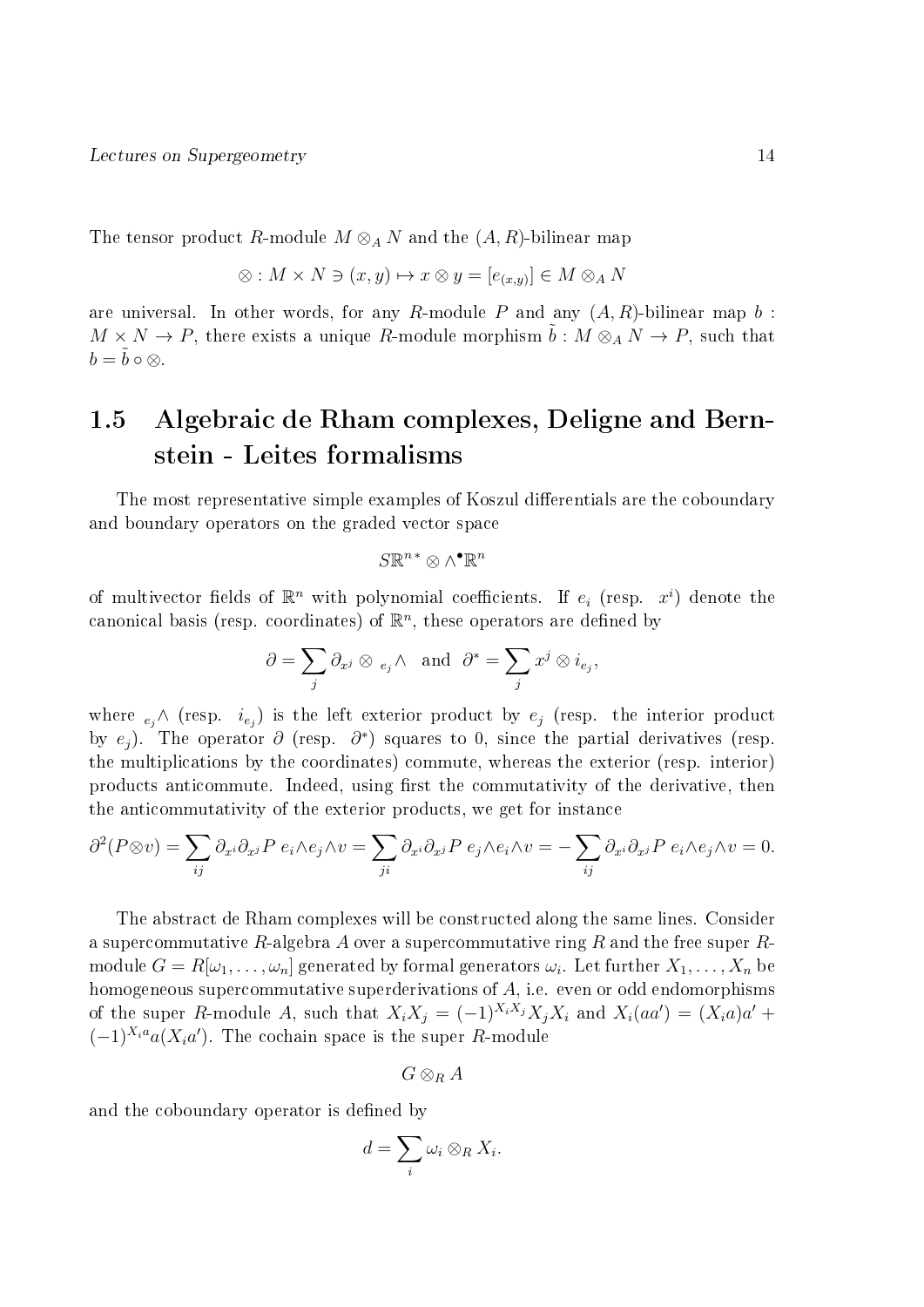Here  $\omega_i$  denotes the super R-linear left multiplication by  $\omega_i$  in G. Actually, we thus get a de Rham complex with even (resp. odd) differential, if we assume that, for any i,  $\omega_i$  and  $X_i$  have the same parity (resp. opposite parity). Moreover, since d must be a square zero map, the  $\omega_i$  must super anticommute (resp. supercommute). This assumption affects of course the free module  $G = R[\omega_1, \ldots, \omega_n]$ . To understand this specific commutation hypothesis, observe that

$$
d^2(g \otimes a) = d\left(\sum_j (-1)^{X_j g} \omega_j g X_j a\right) = \sum_{ij} (-1)^{X_j g + X_i(\omega_j + g)} \omega_i \omega_j g X_i X_j a. \tag{1.3}
$$

When exploiting the supercommutativity  $X_i X_j = (-1)^{X_i X_j} X_i X_i$  and the, as understood in the introductory paragraph, obviously necessary commutativity  $\omega_i \omega_j =$  $\pm(-1)^{\omega_i\omega_j}\omega_j\omega_i$ , we obtain

$$
d^{2}(g \otimes a) = \sum_{ji} (-1)^{X_{i}g + X_{j}(\omega_{i}+g)} (-1)^{X_{i}X_{j}} \omega_{j} \omega_{i}g X_{i}X_{j}a
$$
  
= 
$$
\sum_{ij} (-1)^{X_{i}g + X_{j}(\omega_{i}+g)} (-1)^{X_{i}X_{j}} (\pm 1)(-1)^{\omega_{i}\omega_{j}} \omega_{i}\omega_{j}g X_{i}X_{j}a.
$$
 (1.4)

If d is even (resp. odd), i.e. if  $p(\omega_i) = p(X_i)$  (resp.  $p(\omega_i) = p(X_i) + 1$ ), we have  $(-1)^{X_i\omega_j} = (-1)^{\omega_i X_j}$  (resp.  $(-1)^{\chi_i\omega_j} = (-1)^{(\omega_i+1)(X_j+1)}$ ) and  $(-1)^{X_i X_j} (-1)^{\omega_i \omega_j} = 1$ (resp.  $(-1)^{\hat{X}_i X_j} (-1)^{\omega_i \omega_j} = (-1)^{\omega_i + X_j}$ ), and the Equations 1.3 and 1.4 differ by  $\pm 1$ (resp.  $\mp 1$ ), so that  $d^2 = 0$ , if we choose  $\pm 1 = -1$  (resp.  $\pm 1 = +1$ ), i.e. if we decide that the  $\omega_i$  super anticommute (resp. supercommute).

As a special case, we obtain the local supergeometric de Rham complexes. Let  $\mathcal{U}^{p|q}$  be a superdomain over  $U \in \mathbb{R}^p$  with coordinates  $(x^1, \ldots, \xi^q)$ . Details about this concept and about notations used in the following can be found below. Set  $R = \mathbb{R}$  $A = C_{p|q}^{\infty}(U) = C^{\infty}(U)[\xi^{1}, \ldots, \xi^{q}], G = \mathbb{R}[dx^{1}, \ldots, d\xi^{q}], (X_{1}, \ldots, X_{p+q}) = (\partial_{x^{1}}, \ldots, \partial_{\xi^{q}}),$ where the differentials of the coordinates are formal generators. Since we define

$$
d = \sum_{i} \omega_i \otimes X_i = \sum_{a} dx^a \partial_{x^a} + \sum_{\alpha} d\xi^{\alpha} \partial_{\xi^{\alpha}},
$$

we find in particular that the formal generators are the differentials of the coordinate functions.

Let us emphasize the next crucial observation. If we choose d to be even, the  $\omega_i$ (have the same parity as the  $X_i$  and) must super anticommute, so that, if we denote the coordinates by a common symbol  $u^i$ , we must set

$$
du^{i}du^{j} = \omega_{i}\omega_{j} = -(-1)^{u^{i}u^{j}}\omega_{j}\omega_{i} = -(-1)^{u^{i}u^{j}}du^{j}du^{i}, \qquad (1.5)
$$

whereas for an odd d, the  $\omega_i$  (and the  $X_i$  have the opposite parity and the  $\omega_i$ ) must supercommute, so that we are forced to set

$$
du^{i}du^{j} = \omega_{i}\omega_{j} = (-1)^{(u^{i}+1)(u^{j}+1)}\omega_{j}\omega_{i} = (-1)^{(u^{i}+1)(u^{j}+1)}du^{j}du^{i}.
$$
 (1.6)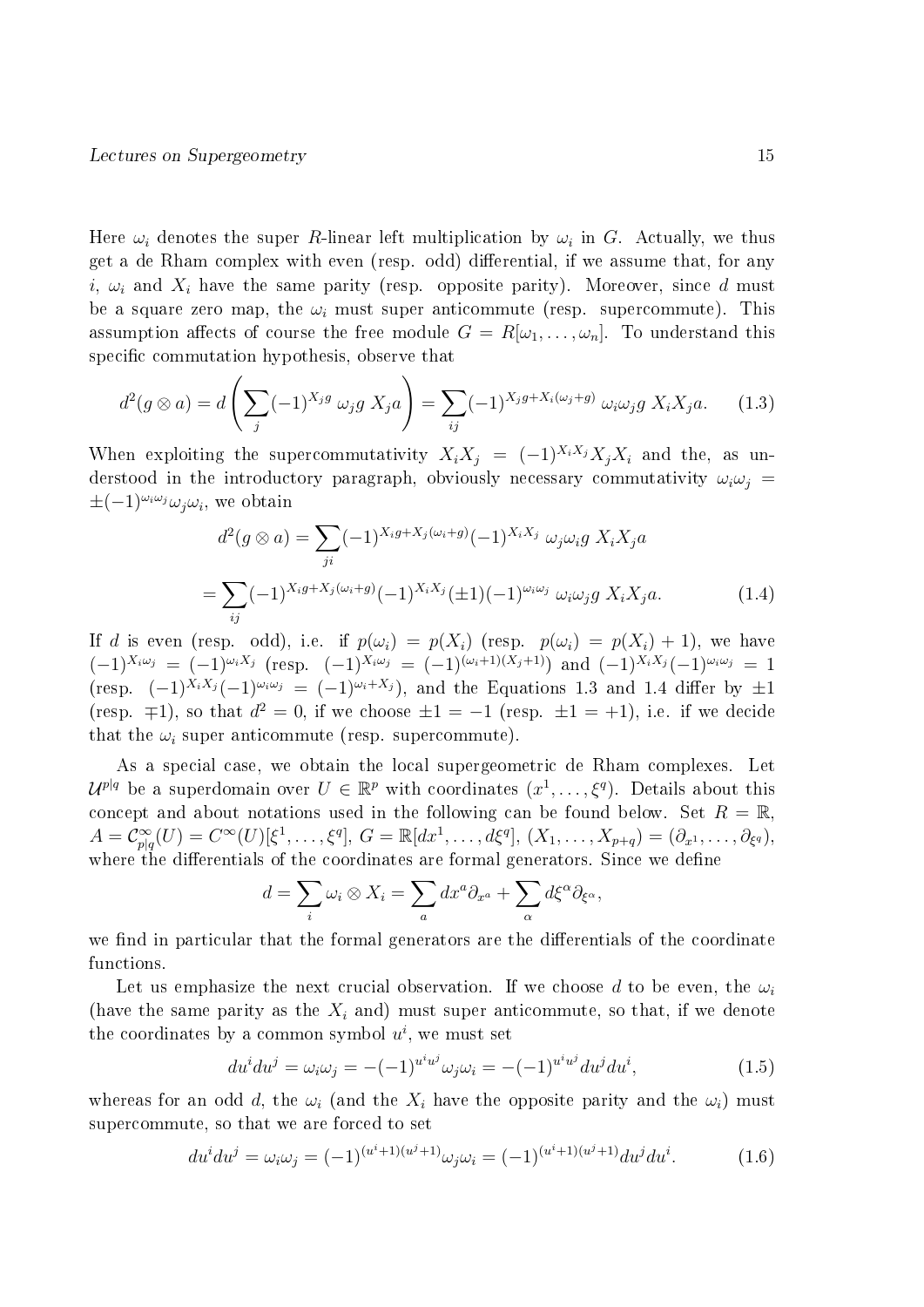**Remark 2.** Equation (1.5) (resp.  $(1.6)$ ) is known as the Deligne (resp. the Bernstein-Leites) sign convention for the wedge product.

Naive local super differential forms (the simplest local concept of differential forms in Supergeometry) are defined as the elements of the cochain space

$$
G \otimes_R A = \mathbb{R}[dx^1, \dots, d\xi^q] \otimes C^\infty(U)[\xi^1, \dots, \xi^q] =: \Omega^{\bullet}_U(U).
$$

The freely generated space  $\mathbb{R}[dx^1,\ldots,d\xi^q]$  and the space  $\Omega^\bullet_U(U)$  depend on the choice of the just mentioned convention Deligne or Bernstein-Leites. Further, we may choose the N-grading of  $\Omega^{\bullet}_U(U)$ , also called the cohomological grading. The most naturel cohomological degree of super differential forms is defined by setting deg  $A = 0$  and  $\deg du^{i} = 1$  (other conventions are possible, but will not be used in this text). Hence, a (naive) local super differential form of degree 1 is of the type

$$
dx^a f_a(x,\xi) + d\xi^\alpha g_\alpha(x,\xi),
$$

where sums are understood and where the coefficients are superfunctions. If we adopt the Deligne formalism, what we will always implicitly do if not otherwise stated, we have  $dx^a dx^b = -dx^b dx^a$ ,  $dx^a d\xi^{\alpha} = -d\xi^{\alpha} dx^a$ , and  $d\xi^{\alpha} d\xi^{\beta} = d\xi^{\beta} d\xi^{\alpha}$  (whereas in the Bernstein-Leites formalism, the commutation rules are  $dx^a dx^b = -dx^b dx^a$ ,  $dx^a d\xi^{\alpha} =$  $d\xi^\alpha\,dx^a$ , and  $d\xi^\alpha\,d\xi^\beta=d\xi^\beta\,d\xi^\alpha),$  so that a (naive) local super differential form of degree 2 is of the type

$$
\sum_{a_1 < a_2} dx^{a_1} \, dx^{a_2} f_{a_1 a_2}(x, \xi) + \sum_{a, \alpha} dx^a \, d\xi^{\alpha} g_{a\alpha}(x, \xi) + \sum_{\alpha_1 \leq \alpha_2} d\xi^{\alpha_1} \, d\xi^{\alpha_2} h_{\alpha_1 \alpha_2}(x, \xi).
$$

Observe that the Deligne convention is just the superposition of the even situation and the usual Koszul sign rule. The Bernstein-Leites formulae ignore the even situation and are based upon the Koszul sign rule with weights defined as the sum of the parity and the cohomological degree.

## 1.6 Super symmetric and exterior algebras

Let us first mention some basic facts pertaining to the parity reversion (endo)functor of the category of super R-modules, where R is a supercommutative ring. If M is a (super) R-module, we define the R-module  $\Pi M$  by  $(\Pi M)_i := M_{i+1}, i \in \{0,1\},$ 

$$
\Pi m + \Pi m' := \Pi (m + m') \text{ and } r \Pi m := (-1)^r \Pi (rm).
$$

It is easily seen that  $\Pi(mr) = (\Pi m)r$ . To make  $\Pi$  a functor, we define, for any (even) R-module morphism  $\varphi: M \to N$ , an R-module morphism  $\varphi^{\Pi}: \Pi M \to \Pi N$  by

$$
\varphi^{\Pi}(\Pi m) = \Pi(\varphi m).
$$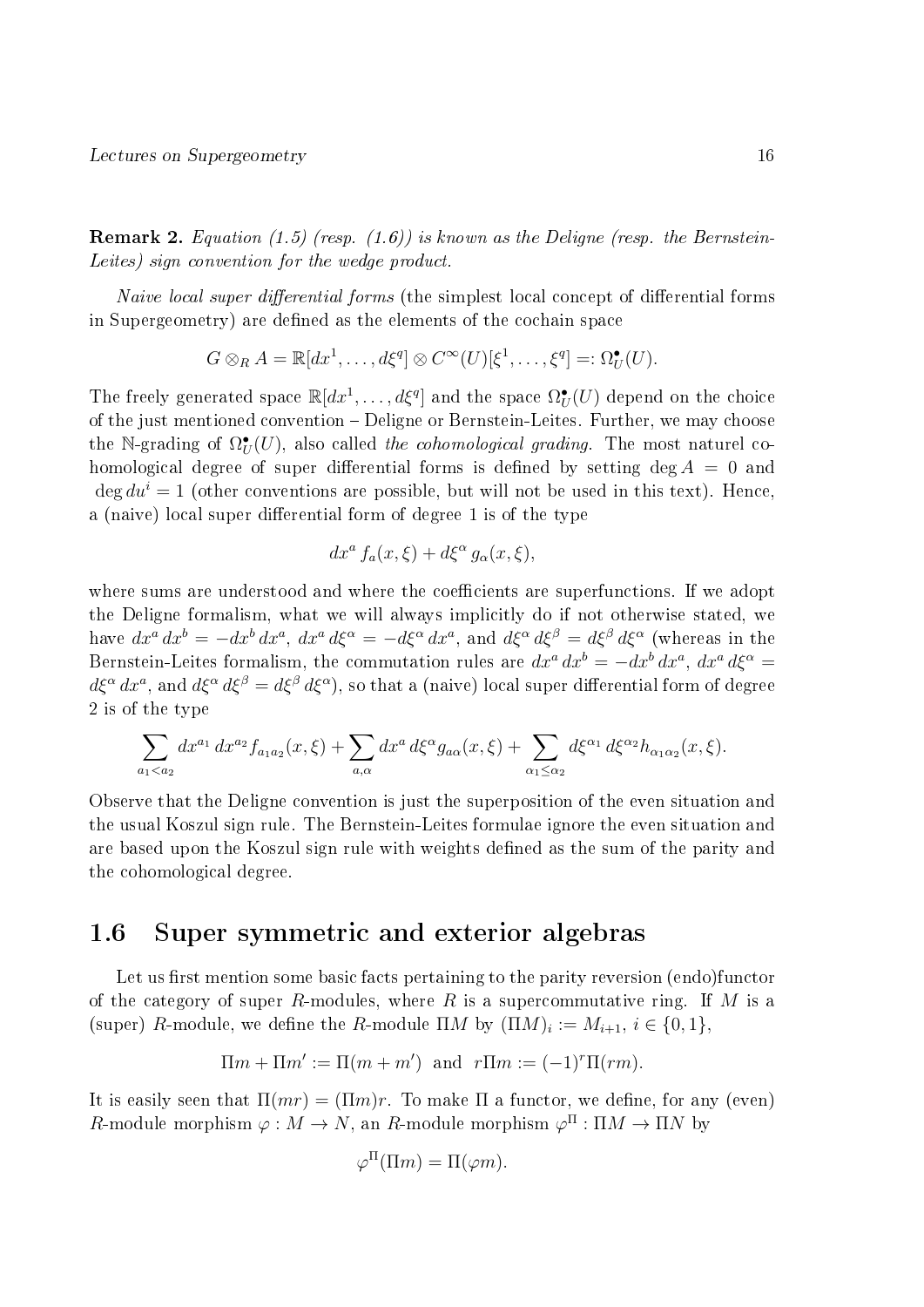Further, to any R-morphism  $\varphi : M \to N$ , we associate the R-mappings  $\Pi \varphi : M \ni m \mapsto$  $\Pi(\varphi m) \in \Pi N$  and  $\varphi \Pi : \Pi M \ni \Pi m \mapsto \varphi m \in N$ . Of course,  $\varphi^{\Pi} = \Pi \varphi \Pi$ .

Let M be a supermodule over a supercommutative ring R. Set  $M^{\otimes n} = M \otimes_R \ldots \otimes_R M$ (*n* factors  $M, n \ge 1$ ) and  $M^{\otimes 0} = R$ . The super R-module

$$
T^{\bullet}M=\bigoplus_{n\geq 0}M^{\otimes n}
$$

is the tensor super R-algebra of the supermodule M. The multiplication is the tensor product

$$
\otimes_R: M^{\otimes n} \times M^{\otimes p} \to M^{\otimes n} \otimes_R M^{\otimes p} \simeq M^{\otimes (n+p)}.
$$

The associative superalgebra TM (we omit  $\bullet$ ) carries not only the previous N-grading given by the number of factors in M, but also the natural  $\mathbb{Z}_2$ -grading induced by the  $\mathbb{Z}_2$ grading of M. The associative super R-algebra TM and the R-morphism  $i : M \to TM$ are universal, i.e. if A is an associative super R-algebra with a morphism  $\ell : M \to A$ . there exists a unique morphism of super R-algebras  $\ell : TM \to A$  such that  $\ell = \ell \circ i$ .

To define the supersymmetric tensor algebra  $SM$ , we proceed as in the classical nongraded case. Let  $I_S$  be the ideal  $I_S = (m \otimes n - (-1)^{mn} n \otimes m : m, n \in M)$ . The supersymmetric tensor R-algebra of the supermodule  $M$  is then the quotient algebra

$$
SM=TM/I_S.
$$

It is universal for morphisms from  $M$  to supercommutative associative  $R$ -algebras. Assume now that R is a Q-algebra, so that an action by the elements of R induces an action by the rational numbers. We can then define the supersymmetrizer

$$
S: M^{\otimes n} \ni m_1 \otimes \ldots \otimes m_n \mapsto \frac{1}{n!} \sum_{\sigma \in S_n} \chi(\sigma) m_{\sigma(1)} \otimes \ldots \otimes m_{\sigma(n)} \in M^{\otimes n},
$$

where  $\chi(\sigma)$  is the Koszul sign associated with the permutation  $m_1 \otimes \ldots \otimes m_n \mapsto m_{\sigma(1)} \otimes$  $\ldots \otimes m_{\sigma(n)}$ . As the ideal  $I_S$  is homogeneous, i.e. verifies

$$
I_S = \bigoplus_{n \ge 0} I_S \cap M^{\otimes n},
$$

the algebra  $SM$  is N-graded:

$$
S^{\bullet}M = \bigoplus_{n \geq 0} S^n M, \text{ where } S^n M = M^{\otimes n} / (I_S \cap M^{\otimes n}).
$$

Each R-module  $S^nM$  can be injected into  $M^{\otimes n}$  by  $i: S^nM \ni [T] \mapsto S(T) \in M^{\otimes n}$ , where  $S$  is the symmetrizer. The identification

$$
S^n M \ni [T] \simeq S(T) \in M^{\otimes n}
$$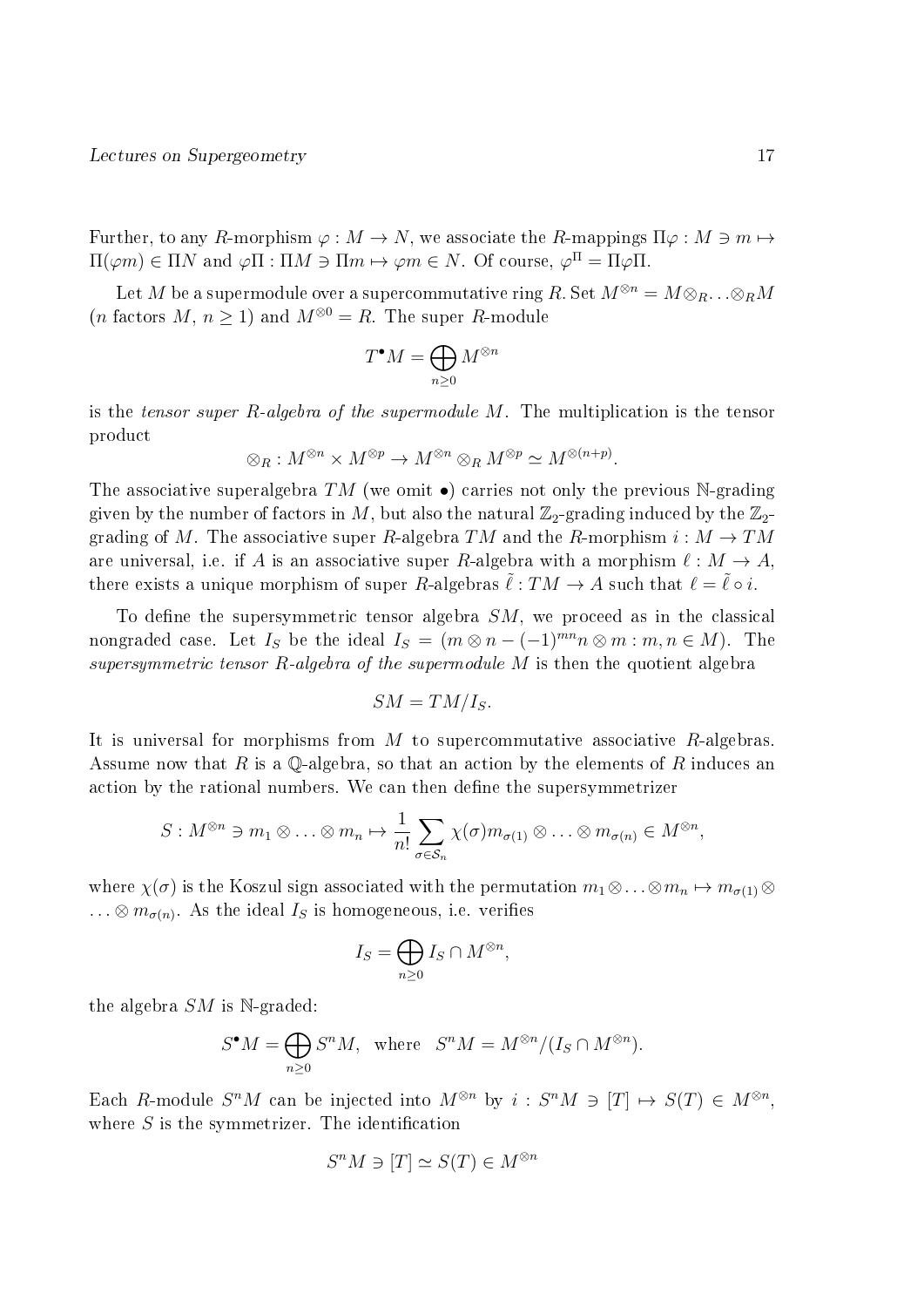allows sampling out the supersymmetric tensor algebra  $SM$  as a direct summand of TM. The product  $\vee$  of supersymmetric tensors that is induced in the quotient by the product ⊗, i.e.  $[T] \vee [U] = [T \otimes U]$ , coincides with the product  $\vee$  implemented by the symmetrizer, i.e.  $S(T) \vee S(U) = S(S(T) \otimes S(U))$ . It is clear that

$$
[m] \vee [n] = [m \otimes n] = [(1/2)((m \otimes n + (-1)^{mn}n \otimes m) + (m \otimes n - (-1)^{mn}n \otimes m))]
$$

$$
= [(1/2)(m \otimes n + (-1)^{mn}n \otimes m)] = (-1)^{mn}[n] \vee [m].
$$

As for the super exterior algebra of a super R-module  $M$ , two different definitions exist, depending on the chosen formalism, Deligne or Bernstein-Leites. In the first case, we denote by  $I_A$  the ideal  $I_A = (m \otimes n + (-1)^{mn} n \otimes m : m, n \in M)$  and define the super exterior  $R$ -algebra of the supermodule  $M$  as the quotient algebra

$$
\wedge_{\mathcal{D}} M = TM/I_A.
$$

We often omit subscript D. The induced product is denoted by  $\wedge_D$  or simply by  $\wedge$ . Again, the quotient algebra is graded:

$$
\wedge_D M = \bigoplus_{n \geq 0} \wedge_D^n M.
$$

In the second case, we define the exterior algebra by setting

$$
\wedge_{\mathrm{BL}} M = S(\Pi M).
$$

The product  $\wedge_{BL}$  in  $\wedge_{BL}M$  is defined by the product  $\vee$  in  $S(\Pi M)$ . These definitions actually correspond to the respective sign conventions for the wedge product. Indeed,

$$
[m] \wedge_{D} [n] = [m \otimes n] = [(1/2)((m \otimes n - (-1)^{mn}n \otimes m) + (m \otimes n + (-1)^{mn}n \otimes m))]
$$

$$
= [(1/2)(m \otimes n - (-1)^{mn}n \otimes m)] = -(-1)^{mn}[n] \wedge_{D} [m],
$$

and

$$
[m] \wedge_{\text{BL}} [n] = [\Pi m] \vee [\Pi n] = (-1)^{(m+1)(n+1)} [\Pi n] \vee [\Pi m] = (-1)^{(m+1)(n+1)} [n] \wedge_{\text{BL}} [m].
$$

The supermodules  $\wedge_{\text{D}} M$  and  $\wedge_{\text{BL}} M$  are isomorphic, but the algebra structures are of course not.

Let us still mention that if M is a free and finitely generated super  $R$ -module, we may use the identification  $\wedge^n M^* \simeq \text{Alt}(M^{\times n}, R)$ , where the RHS denotes the R-module of alternating super R-multilinear forms on M.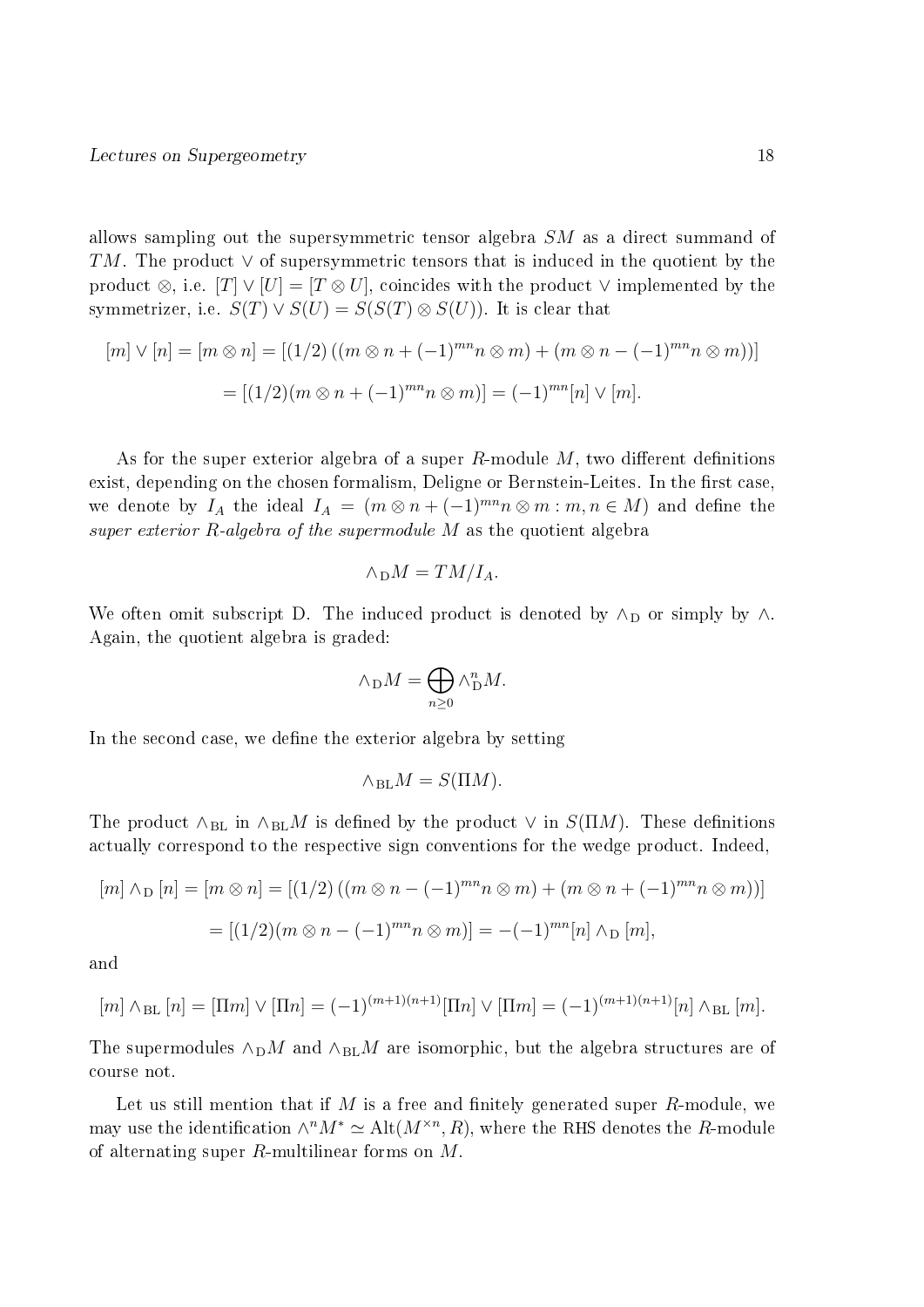## 1.7 Supertranspose

We now define the supertranspose of a matrix  $T \in M(r|s \times p|q, \mathcal{A}), T \simeq t \in$  $\mathbf{Hom}(M,N),\;M\;=\;\mathcal{A}^{p|q},\;N\;=\;\mathcal{A}^{r|s},\;{\rm in\;\;the\;\;natural\;\;way,\;\;i.e.\;\;as\;\;the\;\;matrix\;\;of\;\;the\;\;of\;\;the\;\;of\;\;the\;\;of\;\;the\;\;of\;\;the\;\;the\;\;of\;\;the\;\;of\;\;the\;\;of\;\;the\;\;of\;\;the\;\;of\;\;the\;\;of\;\;the\;\;of\;\;the\;\;of\;\;the\;\;of\;\;the\;\;of\;\;the\;\;of\;\;the\;\;of\;\;the\;\;$ transpose  $t^*: N^* \to M^*$  of  $t: M \to N$ . The *dual super* A-module of M is of course  $M^* = \text{Hom}(M, \mathcal{A})$ , and the *dual morphism*  $t^*$  is naturally defined by

$$
\langle t^*(n^*), m \rangle = (-1)^{p(t)p(n^*)} \langle n^*, t(m) \rangle,
$$

for all  $n^* \in N^*$  and  $m \in M$ ; here  $\langle -, - \rangle$  denotes the evaluation of the involved morphism on the corresponding source-module element. It follows that  $t$  and  $t^*$  have the same parity. To find the matrix of  $t^*$ , denote the basis of M (resp. N) by  $(e_i)$  (resp.  $(e'_i)$ ) and define the dual basis  $(\varepsilon^i)$  of  $M^*$  (resp.  $(\varepsilon^{i})$  of  $N^*$ ) as usually by  $\varepsilon^i(e_j) = \delta^i_j \in \mathcal{A}_0$ . The definition entails again that the elements of this dual basis and the corresponding elements of the inducing basis have the same parity. We then get

$$
t^*(\varepsilon'^j)(e_i) = (-1)^{p(\varepsilon'^j)p(t)}\varepsilon'^j(t(e_i)) = (-1)^{p(\varepsilon'^j)p(t)}\varepsilon'^j(e'_k)t^k_i = (-1)^{p(\varepsilon'^j)p(t)}t^j_i,
$$

but also

$$
t^*(\varepsilon'^j)(e_i) = (\varepsilon^k t_k^{*j})(e_i) = (-1)^{p(e_i)p(t_k^{*j})}\varepsilon^k(e_i)t_k^{*j} = (-1)^{p(e_i)p(t_k^{*j})}t_k^{*j},
$$

where the left index is the row index. We thus get

$$
t_i^{*j} = (-1)^{p(t_i^{*j})p(e_i) + p(\varepsilon'^j)p(t)} t_i^j.
$$

Finally, the matrix representing  $t^*$ , i.e. the supertranspose of matrix

$$
T = \begin{pmatrix} A & B \\ C & D \end{pmatrix},
$$

representing  $t$ , is given by

$$
T^{\text{st}} = \begin{pmatrix} A^t & C^t \\ -B^t & D^t \end{pmatrix}, \text{ for } T \text{ even},
$$

and by

$$
T^{\text{st}} = \begin{pmatrix} A^t & -C^t \\ B^t & D^t \end{pmatrix}, \text{ for } T \text{ odd.}
$$

Moreover, the supertranspose has the following properties, which are easily verified.

Proposition 2. The operation of supertransposition is

- 1. of period 4 (and not of period 2, like in the classical setting),
- 2. preserves the parity, i.e.  $p(T^{\text{st}}) = p(T)$ , and
- 3.  $(ST)$ <sup>st</sup> =  $(-1)^{p(S)p(T)}T$ <sup>st</sup> $S$ <sup>st</sup>.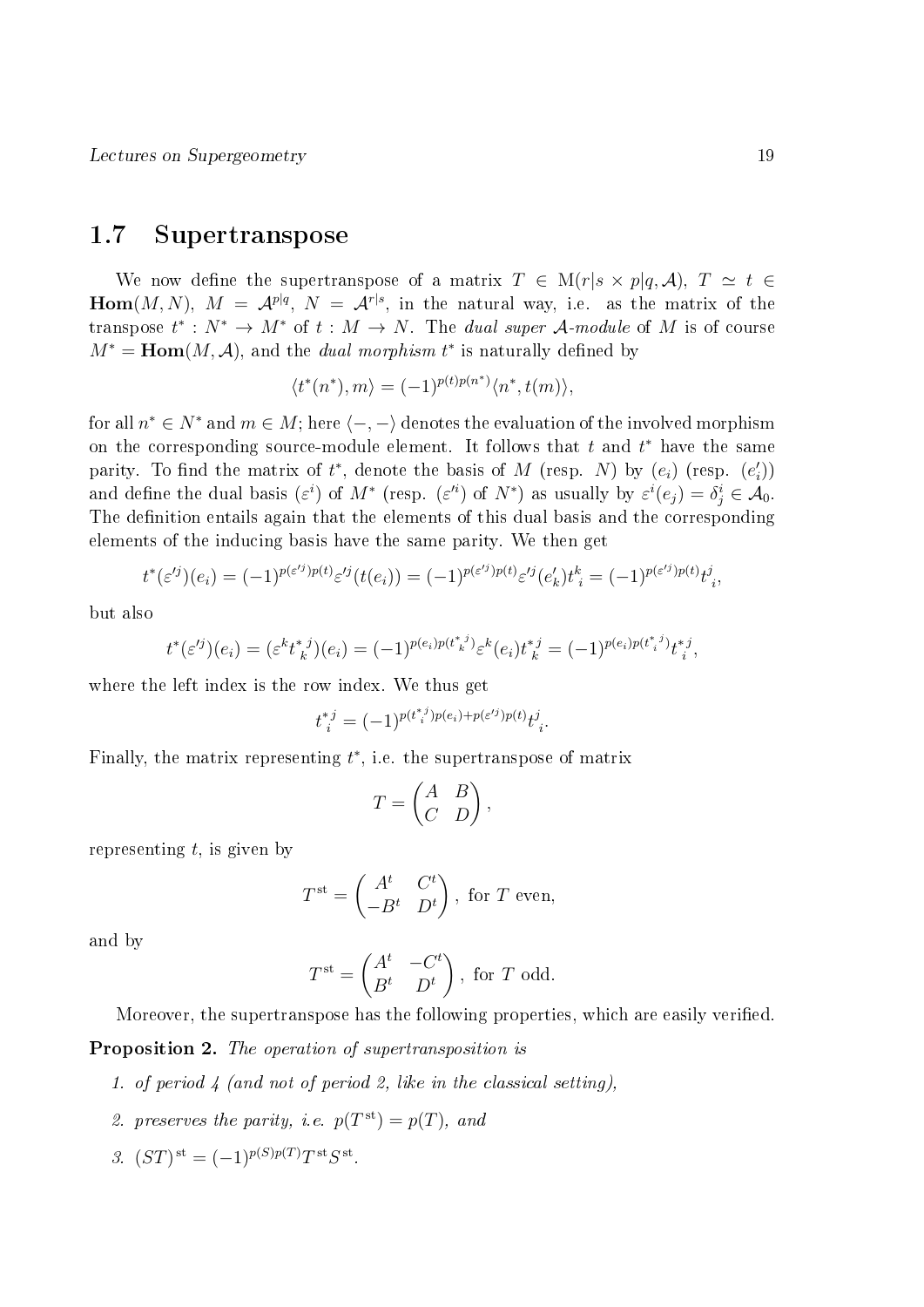## 1.8 Supertrace

In the classical context, if  $M$  denotes a  $p$ -dimensional real vector space and if we fix a basis, we have  $M^* \otimes M \simeq \text{End}(M) \simeq \text{M}(p \times p, \mathbb{R})$ . The contraction is defined on  $M^* \otimes M$  by

$$
c: M^* \otimes M \ni \alpha \otimes m \mapsto \sum_i \alpha_i m^i \in \mathbb{R}.
$$

Viewed as an endomorphism,  $\alpha \otimes m$  reads  $\alpha \otimes m : M \ni n \mapsto \alpha(n) m \in M$ , and its matrix is  $(\alpha_j m^i)_{i,j}$ . Hence, the contraction is nothing but the trace

tr: 
$$
M(p \times p, \mathbb{R}) \ni (\alpha_j m^i)_{i,j} \mapsto \sum_i \alpha_i m^i \in \mathbb{R}
$$
.

In the following, to simplify notations, we omit  $p(-)$  and denote the objects and their parity by the same symbols. In the case of a free supermodule  $M = \mathcal{A}^{p|q}$ , the tensor  $\alpha \otimes m$  coincides with the endomorphism  $n \mapsto (-1)^{nm} \alpha(n) m$ . Its matrix is

$$
T = ((-1)^{e_j(e_i + m^i) + \alpha_j(e_i + e_j)} \alpha_j m^i)_{i,j}.
$$

Indeed, when applying the endomorphism to a base vector  $e_j$ , we get

$$
(-1)^{e_j m} \alpha(e_j) m = (-1)^{e_j m} (\varepsilon^k \alpha_k)(e_j) m = (-1)^{e_j m + \alpha_k e_j} (\varepsilon^k(e_j)) \alpha_k m
$$
  

$$
= (-1)^{e_j m + \alpha_j e_j} \alpha_j m = (-1)^{e_j (e_i + m^i) + \alpha_j e_j} \alpha_j e_i m^i
$$
  

$$
= (-1)^{e_j (e_i + m^i) + \alpha_j (e_i + e_j)} e_i \alpha_j m^i.
$$

It now follows from the preceding classical observations, that the supertrace of matrix  $T$  should be defined by

$$
str(T) = \sum_{i} \pm_{i} (-1)^{e_i(e_i + m^i) + \alpha_i(e_i + e_i)} \alpha_i m^i = \sum_{i} \pm_{i} T_i^i,
$$
\n(1.7)

where the sign  $\pm_i$  has to be chosen such that the RHS coincides with the contraction of  $\alpha$  by m, which is given in this supercontext by

$$
\alpha(m) = \sum_{i} (-1)^{\alpha_i e_i} \alpha_i m^i.
$$

This means that

$$
\pm_i = (-1)^{e_i(e_i + \alpha_i + m^i)}.
$$
\n(1.8)

It now follows from Equations  $(1.7)$  and  $(1.8)$  that we finally must choose the

**Definition 7.** The supertrace of a square matrix

$$
T = \begin{pmatrix} A & B \\ C & D \end{pmatrix} \in M(p|q \times p|q, \mathcal{A})
$$

is given by

$$
str(T) = tr(A) - (-1)^{p(T)} tr(D).
$$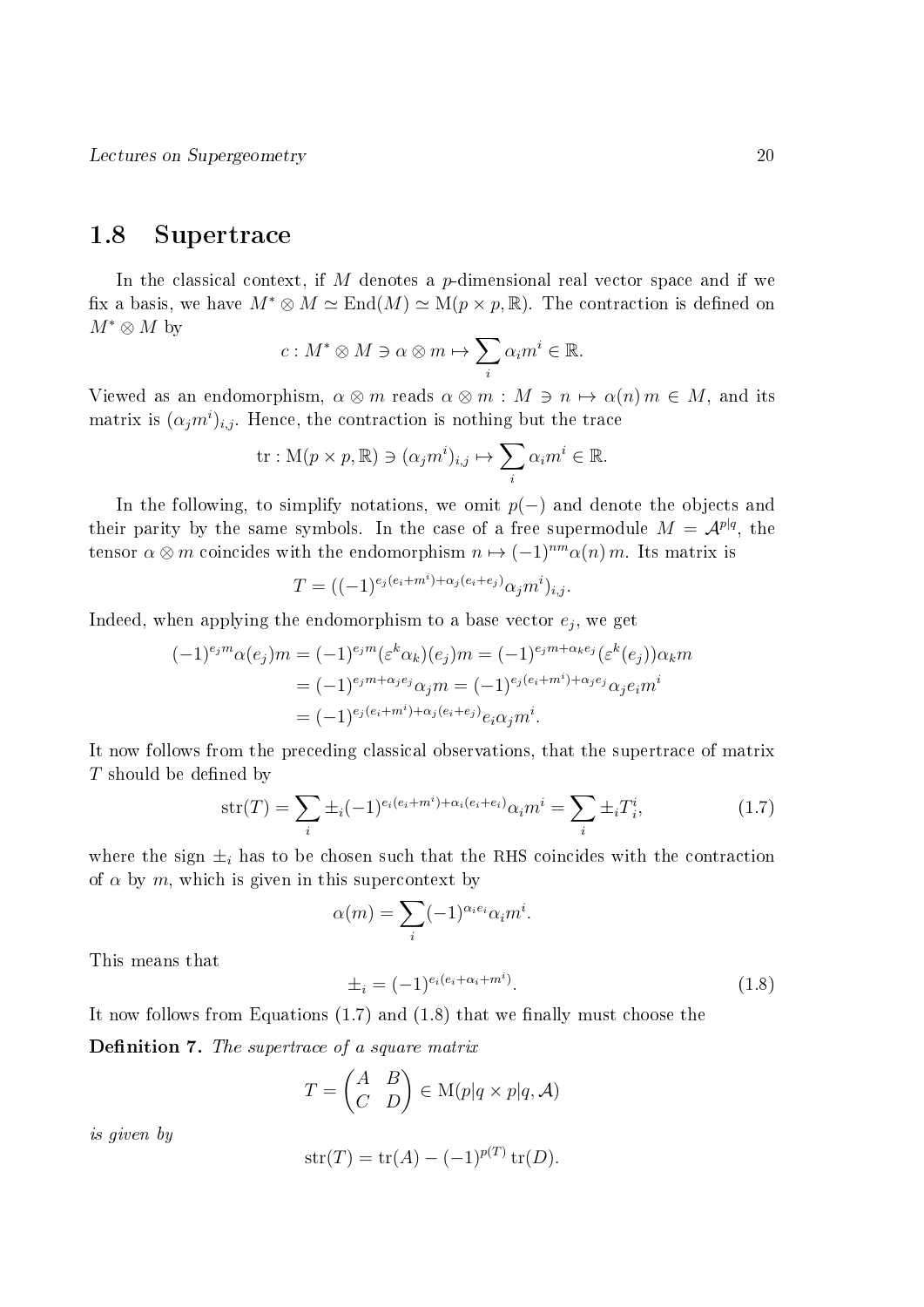Indeed, the first term of the supertrace has to be  $\mathrm{tr}(A)$ , as  $e_i$  is even for  $1\leq i\leq p,$ whereas for the second,  $e_i$  is odd, so that the sign is given by  $p(\alpha_i m^i) = p(T)$ .

Moreover, we have the

- Proposition 3. 1.  $str(STS^{-1}) = str(T)$ , for any invertible even matrix S, which means that the supertrace can be defined for morphisms  $t \in End(M)$ , where M is a free super A-module,
	- 2. str :  $M(p|q \times p|q, \mathcal{A}) \rightarrow \mathcal{A}$  is a super  $\mathcal{A}\text{-module morphism}, i.e.$  in particular  $str(aT) = a str(T),$
	- 3.  $str(ST) = (-1)^{p(S)p(T)} str(TS)$ , and
	- 4.  $str(T^{st}) = str(T)$ .

## 1.9 Berezinian of an invertible even square matrix

The Berezinian or superdeterminant will play the role of the Jacobian and appear in the change of variables formula for integration on supermanifolds. Since a change of variables should be invertible and preserve the parity, it is natural to consider the Berezinian of invertible even matrices.

The Berezinian should verify two properties, which already hold true for the classical determinant, namely, it should be multiplicative and verify the superanalog of the classical formula  $\det(e^X) = e^{\text{tr }X}$ , where X is a matrix.

Let us first consider an even square matrix

$$
T = \begin{pmatrix} A & 0 \\ 0 & D \end{pmatrix} \in M_0(p|q \times p|q, k)
$$

with entries in the ground field k. In this situation, we have  $str(T) = tr(A) - tr(D)$ ,  $\det(e^A) = e^{\text{tr }A}$ , and similarly for D. Requiring that  $\text{Ber}(e^T) = e^{\text{str }T}$  then immediately leads to the definition

$$
Ber(T) = det(A) det-1(D).
$$
\n(1.9)

Here, we already see that  $D$  has to be invertible; as aforementioned, it is natural to assume that T be invertible.

**Lemma 1.** An even square matrix

$$
T = \begin{pmatrix} A & B \\ C & D \end{pmatrix} \in M_0(p|q \times p|q, \mathcal{A})
$$

is invertible if and only if A and D are invertible matrices over  $\mathcal{A}_0$ , i.e. if  $det(A)$  and  $\det(D)$  are invertible in  $\mathcal{A}_0$ .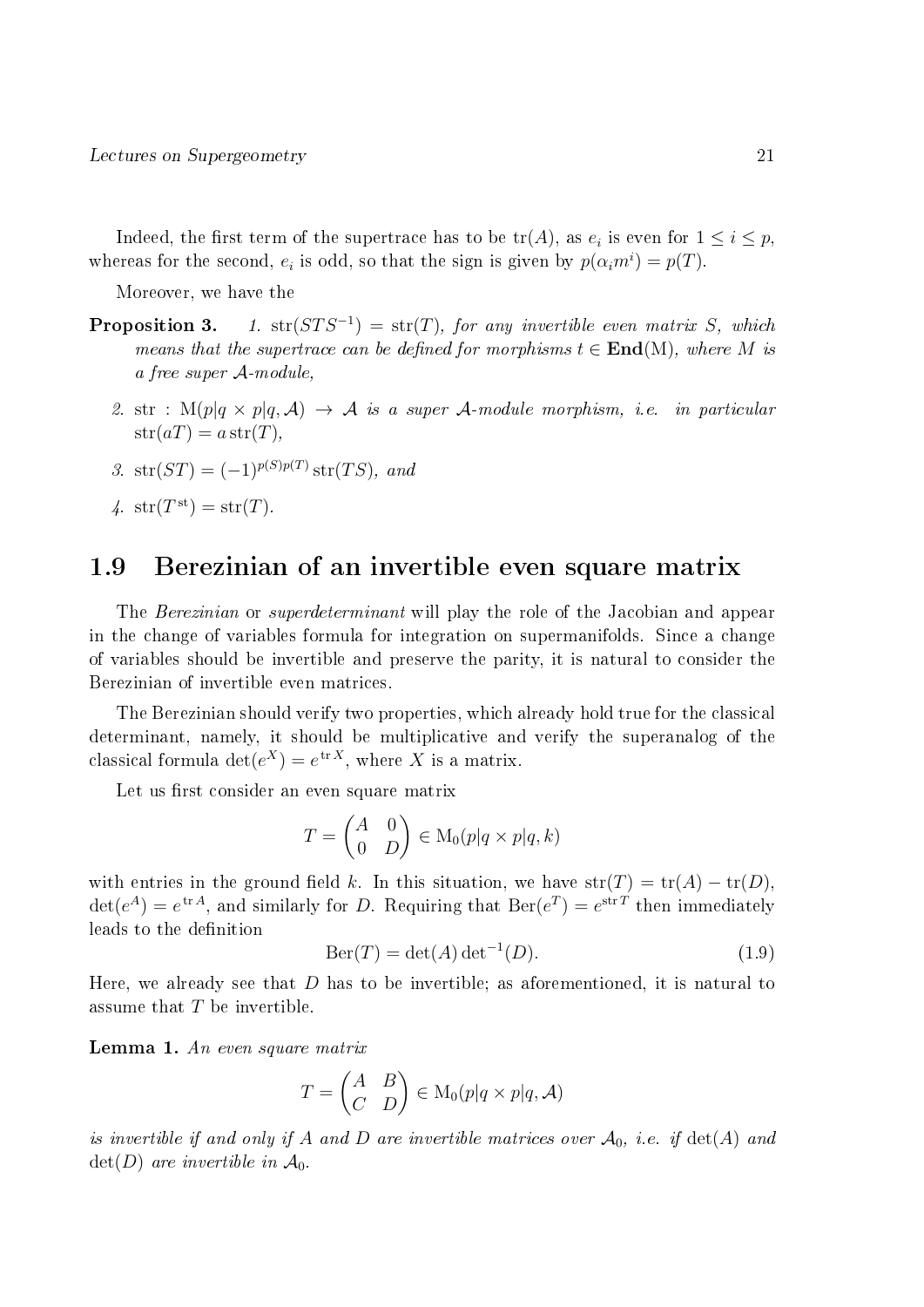*Proof.* To prove this lemma, we *divide the odd variables out*. Let  $J$  be the ideal in  $A$ generated by the odd elements. It is easily checked that  $J = \mathcal{A}_1 \oplus \mathcal{A}_1^2$ . Note that all elements of J are nilpotent, in particular  $1 \notin J$ , so J is a proper ideal and we define  $\bar{\mathcal{A}} = \mathcal{A}/J \simeq \mathcal{A}_0/\mathcal{A}_1^2$ . For a matrix  $L$  over  $\mathcal{A}$ , let  $\bar{L}$  be the matrix over  $\bar{\mathcal{A}}$  obtained by applying the projection  $\mathcal{A} \to \bar{\mathcal{A}}$  to the entries of L.

First, we claim that L is invertible if and only if  $\overline{L}$  is invertible over  $\overline{A}$ . We will only consider right inverses, because the argument is the same for left inverses. If  $L$  is invertible,  $\bar{L}$  is invertible as well, since, if  $LM = I$ , then  $\bar{L}\bar{M} = I$ . Conversely, suppose that  $\overline{L}$  is invertible. Then there exists a matrix M over A such that  $LM = I + X$ , for some matrix X with entries only in J. To conclude that  $L$  is invertible, it just remains to prove that  $I + X$  is invertible. It therefore suffices to show that X is nilpotent, i.e.  $X^r = 0$ , for some integer  $r \geq 1$ . Indeed, in this case  $I + \sum_{k=1}^{r-1} (-1)^k X^k$  is the inverse of  $I+X$ . Note now that, since all entries of X are in J, there exist odd elements  $o_1, \ldots, o_N$ , such that any entry of X is of the form  $\sum_i a_i o_i$ , with  $a_i \in \mathcal{A}$ . Iterated multiplication of X by itself thus leads to products of the  $o_i$ , and for  $r = N + 1$  all these products  $o_{i_1} \cdots o_{i_r} = 0$ , since at least one of the  $o_i$  appears twice. By this, the entries of  $X^r$  do all vanish and our claim is proven.

Coming back to the proof of the lemma, note that T is even, i.e. that  $A, D$  are even and B, C odd. Hence,

$$
\bar{T}=\begin{pmatrix}\bar{A}&0\\0&\bar{D}\end{pmatrix}
$$

and  $\bar{T}$  is invertible if and only if  $\bar{A}$  and  $\bar{D}$  are invertible. By the previous claim this means that  $T$  is invertible if and only if  $A$  and  $D$  are invertible.  $\Box$ 

We are now prepared to find the appropriate definition of the Berezinian. It is easily checked that any invertible even matrix  $T$  admits the decomposition

$$
T = \begin{pmatrix} A & B \\ C & D \end{pmatrix} = \begin{pmatrix} I & BD^{-1} \\ 0 & I \end{pmatrix} \begin{pmatrix} A - BD^{-1}C & 0 \\ 0 & D \end{pmatrix} \begin{pmatrix} I & 0 \\ D^{-1}C & I \end{pmatrix} =: T_{+}T_{0}T_{-}.\tag{1.10}
$$

Note now that if the Berezinian is multiplicative, which is a natural requirement, and if observation (1.9) extends to invertible even square matrices with entries in  $\mathcal{A}$ , we should choose the following

**Definition 8.** Let  $GL(p|q, \mathcal{A})$  denote the group of all invertible even  $p|q \times p|q$  matrices with entries in A, i.e. the group  $\text{Aut}(\mathcal{A}^{p|q})$  of all (even) automorphisms of  $\mathcal{A}^{p|q}$ . For any

$$
T = \begin{pmatrix} A & B \\ C & D \end{pmatrix} \in \text{GL}(p|q, \mathcal{A}),
$$

the Berezinian of  $T$  is given by

$$
Ber(T) = det(A - BD^{-1}C) det^{-1}(D).
$$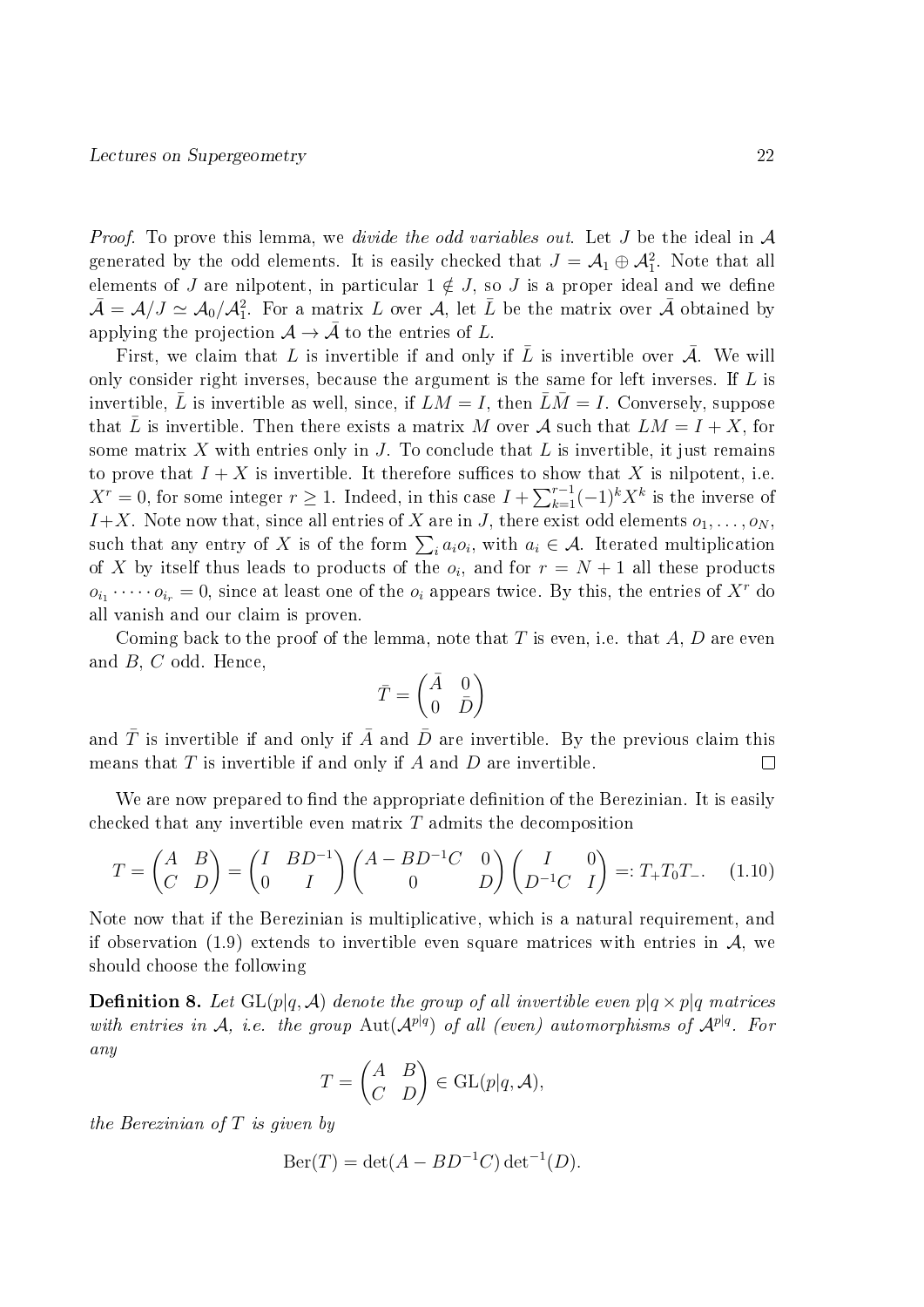Indeed, this actually implies that

$$
\text{Ber}\begin{pmatrix} I & B \\ 0 & I \end{pmatrix} = 1 \text{ and } \text{Ber}\begin{pmatrix} I & 0 \\ C & I \end{pmatrix} = 1,
$$

for odd B and C, and that Equation  $(1.9)$  holds still true for entries in A. It is also important to notice that the involved classical determinants are computed for even matrices, and so make sense. Moreover, all the involved inverses exist and the Berezinian is an element of  $\mathcal{A}_0$ . Let us now prove that this definition entails the

**Theorem 1.** The Berezinian is multiplicative, i.e. for any  $X, Y \in GL(p|q, \mathcal{A})$ , we have

$$
Ber(XY) = Ber(X) Ber(Y).
$$

In particular,  $\text{Ber}(X)$  is a unit of  $\mathcal{A}_0$ .

Proof. Set

$$
G = \{ Y \in GL(p|q, \mathcal{A}) : \text{Ber}(XY) = \text{Ber}(X)\,\text{Ber}(Y), \forall X \in GL(p|q, \mathcal{A}) \}.
$$

The proof consists of three parts.

(1) The set G is a subgroup of  $GL(p|q, A)$ . Indeed, it is closed under products and inverses (and is nonempty in view of point (3) of this proof). Let us for instance show that if  $Y \in G$ , then  $Y^{-1} \in G$ . Since  $1 = \text{Ber}(Y^{-1}Y) = \text{Ber}(Y^{-1}) \text{Ber}(Y) =$  $\text{Ber}(Y) \text{Ber}(Y^{-1})$  and since  $\text{Ber}(X) = \text{Ber}(XY^{-1}Y) = \text{Ber}(XY^{-1}) \text{Ber}(Y)$ , it follows that  $\text{Ber}(XY^{-1}) = \text{Ber}(X) \text{Ber}(Y^{-1}).$ 

(2) In view of decomposition (1.10), the invertible even matrices of the form

$$
Y_{-} := \begin{pmatrix} I & 0 \\ C & I \end{pmatrix}, Y_{0} := \begin{pmatrix} A & 0 \\ 0 & D \end{pmatrix}, Y_{+} := \begin{pmatrix} I & B \\ 0 & I \end{pmatrix}
$$

generate  $GL(p|q, \mathcal{A})$ . Indeed, the central matrix  $T_0$  in the RHS of this decomposition is invertible since all the other matrices  $T, T_+$  and  $T_-\$ are. As, obviously,

$$
\begin{pmatrix} I & B' + B'' \\ 0 & I \end{pmatrix} = \begin{pmatrix} I & B' \\ 0 & I \end{pmatrix} \begin{pmatrix} I & B'' \\ 0 & I \end{pmatrix},
$$

we can even assume that matrix  $B$  in  $Y_+$  is elementary, i.e. contains only one nonzero element.

(3) It now suffices to prove that  $G$  contains all invertible even matrices of the types  $Y_-, Y_0$  and  $Y_+$  (with an elementary B). Indeed, then G is a group and contains all the products of such matrices, thus all the elements of  $GL(p|q, \mathcal{A})$ , so that finally  $G =$  $GL(p|q, \mathcal{A})$ , which completes the proof.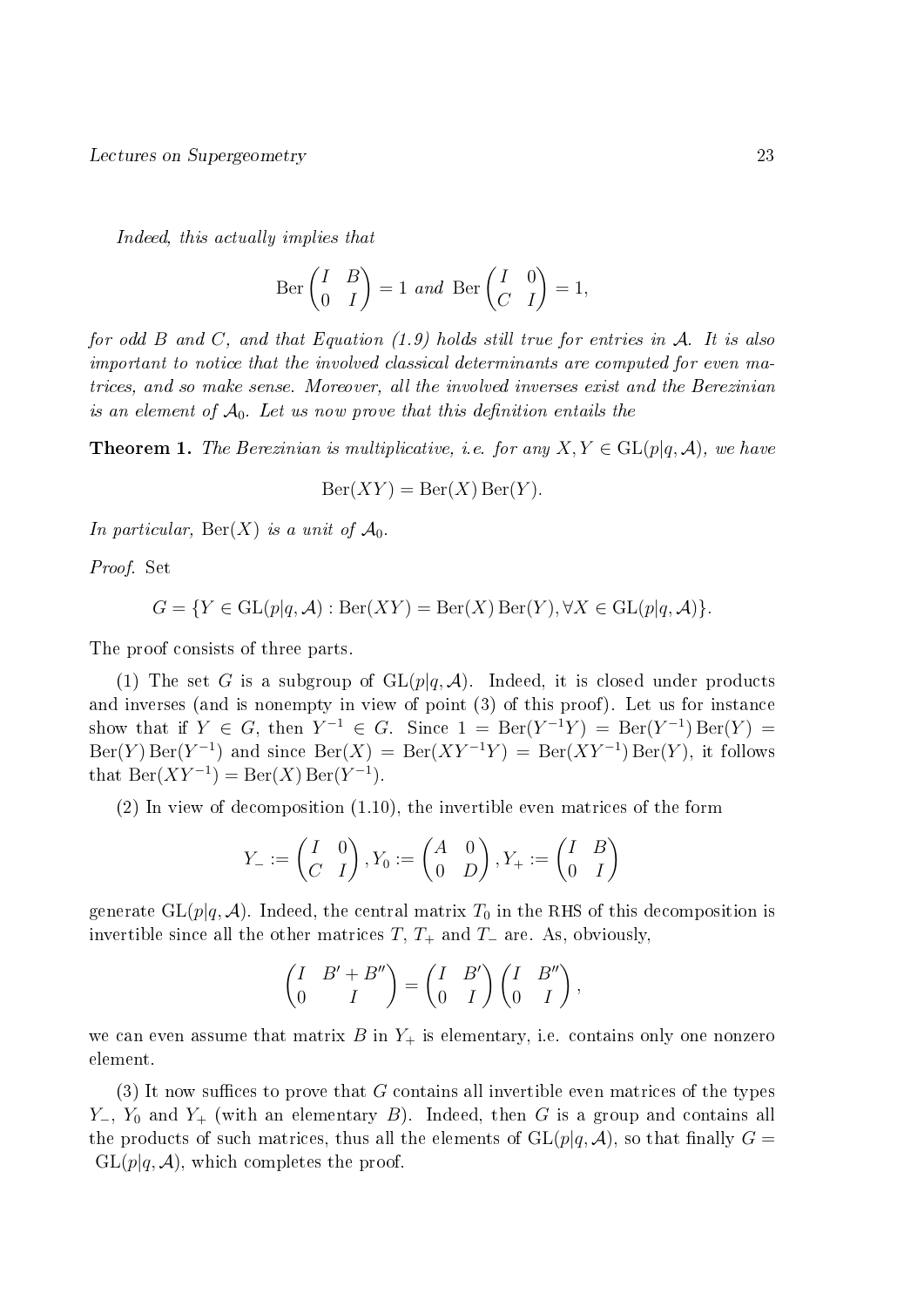It is straightforwardly verified that the matrices  $Y_-\$  and  $Y_0$  are elements of G. This involves nothing more than the definition of the Berezinian. As for  $Y_+$ , we decompose X in the form  $X = X_+X_0X_-.$  Again, a direct computation immediately shows that the Berezinian is multiplicative for left multiplication by  $X_+$  and  $X_0$ . Hence, it suffices to prove that  $\text{Ber}(X_{-}Y_{+}) = \text{Ber}(X_{-}) \text{Ber}(Y_{+}) = 1$ , where  $Y_{+}$  contains an elementary B. If we omit the subscripts  $\pm$  and write E instead of B (to remember that this matrix is elementary), we get

$$
X = \begin{pmatrix} I & 0 \\ C & I \end{pmatrix}, Y = \begin{pmatrix} I & E \\ 0 & I \end{pmatrix}, XY = \begin{pmatrix} I & E \\ C & I + CE \end{pmatrix},
$$

and

$$
Ber(XY) = det(I - E(I + CE)^{-1}C) det^{-1}(I + CE).
$$

Since E is odd, its only nonzero element  $\beta$  squares to 0 and all entries of matrices of the form  $EZ$  and  $ZE$  are divisible by  $\beta$ . Hence, any product of two entries of such matrices vanishes. In particular,  $(CE)^2 = 0$ , thus  $I + CE$  is invertible with inverse  $I - CE$  and  $I - E(I + CE)^{-1}C = I - EC$ . Since the structure of the classical determinant entails that, if  $L$  is a matrix with even entries such that any product of two of its entries is zero, then  $\det(I+L) = 1 + \text{tr}(L)$ , we obtain

$$
\det(I - E(I + CE)^{-1}C) = \det(I - EC) = 1 - \text{tr}(EC)
$$

and

$$
\det^{-1}(I + CE) = (1 + \text{tr}(CE))^{-1}.
$$

As for the matrices C and E with odd entries, we have  $tr(EC) = -tr(CE)$ , we finally get

$$
Ber(XY) = (1 - tr(EC))(1 + tr(CE))^{-1} = (1 + tr(CE))(1 + tr(CE))^{-1} = 1,
$$

which completes the proof of multiplicativity of the Berezinian. The fact that  $\text{Ber}(X)$ is a unit of  $A_0$  follows directly from the multiplicativity.  $\Box$ 

The multiplicativity and the (obvious) decomposition

$$
T = \begin{pmatrix} A & B \\ C & D \end{pmatrix} = \begin{pmatrix} I & 0 \\ CA^{-1} & I \end{pmatrix} \begin{pmatrix} A & 0 \\ 0 & D - CA^{-1}B \end{pmatrix} \begin{pmatrix} I & A^{-1}B \\ 0 & I \end{pmatrix}
$$
(1.11)

lead to the following

Corollary 1. Let

$$
T = \begin{pmatrix} A & B \\ C & D \end{pmatrix} \in \text{GL}(p|q, \mathcal{A}).
$$

Then

$$
Ber(T) = det(A) det^{-1}(D - CA^{-1}B).
$$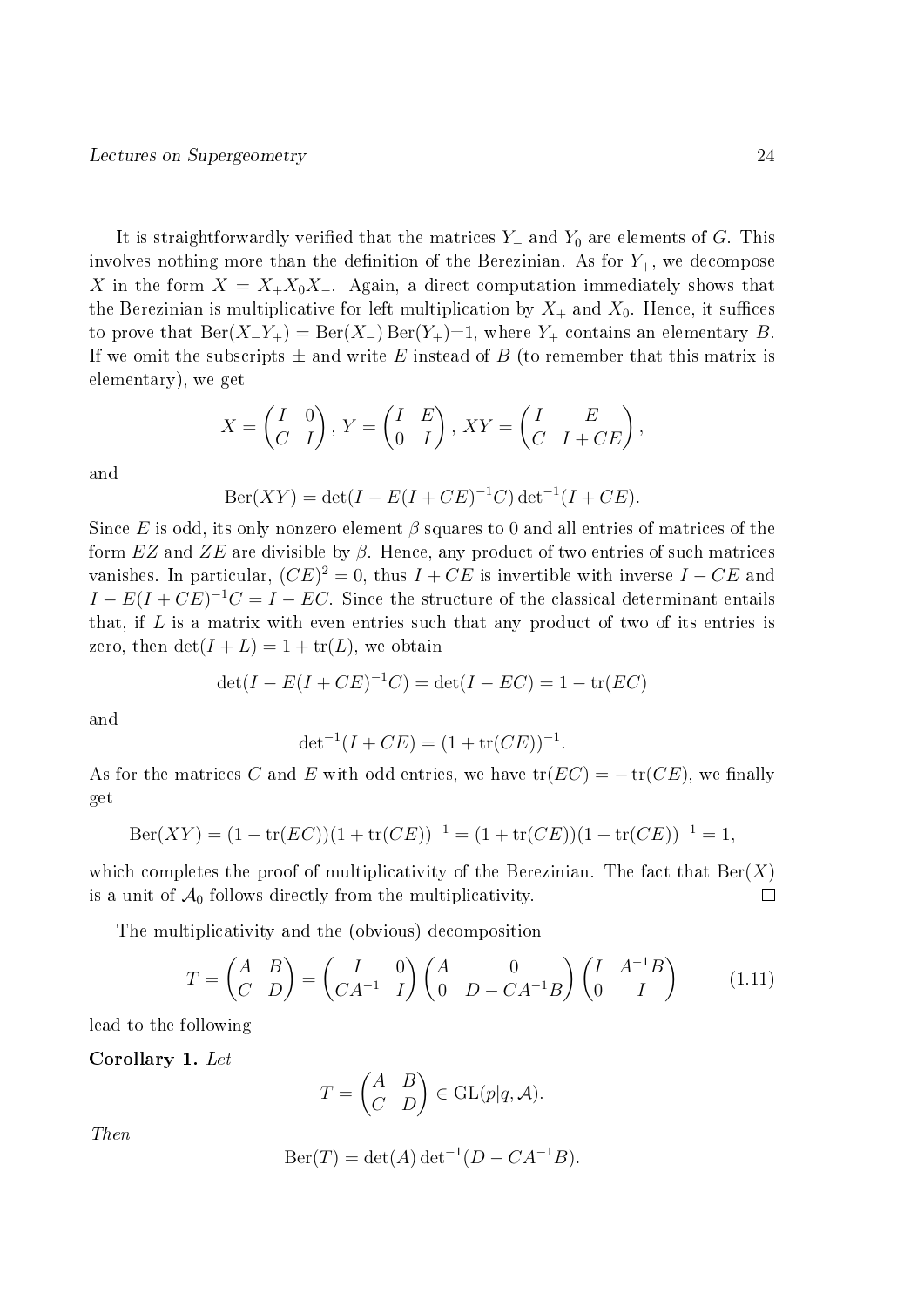The next proposition is a direct consequence of the preceding definition and results.

**Proposition 4.** For any  $T \in GL(p|q, \mathcal{A})$ ,

- 1. Ber $(T^{-1}) = \text{Ber}^{-1}(T)$ ,
- 2. The Berezinian does not depend on the chosen basis, i.e.  $\text{Ber}(STS^{-1}) = \text{Ber}(T)$ , for any invertible even matrix S,
- 3. Ber $(T^{\text{st}}) = \text{Ber}(T)$ ,
- 4. Ber( $e^T$ ) =  $e^{\text{str}(T)}$ .

## 1.10 Berezinian of a free supermodule

The Berezinian of a free supermodule is the superversion of the Determinant of a vector space. If S is a free module of rank n over a commutative ring  $R$ , we set

$$
\text{Det}\,S:=\wedge^nS.
$$

To any basis  $(e_i)$  of S, corresponds a basis  $e_1 \wedge \ldots \wedge e_n$  of Det S, such that if  $(e'_i)$  is another basis of S with  $e_i' = B_i^k e_k$ , then

$$
e'_1 \wedge \ldots \wedge e'_n = \text{Det } B \ e_1 \wedge \ldots \wedge e_n.
$$

When trying to extend this concept to the supercase, we note that the exterior product of odd vectors commutes, so that there is no top exterior power for an odd module. It is easily understood that the Berezinian of a free supermodule  $S = S_0 \oplus S_1$ of rank p|q over a supercommutative ring  $R = R_0 \oplus R_1$  (in which 2 is invertible) is isomorphic to

$$
Ber S := \wedge^p S_0 \otimes \vee^q S_1^*.
$$

If  $(e_1,\ldots,e_{p+q})$  is a standard basis of S and  $(\varepsilon^1,\ldots,\varepsilon^{p+q})$  denotes the dual basis, the vector

$$
[e_1,\ldots,e_{p+q}]\simeq e_1\wedge\ldots\wedge e_p\otimes \varepsilon^{p+1}\vee\ldots\vee \varepsilon^{p+q}
$$

is a basis of Ber S (of cohomological degree p). It can be shown that if  $(e'_1, \ldots, e'_{p+q})$  is a second basis of S related to the first by  $e_i' = e_k B_i^k$ , we have

$$
[e'_1, \dots, e'_{p+q}] = [e_1, \dots, e_{p+q}] \text{ Ber } B.
$$
 (1.12)

It is clear that Ber S is a free super R-module of rank 1|0, if q is even, and of rank  $0|1$ , if q is odd. Hence, since a change of basis  $B : S \to S$  and its Berezinian Ber B : Ber  $S \to S$ Ber S are even automorphisms, the Berezinian Ber is an endofunctor of the category of free super  $R$ -modules of finite rank and corresponding even automorphisms.

For a precise treatment of these questions – even in the  $\mathbb{Z}_2^n$ -graded situation – we refer the reader to [Cov12].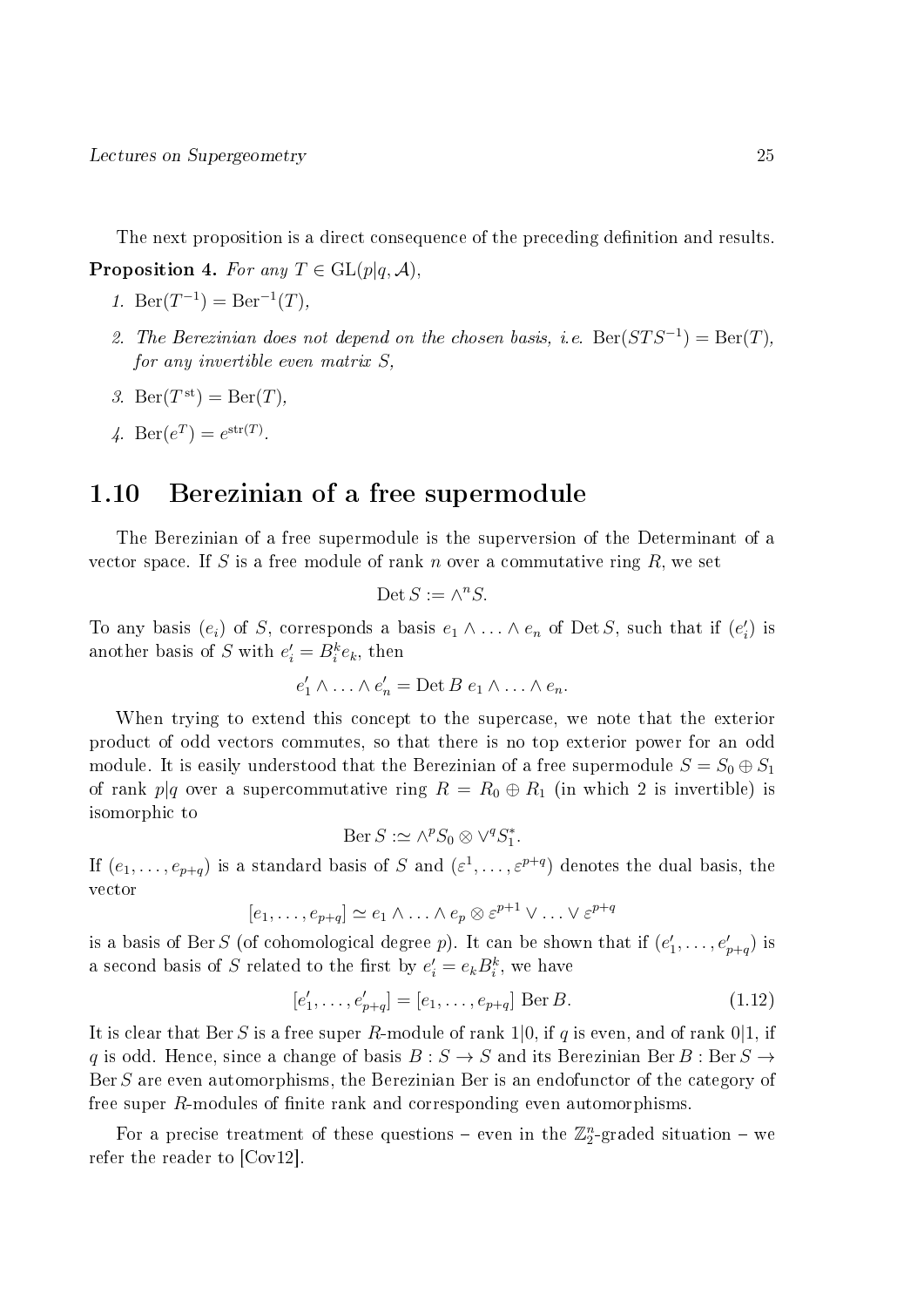# Chapter 2

# Sheaf Theory

# 2.1 Categories and functors

We first recall some basic category theoretical concepts.

Many examples of categories are well known. The category Set of sets and maps between them, the category Vect of vector spaces and linear maps, Top of topological spaces and continuous maps... An abstract category is made up roughly by a class of objects that need not be sets (and are thought of as points), and by a class of morphisms that thus need not be maps assigning a unique target element to each source element (and are thought of as arrows between points). The definition of a category extends the basic properties of the preceding concrete categories to this abstract setting. In this lecture course,

**Definition 9.** A category C consists of a set  $Ob(C)$  (or simply C) of objects, and, for each objects  $A, B \in \mathbb{C}$ , of a set  $\text{Hom}_{\mathbb{C}}(A, B)$  (or simply  $\text{Hom}(A, B)$ ) of morphisms  $f : A \rightarrow B$  from A to B. Moreover, for any objects  $A, B, C \in \mathbb{C}$ , there exists a composition map  $\circ$ : Hom $(A, B) \times$  Hom $(B, C) \ni (f, g) \rightarrow g \circ f \in$  Hom $(A, C)$ . This operation is required to be associative and to have identities, i.e. for each object  $A \in \mathbb{C}$ there exists an identity morphism  $1_A \in \text{Hom}(A, A)$  such that if  $f \in \text{Hom}(A, B)$  and  $g \in \text{Hom}(C, A)$ , we have  $f \circ 1_A = f$  and  $1_A \circ g = g$  (this entails that the identities are actually unique).

The **opposite category** C<sup>op</sup> of C is the category defined by the same objects  $\mathrm{Ob}(\mathsf{C}^{\mathrm{op}}) = \mathrm{Ob}(\mathsf{C})$  and by the "reversed morphisms"  $\mathrm{Hom}_{\mathsf{C}^{\mathrm{op}}}(A, B) := \mathrm{Hom}_{\mathsf{C}}(B, A)$ .

Remark 3. For simplicity, we will skip in these notes set-theoretical problems related with cardinality and universes.

Categories form themselves a "metacategory". Morphisms between categories, which respect of course the categorical structure, are called functors.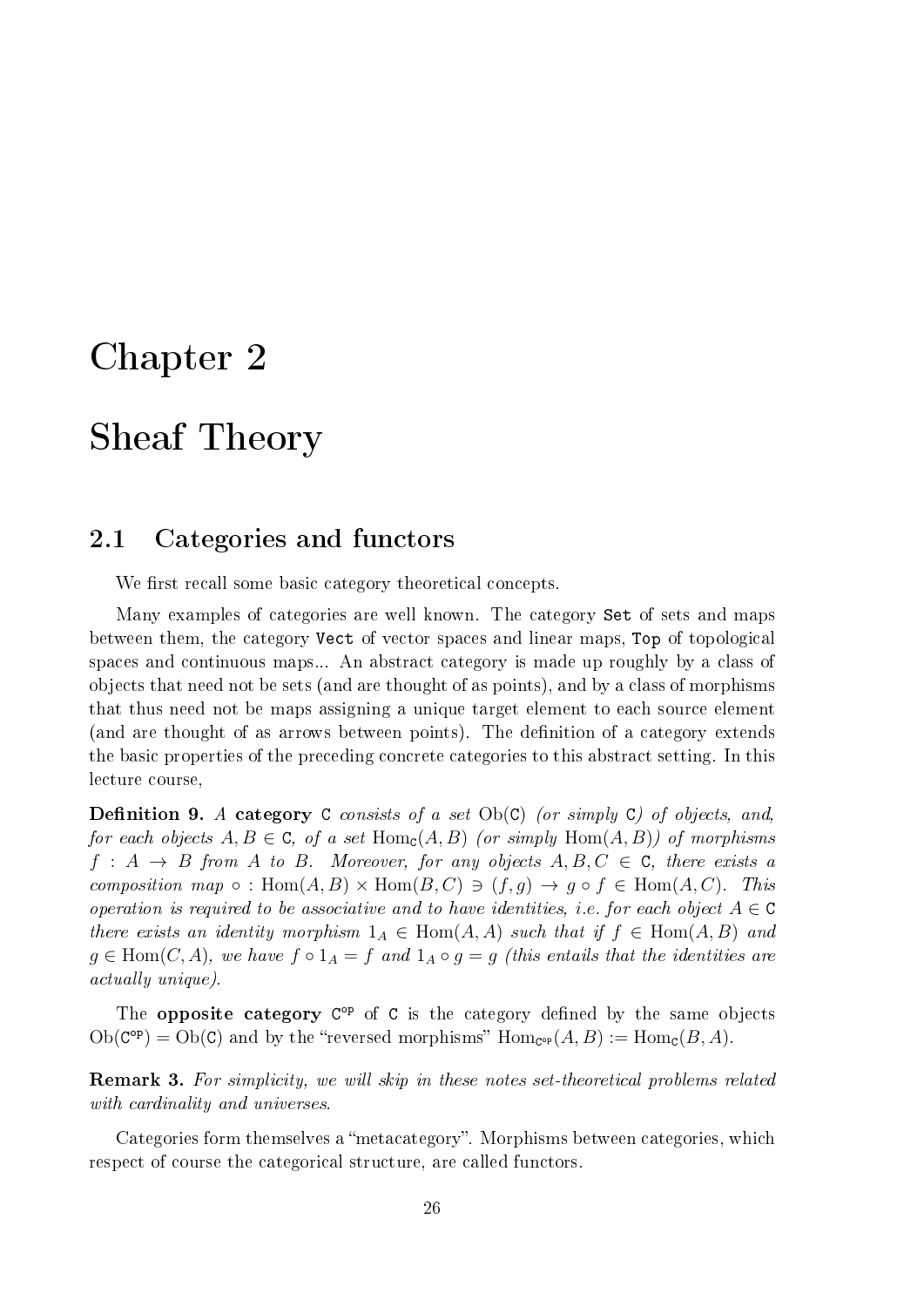**Definition 10.** Let C and C' be two categories. A functor  $F: C \to C'$  is a made up by a map  $F : Ob(C) \ni A \mapsto F(A) \in Ob(C')$  and, for any  $A, B \in Ob(C)$ , by a map  $F: \text{Hom}_{\textsf{C}}(A, B) \ni f \mapsto F(f) \in \text{Hom}_{\textsf{C}'}(F(A), F(B)).$  In addition, these assignments have to respect the categorical structure, i.e. the composition and the identities. More precisely, we ask that  $F(g \circ f) = F(g) \circ F(f)$  and that  $F(1_A) = 1_{F(A)}$ , for all composable f and g and for all A.

This definition is in fact the definition of a **covariant functor**. A **contravari**ant functor is defined in the same way, except that it "reverses the arrows", *i.e.*  $F: \text{Hom}_{\text{C}}(A, B) \ni f \mapsto F(f) \in \text{Hom}_{\text{C}'}(F(B), F(A))$ . In other words, a contravariant functor from  $C$  to  $C'$  is a covariant functor from  $C^{op}$  to  $C'$ .

The Hom "bifunctor" provides an example of a covariant and of a contravariant functor. Let  $C$  be a category and  $X$  an arbitrary fixed object of  $C$ . Then

$$
\begin{array}{cccc}\n\text{Hom}(X, -): & \mathsf{C} & \rightarrow & \mathsf{Set} \\
A & \mapsto & \text{Hom}(X, A) \\
(f: A \rightarrow B) & \mapsto & (f \circ -: \text{Hom}(X, A) \rightarrow \text{Hom}(X, B))\n\end{array}
$$

is a covariant functor from C to Set, and

$$
\text{Hom}(-, X) : \qquad \begin{array}{ccc} \mathbf{C} & \to & \mathbf{Set} \\ A & \mapsto & \text{Hom}(A, X) \\ (f: A \to B) & \mapsto & (- \circ f: \text{Hom}(B, X) \to \text{Hom}(A, X)) \end{array}
$$

is a contravariant functor.

In Physics, an object  $\bullet$  may be viewed as a particle and a morphism  $\bullet \rightsquigarrow \bullet$  as a static string. A motion of strings



then corresponds to a morphism  $\alpha : f \Rightarrow g$  between two morphisms  $f : A \rightarrow B$ and  $g: A \to B$ . In fact such morphisms  $\alpha$  (called 2-morphisms) between morphisms f and g (called 1-morphisms) extend the categorical structure from a category (also called 1-category) to a 2-category. More concretely, if the objects under consideration are categories, we have morphisms  $F : C \to C'$  between categories - 1-morphisms, just defined under the name of functors – and we have morphisms between functors  $\alpha$ :  $F \Rightarrow G$  – 2-morphisms, which will be called natural transformations.

**Definition 11.** Let  $F : C \to C'$  and  $G : C \to C'$  be two functors between the same categories C and C'. A natural transformation  $\alpha : F \Rightarrow G$  assigns to any object  $A \in \mathbb{C}$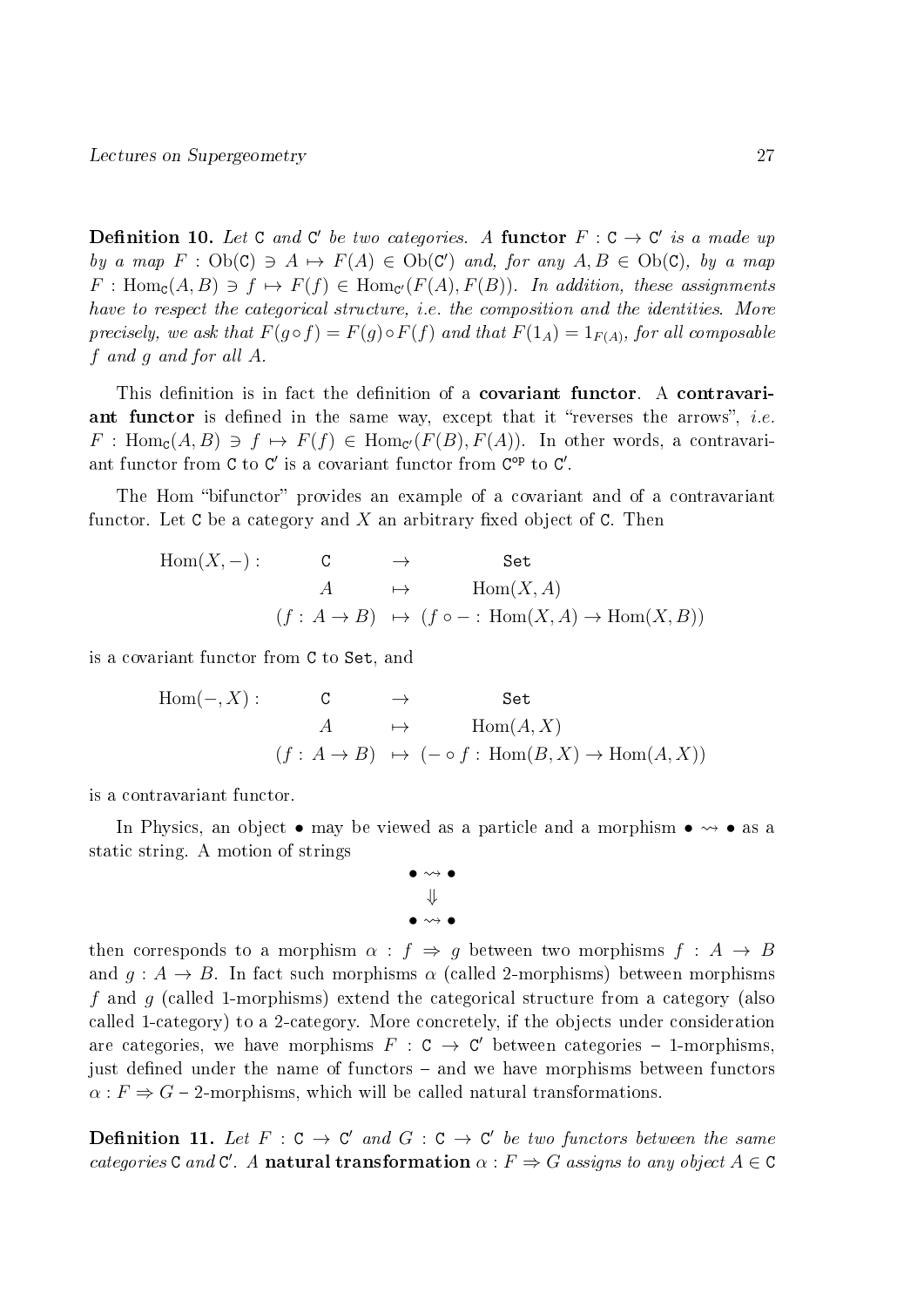of the source category a unique morphism  $\alpha_A : F(A) \to G(A)$  of the target category  $C'$ , such that the following diagram commutes for every  $A, B \in \mathbb{C}$  and  $f \in \text{Hom}(A, B)$ :

$$
F(A) \xrightarrow{F(f)} F(B)
$$
  
\n
$$
\alpha_A \downarrow \qquad \qquad \downarrow \alpha_B
$$
  
\n
$$
G(A) \xrightarrow{G(f)} G(B)
$$

### 2.2 Presheaves and sheaves

The prototype of a sheaf is the sheaf of algebras of continuous functions over a topological space X – which assigns to any open subset U of X the algebra  $\mathcal{C}^0(U)$ . These continuous functions can be restricted and glued in the standard way. Another example is the sheaf of modules of sections of a vector bundle  $E$  over a smooth manifold X. It associates to any open subset U of X the  $\mathcal{C}^{\infty}(U)$ -module  $\Gamma(U, E)$  of sections of E above  $U$ . Again the standard restriction and gluing properties hold. The definition of a presheaf and of a sheaf extend these model situations to a more abstract and general level.

**Definition 12.** A presheaf  $\mathcal F$  over a topological space  $X$  with values in a category  $C$ assigns to any open subset  $U \subset X$  an object  $\mathcal{F}(U)$  in C. Moreover, for any inclusion  $V \subset U$  of open subsets of X, there exists a morphism  $\rho_V^U : \mathcal{F}(U) \to \mathcal{F}(V)$  of C, called restriction morphism, which verifies two coherence properties:

- 1.  $\rho_U^U = 1_{\mathcal{F}(U)}$ , for any open subset  $U \subset X$ ,
- 2.  $\rho^V_W \circ \rho^U_V = \rho^U_W$ , for all open subsets  $W \subset V \subset U \subset X$ .

Actually the open subsets of X form a category  $\mathbb{O}_{X}$  with the inclusion maps i as morphisms, *i.e.*, for any open subsets  $U, V$  of  $X$ ,

Hom
$$
(V, U)
$$
 =  $\begin{cases} \{i : V \hookrightarrow U\}, & \text{if } V \subset U, \\ \emptyset, & \text{otherwise.} \end{cases}$ 

The preceding definition of a presheaf can now be rephrased as follows:

**Definition 13.** A presheaf  $F$  over  $X$  with values in  $C$  is a contravariant functor from the category  $\mathsf{Op}_X$  to the category  $\mathsf{C}.$ 

Let us now assume for simplicity that  $C =$  Set. The elements of the set  $\mathcal{F}(U)$ , U open in X, are called the **sections** of F over U. We often write  $\Gamma(U, \mathcal{F})$  instead of  $\mathcal{F}(U)$ .

A presheaf is a sheaf, if the usual identity and gluing properties known from the above prototypical examples are verified: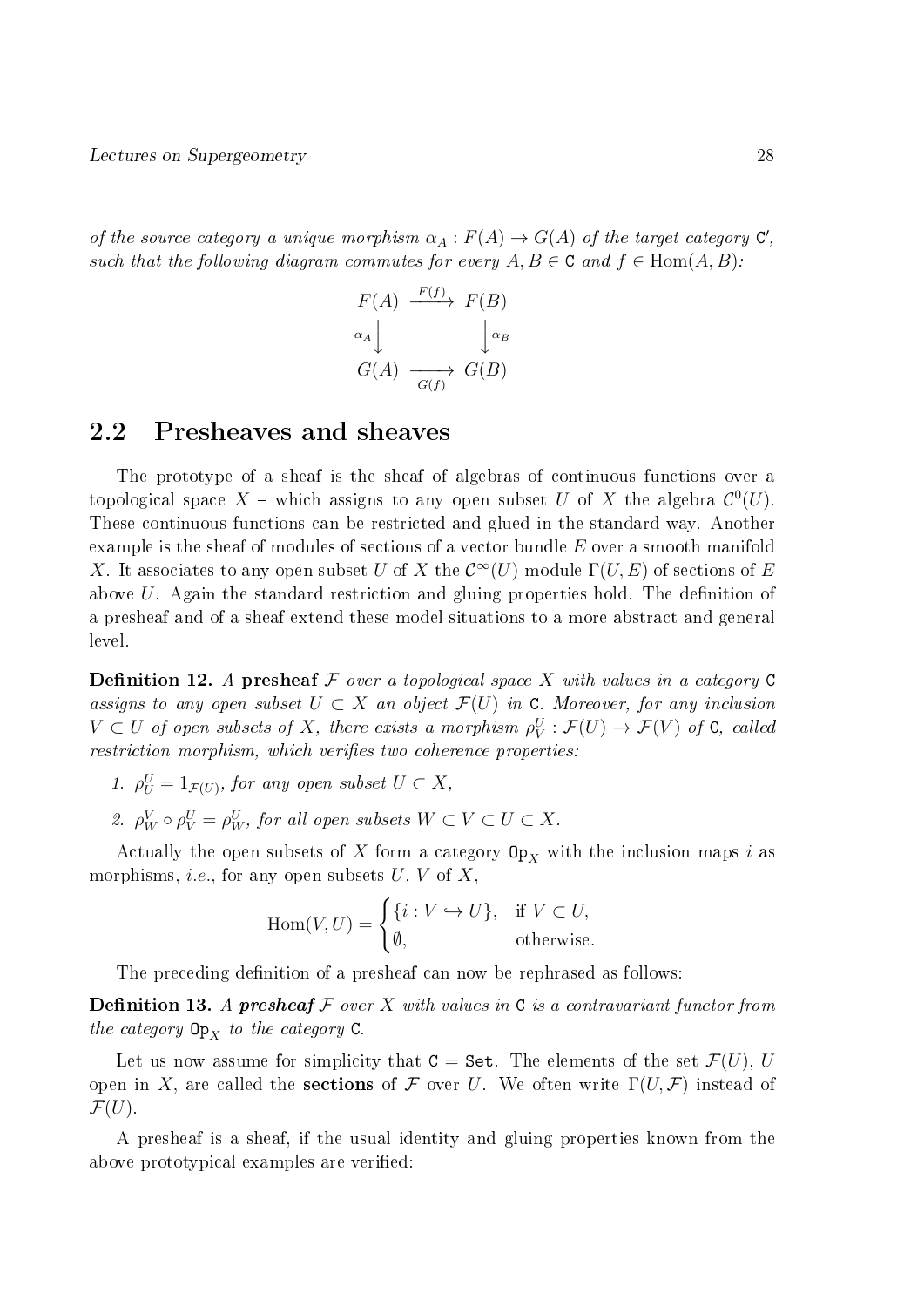**Definition 14.** A sheaf F over a topological space X with values in Set is a Setvalued presheaf over  $X$ , which verifies the following two additional requirements: For any open subset  $U \subset X$  and for any open cover  $\{U_i\}_{i\in I}$  of  $U$ ,

- 1. Local identity: if  $s, t \in \mathcal{F}(U)$  and if  $\rho_{U_i}^U s = \rho_{U_i}^U t$ , for all  $i \in I$ , then  $s = t$ ,
- 2. Gluing property: if  $\{s_i\}_{i\in I}$  is a family of sections  $s_i \in \mathcal{F}(U_i)$ , such that

$$
\rho_{U_i \cap U_j}^{U_i} s_i = \rho_{U_i \cap U_j}^{U_j} s_j, \quad \forall i, j \in I,
$$

then there exists a section  $s \in \mathcal{F}(U)$ , such that  $\rho_{U_i}^U s = s_i$ , for all  $i \in I$  (the local identity property implies that the global section s is actually unique).

There exist presheaves that are not sheaves. An example are continuous bounded functions over the real line. These, together with the usual restriction maps, form a presheaf. However, they do not dene a sheaf, since, when gluing such functions, we may get a global unbounded function.

A sheaf F over X is denoted by  $(X, \mathcal{F})$ , if we wish to emphasize the underlying space. Of course, a sheaf can be valued in categories of sets endowed with additional structure - as for instance the category of abelian groups, the category of supercommutative algebras... The category  $C$ , in which the sheaf takes values, defines the type of the sheaf. If C is the category Gr of groups, the sheaf is a sheaf of groups. For our purposes, sheaves of  $\mathcal{O}\text{-modules}$ , where  $\mathcal O$  is a sheaf of rings, and locally free sheaves of  $\mathcal O\text{-modules}$ are of particular importance.

**Definition 15.** Let  $\mathcal O$  be a sheaf of rings over a topological space X. A sheaf of  $\mathcal O$ modules over X is a sheaf F over X, such that, for each open subset  $U \subset X$ , the set  $\mathcal{F}(U)$  is a module over the ring  $\mathcal{O}(U)$ . If in addition, for every point  $x \in X$  there exists an open neighborhood  $U \subset X$ , such that  $\mathcal{F}(U)$  is a free  $\mathcal{O}(U)$ -module, then  $\mathcal F$  is a locally free sheaf of  $\mathcal{O}\text{-modules.}$ 

# 2.3 Morphisms

Presheaves and sheaves of the same type over a given topological space form categories. Morphisms of presheaves and morphisms of sheaves are defined identically. As presheaves are just special contravariant functors, morphisms of presheaves are particular cases of natural transformations, so that the next definition is obvious.

**Definition 16.** Consider two C-valued presheaves  $\mathcal F$  and  $\mathcal G$  defined over the same topological space X. A **morphism** of presheaves  $\phi : \mathcal{F} \Rightarrow \mathcal{G}$  is a family of C-morphisms

$$
\phi_U : \mathcal{F}(U) \to \mathcal{G}(U),
$$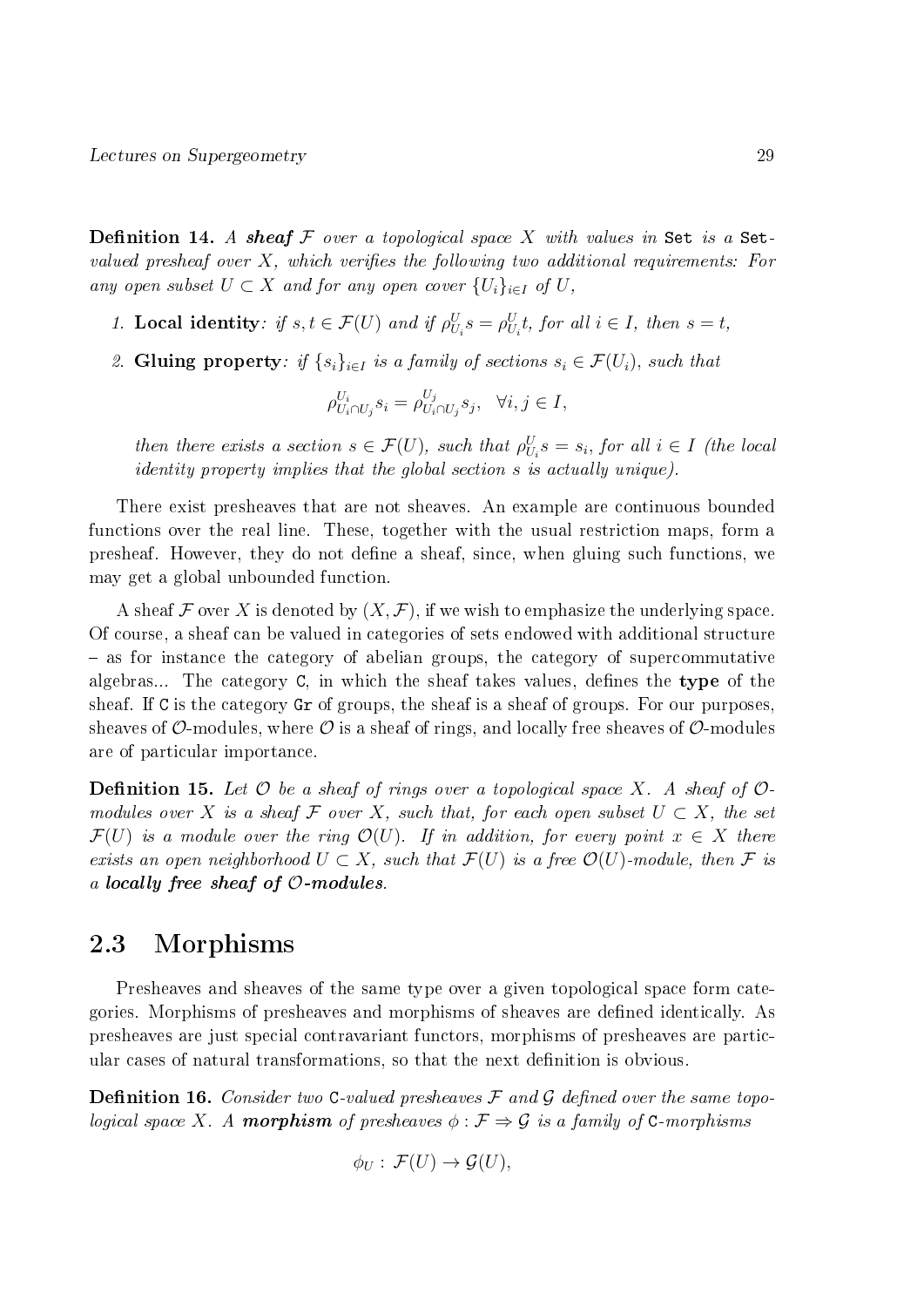indexed by  $U \in \mathbb{Op}_X$ , which commute with the restrictions, i.e., if  $\rho$  and r denote the restriction morphisms of  $\mathcal F$  and  $\mathcal G$ , respectively, the following diagram commutes, for any open subsets  $V \subset U \subset X$ :

$$
\mathcal{F}(U) \xrightarrow{\rho^U_V} \mathcal{F}(V)
$$
\n
$$
\phi_U \downarrow \qquad \phi_V \downarrow
$$
\n
$$
\mathcal{G}(U) \xrightarrow{\rho^U_V} \mathcal{G}(V)
$$

The fact that morphisms of presheaves and of sheaves are the same means that the category  $\text{Sh}(X, \mathcal{C})$  of sheaves is a full subcategory of the category PreSh $(X, \mathcal{C})$  of presheaves:

Definition 17. A category  $C'$  is a subcategory of a category  $C$ , if  $Ob(C') \subset Ob(C)$ , if, for any objects  $A, B \in \mathcal{C}'$ ,  $\text{Hom}_{\mathcal{C}'}(A, B) \subset \text{Hom}_{\mathcal{C}}(A, B)$ , and if the composition and identities in C' are induced by those of C. If  $\text{Hom}_{\mathcal{C}}(A, B) = \text{Hom}_{\mathcal{C}}(A, B)$ , for all  $A, B \in \mathbb{C}'$ , then  $\mathbb{C}'$  is a full subcategory of C.

For sheaves of the same type over different topological spaces, the preceding definition of morphisms is to be extended. We need this generalized definition later, in the case of sheaves of rings.

**Definition 18.** A morphism of sheaves  $(X, \mathcal{F})$  and  $(Y, \mathcal{G})$  of rings over two topological spaces  $X$  and  $Y$ ,

$$
\Phi: (X, \mathcal{F}) \Rightarrow (Y, \mathcal{G}),
$$

(to simplify, we often substitute  $\rightarrow$  for  $\Rightarrow$ ) is made up by a continuous map

$$
\phi: X \to Y
$$

and a family of ring morphisms  $\phi_V^*$ , indexed by  $V \in \mathbb{O}_{PY}$ , called pullback morphisms,

$$
\phi_V^* : \mathcal{G}(V) \to \mathcal{F}(\phi^{-1}(V)),
$$

which commute with the restrictions, i.e. if we denote by  $\rho$  and r the restriction morphisms of  $(X, \mathcal{F})$  and  $(Y, \mathcal{G})$ , respectively, the following diagram commutes, for all open subsets  $W \subset V \subset Y$ :

$$
\begin{array}{ccc}\n\mathcal{G}(V) & \longrightarrow & \mathcal{G}(W) \\
\phi_V^* & & \downarrow \phi_W^* \\
\mathcal{F}(\phi^{-1}(V)) & \longrightarrow & \mathcal{F}(\phi^{-1}(W)) \\
\downarrow^{\phi^{-1}(V)} & \mathcal{F}(\phi^{-1}(W))\n\end{array}
$$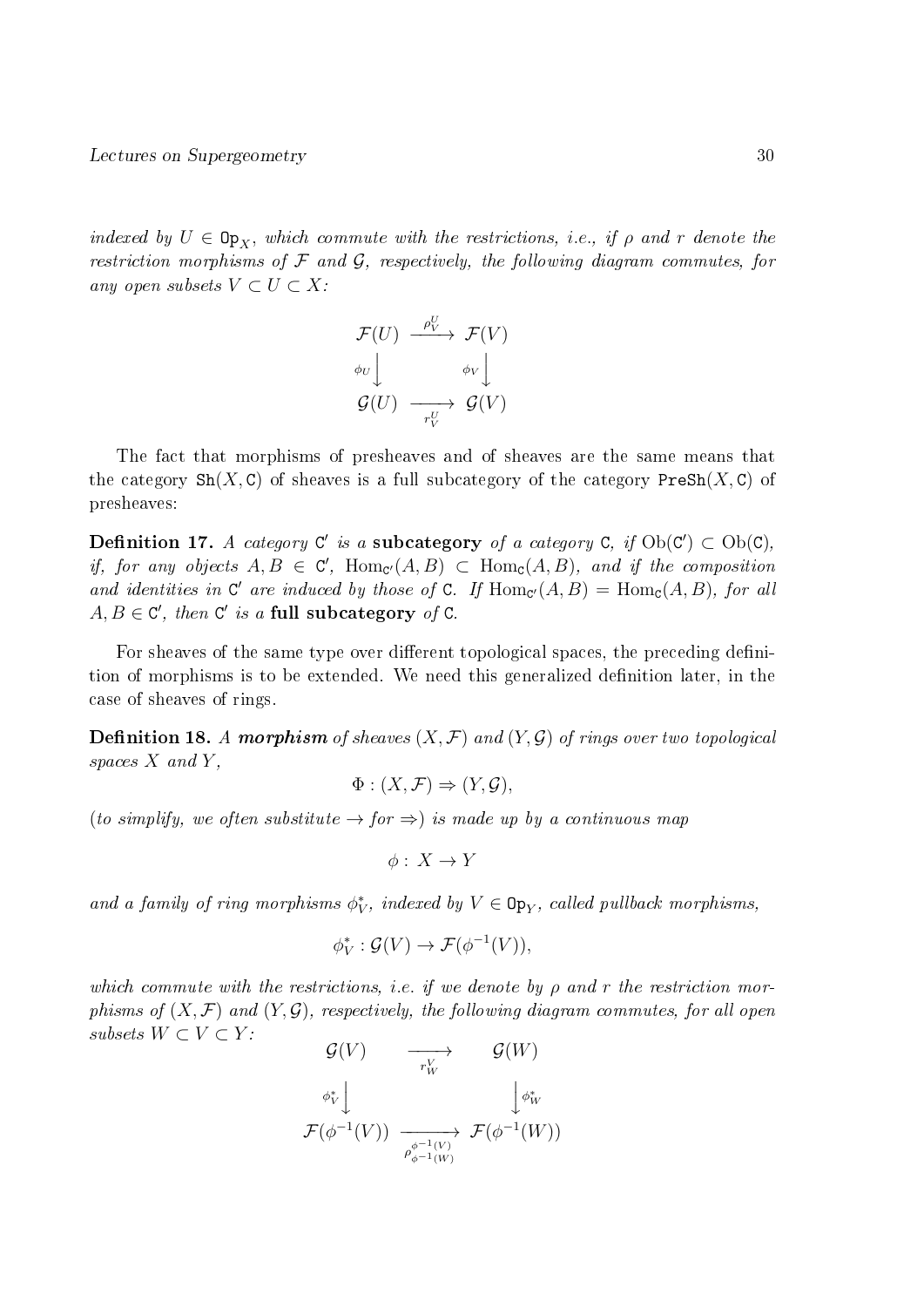## 2.4 Germs and stalks

If X is a topological space, the concept of germ at a point  $x \in X$  of concrete functions  $f: X \to \mathbb{R}$  is clear: it is the class  $[f]_x$  of all functions f defined around x and such that any two of them coincide in some neighborhood of  $x$ .

This notion can be extended to the sections of a presheaf  $\mathcal F$  of rings over X. Let  $x \in X$  and consider the sections over the neighborhoods U of x, or, better, take the disjoint union  $\Box_{U\ni x}\mathcal{F}(U)$ . To define the class  $[s]_x, s \in \mathcal{F}(U)$ , we need an equivalence relation in this union. A section  $s \in \mathcal{F}(U)$ ,  $U \ni x$ , is equivalent to a section  $t \in \mathcal{F}(V)$ ,  $V \ni x$ , and we write  $s \sim t$ , if and only if there exists a neighborhood  $W \subset U \cap V$  of x such that

$$
\rho_W^U s = \rho_W^V t. \tag{2.1}
$$

It is quite obvious that the quotient set  $\mathcal{F}_x := \sqcup_{U \ni x} \mathcal{F}(U)/\sim$  inherits a ring structure.

**Definition 19.** Let F be a presheaf of rings over a topological space X. For any  $x \in X$ , the ring

$$
\mathcal{F}_x := \sqcup_{U \ni x} \mathcal{F}(U) / \sim,
$$

where ∼ denotes the equivalence (2.1), is called the stalk of F at x. Its elements  $[s]_x$ are the germs of sections at x.

As morphisms  $\phi : \mathcal{F} \to \mathcal{G}$  of presheaves over X commute with restrictions, they induce morphisms

$$
\phi_x : \mathcal{F}_x \ni [s]_x \mapsto [\phi s]_x \in \mathcal{G}_x,
$$

 $x \in X$ , between the stalks of these presheaves. A similar result is valid for morphisms of presheaves over different spaces.

The preceding quotient is an example of an **inductive or direct limit**. An inductive limit is a limit  $\underline{\lim} X_i$  of rings, modules, algebras...  $X_i$ ,  $i \in I$ , and is itself a ring, module, algebra...

More precisely, start with a family  $(X_i)_{i\in I}$  of algebraic objects of one of the preceding types, indexed by a directed set  $(I, \leq)$ . Consider further a collection of morphisms  $f_{ji}$ :  $X_i \to X_j$ ,  $i \leq j$  (previously the restriction morphisms), which satisfy the compatibility conditions

$$
f_{ii} = 1_{X_i}, \quad f_{kj} \circ f_{ji} = f_{ki}, \tag{2.2}
$$

for all  $i \leq j \leq k$ . We say that  $x_i \in X_i \subset \sqcup_i X_i$  and  $x_j \in X_j \subset \sqcup_i X_i$  are equivalent, and write  $x_i \sim x_j$ , if and only if there is  $k, i \leq k, j \leq k$ , such that

$$
f_{ki}(x_i) = f_{kj}(x_j). \tag{2.3}
$$

It follows from the compatibility relations that ∼ is an equivalence and we denote by  $X = \sqcup_i X_i / \sim$  the quotient set. The quotient maps  $\pi_i : X_i \to X$  allow defining on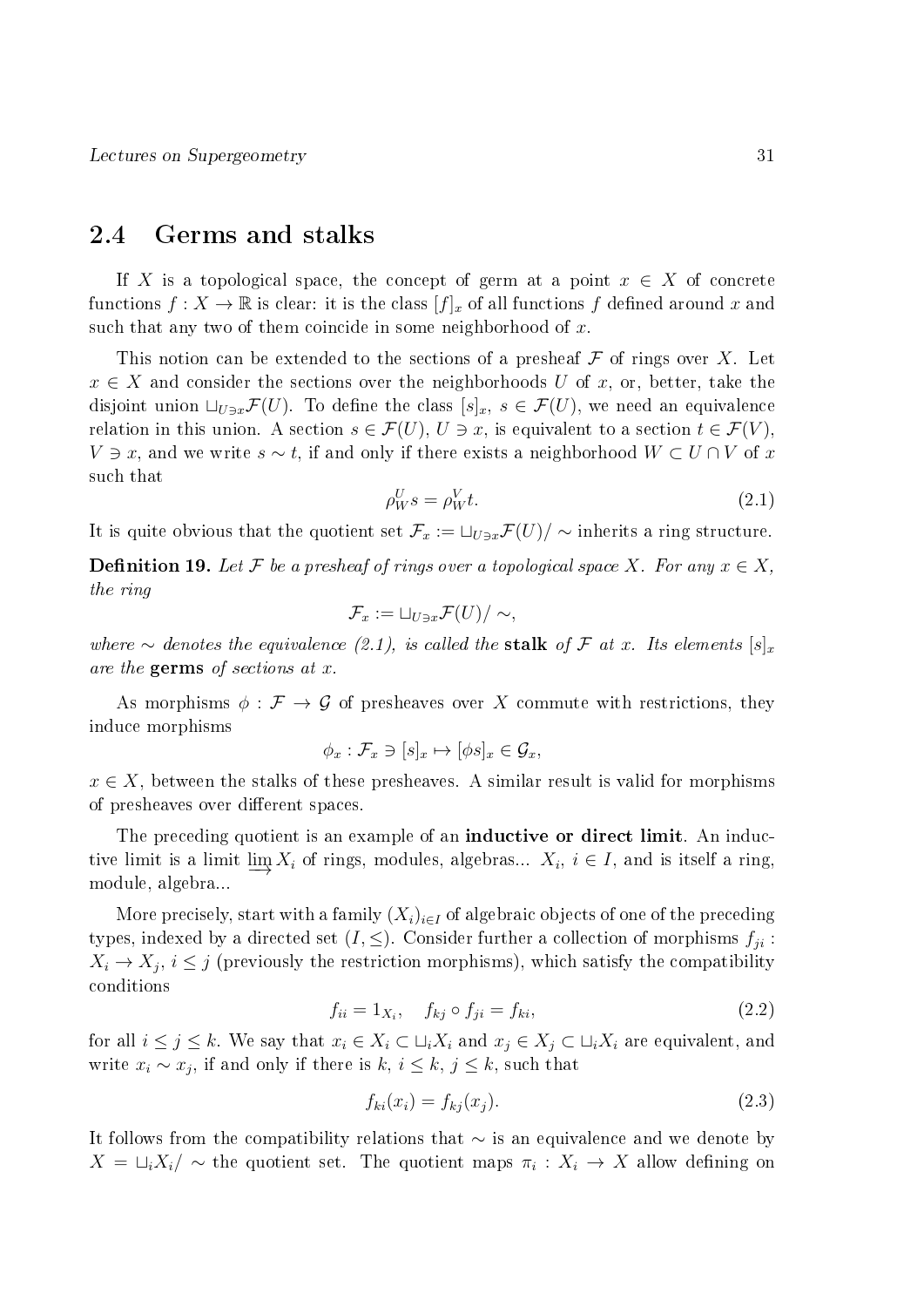X the same algebraic structure as on the  $X_i$ . Indeed, to define in X for instance a product  $\pi_i x_i \cdot \pi_j x_j$ , it suffices to note that  $x_i \sim f_{ki} x_i$  (which means that  $\pi_i = \pi_k f_{ki}$ ) and  $x_j \sim f_{kj} x_j$ , for any k bigger than i and j, and to set

$$
\pi_i x_i \cdot \pi_j x_j = (\pi_k f_{ki} x_i) \cdot (\pi_k f_{kj} x_j) = \pi_k (f_{ki} x_i \cdot f_{kj} x_j), \qquad (2.4)
$$

which actually leads to a well-defined product. Of course, the  $\pi_k$  are then morphisms for the considered algebraic structure.

**Definition 20.** Consider a category of sets with some algebraic structure. A direct  $\textbf{system}$  of objects and morphisms is a system  $(X_i, f_{ji})$  that satisfies the compatibility conditions (2.2). The algebraic object  $X = \sqcup_i X_i / \sim$ , see (2.3) and (2.4), and the corresponding morphisms  $\pi_i: X_i \to X$ , such that  $\pi_i = \pi_k f_{ki}$ , then form the **direct limit** of the system  $(X_i, f_{ji})$  and we write  $X = \varinjlim X_i$ .

Actually the direct limit of a direct system is a (the) solution of the universal problem that is obvious from the preceding definition. This limit can be defined for a direct system in a category C, precisely by means of this universal problem. However, in an arbitrary category C direct limits may not exist.

# 2.5 Sheafification

We already mentioned that there exist presheaves that are not sheaves. However, to any presheaf of sets we can associate a sheaf that has the same stalks.

**Proposition 5.** Let  $\mathcal F$  be a Set-valued presheaf over X. There exists a sheaf  $\mathcal F^{\sharp}$  and a presheaf morphism  $\varphi: \mathcal{F} \to \mathcal{F}^\sharp$ , such that for any other sheaf  $F$  and presheaf morphism  $f: \mathcal{F} \to F$ , there is a unique sheaf morphism  $\psi: \mathcal{F}^{\sharp} \to F$ , such that  $f = \psi \varphi$ .

**Definition 21.** The solution  $(\mathcal{F}^{\sharp}, \varphi)$  of the preceding universal problem (which is of course unique up to unique isomorphism) is called the sheafification of the presheaf  ${\mathcal F}$  .

*Proof of Proposition 5.* We first replace abstract sections  $s \in \mathcal{F}(U)$ , U open in X, by concrete sections

$$
\sigma: U \ni y \mapsto \sigma(y) \in \mathcal{F}_y \subset \sqcup_{x \in U} \mathcal{F}_x,\tag{2.5}
$$

so that gluing problems disappear. Observe that any section  $s \in \mathcal{F}(U)$  induces a section

$$
\tilde{s}: U \ni y \mapsto [s]_y \in \mathcal{F}_y \subset \sqcup_{x \in U} \mathcal{F}_x.
$$

Conversely, for any section  $\sigma$  and any  $y \in U$ , we have  $\sigma(y) = [s]_y$ , where s is a section of  $\mathcal F$  defined in a neighborhood of y. However, this s may vary from point to point. To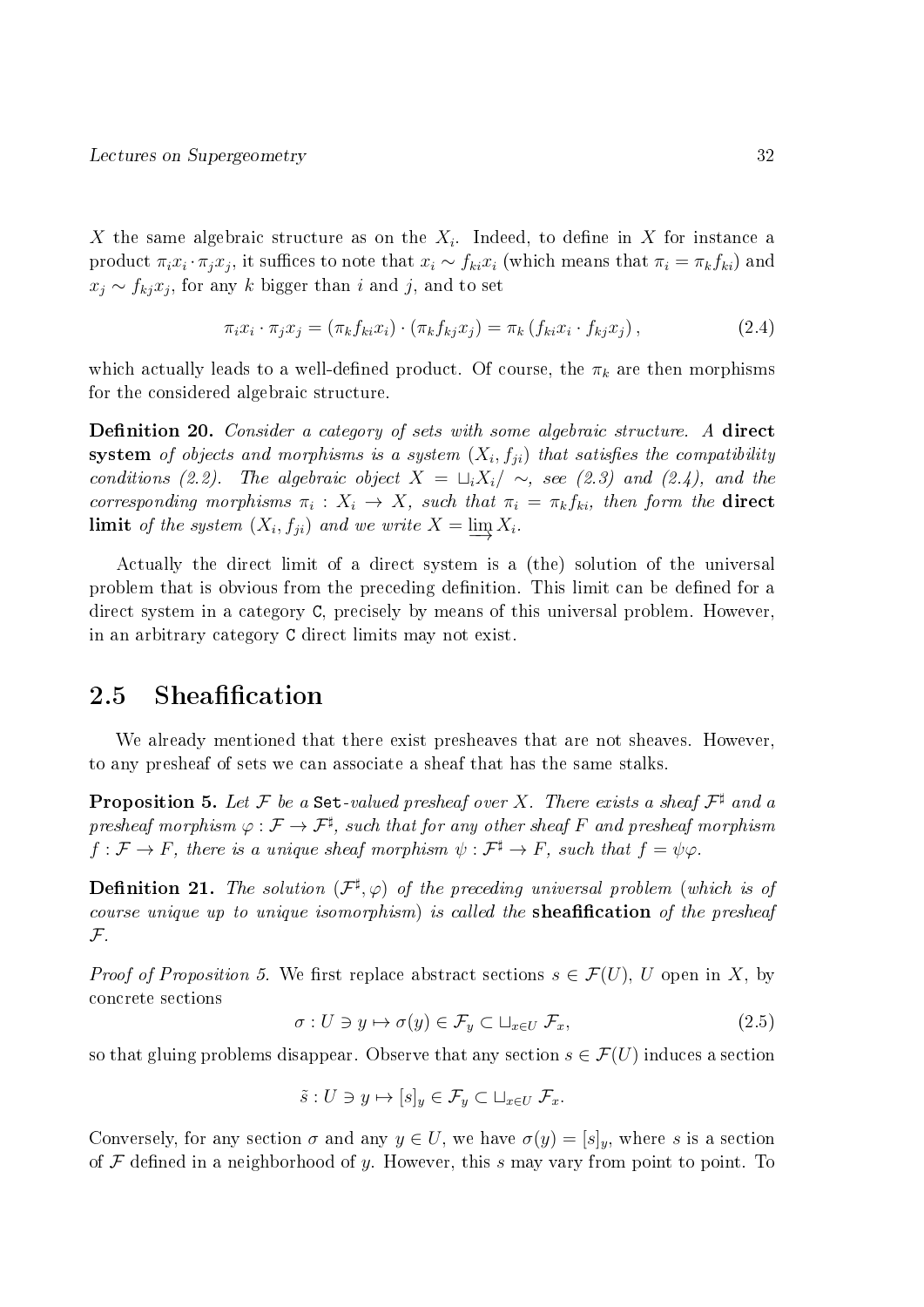get a sheaf  $\mathcal{F}^\sharp$  with all desired properties, we define  $\mathcal{F}^\sharp(U)$  as the set of all the maps (2.5) with the additional requirement that they be locally implemented by a section of F. More precisely, we ask that for any  $y \in U$ , there exists an open neighborhood  $V \subset U$  of y and a section  $s_V \in \mathcal{F}(V)$  such that  $\sigma = \tilde{s}_V$  in V. This condition is weak enough to provide a sheaf and it is strong enough to get the best possible one. The map  $\varphi$  is of course given by  $\varphi_U : \mathcal{F}(U) \ni s \mapsto \tilde{s} \in \mathcal{F}^\sharp(U)$ , and any presheaf morphism  $f: \mathcal{F} \to F$  valued in a sheaf  $F$  factors uniquely through  $\mathcal{F}^\sharp$ . Indeed, it suffices to define  $\psi_U(\sigma) \in F(U)$  locally in any subset  $V \subset U$  in which  $\sigma = \tilde{s}_V$  by  $\psi_V(\sigma) = fs_V$ . П

**Remark 4.** It is easily seen that the presheaf  $\mathcal F$  and its sheafification  $\mathcal F^\sharp$  have the same stalks.

Eventually, the universal problem formulation of the sheafification can be equivalently restated as a left adjoint functor problem for the forgetful functor.

# 2.6 Exact sequences of sheaves

Complexes and exact (in particular, short exact) sequences are frequently met in Mathematics. E.g., in Linear Algebra, if  $\ell : E \to F$  is a linear map between two real finite-dimensional vector spaces, the short sequence

$$
0 \to \ker \ell \stackrel{i}{\to} E \stackrel{\ell}{\to} E/\ker \ell \simeq \mathrm{im}\,\ell \to 0 \tag{2.6}
$$

of vector spaces and linear maps, where  $i$  is the injection, is a complex and it is exact.

**Definition 22.** A sequence of vector spaces and linear maps

$$
\ldots \to E \stackrel{f}{\to} F \stackrel{g}{\to} G \to \ldots
$$

is a complex (resp. is exact) if and only if, at every spot, the image of the incoming map is included in the kernel (resp. coincides with the kernel) of the outgoing map. In particular, a short sequence

$$
0 \to E \xrightarrow{f} F \xrightarrow{g} G \to 0
$$

is a complex if and only if im  $f \subset \text{ker } q$  (resp. if and only if f is injective, im  $f = \text{ker } q$ , and g is surjective).

Let us mention that in the last sequence the left (resp. right) arrow  $0 \to E$  (resp.  $G \to 0$ ) represents the unique linear map from  $\{0\}$  to E (resp. from G to  $\{0\}$ ) (\*).

We now provide some information about Category Theory. The reader may skip these observations and view Propositions 6 and 7 as definitions.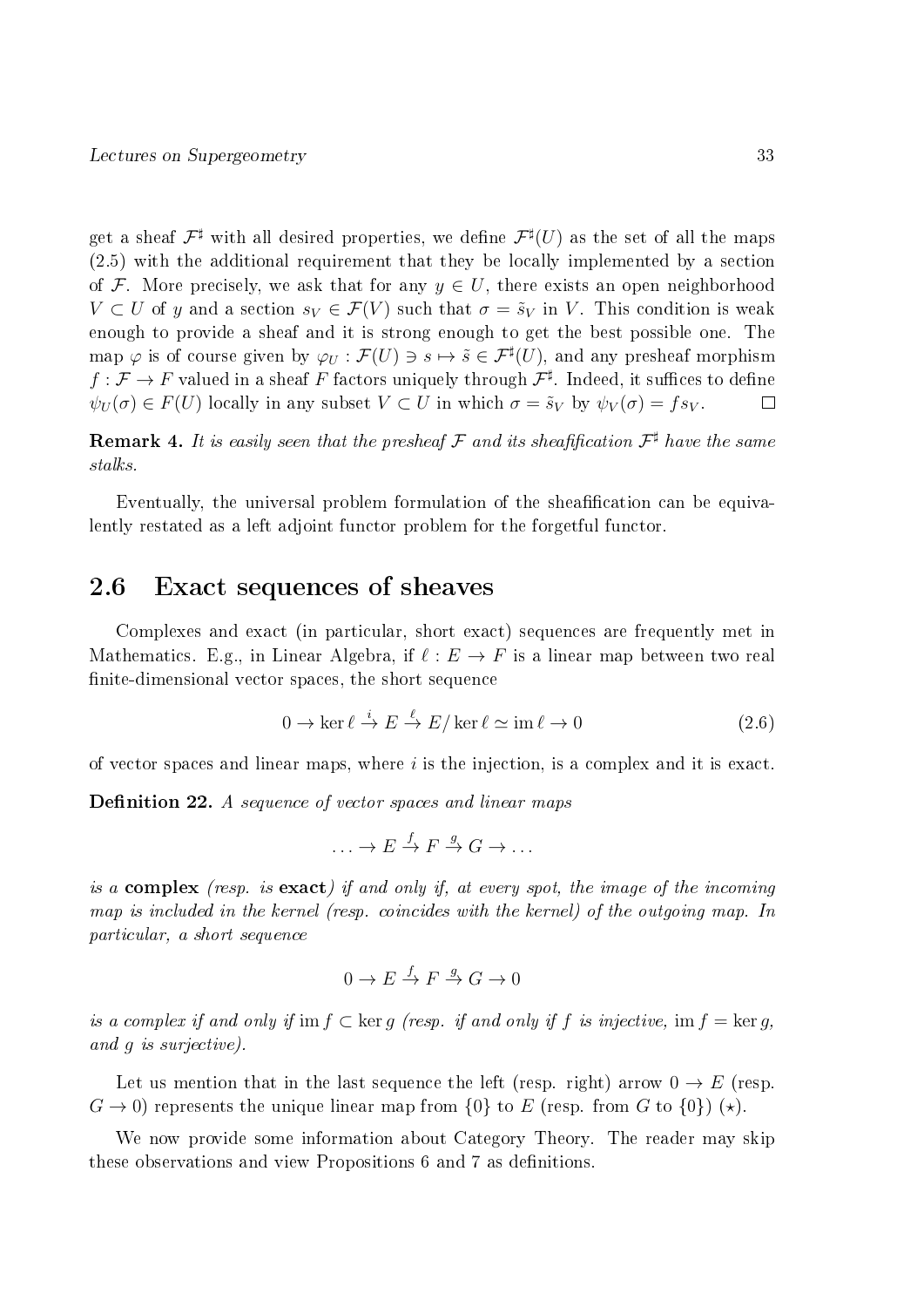If we do not work in the category Vect of vector spaces, but in an abstract category C, the morphisms are not necessarily maps between sets of elements, but just arrows between abstract objects. Therefore,

Remark 5. The usual concepts of injective morphism (or monomorphism), surjective morphism (or epimorphism), kernel, image, exact sequence..., which are based upon the notion of element, must be extended to this more general abstract setting.

**Definition 23.** Let C be a category. A morphism  $f : A \rightarrow B$  in C is a monomorphism (resp. epimorphism), if and only if it is left (resp. right) cancelable, i.e. if and only if, for any C-morphisms  $g_1$  and  $g_2$ ,  $f \circ g_1 = f \circ g_2$  (resp.  $g_1 \circ f = g_2 \circ f$ ) entails  $g_1 = g_2$ .

The above remark  $(\star)$  leads to the next extension.

**Definition 24.** A category  $C$  admits a zero object 0, if, for any object A in  $C$ , there exists a unique C-morphism  $f: 0 \to A$  and a unique C-morphism  $q: A \to 0$ .

A category does not necessarily have a zero object, but if such an object exists, it is unique (up to unique isomorphism). If a zero object 0 exists, there are, for any objects A, B, unique morphisms  $f: A \to 0$  and  $g: 0 \to B$ , we write  $0_{AB} := g \circ f: A \to B$ , and we call  $0_{AB}$  a zero morphism from A to B. These zero morphisms verify, for any  $h: B \to C$  and any  $k: A \to B$ ,  $h \circ 0_{AB} = 0_{AC} = 0_{BC} \circ k$ .

**Definition 25.** Let C be a category with a zero object. For any C-morphism  $f: A \rightarrow B$ , a kernel of f is a morphism  $k : \text{ker } f \to A$  (whose source is denoted by  $\text{ker } f$ ), such that  $f \circ k = 0_{\text{ker }f,B}$ , and which is universal in the obvious sense. Similarly, a cokernel of f is a morphism  $c : B \to \text{coker } f$  (whose target is denoted by coker f), such that  $c \circ f = 0_{A,\text{coker }f}$ , and which is universal.

Not every morphism in every category needs have a kernel or cokernel, but if such a morphism exists it is unique and it is necessarily a monomorphism or epimorphism, respectively. In the concrete case  $C = \text{Vect}$ , the cokernel of a linear map  $f : A \to B$  is given by  $B/\text{im } f$  (together with the projection c onto this quotient).

The notions of image of a morphism and of exact sequence cannot be defined in any  $category$  – the category has to be abelian. The prototype of an (abstract) abelian category is the (concrete) category AbGrp of abelian groups. However, it is time consuming to detail abelian categories in whole generality, so we confine ourselves to the

Remark 6. In an abelian category any morphism admits a kernel, a cokernel and an image (defined as the kernel of its cokernel), so that exact sequences or exact complexes can be defined as usual by the requirement that any "incoming image" must coincide with the corresponding "outgoing kernel".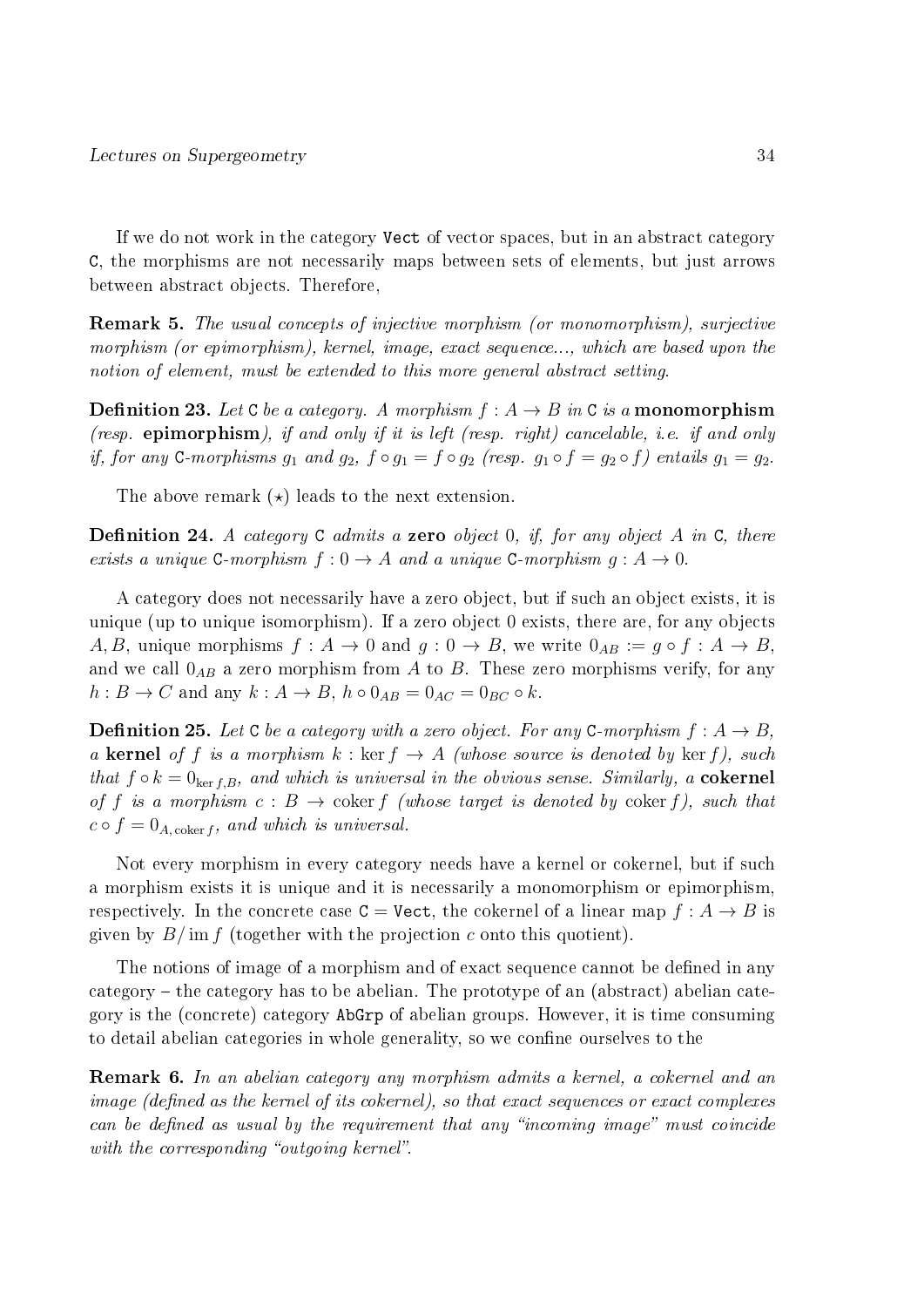In the following, we investigate sheafs of abelian groups over a topological space  $X$ , e.g. sheaves of modules over a ring.

Remark 7. The category of sheaves of modules over a topological space is abelian, and exact complexes of sheaves of modules are defined.

Let us recall that the main aspect of sheaves is that they can be glued from local pieces. Hence, it is not surprising that a number of properties involving sheaves are equivalent to the same properties at the level of stalks. Starting from the above general definitions of monomorphisms, epimorphisms and exact complexes in the category of sheaves, one can prove the following propositions that corroborate this remark.

**Proposition 6.** A morphism of sheaves of modules over a topological space  $X$ ,  $\varphi$ :  $\mathcal{F} \rightarrow \mathcal{G}$ , is a monomorphism (resp. epimorphism), if and only if the induced module morphism  $\varphi_x : \mathcal{F}_x \to \mathcal{G}_x$  is injective (resp. surjective), for all  $x \in X$ .

**Proposition 7.** A short sequence of morphisms of sheaves of modules over X is exact, if and only if the induced sequence of module morphisms between the corresponding stalks at x is exact, for all  $x \in X$ .

The preceding properties do not exactly correspond to the same properties for morphisms of modules of sections.

**Proposition 8.** A morphism  $\varphi : \mathcal{F} \to \mathcal{G}$  of sheaves of modules over X is

- 1. a monomorphism, if and only if the morphisms  $\varphi_U : \mathcal{F}(U) \to \mathcal{G}(U)$  between modules of sections are injective, for each open subset  $U \subset X$ ,
- 2. an epimorphism, if and only if the morphisms  $\varphi_U : \mathcal{F}(U) \to \mathcal{G}(U)$  between modules of sections are "weakly surjective", for any  $U \subset X$ , i.e. have the property that for any  $t \in \mathcal{G}(U)$ , there are an open cover  $U = \bigcup_{\alpha} U_{\alpha}$  and sections  $s_{\alpha} \in \mathcal{F}(U_{\alpha})$ , such that  $\varphi_{U_{\alpha}} s_{\alpha} = t|_{U_{\alpha}}$ .

Proposition 9. A short sequence of morphisms of sheaves of modules over X

$$
0\longrightarrow \mathcal{F}\stackrel{i}{\longrightarrow} \mathcal{G}\stackrel{p}{\longrightarrow} \mathcal{H}\longrightarrow 0
$$

is exact, if and only if, for any open subset  $U \subset X$ , the sequence of morphisms of modules of sections

$$
0 \longrightarrow \mathcal{F}(U) \xrightarrow{i_U} \mathcal{G}(U) \xrightarrow{p_U} \mathcal{H}(U)
$$

is exact, and additionally the map  $p_U$  satisfies the preceding weak surjectivity property.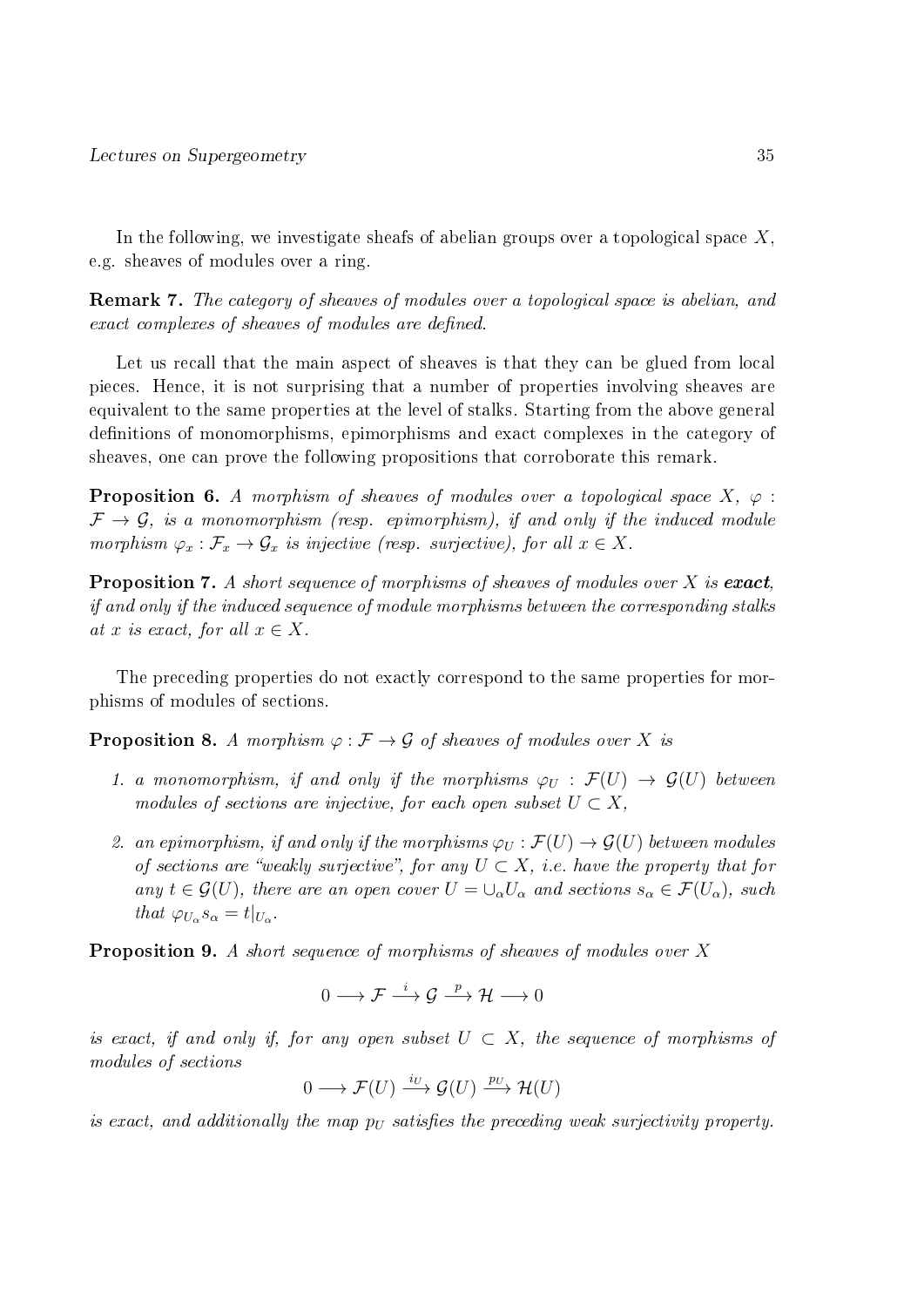*Sketch of proof.* To study simultaneously the three spots of the sequences of sheaves stalks, and modules of sections, change notations and let  $\alpha : A \to B$  (resp.  $\beta : B \to C$ ) be one of the three incoming morphisms (resp. the corresponding outgoing morphism) of sheaves. Denote by the same symbols  $\alpha$  and  $\beta$  the induced morphisms between stalks or modules of sections. Let us focus on the 'top-down' implication, *i.e.* assume that the sequences of sheaves and stalks are exact and investigate whether at the level of modules of sections over  $U \subset X$ , we have as well,  $e.g. \ker \beta \subset \operatorname{im} \alpha$ .

Let  $t \in \mathcal{B}(U) \cap \ker \beta$ . Then, for any  $x \in U$ , we have  $[t]_x \in \mathcal{B}_x \cap \ker \beta = \mathcal{B}_x \cap \text{im } \alpha$ , so that there exists  $[s]_x \in \mathcal{A}_x$ , such that  $\alpha[s]_x = [t]_x$ . It follows that there is a neighborhood  $U_x \subset U$  of x, such that  $s \in \mathcal{A}(U_x)$  and  $\alpha s = t|_{U_x}$ .

If the considered spot is 'Spot 1', the result means that  $0 = \alpha s = t|_{U_x}$ , so that  $t = 0$ , which means that the sequence of modules is exact at this spot and that  $i_U$  is injective.

If it is 'Spot 2', the map  $\alpha = i_U$  is injective. If we write  $s_x := s \in \mathcal{A}(U_x)$ , we have

$$
\alpha(s_x|_{U_x \cap U_y}) = t|_{U_x \cap U_y} = \alpha(s_y|_{U_x \cap U_y}),
$$

and the sections  $s_x \in \mathcal{A}(U_x)$ ,  $x \in U$ , can be glued and provide a section  $S \in \mathcal{A}(U)$ , such that  $S|_{U_x} = s_x$ . It is clear that  $t = \alpha S \in \mathcal{B}(U) \cap \text{im }\alpha$ , so that we get as well exactness at the central spot (at least we just proved the inclusion  $\mathcal{B}(U) \cap \ker \beta \subset \mathcal{B}(U) \cap \operatorname{im} \alpha$ ).

In case of 'Spot 3', the above result means precisely that  $p_U$  is weakly surjective, but no gluing as for 'Spot 2' is possible, as  $\alpha$  is no longer injective.  $\Box$ 

The next remark is intended for readers who are already familiar with Sheaf Theory.

The preceding proposition shows in particular that the global section functor, which sends a sheaf to its module of global sections, is only a left exact covariant functor. If the source category has enough injectives - which is for instance the case for the category of abelian groups - this functor admits right derived functors and sheaf cohomology can be defined. There are particular classes of sheaves, for example flabby sheaves, which are acyclic, i.e. all their higher sheaf cohomology groups vanish, and for which the global section functor is exact, so that a short exact sequence of sheaves provides a short exact sequence of global sections.

## 2.7 Quotient sheaf

In this section, we consider sheaves, for example of abelian groups, over a topological space  $X$ .

**Definition 26.** A subsheaf of a sheaf G is a sheaf F over the same topological space, such that any  $\mathcal{F}(U)$  is a subobject of the corresponding  $\mathcal{G}(U)$  and any restriction morphism of  $\mathcal F$  is induced by the corresponding restriction map of  $\mathcal G$ .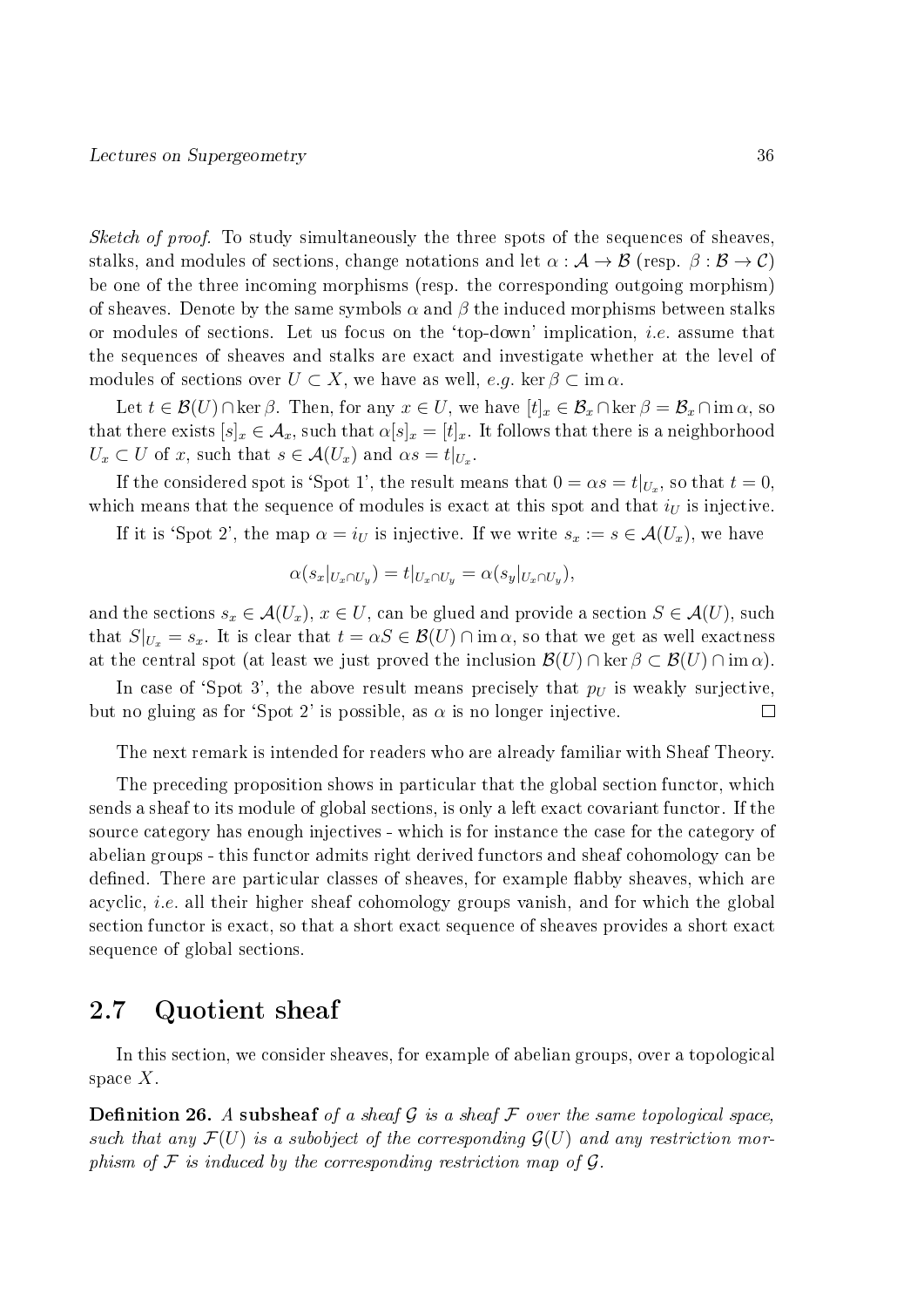To define the notion of quotient sheaf  $\mathcal{G}/\mathcal{F}$  of a sheaf  $\mathcal G$  by a subsheaf  $\mathcal F$ , we first construct a presheaf

$$
\operatorname{pre} \mathcal{G}/\mathcal{F}: U \mapsto (\operatorname{pre} \mathcal{G}/\mathcal{F})(U) := \mathcal{G}(U)/\mathcal{F}(U).
$$

As this assignment is not necessarily a sheaf,

**Definition 27.** The quotient sheaf  $\mathcal{G}/\mathcal{F}$  of a sheaf  $\mathcal{G}$  by a subsheaf  $\mathcal{F}$  is the sheafification of the presheaf  $\text{pre}\,\mathcal{G}/\mathcal{F}.$ 

**Proposition 10.** If  $F$  is a subsheaf of a sheaf  $G$ , the short sequence of sheaves

$$
0\to \mathcal{F}\to \mathcal{G}\to \mathcal{G}/\mathcal{F}\to 0
$$

is exact.

Proof. Since

$$
0 \to \mathcal{F}(U) \to \mathcal{G}(U) \to \mathcal{G}(U)/\mathcal{F}(U) \to 0
$$

is exact for every open subset  $U \subset X$ , see e.g. Equation (2.6), the sequence

$$
0 \to \mathcal{F}_x \to \mathcal{G}_x \to (\text{pre } \mathcal{G}/\mathcal{F})_x \to 0
$$

is exact, for any  $x \in X$ , so that the sequence

$$
0 \to \mathcal{F}_x \to \mathcal{G}_x \to (\mathcal{G}/\mathcal{F})_x \to 0
$$

is exact as well, as the last stalks of the two last sequences are isomorphic. Hence, the result. $\Box$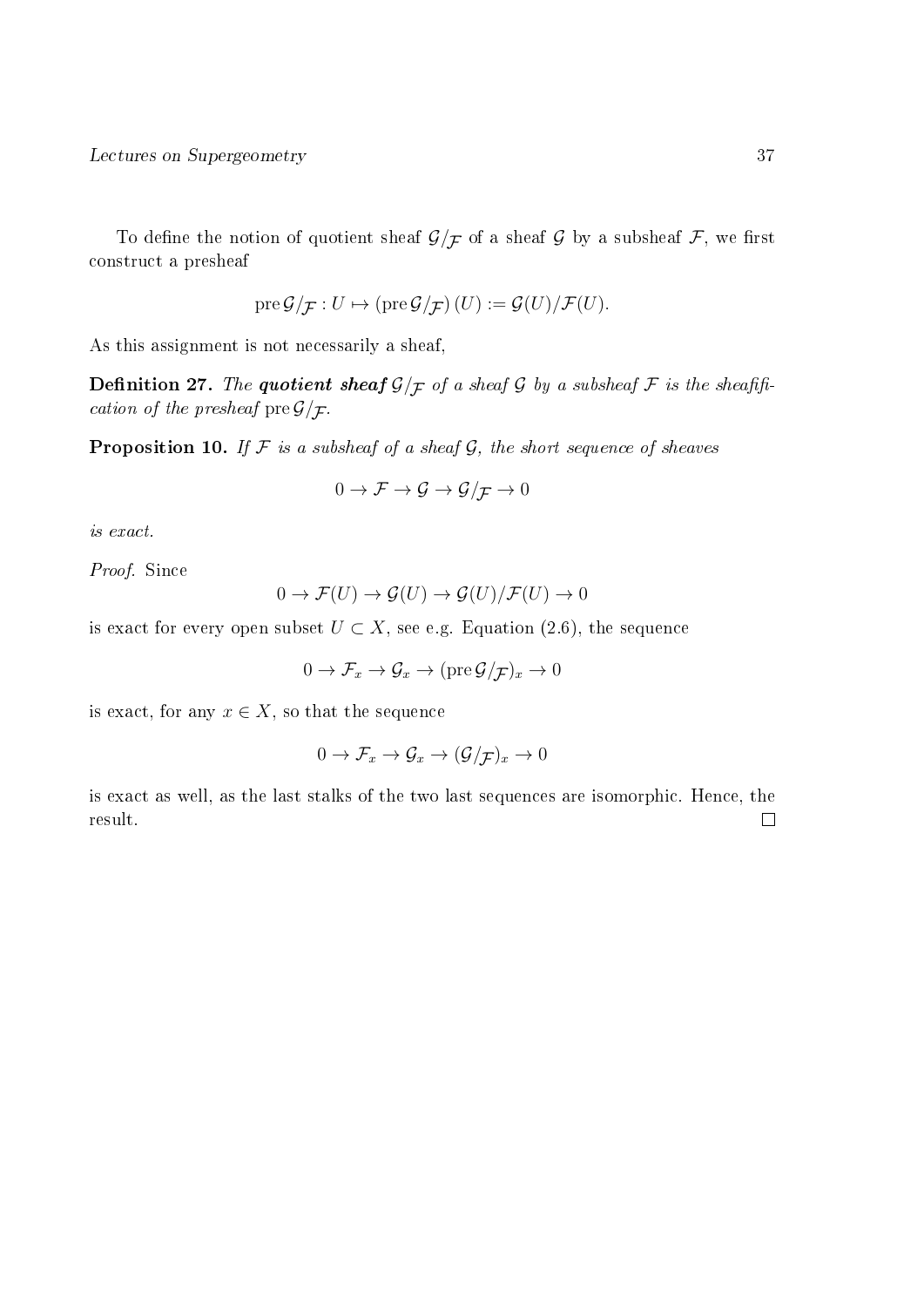# Chapter 3

# Supermanifolds

The categorical formulation of Supergeometry establishes a link between the Kostant-Berezin-Leites (KBL) and the deWitt-Rogers (WR) approaches to Supergeometry (the latter being valid provided that all constructions are functorial with respect to a change of the underlying Grassmannian). In the following, we confine ourselves to the KBL viewpoint.

## 3.1 The category of local ringed spaces

#### 3.1.1 Local ringed spaces

**Definition 28.** A ringed space is a pair  $(M, \mathcal{O})$  made up by a topological space M and a sheaf  $\mathcal O$  of commutative rings with unit. If in addition, for every point x of M, the stalk  $\mathcal{O}_x$  of  $\mathcal O$  at x is a local ring, i.e. a ring that admits a unique maximal ideal, then  $(M, \mathcal{O})$  is a **local ringed space** (or locally ringed space) (LRS).

These maximal ideals can be described in a relatively simple way:

**Proposition 11.** If  $(M, \mathcal{O})$  is a LRS, x a point of M, and  $\mathfrak{m}_x$  denotes the maximal ideal of  $\mathcal{O}_x$ , the difference  $\mathcal{O}_x \setminus \mathfrak{m}_x$  is the set of invertible elements of  $\mathcal{O}_x$ .

*Proof.* If  $f \in O_x$  is invertible and  $f \in \mathfrak{m}_x$ , we have  $fg = 1$ , so that  $1 \in \mathfrak{m}_x$  and  $O_x = \mathfrak{m}_x$ , which is a contradiction. If  $f \notin \mathfrak{m}_x$ , consider the ideal  $I_f = \{fg : g \in O_x\}$  generated by f. If it is proper, it is contained in a maximal ideal (due to Zorn's lemma), hence in  $\mathfrak{m}_x$ , since this is the unique maximal ideal. Thus  $f \in \mathfrak{m}_x$  – a contradiction. It follows that  $I_f = O_x \ni 1$ , thus that there is  $g \in O_x$  such that  $fg = 1$ , and eventually that f is invertible.  $\Box$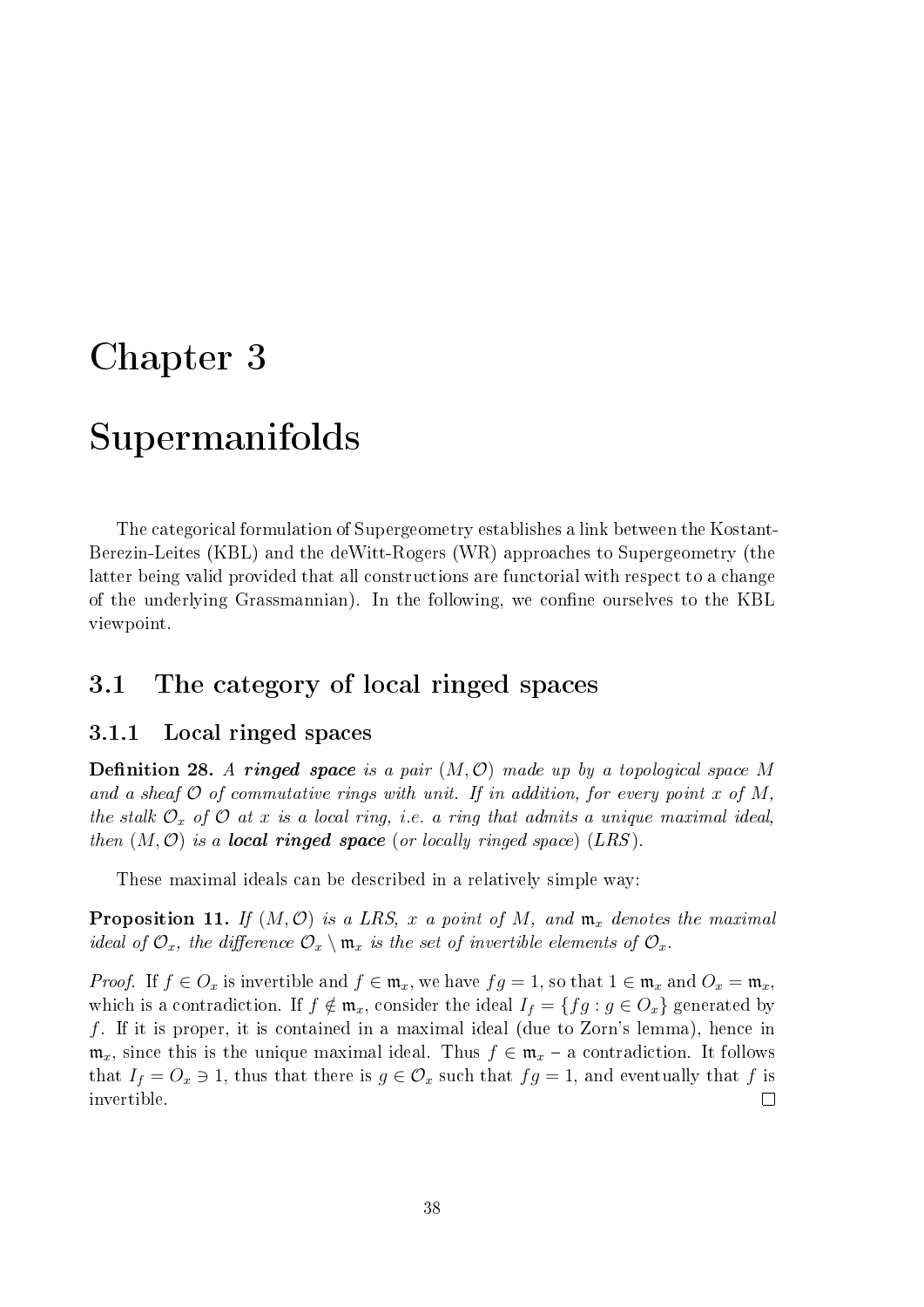#### 3.1.2 Morphisms of local ringed spaces

Morphisms of local ringed spaces are of course maps between ringed spaces that respect the whole ringed space structure, the topological structure, the sheaf structure, as well as locality:

**Definition 29.** A morphism of LRS is a map  $\Phi$  between two ringed spaces  $(M, \mathcal{O})$ and  $(N, \mathcal{R})$ , made up by

1. a continuous base map

$$
\phi \; : \; M \, \rightarrow \, N,
$$

2. a family, indexed by the open subsets  $V \subset N$ , of ring morphisms, called pullbacks, of the form

$$
\phi_V^* \; : \; \mathcal{R}(V) \, \rightarrow \, \mathcal{O}\left(\phi^{-1}(V)\right),
$$

which

- commute with the restriction maps of the sheaves  $\mathcal O$  and  $\mathcal R$ ,
- and naturally induce, for every  $x \in M$ , a ring morphism

$$
\phi_x^*:\mathcal{R}_{\phi(x)}\to\mathcal{O}_x
$$

that respects the maximal ideals, *i.e.* verifies

$$
\phi_x^*(\mathfrak{m}_{\phi(x)}) \subset \mathfrak{m}_x. \tag{3.1}
$$

Local ringed spaces form a category with obvious identity morphisms, the composition  $\circ$  being given for  $\Phi = (\phi, \phi^*) \in \text{Hom}((M, \mathcal{O}), (N, \mathcal{R}))$  and  $\Psi = (\psi, \psi^*) \in$  $Hom((N, \mathcal{R}), (P, \mathcal{S}))$  by

$$
\Psi \circ \Phi = (\psi, \psi^*) \circ (\phi, \phi^*) = (\psi \circ \phi, \phi^* \circ \psi^*).
$$

**Example 4.** The pair  $(\mathbb{R}^n, \mathcal{C}^{\infty})$  is a local ringed space. Here  $\mathcal{C}^{\infty}$  is the sheaf of rings, whose sections are the rings of real-valued smooth functions defined on the open subsets of  $\mathbb{R}^n$  and whose restriction maps are the usual restrictions of functions. The unique maximal ideal of the stalk at  $x \in \mathbb{R}^n$  is known to be

$$
\mathfrak{m}_x = \{ [f]_x \in \mathcal{C}_x^{\infty} | f(x) = 0 \}.
$$
 (3.2)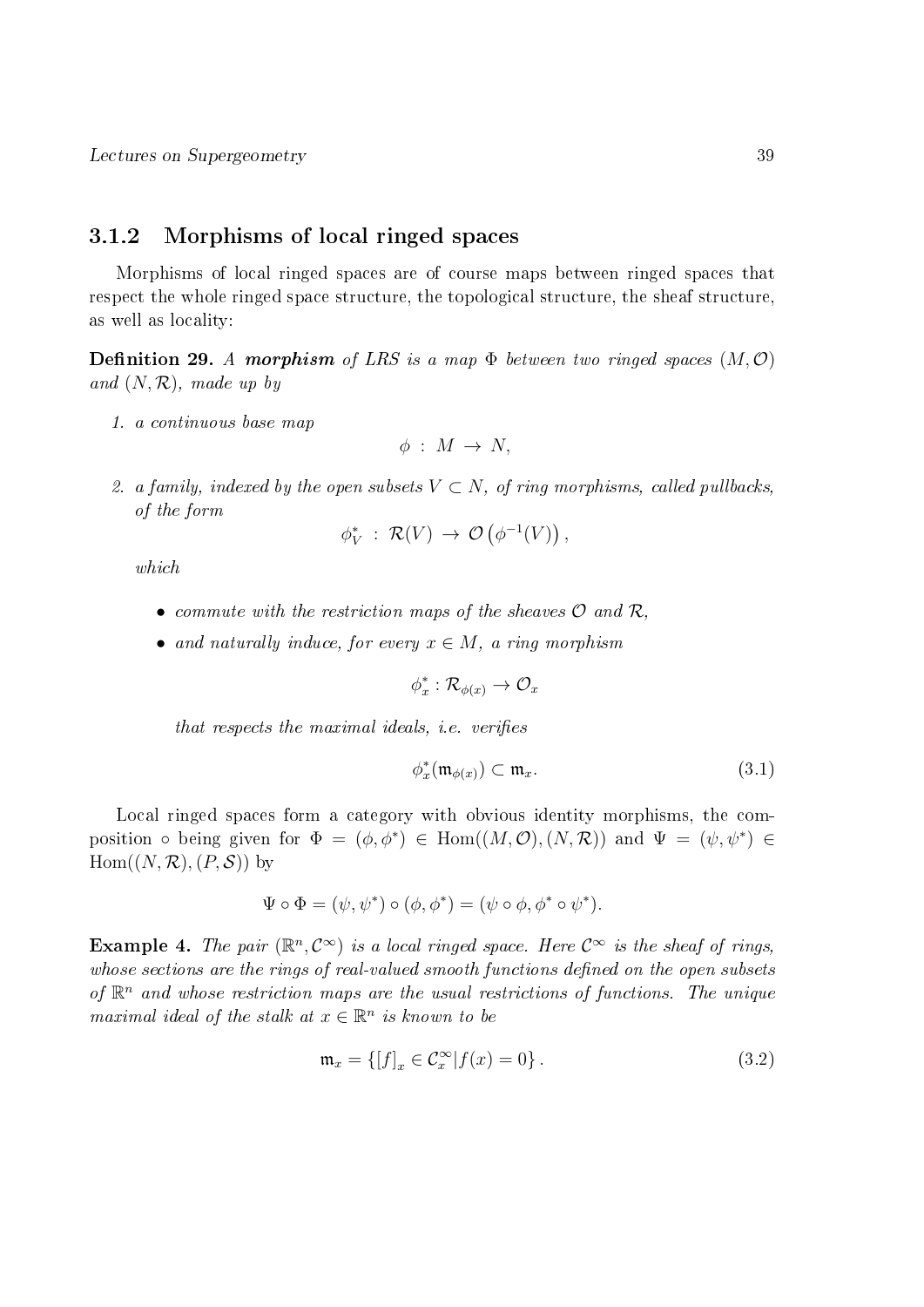#### 3.1.3 Local ringed spaces of functions

The preceding example is part of a special class of LRS, for which the rings of sections are commutative K-algebras with unit made up by functions valued in the commutative field  $K$ . We refer to such LRS as LRS of functions. In this case, the unique maximal ideals are always of the form  $(3.2)$  and the pullback morphisms  $\psi_V^*$  are necessarily those implemented by the base map  $\psi$ .

**Proposition 12.** Let  $(M, \mathcal{O})$  and  $(N, \mathcal{R})$  be two LRS of functions, and let  $x \in M$ . Then,

1. the unique maximal ideal  $\mathfrak{m}_x$  of  $\mathcal{O}_x$  is given by

$$
\mathfrak{m}_x = \{ [f]_x \in \mathcal{O}_x | f(x) = 0 \},
$$

2. the only possible morphisms  $(\psi, \psi^*)$  between  $(M, \mathcal{O})$  and  $(N, \mathcal{R})$  are those whose pullbacks are defined, for any  $V \subset N$  and any  $g \in \mathcal{R}(V)$ , by

$$
\psi_V^*(g) := g \circ \psi.
$$

*Proof.* 1. For any  $x \in M$ , the set  $I_x := \{ [f]_x \in \mathcal{O}_x | f(x) = 0 \}$  is an ideal of  $\mathcal{O}_x$ . Since it is the kernel of the evaluation map at  $x$ , it has codimension 1.

Since any proper ideal is contained in a maximal one, we get  $I_x \subset \mathfrak{m}_x$ . As  $\mathfrak{m}_x$  is itself proper, it has at least codimension 1. Hence,  $\mathfrak{m}_x = I_x$ .

2. Let  $(\psi, \psi^*)$  be a morphism of LRS of functions from  $(M, \mathcal{O})$  to  $(N, \mathcal{R})$ . Assume that, for some open subset  $V \subset N$ , the pullback  $\psi_V^*$  is not canonically induced by  $\psi$ , *i.e.* that, for some  $g \in \mathcal{R}(V)$  and some  $x \in \psi^{-1}(V)$ , we have

$$
\psi_V^*(g)(x) \neq (g \circ \psi)(x). \tag{3.3}
$$

Since, for any  $k \in \mathbb{K} \hookrightarrow \mathcal{R}(V)$ .

$$
\psi_V^*(g + k)(x) = \psi_V^*(g)(x) + k \neq (g \circ \psi)(x) + k = ((g + k) \circ \psi)(x),
$$

there exists  $h \in \mathcal{R}(V)$  (take  $h = g + k$  for some  $k \in \mathbb{K}$ ) such that

$$
\psi_V^*(h)(x) = 0, \tag{3.4}
$$

$$
(h \circ \psi)(x) \neq 0. \tag{3.5}
$$

In view of Proposition 11 and the preceding description of maximal ideals, Equation (3.5) implies that  $[h]_{\psi(x)} \in \mathcal{R}_{\psi(x)}$  is invertible, *i.e.* that h is invertible in some neighborhood  $W \subset V$  of  $\psi(x)$ , and thus that  $\psi_W^*(h)$  is invertible in  $\mathcal{O}(\psi^{-1}(W))$ . On the other hand, Equation (3.4) entails that  $[\psi^*_{V}(h)]_x \in \mathfrak{m}_x$ , so that  $\psi^*_{W}(h)$  is not invertible  $-$  a contradiction.

**Corollary 2.** For morphisms of LRS of functions, the stalk condition  $(3.1)$  is automatically satisfied.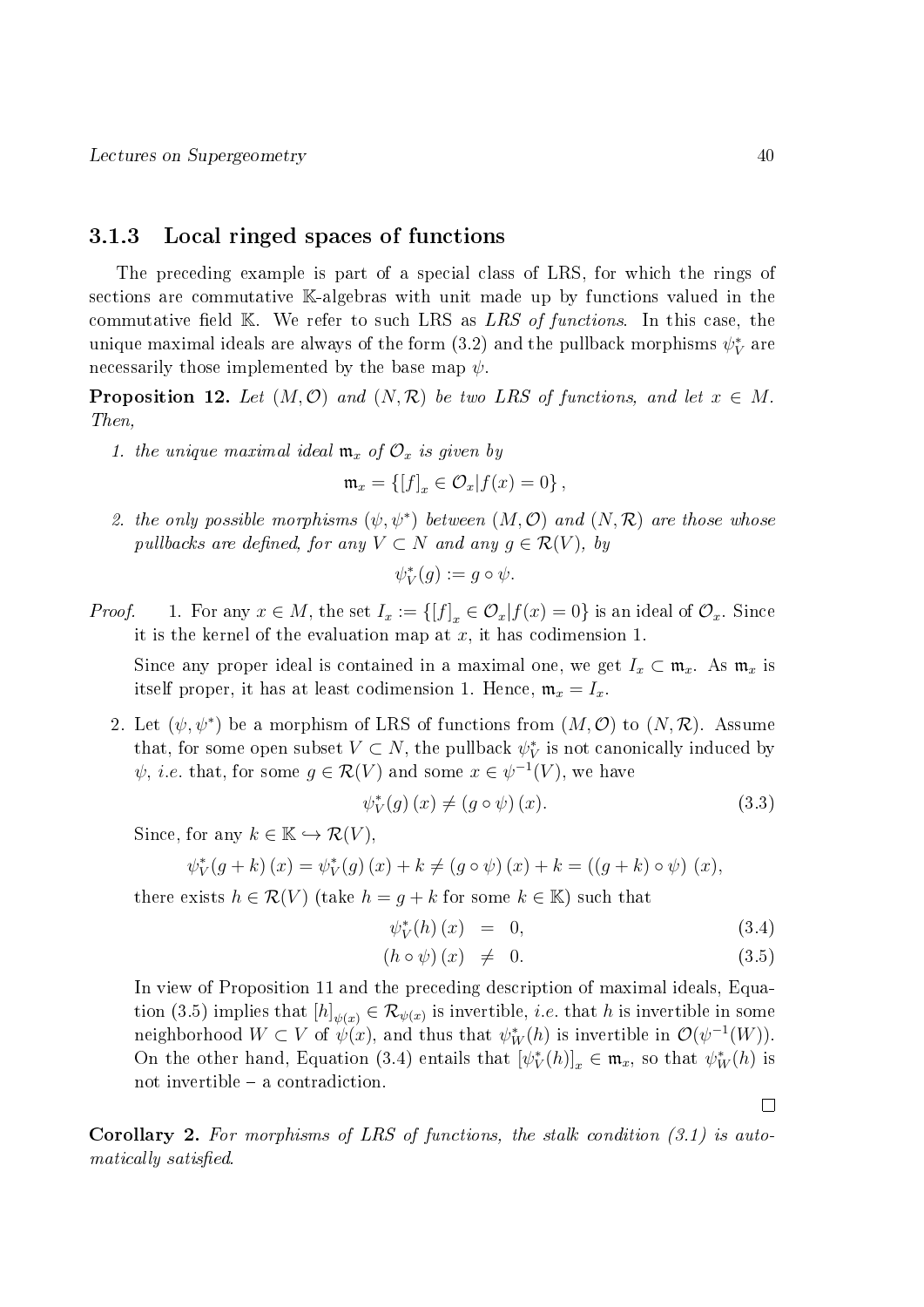## 3.2 Definition of supermanifolds

#### 3.2.1 Algebraic approach to manifolds

It is well-known that the differential structure of a manifold is encrypted in the associative algebra structure of its space of functions  $-$  in the sense that if the algebras of functions of two manifolds are isomorphic, the manifolds are diffeomorphic. Furthermore, if  $(M, \mathcal{O})$  is a ringed space (not necessarily a LRS of functions), which is locally isomorphic to the LRS  $(\mathbb{R}^n, \mathcal{C}^\infty)$ , one can endow  $M$  with a differential structure of dimension n (such that the resulting sheaf of smooth functions  $(M, \mathcal{C}^{\infty})$  is isomorphic to the sheaf  $(M, \mathcal{O})$ ). When substituting the sheaf  $(\mathbb{R}^n, \mathcal{A})$  of real analytic functions (resp. the sheaf of holomorphic functions  $(\mathbb{C}^n, \mathcal{H})$ ) for the **local model**  $(\mathbb{R}^n, \mathcal{C}^{\infty})$ , we obtain similarly real analytic manifolds (resp. complex manifolds). We will define supermanifolds along the same lines.

#### 3.2.2 Super ringed spaces

Superrings were defined in the chapter on Superalgebra.

**Definition 30.** A superring  $R = R_0 \oplus R_1$  is called **local** if it admits a unique maximal homogeneous ideal I, i.e. a unique maximal ideal of the form

$$
I = I_0 \oplus I_1 = (I \cap R_0) \oplus (I \cap R_1).
$$

**Definition 31.** A super ringed space is a pair  $(M, \mathcal{O})$  made up by a topological space M and a sheaf  $\mathcal O$  of supercommutative superrings with unit. If in addition, for any  $x \in M$ , the stalk  $\mathcal{O}_x$  of  $\mathcal O$  at x is a local superring, we say that  $(M, \mathcal O)$  is a **local** super ringed space (LSRS).

Note that the restriction morphisms of a sheaf of superrings (resp. the pullback morphisms of a morphism of local super ringed spaces) respect the  $\mathbb{Z}_2$ -grading, since they are morphisms of superrings. Local super ringed spaces form a category.

#### 3.2.3 Superdomains

The LSRS on which supermanifolds will be locally modelled are sometimes called superdomains.

 ${\bf Definition ~32.} ~A ~ smooth ~{\bf superdomain} ~of ~ dimension ~p|q ~is ~a ~LSRS ~of ~the~ type ~{\cal U}^{p|q}:=$  $(U, \mathcal{C}^{\infty}_{p|q})$ , where U is an open subset of  $\mathbb{R}^p$  and where  $\mathcal{C}^{\infty}_{p|q}$  is the sheaf of supercommutative associative R-algebras with unit, defined, for any open subset  $V \subset U$ , by

$$
\mathcal{C}^{\infty}_{p|q}(V) = \mathcal{C}^{\infty}(V) \left[ \xi^1, \dots, \xi^q \right]. \tag{3.6}
$$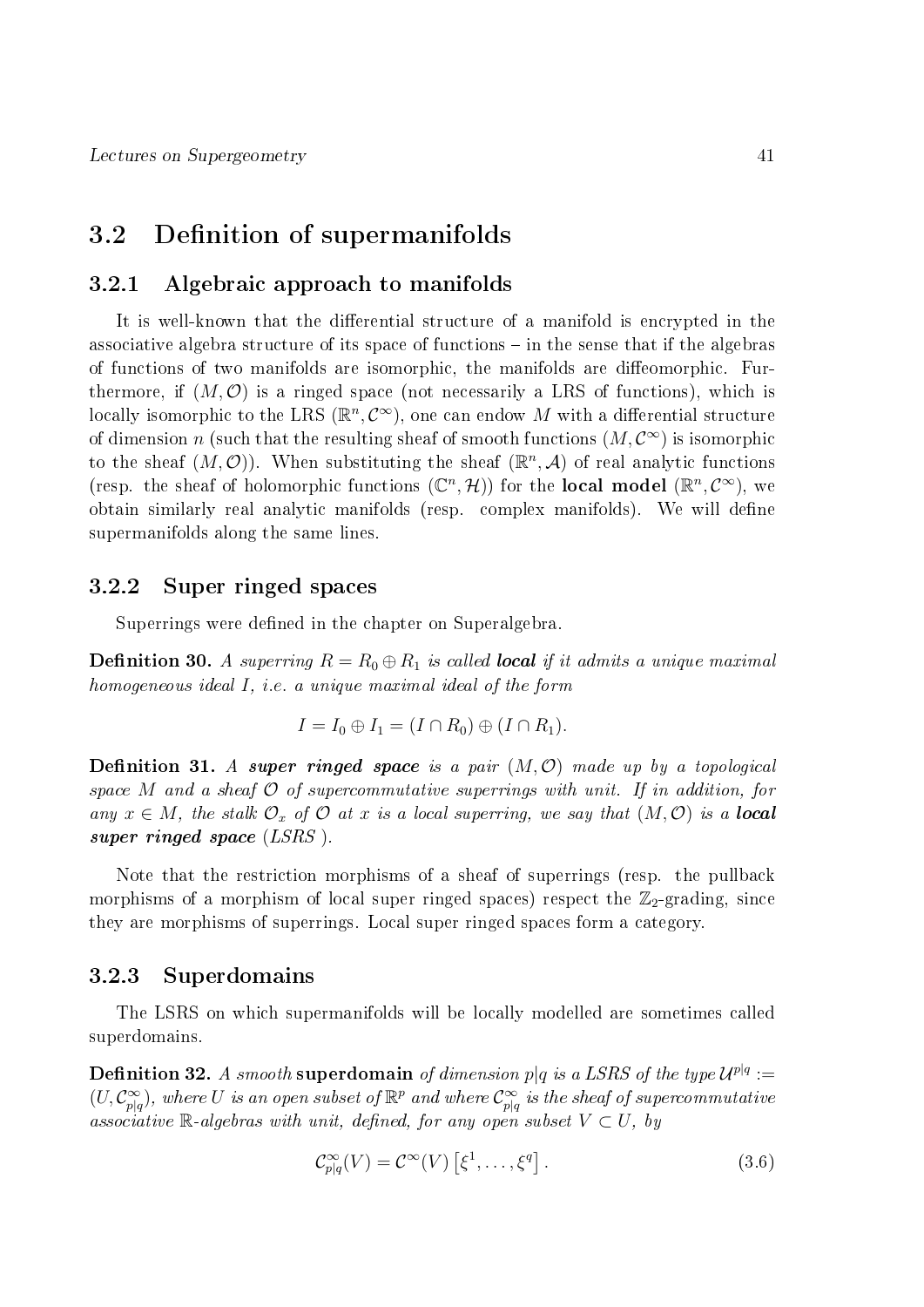The RHS is the Grassmann algebra over smooth functions of V generated by q odd ( anticommuting ) symbols  $\xi^i$ .

More precisely, if  $x = (x^1, \ldots, x^p)$  are the canonical commuting (even) coordinates of  $\mathbb{R}^p$ , the "superfunctions"  $f \in \mathcal{C}^{\infty}_{p|q}(V)$  read

$$
f(x,\xi) = \sum_{\alpha} f_{\alpha}(x)\xi^{\alpha} = \sum_{k=0}^{q} \sum_{\alpha^{1} < \dots < \alpha^{k}} f_{\alpha^{1} \dots \alpha^{k}}(x) \xi^{\alpha^{1}} \dots \xi^{\alpha^{k}},
$$
(3.7)

with all coefficients  $f_{\alpha}$  in  $\mathcal{C}^{\infty}(V)$ .

As the  $x^i$  and the smooth functions of these variables are even and the  $\xi^i$  are odd, the terms of a superfunction have a canonical parity or  $\mathbb{Z}_2$ -degree. Furthermore, just as in the prototype of a Grassmann algebra, i.e. in the algebra of differential forms, these terms have a canonical cohomological or N-degree as well.

If we choose  $U = \mathbb{R}^p$ , we get the smooth superdomain or the superspace  $\mathbb{R}^{p|q}$  – the local model for smooth supermanifolds of dimension  $p|q$ . One defines similarly the local models of real analytic (resp. complex) supermanifolds, just replacing  $\mathcal{C}^{\infty}(V)$  by  $\mathcal{A}(V)$  $(\text{resp. } \mathcal{H}(V)).$ 

Let us briefly comment on locality of the super ringed space  $\mathcal{U}^{p|q} = (U, \mathcal{C}^{\infty}_{p|q})$  and detail the unique maximal homogeneous ideals.

**Proposition 13.** The unique maximal homogeneous ideal of a stalk  $\mathcal{C}^{\infty}_{p|q,x}$  is given by

$$
\mathfrak{m}_x = \{ [f]_x : f_0(x) = 0 \}.
$$

*Proof.* Let  $p_0(V) : C^{\infty}_{p|q}(V) \to C^{\infty}(V)$  be the projection onto the term of cohomological degree 0 and let  $J(V)$  be its kernel. Consider the short exact sequence of algebras

$$
0 \to J_x \to \mathcal{C}^{\infty}_{p|q\,,x} \to \mathcal{C}^{\infty}_x \to 0
$$

and take a maximal homogeneous ideal  $\mathfrak{m}_x$  of  $\mathcal{C}^{\infty}_{p|q\,,x}$ . In the sequel, we omit subscript x and prefer the simplified notation f to the germ notation  $[f]_x$ .

It is clear that  $J \subset \mathfrak{m}$ . Indeed, the  $(q + 1)$ -th power of each  $f \in J$  vanishes, so that

$$
J \subset \sqrt{\mathfrak{m}} = \left\{ f \in \mathcal{C}^{\infty}_{p|q} \mid \exists n \in \mathbb{N}^* : f^n \in \mathfrak{m} \right\}.
$$

However, since  ${\mathfrak m}$  is proper,  $1\notin$ proper,  $1 \notin \sqrt{\mathfrak{m}}$ , so  $\sqrt{\mathfrak{m}}$  is a proper homogeneous ideal of  $\mathcal{C}^{\infty}_{pq}$  that contains  $\mathfrak{m}$ , and  $J \subset \sqrt{\mathfrak{m}} = \mathfrak{m}$ . Hence, any maximal homogeneous ideal of  $\mathcal{C}^{\infty}_{p|q}$  is of the form

$$
\mathfrak{m}=\mathfrak{m}_0\oplus \mathfrak{m}_1=I\oplus J,
$$

where  $I = p_0(\mathfrak{m})$  is an ideal of  $\mathcal{C}^{\infty}$ . This ideal I is maximal in  $\mathcal{C}^{\infty}$ , otherwise  $\mathfrak{m}$  is not maximal. It follows now from the description, see Proposition 12, of the unique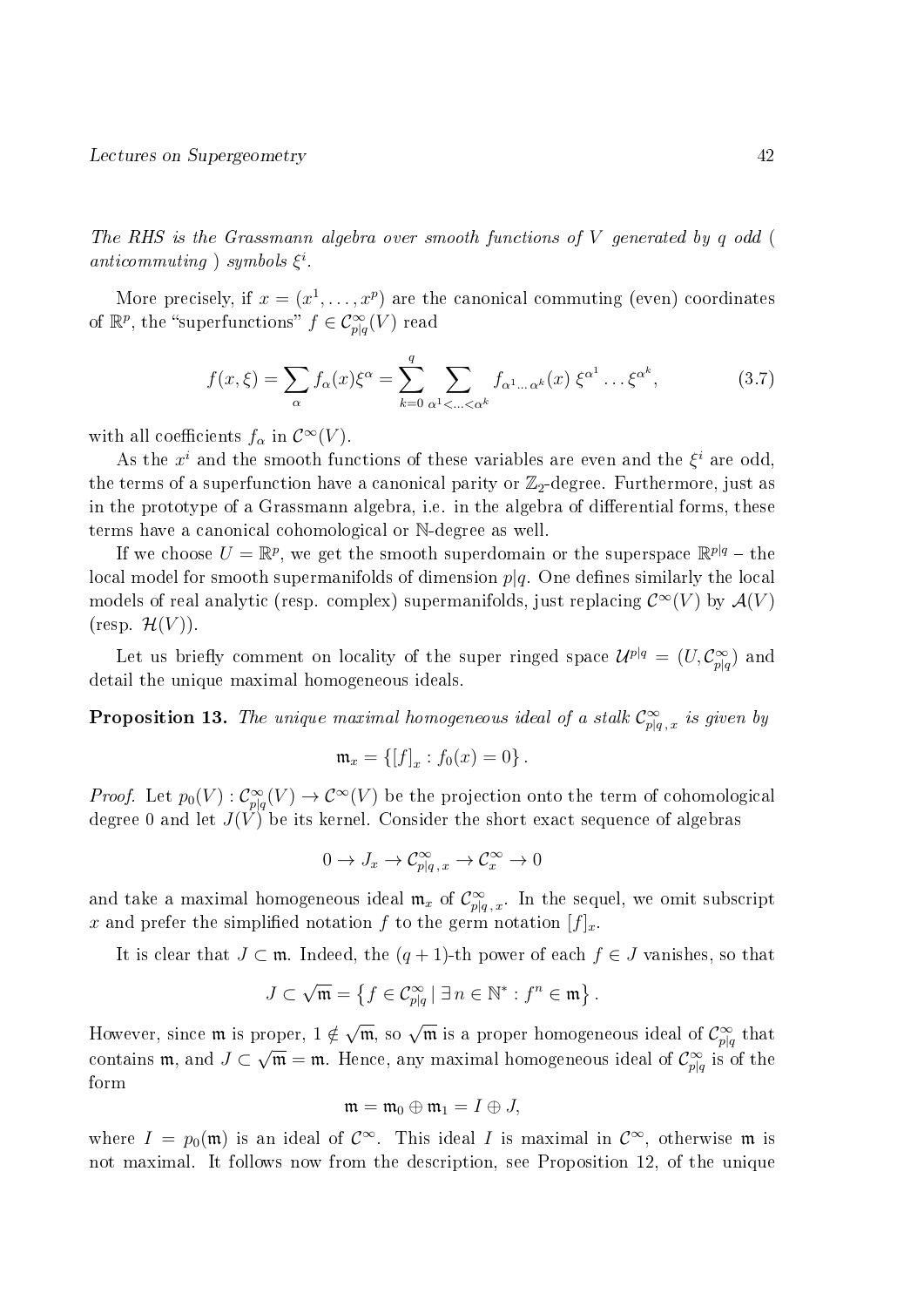maximal ideal of  $\mathcal{C}^\infty = \mathcal{C}^\infty_x$  that any maximal homogeneous ideal  $\mathfrak{m}_x$  of  $\mathcal{C}^\infty_{p|q,x}$  coincides necessarily with

$$
\mathfrak{m}_x = \{ [f_0]_x : f_0(x) = 0 \} \oplus J_x = \{ [f]_x : f_0(x) = 0 \}.
$$

It suffices now to check that this  $\mathfrak{m}_x$  is a maximal homogeneous ideal in the stalk  $\mathcal{C}^{\infty}_{p|q\,,\,x}.$  $\Box$ 

#### 3.2.4 Supermanifolds

**Definition 33.** A supermanifold M of dimension p|q is a SRS  $(M, \mathcal{O})$  – over a second countable Hausdorff topological space  $M$  – that is locally isomorphic to a model LSRS. In the smooth (resp. real analytic, holomorphic) category, the local model is the superspace  $(\mathbb{R}^p, \mathcal{C}^\infty_{p|q})$  (resp.  $(\mathbb{R}^p, \mathcal{A}_{p|q})$ ,  $(\mathbb{C}^p, \mathcal{H}_{p|q})$ ).

In this text, if not differently specified, we implicitly consider smooth supermanifolds. Further, we treat rather SRS whose structure sheaves are sheaves of supercommutative associative unital R-algebras.

**Remark 8.** As the local model is a LSRS, supermanifolds are automatically LSRS as well.

The prototype of a supermanifold is the SRS  $(M, \Omega)$  of differential forms over a classical smooth manifold. More generally, if  $E$  is a smooth vector bundle over M. the SRS  $(M, \Gamma(\wedge E^*))$  is a supermanifold of dimension  $n|k$ , where  $n = \dim M$  and  $k = \text{rank } E$ . This supermanifold is usually denoted by  $E[1]$  or  $\Pi E$  and viewed as the total space of the vector bundle  $E$  with shifted parity in the fibers. Thus the functions of this total space are, in local even base coordinates x and odd fiber coordinates  $\xi$ , exactly the same as the sections of  $\Gamma(\wedge E^*)$  (note that dual base vectors  $\varepsilon^i \in E^*_m$  can be viewed as  $\varepsilon^i(\xi) = \xi^i$  coordinates of the vectors  $\xi \in E_m$ ). The importance of the example  $\Pi E =$  $(M, \Gamma(\wedge E^*))$  relies on the fact that any smooth supermanifold is of this type [Bat79]. More precisely, for any smooth supermanifold  $\mathcal M$  over a manifold  $M$ , there exists a vector bundle E over M, such that M is diffeomorphic to  $\Pi E$ . This isomorphism is not canonical and cannot be used in the real analytic or complex category. However, it provides an N-grading of the algebra of functions of  $M$ . Nevertheless, the study of (smooth) supermanifolds cannot be reduced to the mere study of vector bundles. Indeed, the category of supermanifolds has more morphisms than that of vector bundles, see below.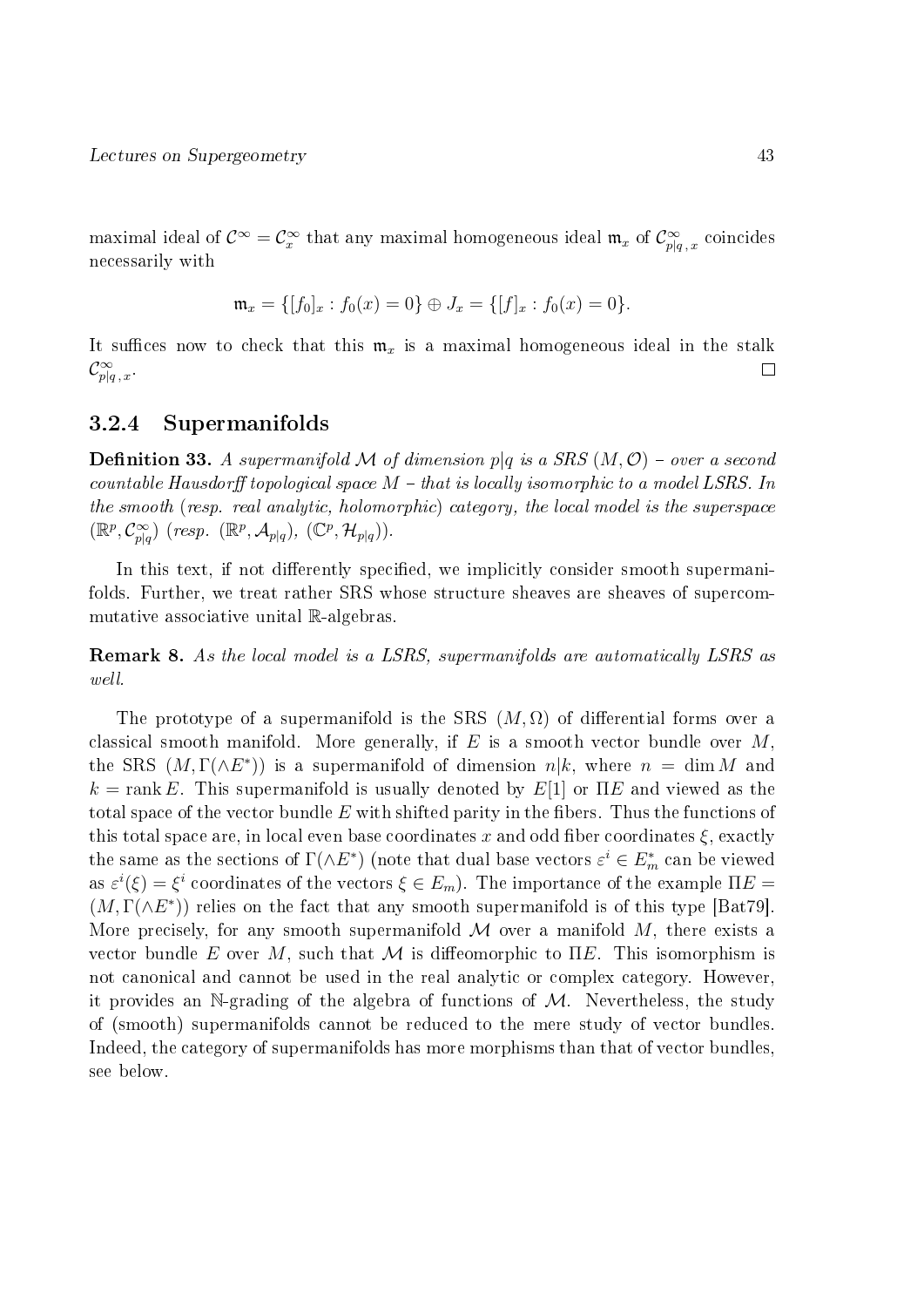# 3.3 Projection of superfunctions onto classical functions

Let  $\mathcal{M} = (M, \mathcal{O})$  be a supermanifold of dimension  $p|q$ . Locally, classical functions are embedded into superfunctions and the latter project onto the first. The same holds true globally, if we choose an isomorphism  $\mathcal{M} \simeq \Pi E$ . However, a global projection of  $\mathcal{O}(M)$  onto  $\mathcal{C}^{\infty}(M)$  can be constructed canonically, i.e. independently of the choice of an isomorphism (of course, we have to construct a smooth manifold structure on the base  $M$ ).

If U denotes a classical smooth manifold, a function  $f \in \mathcal{C}^{\infty}(U)$  is invertible in  $\mathcal{C}^{\infty}(U)$  if and only if  $f(x) \neq 0$ , for all  $x \in U$ . Hence,

**Remark 9.** For any classical function  $f \in C^{\infty}(U)$ , the value  $f(x) \in \mathbb{R}$ ,  $x \in U$ , can be characterized as the unique  $k \in \mathbb{R}$  such that the function  $f - k$  is not invertible, in any neighborhood of x.

Observe that superfunctions  $f \in \mathcal{C}^{\infty}_{p|q}(U)$ , U open in  $\mathbb{R}^p$ , cannot be evaluated at a "point"  $(x, \xi)$ , since the  $\xi$  are formal parameters. The evaluation of f at a point  $x \in U$ leads to a value  $f(x,\xi) \in \mathbb{R}[\xi^1,\ldots,\xi^q]$ .

**Proposition 14.** Let  $G(R) = R[\xi^1, \ldots, \xi^q]$  be the Grassmann algebra generated over a unital commutative ring R by anticommuting generators  $\xi^i$ . An element  $s \in G(R)$ ,

$$
s = s_0 + \sum_a s_a \xi^a + \sum_{a,b} s_{ab} \xi^a \xi^b + \dots,
$$

is invertible in  $G(R)$  if and only if  $s_0$  is invertible in R.

Proof. The map

$$
\varepsilon: G(R) \to R
$$

$$
s \mapsto s_0
$$

is clearly a surjective homomorphism of rings. Thus, if  $s \in G(R)$  is invertible, then  $\varepsilon(s) = s_0 \in R$  is also invertible (if the inverse of s is s<sup>-1</sup>, the inverse of  $s_0 = \varepsilon(s)$  is  $\varepsilon(s^{-1})$ ).

Conversely, suppose  $s_0$  is invertible in R an let  $s_0^{-1}$  be its inverse. Replacing s by  $s_0^{-1}s$ , we can assume that  $s_0 = 1$ . Thus,  $s = 1 - t$ , with t in the ideal J of  $G(R)$ generated by the nilpotent elements  $\xi^1,\ldots,\xi^q$ . In particular,  $t^{q+1}=0$  and thus s is invertible with inverse  $s^{-1} = 1 + \sum_{m=1}^{q} t^m$ .  $\Box$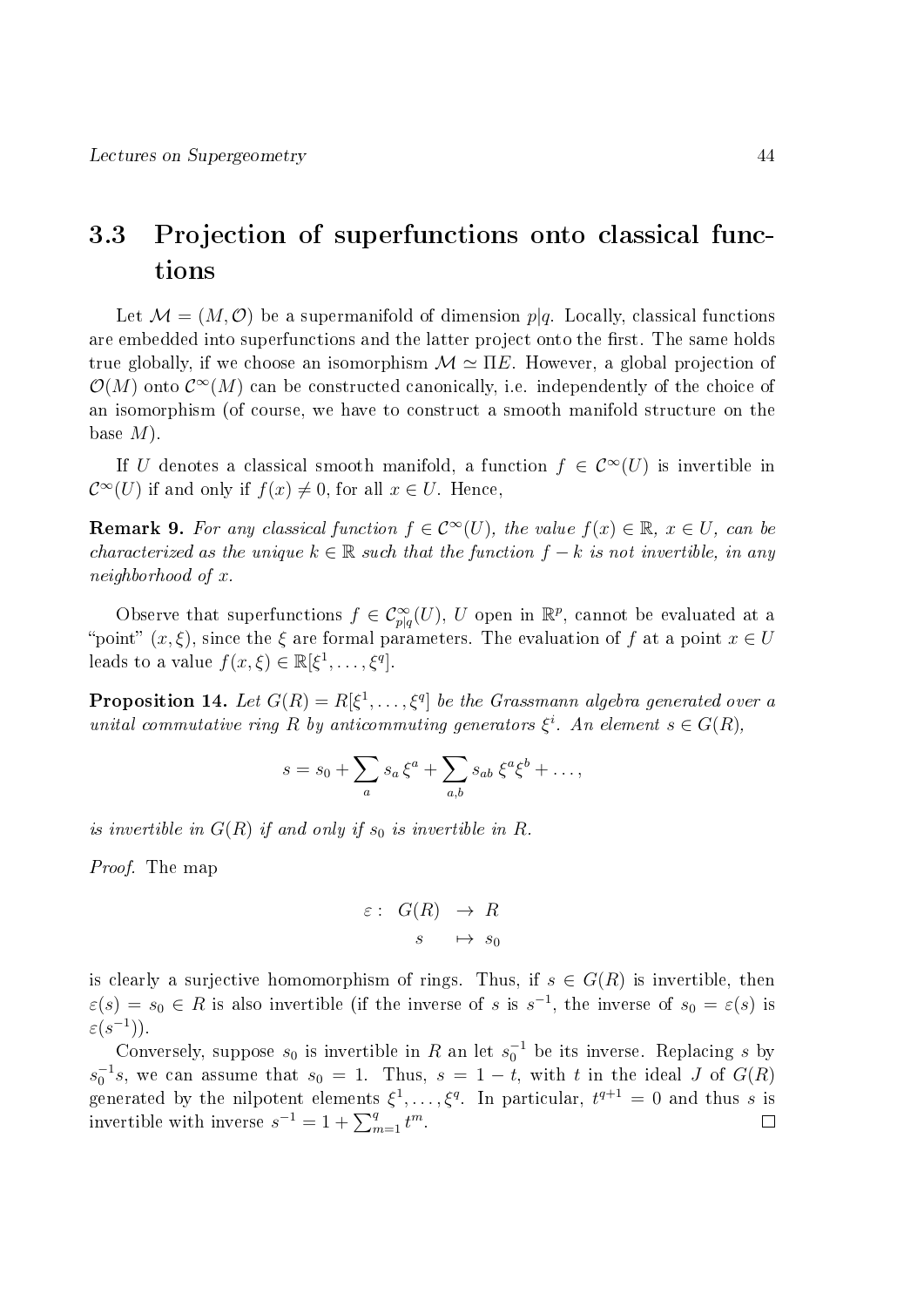This result entails in the trivial geometric case  $R = \mathcal{C}^{\infty}(U)$ ,  $G(R) = \mathcal{C}^{\infty}_{p|q}(U)$ , U open in  $\mathbb{R}^p$ , that  $f = \sum_{\alpha} f_{\alpha}(x) \xi^{\alpha} \in C^{\infty}_{p|q}(U)$  is invertible if and only if  $f_0 \in C^{\infty}(U)$  is invertible. When combining the latter equivalence with the above characterization of the value  $f_0(x)$ ,  $x \in U$ , we get the following

**Lemma 2.** Let U be open in  $\mathbb{R}^p$ . Then, for any  $x \in U$  and any  $f \in C_{p|q}^{\infty}(U)$ , there exists a unique  $k \in \mathbb{R}$  such that  $f - k$  is not invertible, in any neighborhood of x in U.

Since Lemma 2 is a local SRS-property, the local SRS-isomorphism between the sheaf  $\mathcal{C}^\infty_{p|q}$  and the structure sheaf  $\mathcal O$  of  $\mathcal M$  entails that the same property holds true in O. For any open subset U of M, any  $f \in \mathcal{O}(U)$  and any  $x \in U$ , the unique  $k \in \mathbb{R}$  such that f – k is not invertible, in any neighborhood of x, is denoted by  $f(x)$  or  $\varepsilon_U(f)(x)$ . If x runs through U, we obtain a function  $\varepsilon_U(f) : U \to \mathbb{R}$ , and if f runs through  $\mathcal{O}(U)$ , we get a map  $\varepsilon_U : \mathcal{O}(U) \to \mathcal{F}(U)$ , where  $\mathcal{F}(U) = \text{im } \varepsilon_U$  is the algebra of these functions. Actually  $\varepsilon_U$  is a surjective algebra morphism and the short sequence of algebras

$$
0 \to \mathcal{J}(U) \to \mathcal{O}(U) \to \mathcal{F}(U) \to 0,
$$

where  $\mathcal{J}(U) = \ker \varepsilon_U$ , is exact. In particular,  $\mathcal{F}(U) \simeq \mathcal{O}(U)/\mathcal{J}(U)$  and these presheaves define sheaves  $\mathfrak{F} \simeq \mathcal{O}/\mathcal{J}$ . It follows that we have a short exact sequence of sheaves

$$
0 \to \mathcal{J} \to \mathcal{O} \to \mathfrak{F} \to 0.
$$

Observe now that  $\mathcal O$  is locally isomorphic to  $\mathcal C^\infty_{p|q}$ , that  $\mathfrak F$  is locally isomorphic to  $\mathcal C^\infty_{\mathbb R^p}$ , and that  $\mathfrak F$  thus provides a differentiable manifold structure on the topological space M such that  $\mathcal{C}_M^{\infty} \simeq \mathfrak{F}$ . Eventually, we have the

**Proposition 15.** For any supermanifold  $\mathcal{M} = (M, \mathcal{O})$ , there exists a short exact sequence of sheaves

$$
0 \to \mathcal{J} \to \mathcal{O} \stackrel{\varepsilon}{\to} \mathcal{C}^\infty \to 0,
$$

where  $\mathcal{J} = \ker \varepsilon$  and where  $\mathcal{C}^{\infty}$  is the function sheaf of a smooth manifold structure on the base M of M.

The projection  $\varepsilon : \mathcal{O} \to \mathcal{C}^\infty$ , of the structure sheaf of M onto the structure sheaf of M, provides an embedding  $i : M \to M$  of the classical base manifold M into the supermanifold  $M$ . We can thus view a supermanifold as a "classical manifold surrounded by a cloud of odd stuff".

Let us conclude with the

**Remark 10.** If  $\mathcal{M} = (M, \mathcal{O})$  is a supermanifold and  $m \in M$ , the unique maximal homogeneous ideal  $\mathfrak{m}_m$  of  $\mathcal{O}_m$  is

$$
\mathfrak{m}_m = \{ [f]_m : \varepsilon(f)(m) = 0 \}. \tag{3.8}
$$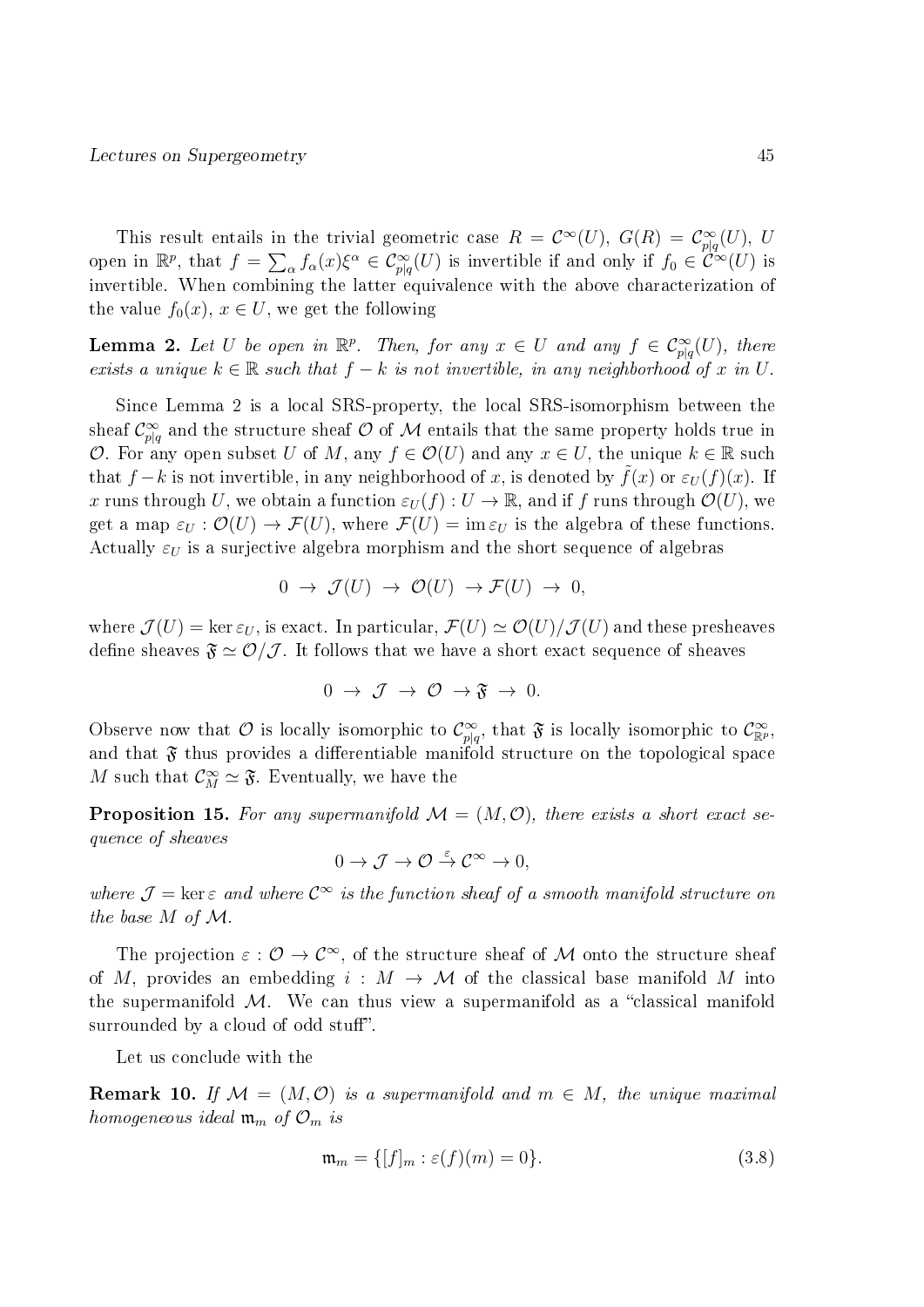## 3.4 Morphisms of supermanifolds

#### 3.4.1 First properties of supermorphisms

Supermanifolds form a full subcategory of the category of LSRS. In other words, a morphism of supermanifolds

$$
\Psi : \mathcal{M} = (M, \mathcal{O}) \rightarrow \mathcal{N} = (N, \mathcal{R})
$$

is just a morphism of the corresponding LSRS. Hence,  $\Psi = (\psi, \psi^*)$  is made up by a continuous map between the underlying topological spaces

$$
\psi: M \rightarrow N,
$$

together with a family of pullbacks

$$
\psi_V^*: \mathcal{R}(V) \rightarrow \mathcal{O}(\psi^{-1}(V)),
$$

indexed by the open subsets  $V \subset N$ , which are morphisms of associative unital  $\mathbb{R}$ algebras, commuting with the restriction maps and preserving the parity. Moreover, the algebra morphisms  $\psi_x, x \in M$ , between stalks, naturally induced by these pullbacks, respect the maximal homogeneous ideal, i.e.

$$
\psi_m^*(\mathfrak{m}_{\psi(m)}) \subset \mathfrak{m}_m, \quad \forall m \in M.
$$

Morphisms of supermanifolds commute with the projections onto the base:

#### Proposition 16. Let

$$
\Psi = (\psi, \psi^*) : \mathcal{M} = (M, \mathcal{O}) \rightarrow \mathcal{N} = (N, \mathcal{R})
$$

be a morphism of supermanifolds,  $V \subset N$  an open subset, and  $U = \psi^{-1}(V)$ . Then,

$$
\varepsilon_U \circ \psi^* = \psi^* \circ \varepsilon_V. \tag{3.9}
$$

Proof. The proposition claims that the following diagram commutes:

$$
\mathcal{R}(V) \stackrel{\psi^*}{\longrightarrow} \mathcal{O}(U) \n\varepsilon_V \downarrow \qquad \downarrow \varepsilon_U \n\mathcal{C}_N^{\infty}(V) \stackrel{\psi^*}{\longrightarrow} \mathcal{C}_M^{\infty}(U)
$$

where the pullback of classical functions is given, for  $f \in \mathcal{C}_N^{\infty}(V)$ , by  $\psi^*(f) = f \circ \psi$ .

Let  $t \in \mathcal{R}(V)$  and  $m \in U$ . If we set  $s = \psi^*(t) \in \mathcal{O}(U)$ , we have to show that

$$
\varepsilon_U(s)(m) = \varepsilon_V(t)(\psi(m)).
$$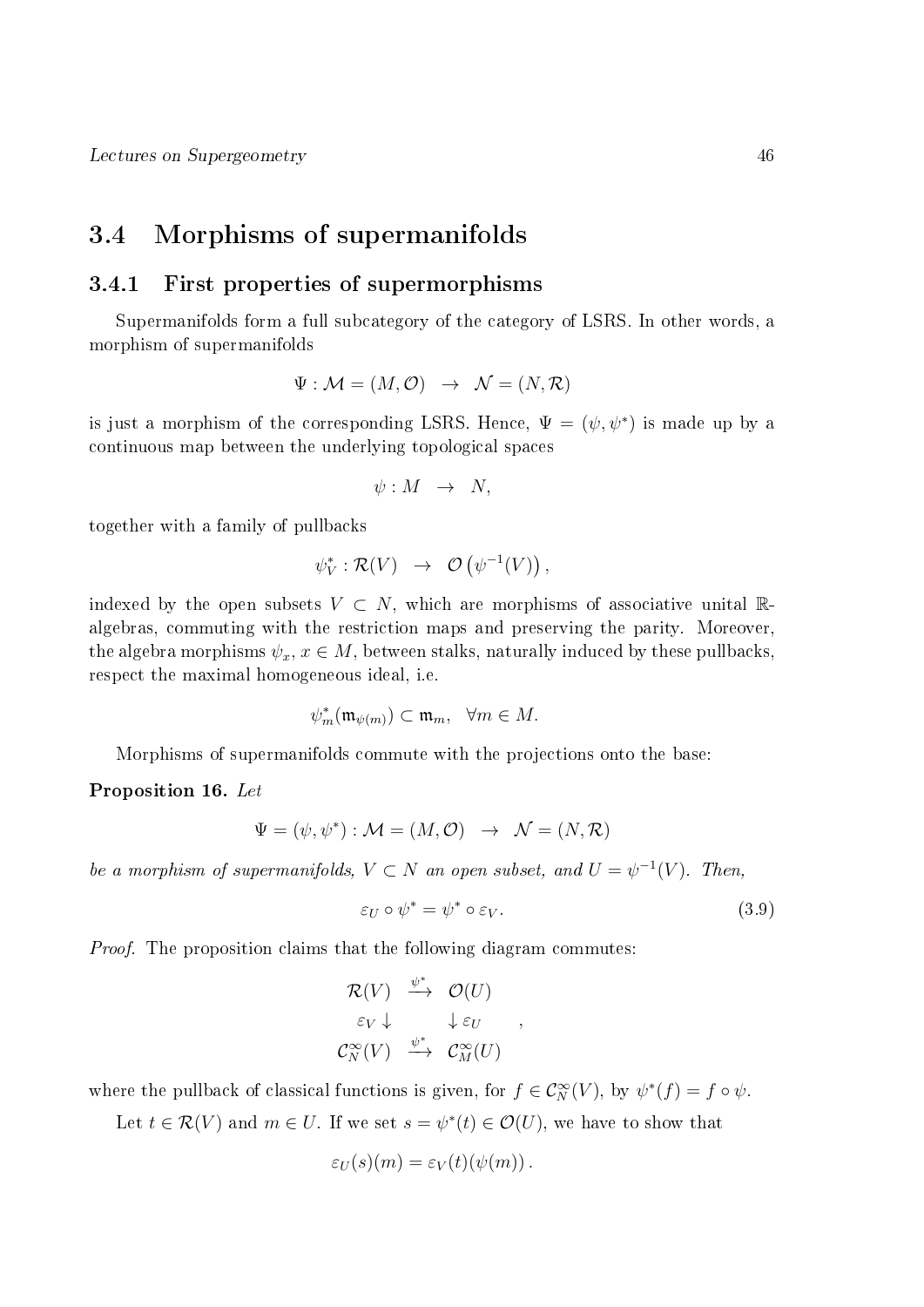The RHS of this equation is by definition the unique real number k such that  $t - k$  is not invertible in any neighborhood of  $\psi(m)$ . It suffices thus to prove that the LHS has this property. Suppose that  $t - \varepsilon_U(s)(m)$  is invertible in some neighborhood of  $\psi(m)$ . Then, since  $\psi^*$  is an associative unital  $\mathbb R$ -algebra morphism,

$$
\psi^*(t - \varepsilon_U(s)(m)) = \psi^*(t) - \varepsilon_U(s)(m)\psi^*(1) = s - \varepsilon_U(s)(m)
$$

is invertible in some neighborhood of  $m - a$  contradiction.

Remark 11. The next result states in particular that morphisms of supermanifolds automatically respect the maximal ideal, see Equation  $(3.8)$  – so that this requirement is actually redundant in the definition of morphisms of supermanifolds.

Corollary 3. With slightly simplified notations, we get

- 1.  $\psi^*$  (ker  $\varepsilon_V$ )  $\subset$  ker  $\varepsilon_{\psi^{-1}(V)}$ , for any open subset  $V \subset N$ ,
- 2.  $\psi^* \left( \mathfrak{m}_{\psi(m)} \right) \subset \mathfrak{m}_m$ , for any point  $m \in M$ ,
- 3.  $\psi^* \left( \mathfrak{m}_{\psi(m)}^k \right) \subset \mathfrak{m}_m^k$ , for any  $k \in \mathbb{N}^*$  and any  $m \in M$ .

The reader may have guessed the

**Corollary 4.** The base map  $\psi : M \to N$  of a morphism of supermanifolds is smooth between the smooth base manifolds.

*Proof.* Let  $m \in M$ , let  $(V, y = (y^1, \ldots, y^n))$  be a chart of N around  $\psi(m)$ , and set  $U = \psi^{-1}(V)$ . For any  $g \in C^{\infty}(V)$ , there is  $t \in \mathcal{R}(V)$  (just restrict V), such that

$$
g \circ \psi = \varepsilon_V(t) \circ \psi = \psi^* \left( \varepsilon_V(t) \right) = \varepsilon_U \left( \psi^*(t) \right) \in \mathcal{C}^\infty(U).
$$

In particular, for  $g = y^i$ , we get

$$
\psi^i = y^i \circ \psi \in \mathcal{C}^{\infty}(U),
$$

so that  $\psi \in C^{\infty}(U, N)$  and, since U is a neighborhood of an arbitrary point  $m \in M$ ,  $\psi \in \mathcal{C}^{\infty}(M,N).$  $\Box$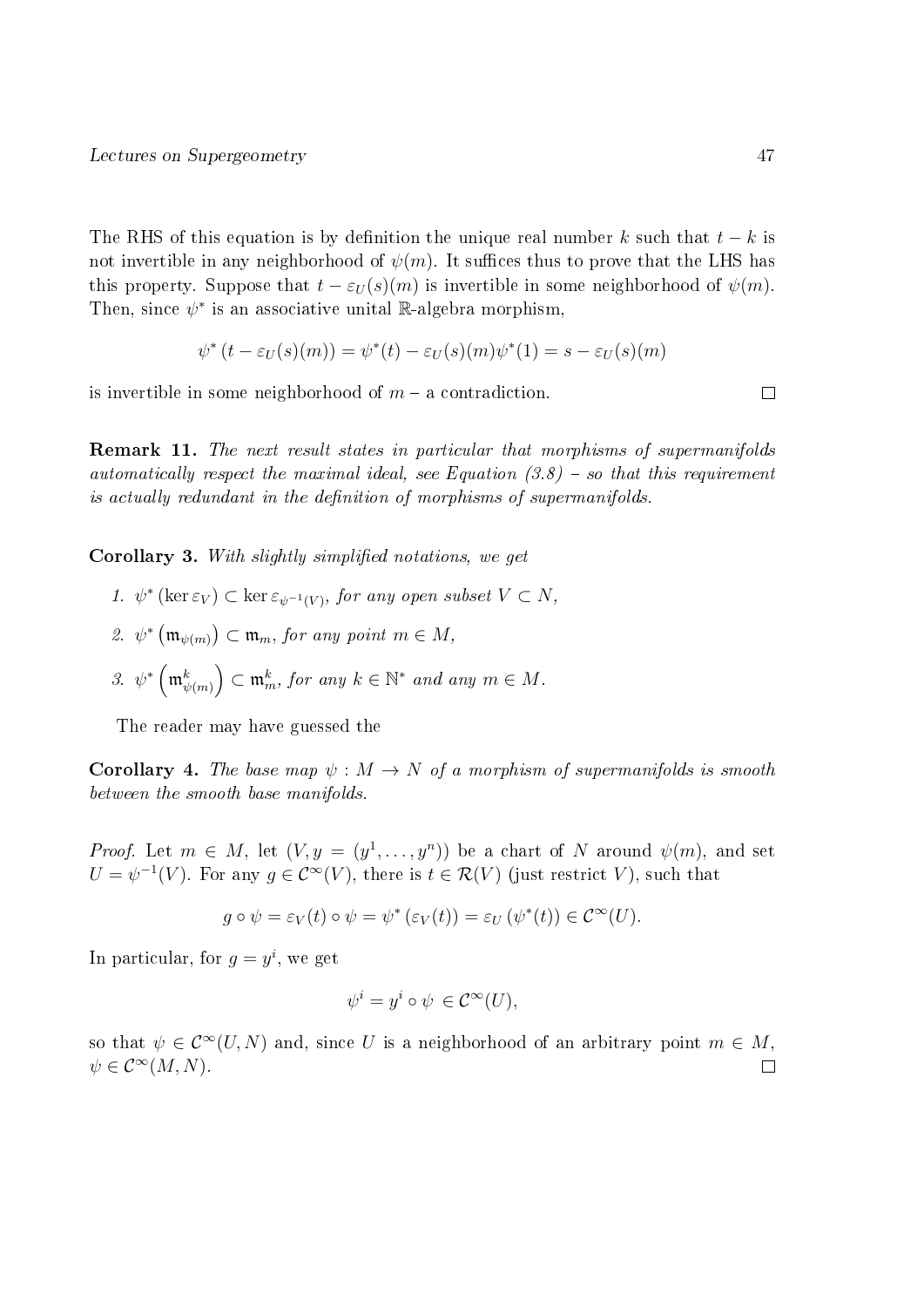#### 3.4.2 Fundamental Theorem of Supermorphisms

Let  $\Psi=(\psi,\psi^*):\mathcal{M}=(M,\mathcal{O})\to\mathcal{V}^{r|s}=(V,\mathcal{C}^\infty_{r|s})$  be a morphism of supermanifolds and let  $(y, \eta)$  be a global system of coordinates of the superdomain  $\mathcal{V}^{r | s}$ . Then the functions

$$
si = \psi^* yi, \text{ for } 1 \le i \le r,
$$
  

$$
\sigma^a = \psi^* \eta^a, \text{ for } 1 \le a \le s,
$$

satisfy

1.  $s^i \in \mathcal{O}_0(M)$  and  $\sigma^a \in \mathcal{O}_1(M)$ , for all i and all a,

2. 
$$
(\varepsilon s^1, \ldots, \varepsilon s^r) (M) \subset V
$$
.

Actually these pullbacks of the super coordinate functions completely determine the supermorphism:

**Theorem 2** (Fundamental Theorem of Supermorphisms). If  $\mathcal{M} = (M, \mathcal{O})$  is a supermanifold,  $V \subset \mathbb{R}^r$  an open subset, and if  $(s, \sigma)$  is an  $(r + s)$ -tuple of functions in  $\mathcal{O}(M)$  that satisfy the preceding conditions 1. and 2., there exists a unique morphism of supermanifolds  $\Psi = (\psi, \psi^*) : \mathcal{M} \to \mathcal{V}^{r|s}$  such that

$$
s^i = \psi^* y^i \quad and \quad \sigma^a = \psi^* \eta^a,\tag{3.10}
$$

where  $(y, \eta)$  are the coordinates of the superdomain.

The proof of this theorem requires some preparatory work.

#### 3.4.3 Local form of supermorphisms

A morphism of classical smooth manifolds  $\psi \in C^{\infty}(M, N)$  reads, locally in coordinates  $x = (x^1, \ldots, x^m)$  of M (resp.  $y = (y^1, \ldots, y^n)$  of N),  $\psi(x) = y$  or  $y^i = \psi^i(x)$ . Using notations from Physics, we can write as well

$$
y^i = y^i(x),
$$

which is actually the most used local form. Since  $\psi^* y^i = y^i(\psi(x)) = y^i(x)$ , the comparison with the preceding form shows that a change of interpretation allows ignoring the pullback map  $\psi^*$ .

A supermorphism  $(\psi, \psi^*) : \mathcal{M} \to \mathcal{N}$  between supermanifolds of dimension  $p|q$  and  $r|s$  is locally an algebra morphism

$$
\psi^* : \mathcal{C}^{\infty}(V)[\eta^1, \dots, \eta^s] \to \mathcal{C}^{\infty}(U)[\xi^1, \dots, \xi^q]
$$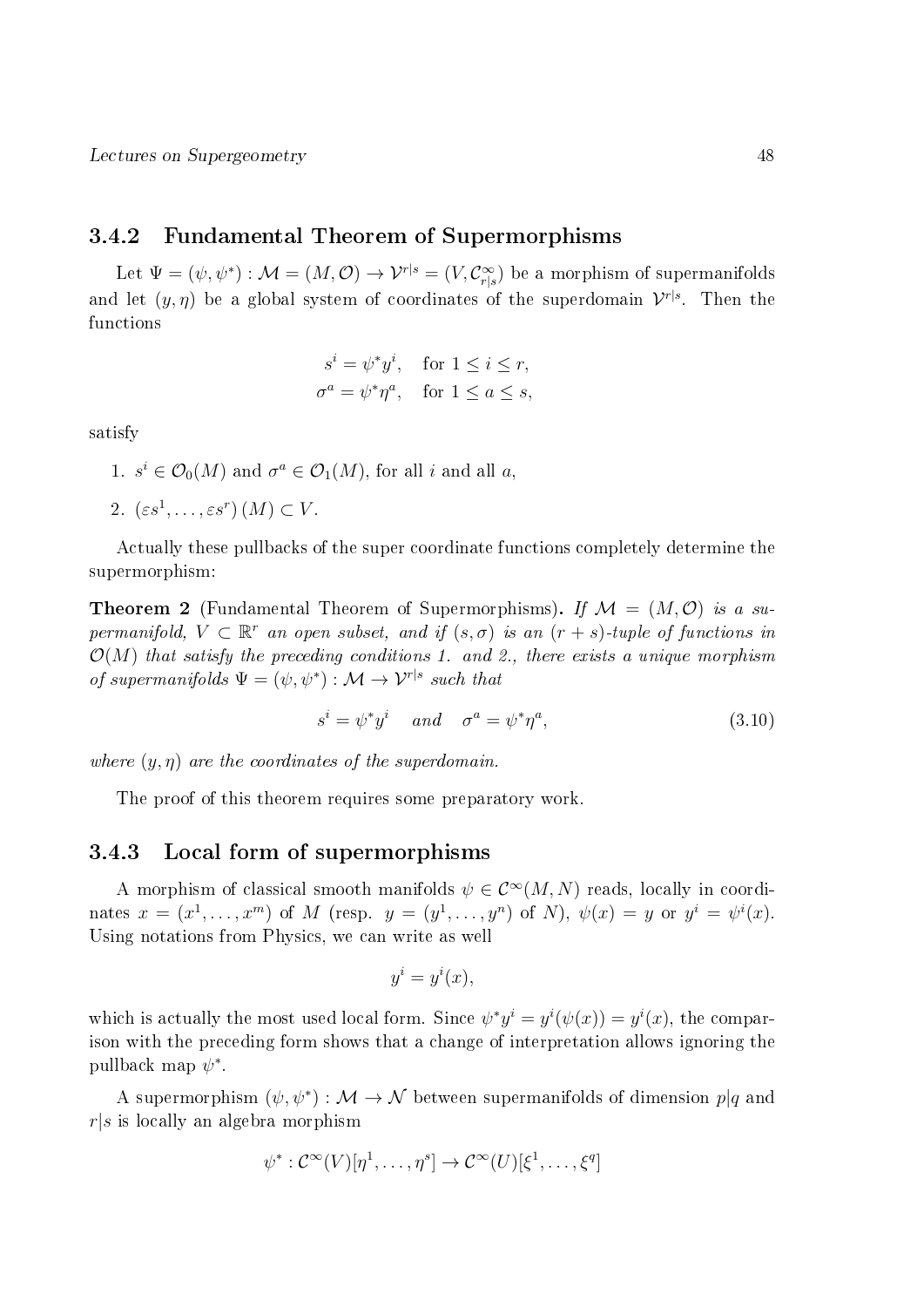over  $\psi$  ( $V \subset \mathbb{R}^r$ ,  $U = \psi^{-1}(V) \subset \mathbb{R}^p$ ), which commutes with restrictions and preserves the parity, and which is completely determined by the pullbacks  $\psi^* y^i = s^i(x, \xi)$  and  $\psi^*\eta^a = \sigma^a(x,\xi)$ , where y and x are coordinates in V and U, respectively. In other words, when omitting the pullback map  $\psi^*$  and committing the usual notational abuse, we obtain that a supermorphism locally reads

$$
y^{i} = y^{i}(x, \xi) \text{ (even)},
$$
  

$$
\eta^{a} = \eta^{a}(x, \xi) \text{ (odd)}.
$$

Hence,

Remark 12. The local form of supermorphisms is completely similar to that of classical ones.

Moreover,

**Remark 13.** It is now clear that the category of supermanifolds admits more morphisms than the category of vector bundles. Indeed, whereas a supermorphism locally reads

$$
y^{i} = y_0^{i}(x) + y_{\alpha^1 \alpha^2}^{i}(x) \xi^{\alpha^1} \xi^{\alpha^2} + ..., \n\eta^a = \eta_\alpha^a(x) \xi^\alpha + \eta_{\alpha^1 \alpha^2 \alpha^3}^a(x) \xi^{\alpha^1} \xi^{\alpha^2} \xi^{\alpha^3} + ...,
$$

where summations are understood and restricted to increasing sequences, a morphism of vector bundles is locally of the type

$$
y^{i} = y^{i}(x),
$$
  

$$
\eta^{a} = \eta_{\alpha}^{a}(x)\xi^{\alpha}.
$$

#### 3.4.4 Instructive intuitive example

Consider the local supermorphism defined by

$$
y = y(x, \xi) = x + \xi^{1}\xi^{2}
$$
 (even),  
\n $\eta = \eta(x, \xi) = f(x)\xi^{1} + g(x)\xi^{2}$  (odd).

To pull e.g. the superfunction  $\sin y$  back to a superfunction of the variables  $(x, \xi)$ , we use a formal Taylor expansion

$$
\sin y = \sin(x + \xi^1 \xi^2) = \sin x + (\cos x) \xi^1 \xi^2.
$$

Observe first that this expansion is finite due to nilpotency, and second that the classical function  $\sin y$  is transformed into a nonclassical superfunction.

Remark 14. We know that for any supermanifold the choice of a local isomorphism provides a local embedding of classical functions into superfunctions, but this embedding is not intrinsic. Indeed, the second preceding remark shows that another local isomorphism will lead to another embedding.

The proof of the Fundamental Theorem will provide a rigorous justification of the used Taylor expansion.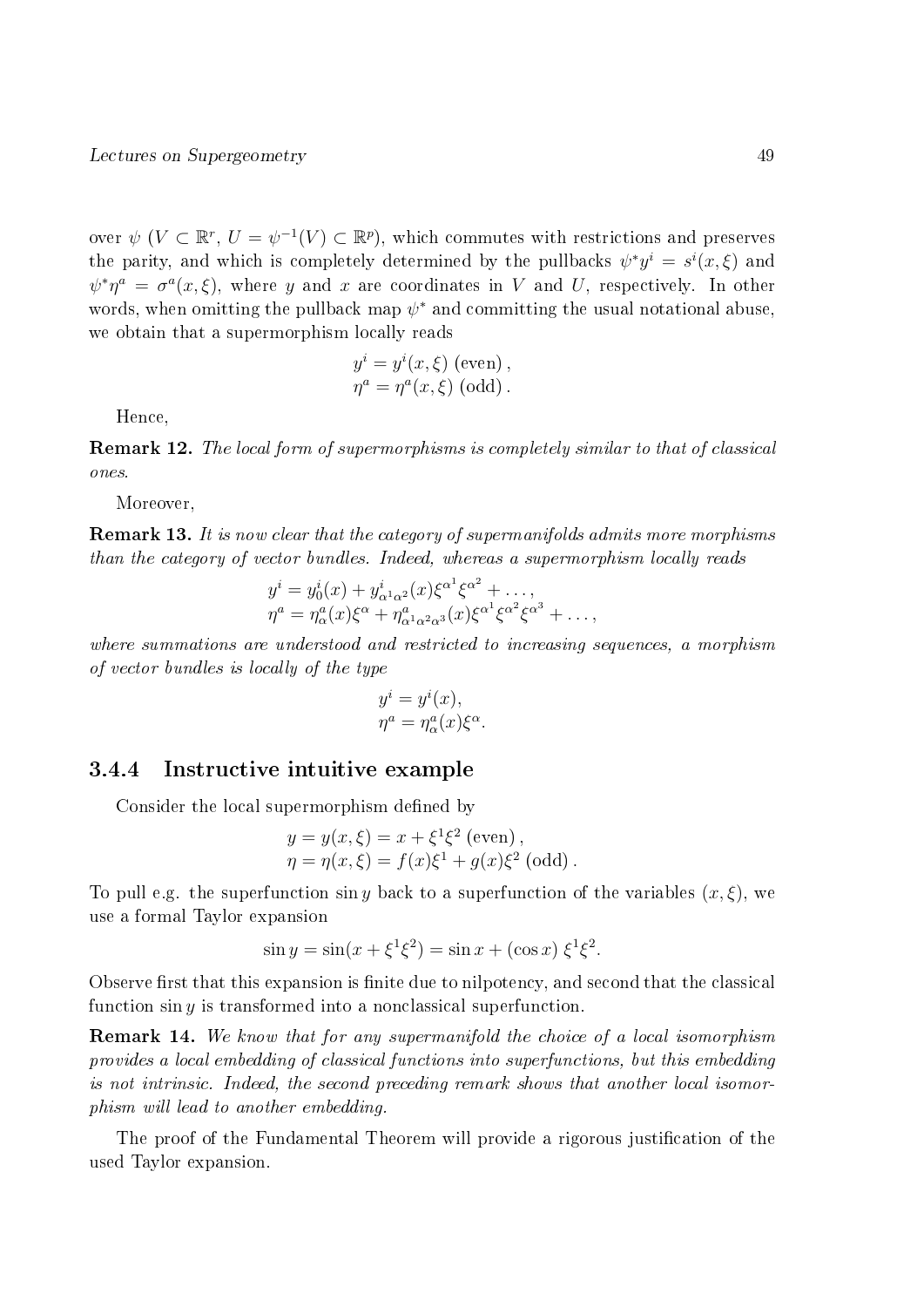#### 3.4.5 Polynomial Approximation Technique

Since  $\psi^*$  is an algebra morphism, the data  $\psi^* y^i = s^i$  and  $\psi^* \eta^a = \sigma^a$  uniquely determine at least the pullback  $\psi^* P$  of any polynomial section  $P \in C_{r|s}^{\infty}(V)$ , *i.e.* of all the sections of the form

$$
\sum_{\alpha} P_{\alpha}(y) \prod_{a} (\eta^{a})^{\alpha^{a}},
$$

where the

$$
P_{\alpha}(y) = \sum_{\beta} P_{\alpha\beta} \prod_{i} (y^{i})^{\beta^{i}}
$$

are polynomial functions in  $\mathcal{C}^{\infty}(V)$ . Hence the question whether there might exist a kind of appropriate polynomial approximation for sections  $f \in \mathcal{C}^{\infty}_{r|s}(V)$  that allows extending the previous observation from polynomial sections  $P$  to arbitrary sections  $f$ . This approximation will be given below.

When taking an interest in germs  $[f]_m \in \mathcal{O}_m$ ,  $m \in M$ , of a supermanifold  $(M, \mathcal{O})$  of dimension  $p|q$ , we can of course choose a centered super coordinate system  $(x, \xi)$  around m and work in a superdomain  $\mathcal{U}^{p|q}$  associated with a convex open subset  $U \subset \mathbb{R}^p$ , in which  $m \simeq x = 0$ . In view of the description (3.8) of the unique maximal homogeneous ideal of  $\mathcal{O}_m$ ,  $\mathfrak{m}_m = \{ [f]_m : \varepsilon(f)(m) = 0 \}$ , the Taylor expansion around  $m \simeq x = 0$  of the local form of  $\varepsilon(f)$  allows seeing that the germs of the maximal ideal are "functions" of the type

$$
\mathfrak{m}_m = \{ [f]_0 : f(x,\xi) = 0(x) + \sum_a s_a(x)\xi^a + \sum_{a
$$

where  $0(x)$  are terms of degree 1 at least in x. It follows that  $\mathfrak{m}_m^k$ ,  $1 \leq k \leq q+1$  is made up by the "functions"

$$
\mathfrak{m}_m^k = \{ [f]_0 : f(x,\xi) = \sum_{\ell=0}^{k-1} \sum_{a_1 < \dots < a_\ell} 0_{a_1 \dots a_\ell} (x^{k-\ell}) \xi^{a_1} \dots \xi^{a_\ell}
$$

$$
+ \sum_{\ell=k}^q \sum_{a_1 < \dots < a_\ell} f_{a_1 \dots a_\ell}(x) \xi^{a_1} \dots \xi^{a_\ell} \}.
$$
(3.11)

In particular,

$$
\mathfrak{m}_m^{q+1} = \{ [f]_0 : f(x,\xi) = 0(x^{q+1}) + \sum_a 0_a(x^q) \xi^a + \ldots + 0(x) \xi^1 \ldots \xi^q \}.
$$

Hence, the

**Corollary 5.** If  $[f]_{m'} \in \mathfrak{m}_{m'}^{q+1}$ , for any m' close to m, then  $[f]_{m} = 0$ .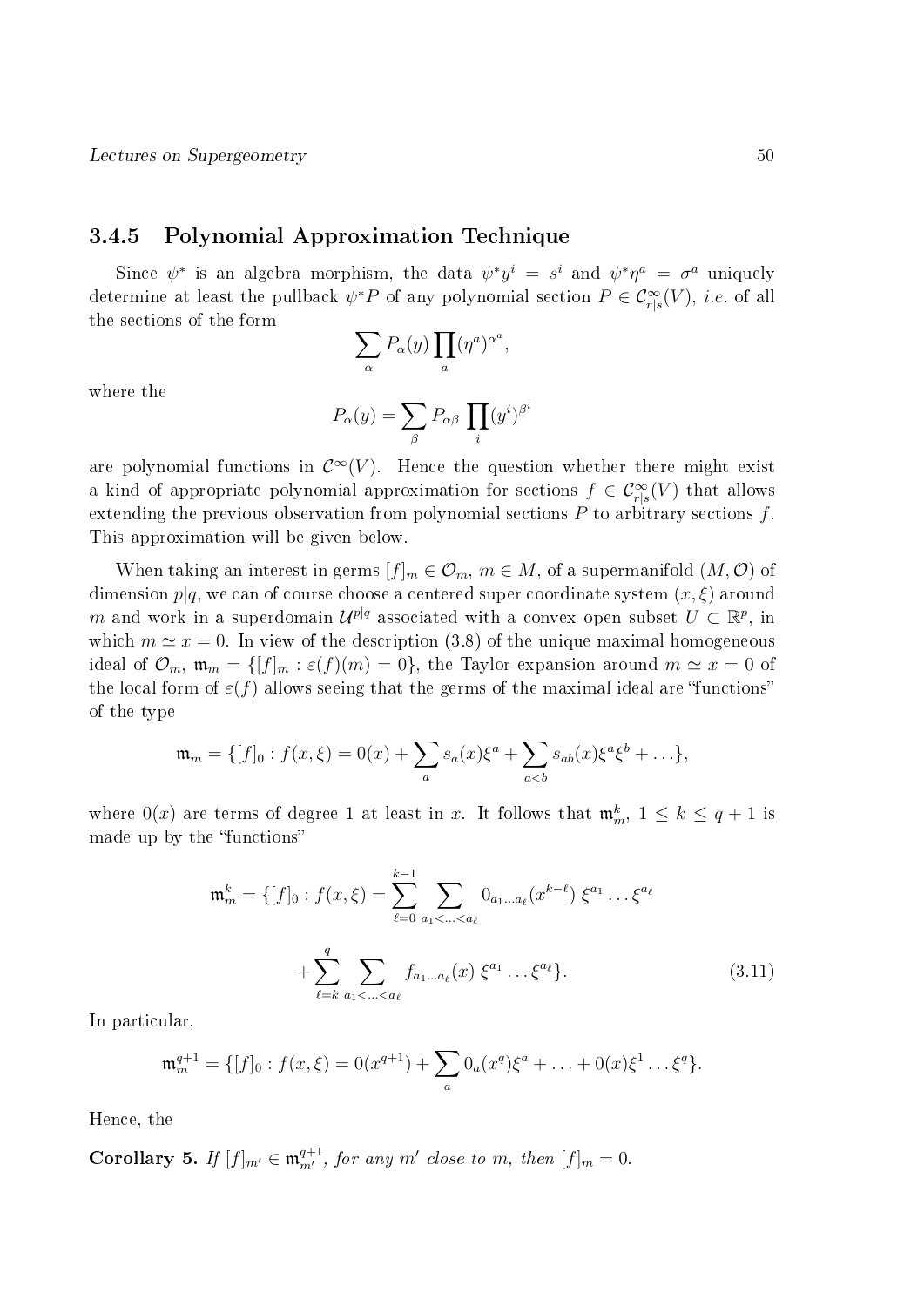We can think of two germs at m, which differ by a germ in  $\mathfrak{m}_m^k$ , as being "the closer to each other", the bigger  $k$ .

The next result is basic.

**Theorem 3** (Polynomial Approximation). Let  $(M, \mathcal{O})$  be a supermanifold,  $m \in M$  and arbitrary point, and  $f \in \mathcal{O}(U)$  any section of  $\mathcal O$  defined in a neighborhood U of m. For any fixed degree of approximation  $k \in \mathbb{N}^*$ , there exists a polynomial  $P = P(x, \xi)$ (depending on m, f, and k), where  $(x, \xi)$  are super coordinates centered at m, such that

$$
[f]_m - [P]_m \in \mathfrak{m}_m^k.
$$

*Proof.* Using the Taylor expansion of the  $f_{\alpha}(x)$  at  $m \simeq x = 0$ , we get

$$
f = \sum_{\alpha} f_{\alpha}(x)\xi^{\alpha} = \sum_{\alpha} P_{\alpha}(x)\xi^{\alpha} + \sum_{\alpha} 0_{\alpha}(x^{k})\xi^{\alpha},
$$

where the first sum of the RHS is the searched polynomial  $P = P(x, \xi)$  and where the second sum belongs to  $\mathfrak{m}_m^k$ .  $\Box$ 

We are now prepared to prove the Fundamental Theorem of Supermorphisms.

Proof of Theorem 2. If the searched supermorphism exists, it is necessarily unique. Indeed, let  $(\psi_1, \psi_1^*)$  and  $(\psi_2, \psi_2^*)$  be two morphisms defined by the same  $(s, \sigma)$ . As mentioned above, the pullbacks  $\psi_1^*(P)$  and  $\psi_2^*(P)$  coincide on polynomial sections  $P \in \mathcal{C}^{\infty}_{r|s}(V)$ . Further, the base maps  $\psi_1$  and  $\psi_2$  coincide. Indeed, if we denote by  $(y, \eta)$  supercoordinates in  $\mathcal{V}^{r|s}$ , the commutation of the pullback maps with the projections onto the base entails that, for all  $i$ ,

$$
\psi_1^i = y^i \circ \psi_1 = \varepsilon \psi_1^* y^i = \varepsilon s^i = \varepsilon \psi_2^* y^i = y^i \circ \psi_2 = \psi_2^i.
$$

The Polynomial Approximation allows now showing that the previous results imply that  $\psi_1^*(f) = \psi_2^*(f)$ , for any section  $f \in C_{r|s}^{\infty}(V)$ , and so that  $(\psi_1, \psi_1^*) = (\psi_2, \psi_2^*)$ . Indeed, let  $f \in \mathcal{C}^{\infty}_{r|s}(V)$  and let  $m \in M$ . Set  $n := \psi_1(m) = \psi_2(m) \in V$ . By Theorem 3 there exists a polynomial  $P = P(y, \eta)$  such that  $[f]_n - [P]_n \in \mathfrak{m}_n^{q+1}$ . Applying  $\psi_i^*$ ,  $i = 1, 2$ , we obtain

$$
[\psi_i^*(f)]_m-[\psi_i^*(P)]_m\ \in {\frak m}_m^{q+1},\ \ i=1,2,
$$

in view of Corollary 3. However, this implies that

$$
[\psi_1^*(f)]_m - [\psi_1^*(P)]_m - [\psi_2^*(f)]_m + [\psi_2^*(P)]_m = [\psi_1^*(f) - \psi_2^*(f)]_m \in \mathfrak{m}_m^{q+1},
$$

for all  $m \in M$ . By Corollary 5, we finally get  $\psi_1^*(f) = \psi_2^*(f)$ , and as the same argument goes through for smaller sections  $f \in \mathcal{C}^{\infty}_{r|s}(W)$ ,  $W \subset V$ ,  $\psi_1^* = \psi_2^*$ .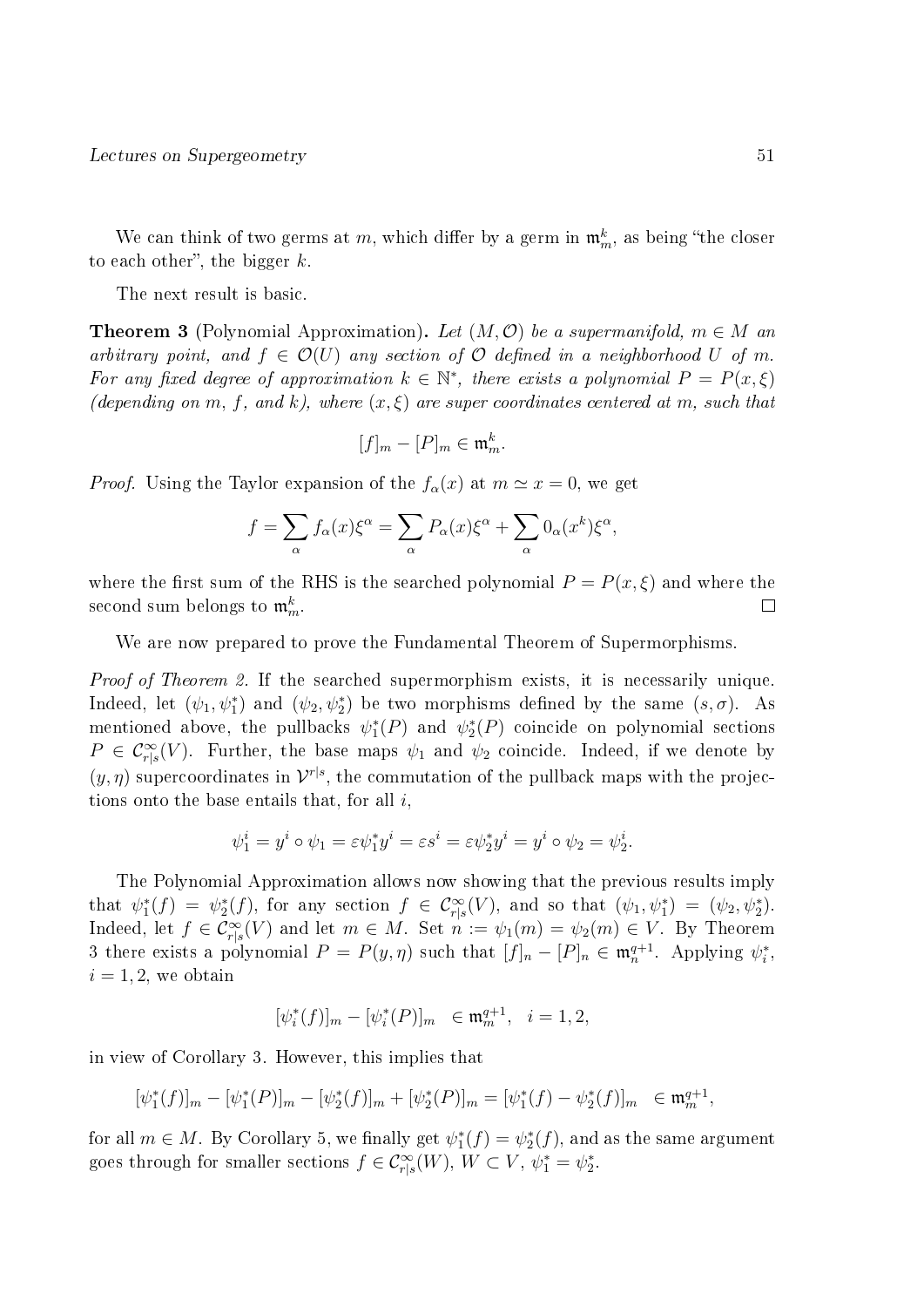We now prove the existence of a morphism  $(\psi, \psi^*)$  that pulls the coordinate functions  $(y, \eta)$  back to the  $(s, \sigma)$ .

Since the pullbacks  $\psi^*$  must commute with the restrictions  $\varepsilon$ , we necessarily have  $\psi^*(\varepsilon(y^i)) = \varepsilon(\psi^*(y^i)),$  i.e.  $y^i \circ \psi = \varepsilon s^i$ , so that we set  $\psi = (\varepsilon s^1, \dots, \varepsilon s^r) \in C^\infty(M, V)$ .

Let  $V \subset U$  be open. To construct the algebra morphism

$$
\psi_V^*: \mathcal{C}_{r|s}^{\infty}(V) \to \mathcal{O}(\psi^{-1}(V)),
$$

which respects the parity and commutes with the restriction maps, we cover the open  $\text{subset } \psi^{-1}(V) \subset M$  by chart domains  $(W,(x,\xi))$  and construct, for any  $f \in \mathcal{C}^{\infty}_{r|s,\,k}(V)$  of parity k, pullbacks  $\psi_W^*(f) \in \mathcal{O}_k(W)$ . Let  $f = f(y, \eta) = \sum_{\alpha} f_{\alpha}(y) \eta^{\alpha}$  be a superfunction of parity  $k$  defined over  $V$  and set

$$
\psi_W^*(f) = \sum_{\alpha} f_{\alpha}(\psi^* y) (\psi^* \eta)^{\alpha} = \sum_{\alpha} f_{\alpha}(s) \sigma^{\alpha}, \qquad (3.12)
$$

where  $s=(s^1,\ldots,s^r)\in (\mathcal{O}_0(W))^{\times r}$  and  $\sigma^\alpha=(\sigma^1)^{\alpha^1}\ldots(\sigma^s)^{\alpha^s}\in \mathcal{O}_k(W).$  Here  $s$  and  $\sigma^\alpha$ are viewed as restricted to  $W$ . Define now the RHS of Equation  $(3.12)$  as in Example 3.4.4 by means of a formal Taylor expansion. When setting

$$
s^i = \sum_{\beta} s^i_{\beta}(x) \, \xi^{\beta} =: \varepsilon s^i + n^i,
$$

where  $n^i$  denotes the nilpotent part, and expanding

$$
f_{\alpha}(s) = f_{\alpha}(s^1, \ldots, s^r) = f_{\alpha}((\varepsilon s^1, \ldots, \varepsilon s^r) + (n^1, \ldots, n^r)) =: f_{\alpha}(\varepsilon s + n),
$$

we obtain

$$
f_{\alpha}(s) = \sum_{\beta} \frac{1}{\beta!} (\partial_y^{\beta} f_{\alpha})(\varepsilon s) n^{\beta},
$$

so that

$$
\psi_W^*(f) = \sum_{\alpha} \sum_{\beta} \frac{1}{\beta!} (\partial_y^{\beta} f_{\alpha})(\varepsilon s) n^{\beta} \sigma^{\alpha}.
$$
 (3.13)

This definition makes sense. First, the sum is finite due to nilpotency. As  $n^i \in \mathcal{O}_0(W)$ , we have  $n^{\beta}=(n^{1})^{\beta^{1}}\ldots(n^{r})^{\beta^{r}}\in\mathcal{O}_{0}(W).$  Since  $\varepsilon s=\psi\in\mathcal{C}^{\infty}(M,U),$  its restriction used in (3.13),  $\varepsilon s : W \subset \psi^{-1}(V) \to V$ , is smooth as well, and, as  $f_\alpha \in C^\infty(V)$ , the RHS of (3.13) is an element of  $\mathcal{O}_k(W)$ . Since the  $\psi_W^*$  pull the coordinate functions  $(y, \eta)$  back to the restrictions of the  $(s, \sigma)$ , they coincide over overlaps  $W \cap W'$  and their values  $\psi_W^*(f)$  can be glued to provide sections  $\psi_V^*(f) \in \mathcal{O}_k(\psi^{-1}(V)).$ 

Whereas commutation of the pullbacks with the restrictions is quite easily checked, the algebra morphism property is essentially a consequence of Leibniz' rule for partial derivatives. $\Box$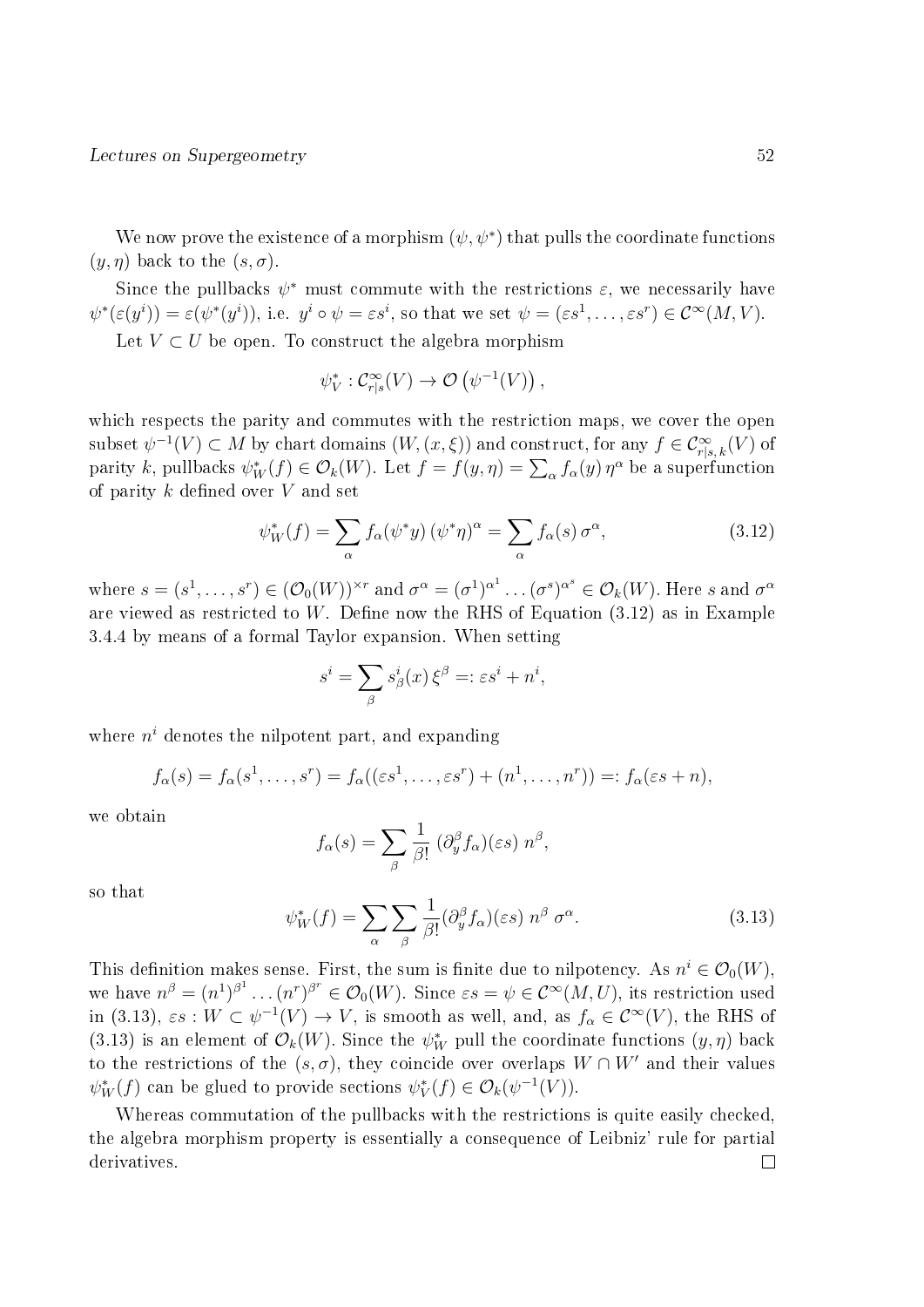It is instructive to verify the algebra morphism property for  $(\psi, \psi^*)$  defined by

$$
y = y(x, \xi) = x + \xi^{1} \xi^{2},
$$
  

$$
\eta = \eta(x, \xi) = f(x)\xi^{1} + g(x)\xi^{2},
$$

and the product  $\sin y \cos y$ . We get

$$
\psi^* \sin y = \sin x + (\cos x) \xi^1 \xi^2,
$$
  

$$
\psi^* \cos y = \cos x - (\sin x) \xi^1 \xi^2,
$$

and

$$
\psi^*(\sin y \cos y) = \sin x \cos x + (\cos^2 x - \sin^2 x)\xi^1 \xi^2.
$$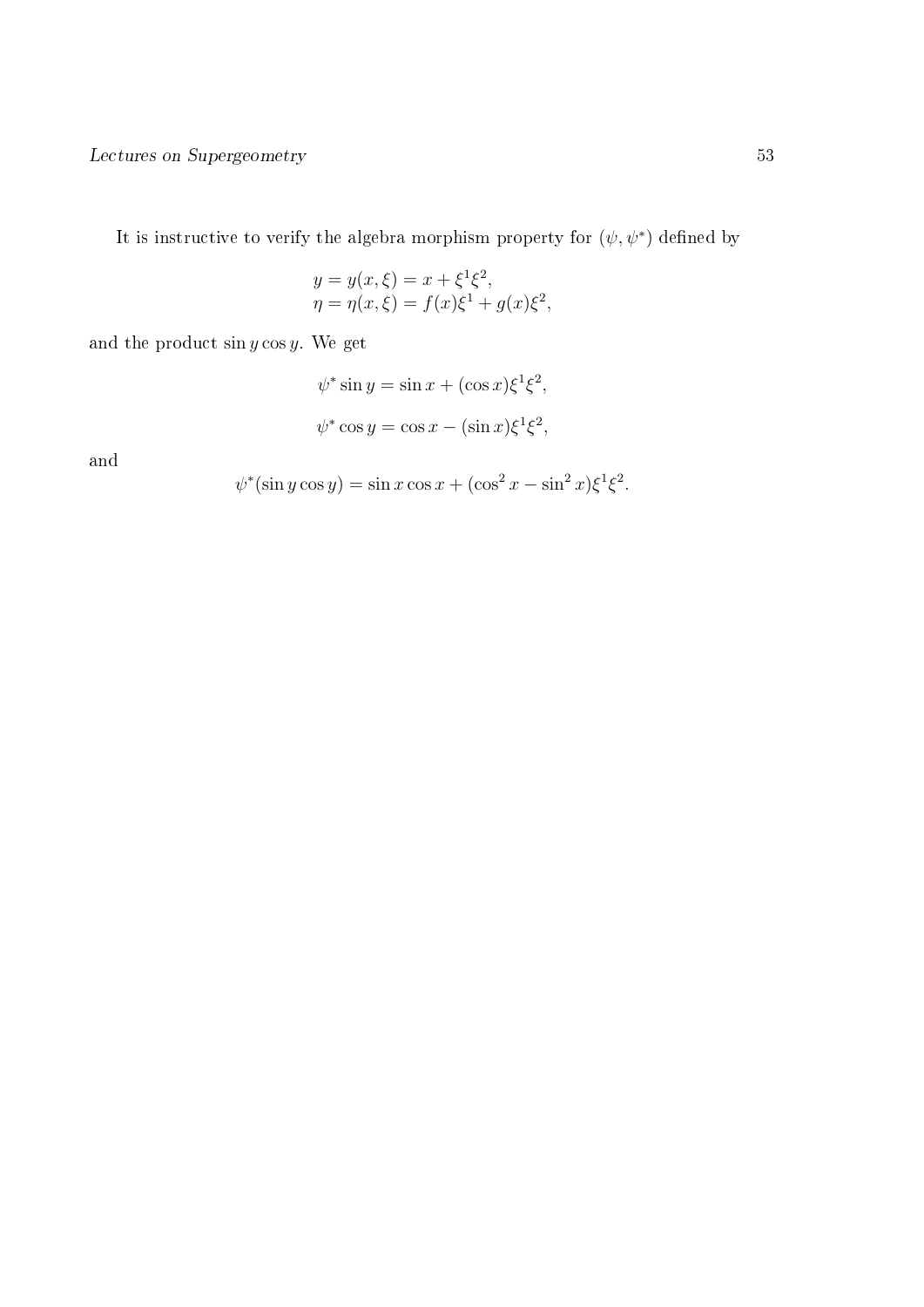# Chapter 4

# Differential Calculus on Supermanifolds

In this section, we consider as usual a supermanifold  $\mathcal{M} = (M, \mathcal{O})$  of dimension  $p|q$ .

## 4.1 Tangent sheaf and super vector fields

**Definition 34.** A homogeneous superderivation of parity i of the super  $\mathbb{R}$ -algebra  $\mathcal{O}(U)$ , U open in M, is an R-linear map  $D \in \text{End}_{i} \mathcal{O}(U)$  of weight i, which verifies the graded Leibniz rule

$$
D(st) = (Ds)t + (-1)^{ij} s(Dt),
$$

for all  $s \in \mathcal{O}_i(U)$  and all  $t \in \mathcal{O}(U)$ . We denote by  $\text{Der}_i \mathcal{O}(U)$  the set of all derivations of parity i of  $\mathcal{O}(U)$ .

The sets  $Der_i \mathcal{O}(U)$  are clearly R-vector spaces, so that the set

$$
\mathrm{Der}\,\mathcal{O}(U):=\mathrm{Der}_0\,\mathcal{O}(U)\oplus \mathrm{Der}_1\,\mathcal{O}(U)
$$

of all superderivations of  $\mathcal{O}(U)$  is a super vector space over R. Moreover, the group Der  $\mathcal{O}(U)$  has a super  $\mathcal{O}(U)$ -module structure, defined, for  $s \in \mathcal{O}_i(U)$  and  $D \in \text{Der}_i \mathcal{O}(U)$ , by  $(sD)(t) := s(Dt)$ ,  $t \in \mathcal{O}(U)$ , so that  $sD \in \text{Der}_{i+j} \mathcal{O}(U)$ .

The super vector space  $Der \mathcal{O}(U)$  has also a super Lie algebra structure, defined, for any  $D \in \text{Der}_i \mathcal{O}(U)$  and  $D' \in \text{Der}_i \mathcal{O}(U)$ , by

$$
[D, D'] := D \circ D' - (-1)^{i \cdot j} D' \circ D \in \text{Der}_{i+j} \mathcal{O}(U).
$$

To simplify notations, the restriction  $\rho_V^U s$  of a section  $s \in \mathcal{O}(U)$  to an open subset  $V \subset U$  will be denoted in the following by  $s|_V$ .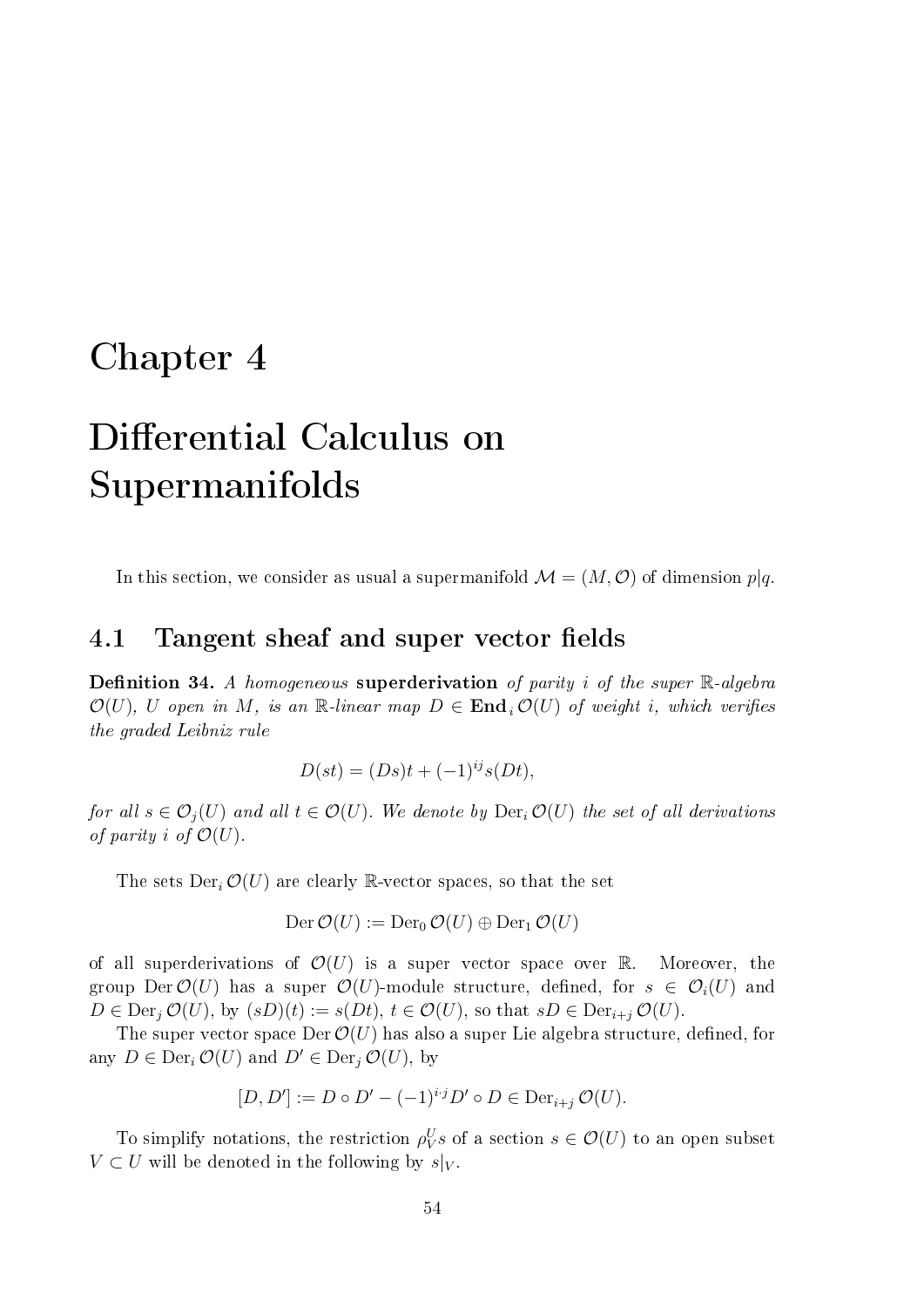**Proposition 17.** Any derivation  $D \in \text{Der } \mathcal{O}(U)$  is a local operator and, for any open subset  $V \subset U$ , there exists  $D|_V \in \text{Der } \mathcal{O}(V) - \text{of the same parity as } D$ , if D is homo $geneous - such that$ 

$$
D|_V s|_V = (Ds)|_V,
$$

for any  $s \in \mathcal{O}(U)$ .

The proof of this proposition uses two additional concepts.

**Definition 35.** The support of  $s \in \mathcal{O}(U)$  is the closed subset supp  $s = U \setminus \Omega$ , where

 $\Omega = \{m \in U : \exists a \text{ neighborhood } V \subset U \text{ of } m \text{ such that } s|_V = 0\}.$ 

**Definition 36.** A super bump function around  $m \in M$  is a section  $\gamma \in \mathcal{O}_0(M)$ with support supp  $\gamma \subset U$  contained in a neighborhood U of m, and restriction  $\gamma|_V = 1$ in a neighborhood  $V \subset U$  of m.

For a proof of existence of super bump functions, we refer the reader e.g. to [Lei80].

On a smooth manifold, a function f defined in the neighborhood of a point m can be extended, by multiplication by a bump function around  $m$ , to a global function, which coincides with f in a neighborhood of m and whose support is contained in supp f. The following lemma extends this result [Lei80].

**Lemma 3.** For any point  $m \in U$  and any section  $s \in \mathcal{O}_i(U)$ , there is a global section  $S \in \mathcal{O}_i(M)$  and a neighborhood  $V \subset U$  of m such that  $S|_V = s|_V$  and supp  $S \subset \text{supp } s$ .

*Proof of Proposition 17.* We first prove that any derivation  $D \in \text{Der } \mathcal{O}(U)$  is a local operator, *i.e.* that, for  $V \subset U$  and  $s \in \mathcal{O}(U)$ , we have  $(Ds)|_V = 0$ , if  $s|_V = 0$ . Let  $m \in V$  and let  $W \subset V \subset U$  be a neighborhood of m. There exists a bump function  $\gamma \in \mathcal{O}_0(U)$ , which restricts to 1 in W and whose support is included in V. Hence,  $\gamma s \in \mathcal{O}(U)$ , which vanishes inside V and also in  $U \setminus \text{supp } \gamma$ . Since  $\{V, U \setminus \text{supp } \gamma\}$  is an open cover of U, we get  $\gamma s = 0$ . Hence,

$$
0 = (D(\gamma s))|_{W} = ((D\gamma)s + \gamma(Ds))|_{W} = (D\gamma)|_{W}s|_{W} + \gamma|_{W}(Ds)|_{W} = (Ds)|_{W},
$$

where W is a neighborhood of an arbitrary  $m \in V$ . Finally,  $(Ds)|_V = 0$ .

As for the second part of the proposition, consider  $D \in \text{Der}_{i} \mathcal{O}(U)$  and  $s \in \mathcal{O}_{i}(V)$ . For any  $m \in V$ , there exists a section  $S \in \mathcal{O}_i(U)$  such that  $S|_W = s|_W$ , for some neighborhood  $W \subset V$  of m. The sections  $(DS)|_W \in \mathcal{O}_{j+i}(W)$  and  $(DS')|_{W'} \in \mathcal{O}_{j+i}(W')$ , defined in neighborhoods W of m and W' of m', coincide in the overlap  $W \cap W'$ , in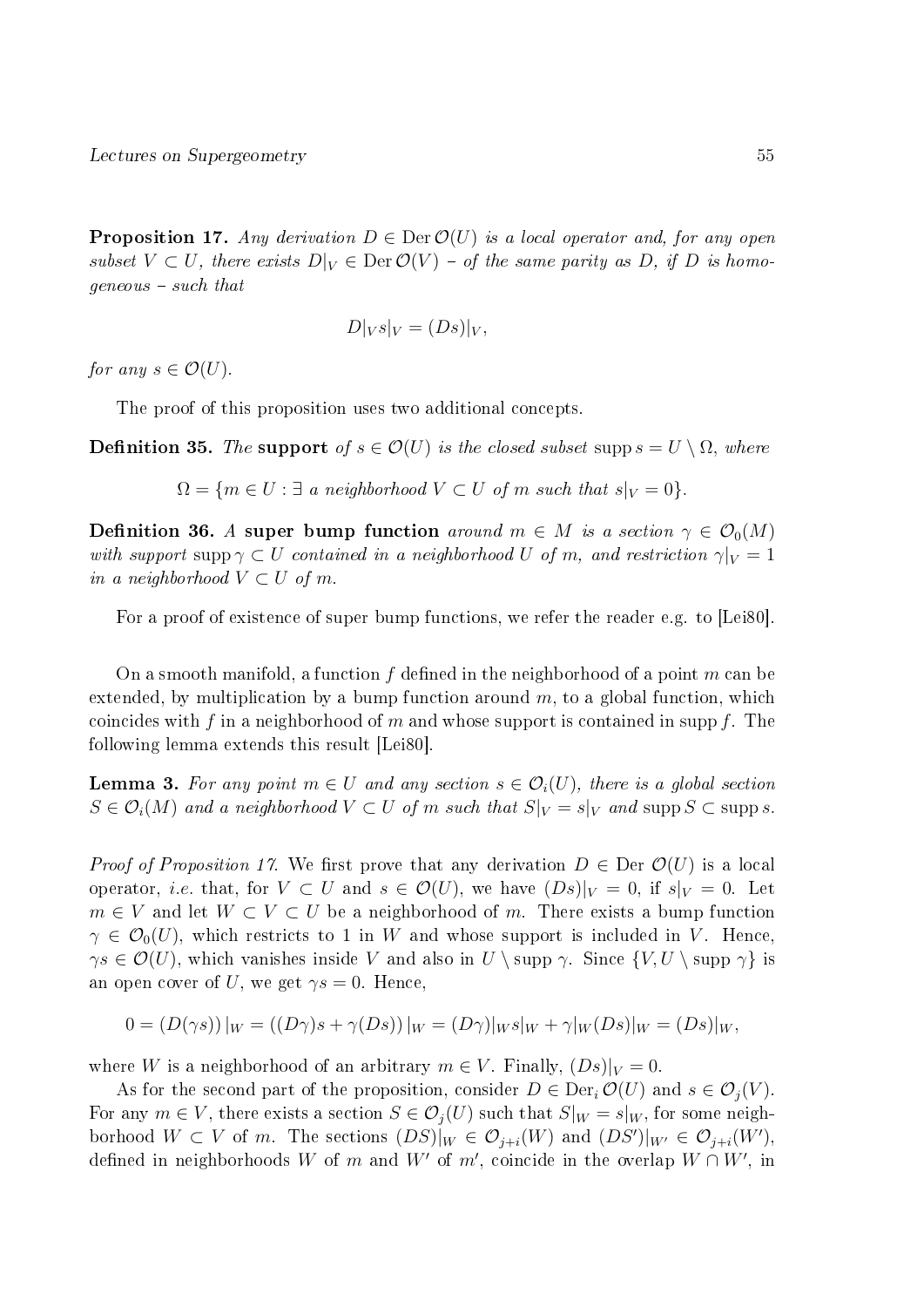view of the just proved locality property, and thus these sections define a unique section  $D|_{V} s \in \mathcal{O}_{i+i}(V)$ , such that  $(D|_{V} s)|_{W} = (DS)|_{W}$ . The map

$$
D|_V: \mathcal{O}_j(V) \to \mathcal{O}_{j+i}(V)
$$

is obviously R-linear, has parity i, and verifies  $D|_V s|_V = (Ds)|_V$ , for any  $s \in \mathcal{O}(U)$ . In fact, we have  $D|_V \in \text{Der}_i \mathcal{O}(V)$ , as, for any two sections  $s, t \in \mathcal{O}(V)$ , s of parity j,

$$
(D|_V(st))|_W = (D(ST))|_W
$$
  
=  $(DS)|_W T|_W + (-1)^{ij} S|_W (DT)|_W$   
=  $(D|_V s)|_W t|_W + (-1)^{ij} s|_W (D|_V t)|_W$   
=  $((D|_V s) t + (-1)^{ij} s (D|_V t))|_W$ ,

so that

$$
D|_V(st) = (D|_V s)t + (-1)^{ij} s(D|_V t).
$$

 $\Box$ 

The restriction maps  $\rho_V^U$ : Der  $\mathcal{O}(U) \ni D \mapsto D|_V \in \text{Der } \mathcal{O}(V)$  of Proposition 17 make the assignment

$$
\operatorname{Der}\mathcal{O}:U\mapsto(\operatorname{Der}\mathcal{O})(U)=\operatorname{Der}\mathcal{O}(U)
$$

of a super  $\mathcal{O}(U)$ -module (resp. super Lie algebra) to any open subset of the base M of a supermanifold  $\mathcal{M} = (M, \mathcal{O})$ , a presheaf and even a sheaf of super  $\mathcal{O}$ -modules (resp. super Lie algebras).

**Definition 37.** Let  $\mathcal{M} = (M, \mathcal{O})$  be a supermanifold. The sheaf Der  $\mathcal{O}$  of derivations of the structure sheaf  $\mathcal O$  is called the **tangent sheaf** TM of M. The  $\mathcal O(M)$ -module of global sections  $Der \mathcal{O}(M)$  is the module of **super vector fields** of M.

Super vector fields admit a local description similar to that of classical vector fields. Indeed, let M be of dimension  $p|q$  and let  $(x,\xi) = (x^1,\ldots,x^p,\xi^1,\ldots,\xi^q)$  be a system of local coordinates in  $U \subset M$ . We then define p derivations (resp. q derivations)

$$
\partial_{x^i} \in \text{Der}_{0} \mathcal{O}(U) \quad (\text{resp. } \partial_{\xi^a} \in \text{Der}_{1} \mathcal{O}(U))
$$

by setting, for any  $s = \sum_{\alpha} s_{\alpha}(x) \xi^{\alpha} \in \mathcal{O}(U)$ ,

$$
\partial_{x^i} s = \sum_{\alpha} (\partial_{x^i} s_{\alpha}(x)) \xi^{\alpha} \quad (\text{resp. } \partial_{\xi^a} s = \sum_{\alpha} s_{\alpha}(x) \left( \partial_{\xi^a} \xi^{\alpha} \right) \text{ and } \partial_{\xi^a} \xi^{\alpha} = \delta_a^{\alpha}.
$$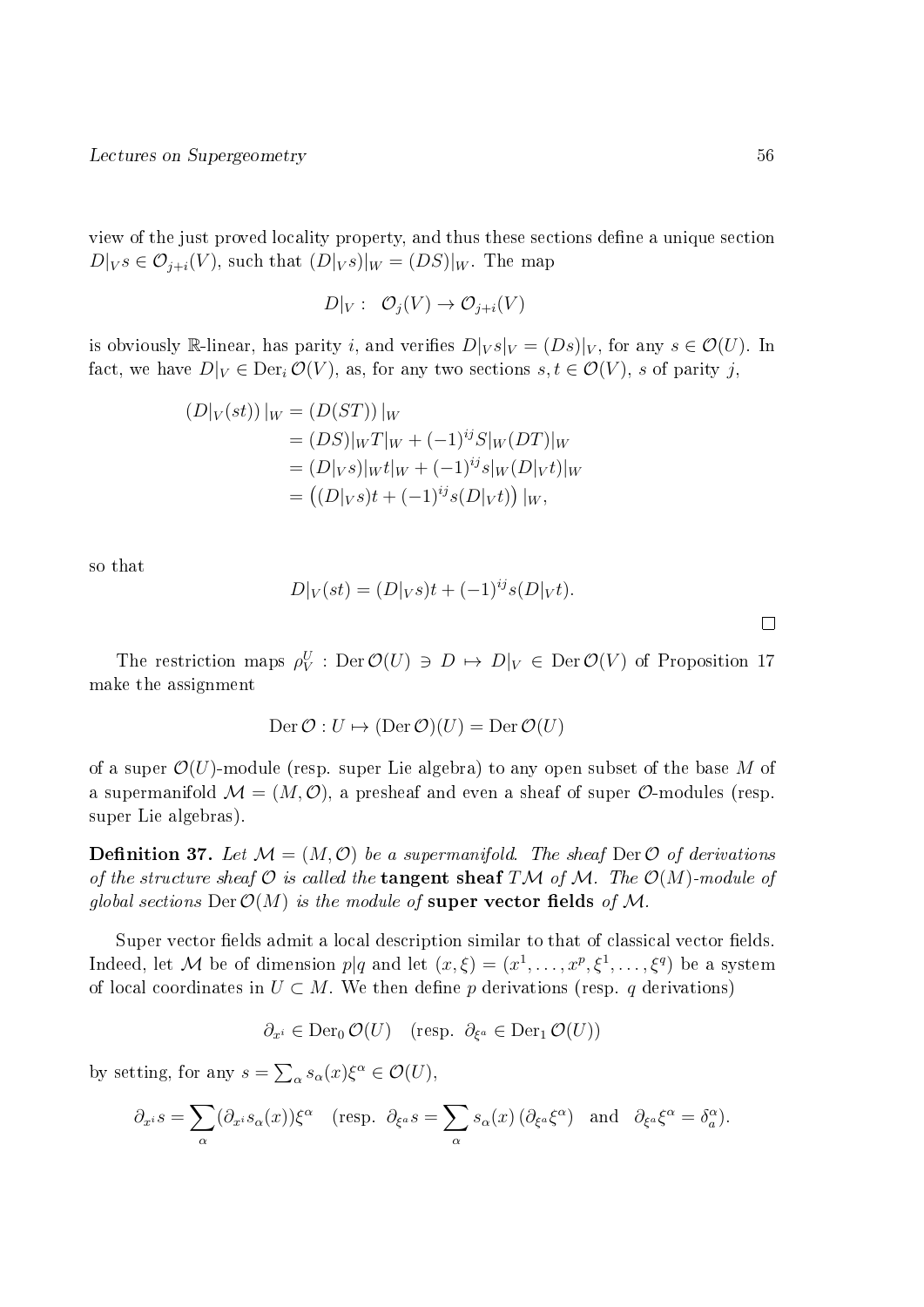**Proposition 18.** If  $(x, \xi)$  is a coordinate system in U, the tuple  $(\partial_x, \partial_{\xi})$  is a basis of the  $\mathcal{O}(U)$ -module  $(TM)(U)$ , i.e. any  $X \in (T\mathcal{M})(U)$  admits a unique decomposition

$$
X = \sum_{1 \le i \le p} \mathcal{X}^i \; \partial_{x^i} + \sum_{1 \le a \le q} \mathcal{X}^a \; \partial_{\xi^a}, \tag{4.1}
$$

where  $\mathcal{X}^i, \mathcal{X}^a \in \mathcal{O}(U)$ . Hence,  $T\mathcal{M} = Der \mathcal{O}$  is a locally free sheaf of super  $\mathcal{O}$ modules. Further, it is a sheaf of super Lie algebras for the super commutator bracket of derivations.

*Proof.* Freeness is easily obtained. Indeed, if X admits a decomposition  $(4.1)$ , the coefficients  $\mathcal{X}^i$  and  $\mathcal{X}^a$  are necessarily  $\mathcal{X}^i = X x^i$ ,  $\mathcal{X}^a = X \xi^a$ .

As for existence, let  $Y \in \text{Der}\mathcal{O}(U)$  be the difference of the LHS and the RHS of (4.1), with the just determined coefficients. Obviously,  $Yx^i = 0$  and  $Y\xi^a = 0$ , so that  $YP = 0$ , for any polynomial section  $P \in \mathcal{O}(U)$ . It suffices to show that  $Y_s = 0$ , for an arbitrary section  $s \in \mathcal{O}(U)$ . This result follows from the Polynomial Approximation Technique. Indeed, for any  $m \in U$ , there is a polynomial section P such that

$$
[s]_m - [P]_m \in \mathfrak{m}_m^{q+1} .
$$

Hence,

$$
[Ys]_m = [Ys]_m - [YP]_m = Y([s]_m - [P]_m) \in Y \mathfrak{m}_m^{q+1} ,
$$

where Y is the derivation of  $\mathcal{O}_m$  induced by the derivation Y of  $\mathcal{O}(U)$ ,  $U \ni m$ . We can of course assume that  $m \approx 0$  in the local coordinates. Recall now the description  $(3.11)$  asserting that of the elements of the powers  $\mathfrak{m}_0^{q+k}$  $_0^{q+\kappa}$  of the maximal homogeneous ideal  $\mathfrak{m}_0$  are classes of sections of the form

$$
f = 0(x^{q+k}) + \sum_{a} 0(x^{q+k-1})\xi^{a} + \ldots + 0(x^{k})\xi^{1} \ldots \xi^{q}
$$

$$
= \sum \varepsilon(x) x^{i^{1}} \ldots x^{i^{q+k-\ell}} \xi^{a^{1}} \ldots \xi^{a^{\ell}},
$$

with self-explaining notations. Since  $Y$  is a derivation that vanishes on polynomial sections, we get

$$
Yf = \sum (Y\varepsilon(x)) x^{i^1} \dots x^{i^{q+k-\ell}} \xi^{a^1} \dots \xi^{a^\ell} =
$$

$$
\sum (s_\alpha(x) x^{i^1}) x^{i^2} \dots x^{i^{q+k-\ell}} \xi^\alpha \xi^{a^1} \dots \xi^{a^\ell} \in \mathfrak{m}_0^{q+k},
$$

so that  $Y \mathfrak{m}_0^{q+1} \subset \mathfrak{m}_0^{q+1}$  $_0^{q+1}$ . In view of Corollary 5, this implies that  $Y_s = 0$ .

It is known that locally free sheaves of  $\mathcal{C}^{\infty}$ -modules over a manifold M are 1-to-1 with vector bundles over  $M$ . In supergeometry,

**Definition 38.** A super vector bundle over a supermanifold  $\mathcal{M} = (M, \mathcal{O})$  is a locally free sheaf of  $\mathcal{O}\text{-modules over }M$ .

**Example 5.** The tangent sheaf TM of M is a super vector bundle over M.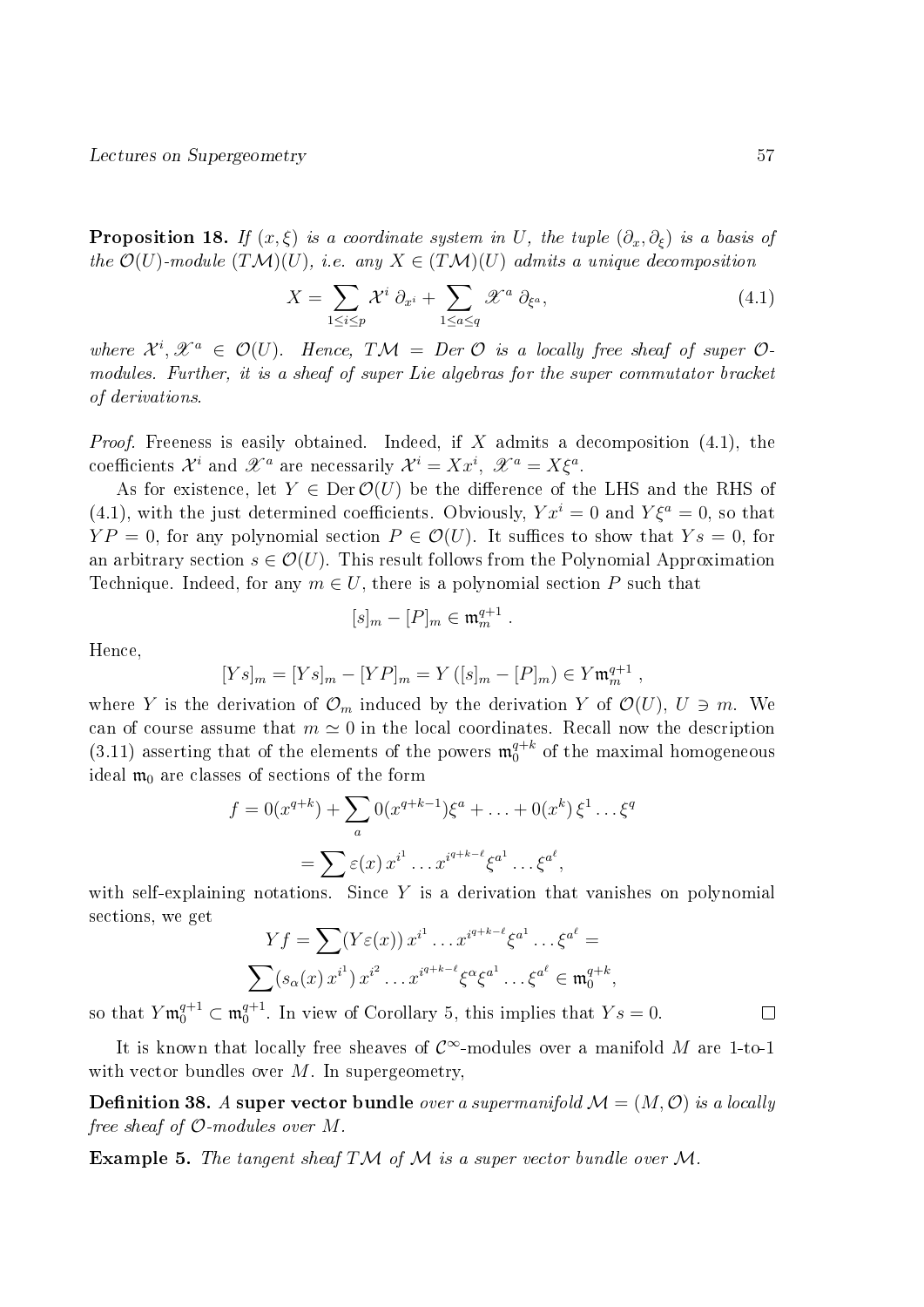## 4.2 Tangent space

If M is a smooth manifold and  $m \in M$ , the map

$$
L: T_m M \ni X_m \mapsto L_{X_m} \in \text{Der}_m \mathcal{C}^\infty(M),
$$

where

$$
L_{X_m}: \mathcal{C}^{\infty}(M) \ni f \mapsto (d_m f)(X_m) \in \mathbb{R},
$$

is a vector space isomorphism. More precisely,  $L_{X_m}$  is a derivation at m that is actually defined on the stalk  $\mathcal{C}_m^{\infty}$ , i.e. it is an  $\mathbb R$ -linear map

$$
L_{X_m}: \mathcal{C}_m^{\infty} \to \mathbb{R}
$$

such that

$$
L_{X_m}(fg) = (L_{X_m}f) g(m) + f(m)(L_{X_m}g).
$$

Analogously,

**Definition 39.** If  $\mathcal{M} = (M, \mathcal{O})$  is a supermanifold and  $m \in M$ , a homogeneous super **tangent vector** of parity i, at m to M, is a derivation of parity i at m of  $\mathcal{O}_m$ , i.e. an R-linear map

$$
X_m: \ \mathcal{O}_m \to \mathbb{R}
$$

of parity i (if  $X_m$  has parity 0 (resp. 1), the elements of  $\mathcal{O}_{m,1}$  (resp.  $\mathcal{O}_{m,0}$ ) are mapped to 0), such that, for any  $s \in \mathcal{O}_{m,j}$  and any  $t \in \mathcal{O}_m$ ,

$$
X_m(st) = (X_m s) (\varepsilon t) (m) + (-1)^{ij} (\varepsilon s) (m) (X_m t),
$$

where  $\varepsilon : \mathcal{O}_m \to \mathcal{C}_m^{\infty}$  is the morphism induced by the projection  $\varepsilon : \mathcal{O} \to \mathcal{C}^{\infty}$ .

The super vector space  $\text{Der}_m \mathcal{O}_m$  of all derivations at m of  $\mathcal{O}_m$ , i.e. of all super tangent vectors at  $m$  to  $M$ , is called the super tangent space of  $M$  at  $m$  and is denoted by  $T_m\mathcal{M}$ .

**Proposition 19.** Any vector field  $X \in \text{Der } \mathcal{O}(U) = (T\mathcal{M})(U)$ , which is defined in a neighborhood U of a point  $m \in M$ , induces a tangent vector  $X_m \in \text{Der}_m \mathcal{O}_m = T_m \mathcal{M}$ at  $m - of$  the same parity as X, if X is homogeneous.

*Proof.* Let  $X: \mathcal{O}_m \to \mathcal{O}_m$  be the derivation (of parity i) induced by  $X \in \text{Der}\,\mathcal{O}(U)$  (if X has parity *i*), let  $\varepsilon$  :  $\mathcal{O}_m \to \mathcal{C}_m^{\infty}$  be the algebra morphism (of parity 0) induced by the projection map, and let  $ev_m: \mathcal{C}_m^{\infty} \to \mathbb{R}$  be the evaluation morphism (of parity 0) at m. Then,  $X_m := \text{ev}_m \circ \varepsilon \circ X$  is, as immediately checked, a derivation at m of  $\mathcal{O}_m$  (of the same parity as  $X$ ).  $\Box$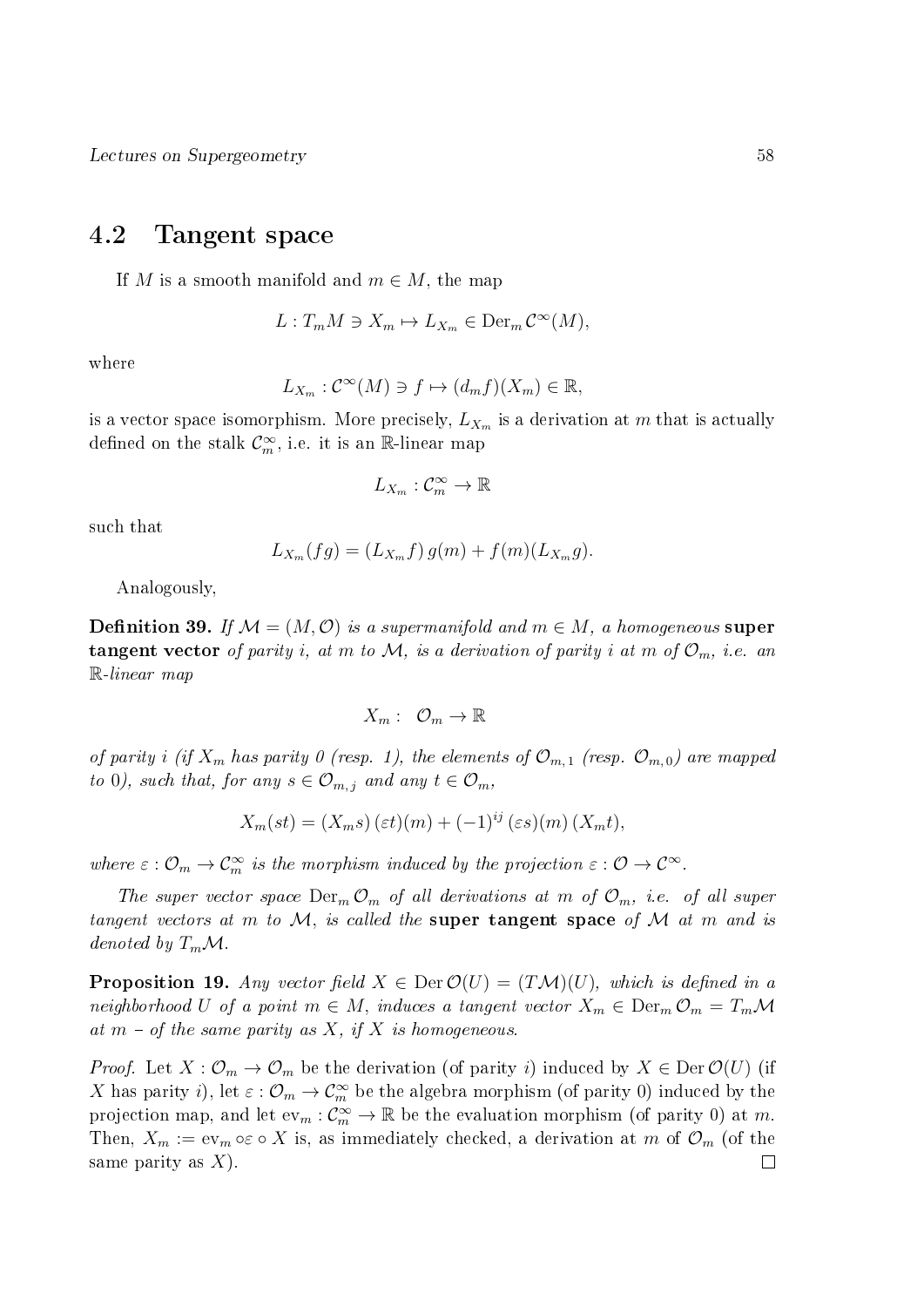Just as  $T\mathcal{M}$  is a locally free sheaf of  $\mathcal{O}\text{-modules}$  with local frame  $(\partial_{x^i}, \partial_{\xi^a})$  implemented by local coordinates  $(x^{i}, \xi^{a})$ , we have:

**Proposition 20.** For every  $m \in M$ , the tangent space  $T_m \mathcal{M}$  is a super vector space over R with basis  $\partial_{x^i,m} \in T_{m,0} \mathcal{M}, \ \partial_{\xi^a,m} \in T_{m,1} \mathcal{M}$  induced by the local vector fields  $\partial_{x^i}\, \in\, (T{\cal M})_0(U),\; \partial_{\xi^a}\, \in\, (T{\cal M})_1(U).$  Hence, the tangent space  $T_m{\cal M}$  has the same dimension as the supermanifold M.

*Proof.* The proof is along the same lines as that of the local freeness of  $T\mathcal{M}$ .  $\Box$ 

The next proposition compares the stalks  $(T\mathcal{M})_m$  of the tangent sheaf and the corresponding tangent spaces  $T_m \mathcal{M}$ .

**Proposition 21.** For any  $m \in M$ ,

$$
T_m \mathcal{M} \simeq (T\mathcal{M})_m / \mathfrak{m}_m (T\mathcal{M})_m,
$$

where  $\mathfrak{m}_m$  is the maximal ideal.

Proof. The result follows from the proof of Proposition 19, as well as from the local forms of the involved objects.  $\Box$ 

# 4.3 Tangent map of a supermorphism, modified Jacobian

Let  $\psi \in C^{\infty}(M, N)$  be a morphism of smooth manifolds. The tangent map  $T_m \psi$ ,  $m \in M$ , is the linear map

$$
T_m \psi : T_m M \ni X_m \to X_m \circ \psi^* \in T_{\psi(m)} N,
$$

where  $\psi^*: \mathcal{C}^\infty_{\psi(m)} \to \mathcal{C}^\infty_m$ . This result, which is quite obvious in view of the interpretation of a tangent space as space of derivations at the corresponding point, is easily checked.

**Definition 40.** Let  $\Psi = (\psi, \psi^*) : \mathcal{M} \to \mathcal{N}$  be a morphism of supermanifolds. The **tangent map**  $T_m\Psi$ ,  $m \in M$ , of  $\Psi$  at m is the super vector space morphism defined by

$$
T_m \Psi: T_m \mathcal{M} \rightarrow T_{\psi(m)} \mathcal{N}
$$

$$
X_m \rightarrow X_m \circ \psi^*,
$$

where  $\psi^*$  is the pullback morphism between stalks.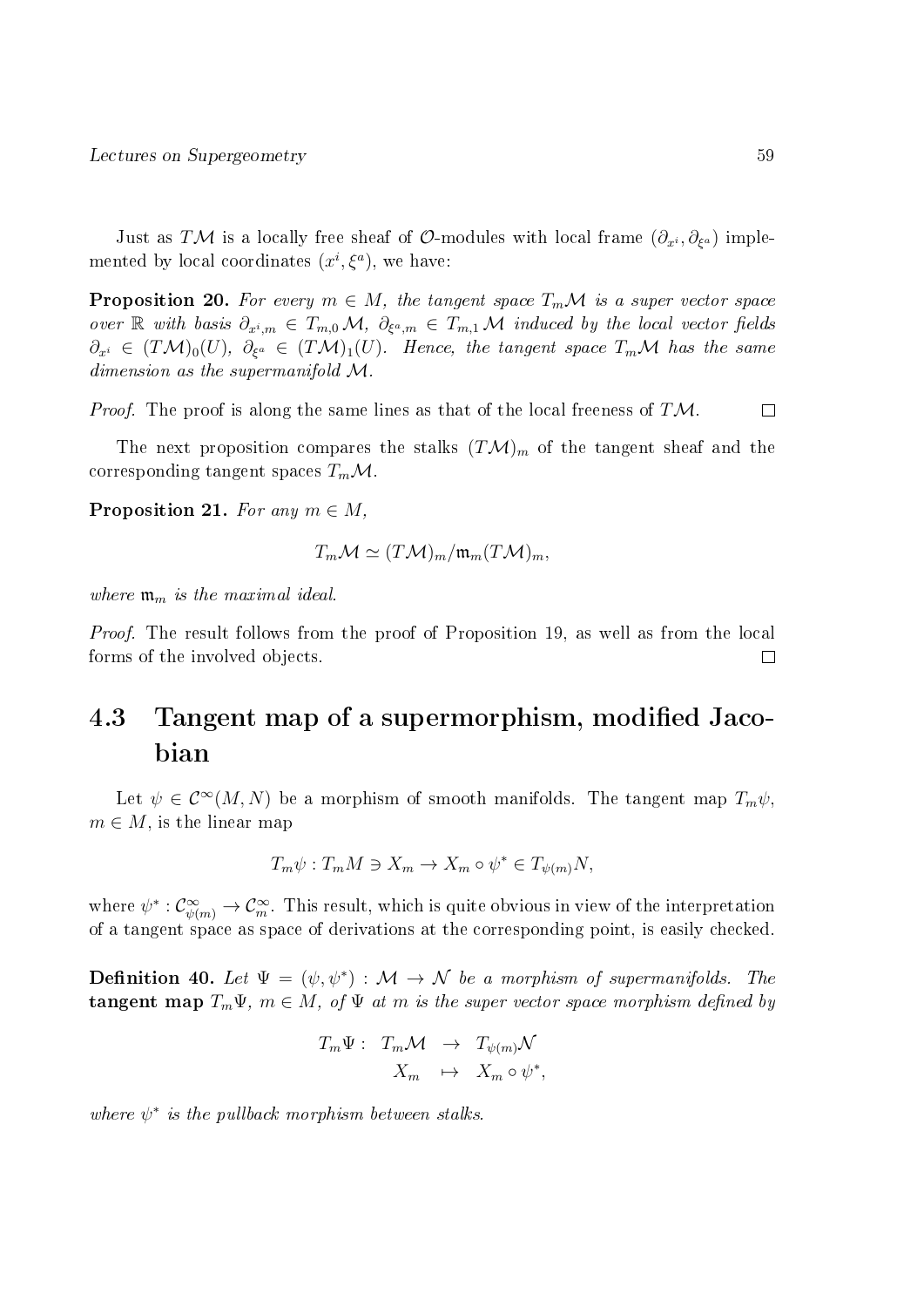Let  $\mathcal{M} = (M, \mathcal{O})$  and  $\mathcal{N} = (N, \mathcal{R})$ . Since  $(T_m \Psi)(X_m)$  is the composite of the algebra morphism (of parity 0)  $\psi^*:\mathcal{R}_{\psi(m)}\to\mathcal{O}_m$  and the derivation  $X_m:\mathcal{O}_m\to\mathbb{R}$ , it is a derivation at  $\psi(m)$ , i.e. an element of the target space (with same parity as  $X_m$ ). Hence,  $T_m\Psi$  is actually a super vector space morphism.

The usual theorem that governs tangent maps of composite maps holds true in Supergeometry.

**Proposition 22.** Let  $\Psi = (\psi, \psi^*) : \mathcal{M} \to \mathcal{N}$  and  $\Phi = (\phi, \phi^*) : \mathcal{N} \to \mathcal{P}$  be morphisms of supermanifolds. Their composite  $\Phi \circ \Psi = (\phi \circ \psi, \psi^* \circ \phi^*) : \mathcal{M} \to \mathcal{P}$  is a morphism of supermanifolds whose tangent map at  $m \in M$  is given by

$$
T_m(\Phi \circ \Psi) = T_{\psi(m)}\Phi \circ T_m\Psi.
$$

Proof. Obvious.

In classical geometry, the preceding proposition is the global version of the chain rule. Similarly,

**Proposition 23.** Let  $(\psi, \psi^*) : (M, \mathcal{O}) \to (N, \mathcal{R})$  be a supermorphism. If  $V \subset N$  is a domain with coordinates  $v = (y, \eta)$  and  $\psi^{-1}(V)$  a domain with coordinates  $u = (x, \xi)$ , we have, for any  $t \in \mathcal{R}(V)$ ,

$$
\partial_{u^{\mathfrak{a}}} \left( \psi^* t \right) = \sum_{\mathfrak{b}} \partial_{u^{\mathfrak{a}}} (\psi^* v^{\mathfrak{b}}) \ \psi^* (\partial_{v^{\mathfrak{b}}} t). \tag{4.2}
$$

If we ignore the pullbacks, see above, this result is the usual chain rule with exchanged order of factors in the RHS.

*Proof.* The LHS and RHS of (4.2) are composites from  $\mathcal{R}(V)$  to  $\mathcal{O}(U)$ ,  $U = \psi^{-1}(V)$ , of derivations and algebra morphisms (actually the RHS is a combination with coefficients in  $\mathcal{O}(U)$  of such composites). It follows that both are derivations from  $\mathcal{R}(V)$  to  $\mathcal{O}(U)$ . As they coincide on coordinate functions and thus on polynomial sections, the Polynomial Approximation Method shows that they coincide everywhere.  $\Box$ 

Let  $\Psi = (\psi, \psi^*) : \mathcal{M} = (M, \mathcal{O}) \to \mathcal{N} = (N, \mathcal{R})$  again be a supermorphism from a supermanifold of dimension  $p|q$  to a supermanifold of dimension  $r|s$ , and let  $m \in M$ . We take now an interest in the representative matrix of the super vector space morphism  $T_m \Psi : T_m \mathcal{M} \to T_{\psi(m)} \mathcal{N}$  in the bases

$$
\partial_{u^{\mathfrak{a}},m}=(\partial_{x^i,m},\partial_{\xi^a,m})
$$

of  $T_m\mathcal{M}$  and

$$
\partial_{v^{\mathfrak{b}},\psi(m)}=(\partial_{y^j,\psi(m)},\partial_{\eta^b,\psi(m)})
$$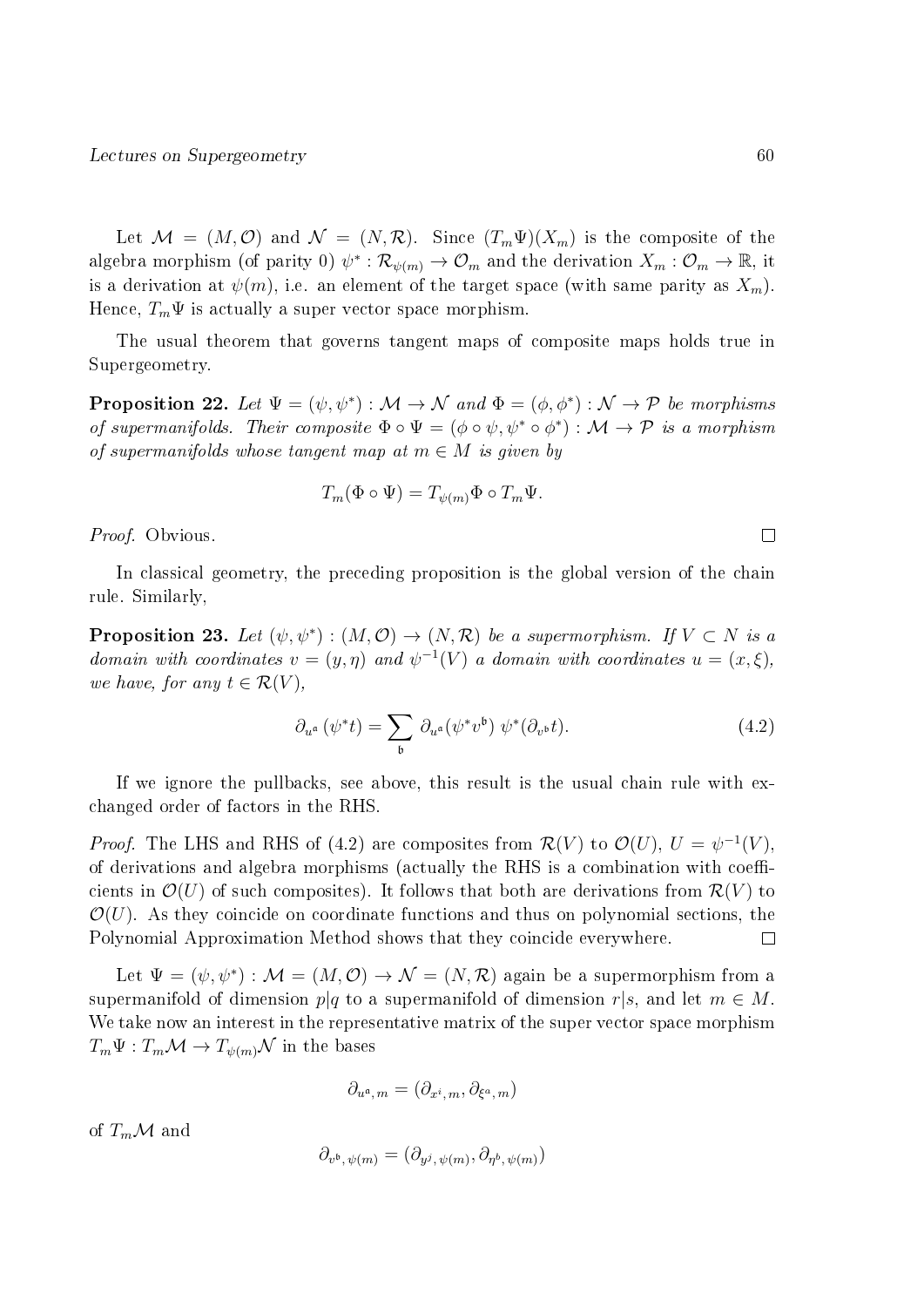of  $T_{\psi(m)}\mathcal{N}$  induced by local coordinates in a neighborhood of m and  $\psi(m)$ , respectively. Since the searched matrix is a diagonal block matrix  $(r + s) \times (p + q)$  with entries in R and as  $\Psi$  has a local form  $v = v(u)$  that respects the parity, we may ask whether this matrix is, as in the classical case, the Jacobian matrix

$$
\partial_u v|_m = \begin{pmatrix} \partial_x y & \partial_\xi y \\ \partial_x \eta & \partial_\xi \eta \end{pmatrix} |_m =
$$
  

$$
\begin{pmatrix} \varepsilon(\partial_x y) (m) & \varepsilon(\partial_\xi y) (m) \\ \varepsilon(\partial_x \eta) (m) & \varepsilon(\partial_\xi \eta) (m) \end{pmatrix} = \begin{pmatrix} \varepsilon(\partial_x y) (m) & 0 \\ 0 & \varepsilon(\partial_\xi \eta) (m) \end{pmatrix}.
$$

To answer this question, we compute  $(T_m\Psi)(\partial_{u^{\mathfrak{a}},m}) = \partial_{u^{\mathfrak{a}},m} \circ \psi^* \in \text{Der}_{\psi(m)}\mathcal{R}_{\psi(m)},$ or, better, we compute its value at  $[t] = [t]_{\psi(m)} \in \mathcal{R}_{\psi(m)}$  and decompose the result in the target basis  $\partial_{v^{\mathfrak{b}}, \psi(m)}$ . Remember that for any vector field X the induced tangent vector  $X_m$  is defined by

$$
X_m[s]_m = \mathrm{ev}_m[\varepsilon X s]_m = \mathrm{ev}_m \,\varepsilon X s,
$$

so that in the case of  $\partial_{u^{\mathfrak{a}},m}\psi^*[t]_{\psi(m)}=\partial_{u^{\mathfrak{a}},m}[\psi^*t]_m$  it suffices to compute  $\partial_{u^{\mathfrak{a}}}(\psi^*t)$  and to apply  $ev_m \circ \varepsilon$  afterwards. Since

$$
\partial_{u^{\mathfrak{a}}}(\psi^*t) = \sum_{\mathfrak{b}} \partial_{u^{\mathfrak{a}}}(\psi^*v^{\mathfrak{b}}) \ \psi^*(\partial_{v^{\mathfrak{b}}}t),
$$

we get

$$
\partial_{u^{\mathfrak{a}},m} \,\psi^*[t]_{\psi(m)} = \partial_{u^{\mathfrak{a}},m}[\psi^*t]_m = \sum_{\mathfrak{b}} \,\varepsilon(\partial_{u^{\mathfrak{a}}}v^{\mathfrak{b}})(m) \, \operatorname{ev}_m\varepsilon \,\psi^*\partial_{v^{\mathfrak{b}}}t,
$$

and, as

$$
\operatorname{ev}_m \varepsilon \, \psi^* \partial_{v^{\mathfrak{b}}} t = \varepsilon(\partial_{v^{\mathfrak{b}}} t)(\psi(m)) = \partial_{v^{\mathfrak{b}}, \psi(m)}[t]_{\psi(m)},
$$

we really obtain the Jacobian matrix  $\partial_u v|_{m}$ .

Consider now two morphisms of supermanifolds  $\Psi : \mathcal{M} \to \mathcal{N}$  and  $\Phi : \mathcal{N} \to \mathcal{P}$ and assume that  $\Psi$ ,  $\Phi$ , and  $\Phi \circ \Psi$  locally read  $v = v(u)$ ,  $w = w(v)$ , and  $w = w(u)$ , respectively. It is natural to hope that the matrix counterpart of  $T_m(\Phi \circ \Psi) = T_{\psi(m)}\Phi \circ$  $T_m \Psi$  be  $\partial_u w|_m = \partial_v w|_{\psi(m)} \partial_u v|_m$ . However,

$$
\partial_{u^b} w^{\mathfrak{a}} = \sum_{\mathfrak{c}} \partial_{u^b} v^{\mathfrak{c}} \partial_{v^{\mathfrak{c}}} w^{\mathfrak{a}} = \sum_{\mathfrak{c}} (-1)^{(u^b + v^{\mathfrak{c}})(v^{\mathfrak{c}} + w^{\mathfrak{a}})} \partial_{v^{\mathfrak{c}}} w^{\mathfrak{a}} \partial_{u^b} v^{\mathfrak{c}}.
$$
 (4.3)

To absorb the redundant sign, we define

Definition 41. The modified super Jacobian matrix of a local supermorphism  $\Psi$ from a superdomain  $\mathcal{U}^{p|q}$  to a superdomain  $\mathcal{V}^{r|s}$ , given by  $y=y(x,\xi),\eta=\eta(x,\xi),$  is the even  $(r + s) \times (p + q)$  supermatrix

$$
J\Psi = \begin{pmatrix} \partial_x y & -\partial_{\xi} y \\ \partial_x \eta & \partial_{\xi} \eta \end{pmatrix}.
$$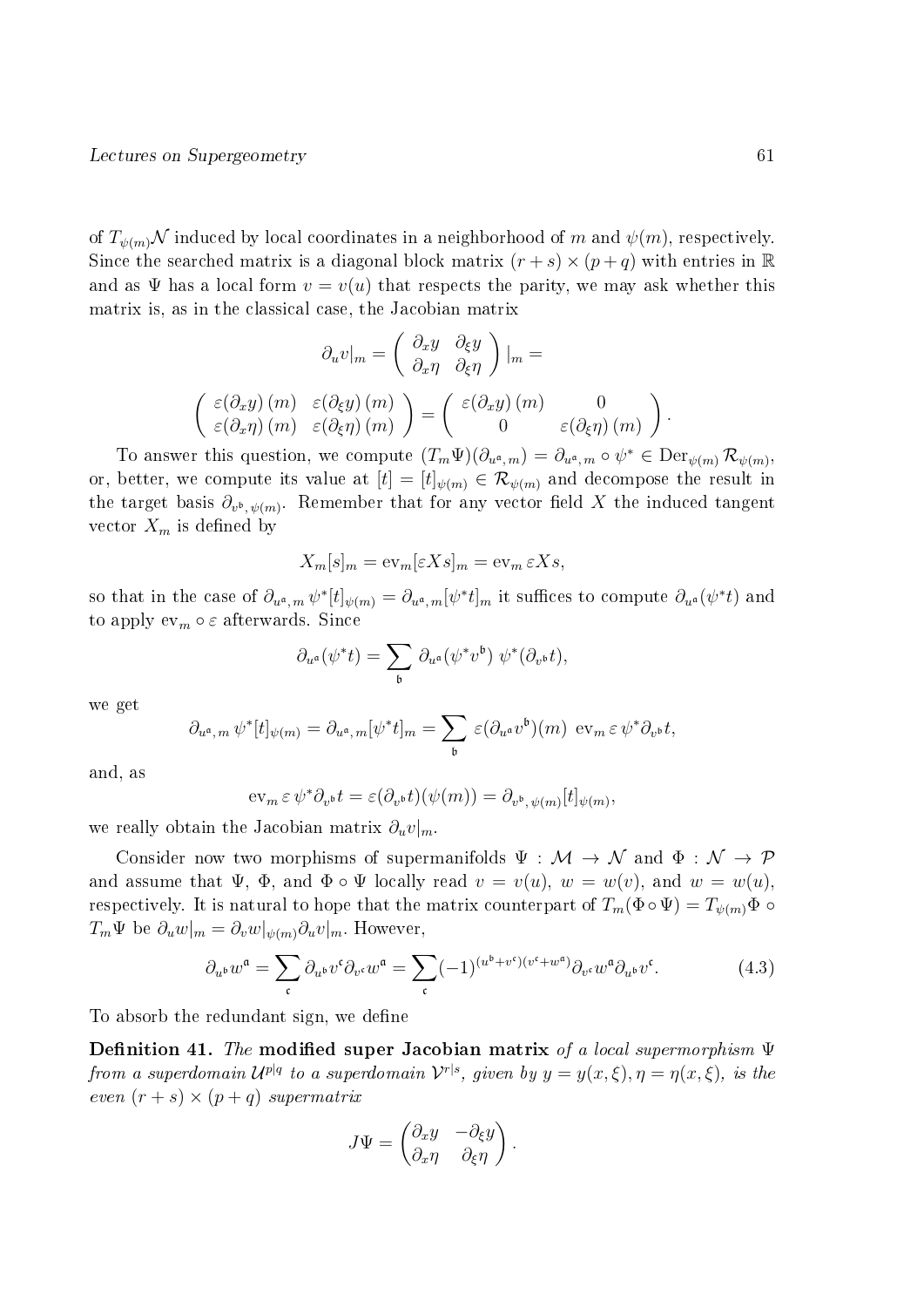**Proposition 24.** Let  $\Psi = (\psi, \psi^*) : \mathcal{M} \to \mathcal{N}$  be a supermorphism, let  $m \in M$ , and let  $(x, \xi)$  and  $(y, \eta)$  be local coordinates in a neighborhood of m and of  $\psi(m)$ , respectively. In the canonical induced bases of the tangent spaces, the representative matrix of the super vector space morphism  $T_m\Psi : T_m \mathcal{M} \to T_{\psi(m)}\mathcal{N}$  is the modified super Jacobian  $J\Psi|_m =$  $\varepsilon(J\Psi)(m)$  computed from the local form  $y = y(x,\xi), \eta = \eta(x,\xi)$  of  $\Psi$ . Moreover, the matrix form of

$$
T_m(\Phi \circ \Psi) = T_{\psi(m)}\Phi \circ T_m\Psi
$$

is

$$
J(\Phi \circ \Psi)|_m = J\Phi|_{\psi(m)} \cdot J\Psi|_m.
$$

*Proof.* If we denote  $y = y(x, \xi), \eta = \eta(x, \xi)$  more compactly by  $v = v(u)$ , the matrix of  $T_m\Psi$  is

$$
\partial_u v|_m = \begin{pmatrix} \partial_x y & \partial_\xi y \\ \partial_x \eta & \partial_\xi \eta \end{pmatrix} |_m = \begin{pmatrix} \varepsilon(\partial_x y)(m) & 0 \\ 0 & \varepsilon(\partial_\xi \eta)(m) \end{pmatrix} = J\Psi|_m,
$$

since the difference between the Jacobian and the modified Jacobian matrices disappears when we project and evaluate.

As for the second statement, note that the entries of the modified Jacobian matrix  $J\Psi$  are

$$
(v^{\mathfrak a})'_{u^{\mathfrak b}}:=(-1)^{(v^{\mathfrak a}+1)u^{\mathfrak b}}\partial_{u^{\mathfrak b}}v^{\mathfrak a}.
$$

Equation (4.3) then gives

$$
(w^{\mathfrak{a}})'_{u^{\mathfrak{b}}} =
$$
  

$$
\sum_{\mathfrak{c}} (-1)^{(w^{\mathfrak{a}}+1)u^{\mathfrak{b}}} (-1)^{(u^{\mathfrak{b}}+v^{\mathfrak{c}})(v^{\mathfrak{c}}+w^{\mathfrak{a}})} (-1)^{(w^{\mathfrak{a}}+1)v^{\mathfrak{c}}} (-1)^{(v^{\mathfrak{c}}+1)u^{\mathfrak{b}}} (w^{\mathfrak{a}})'_{v^{\mathfrak{c}}} (v^{\mathfrak{c}})'_{u^{\mathfrak{b}}} =
$$
  

$$
\sum_{\mathfrak{c}} (w^{\mathfrak{a}})'_{v^{\mathfrak{c}}} (v^{\mathfrak{c}})'_{u^{\mathfrak{b}}},
$$

which proves the claim.

## 4.4 Universal derivations

The Kähler differential is the algebraic counterpart of the de Rham differential of functions of a manifold.

Definition 42. A Kähler differential or universal derivation of a commutative algebra A with unit over a commutative ring R is a pair  $(\Omega^1_{A/R}, d)$  made up by an Amodule  $\Omega^1_{A/R}$  and an R-linear derivation  $d: A \to \Omega^1_{A/R}$ , which are universal in the sense that for any A-module B and any R-linear derivation  $\delta: A \rightarrow B$ , there exists a unique A-module morphism  $\varphi : \Omega^1_{A/R} \to B$ , such that  $\delta = \varphi \circ d$ . The A-module  $\Omega^1_{A/R}$ is then called module of Kähler differentials of the  $R$ -algebra  $A$ .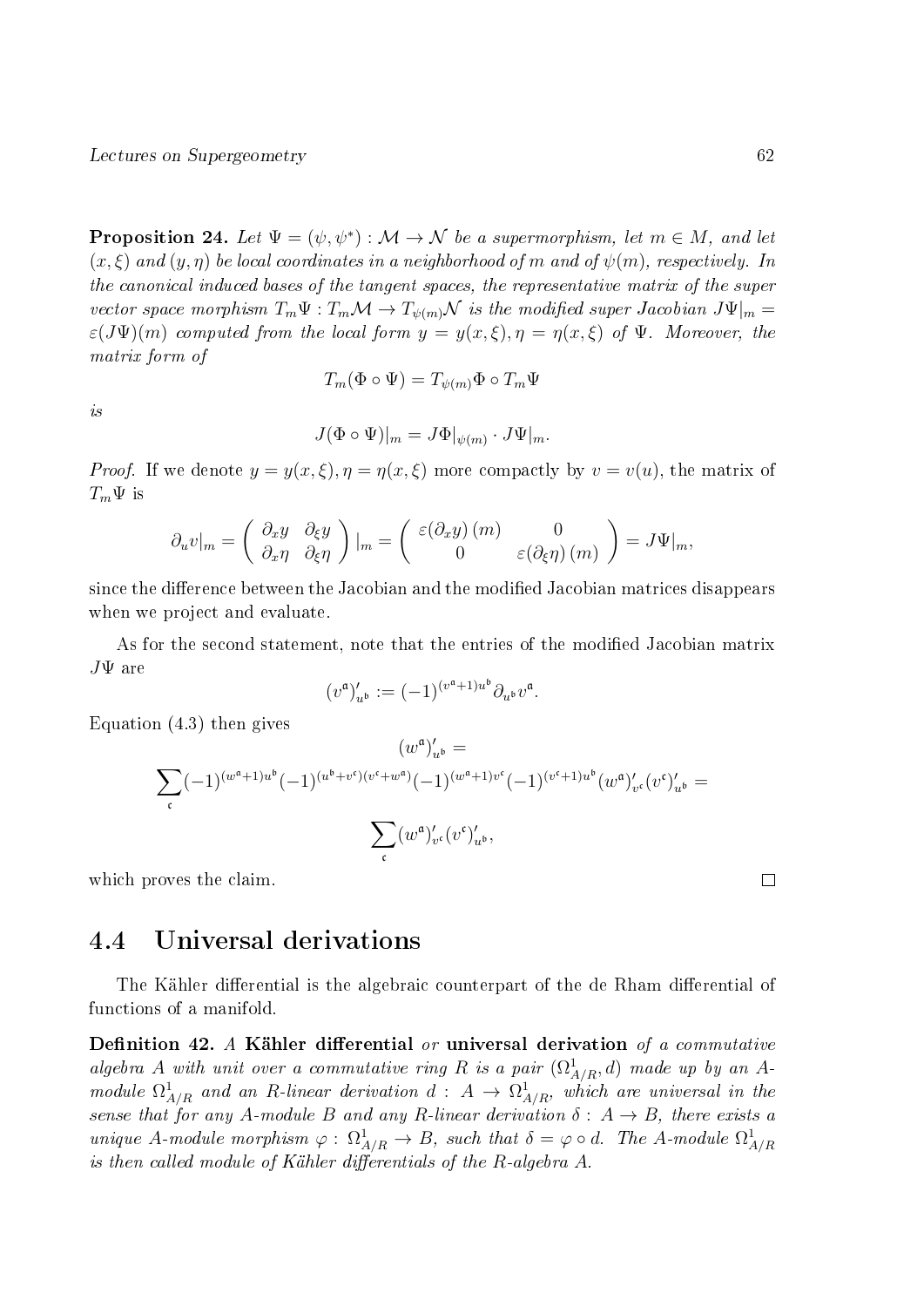Let us first provide three models of the module of Kähler differentials and of the corresponding derivations.

**Theorem 4.** For any unital commutative algebra  $A$  over a commutative ring  $R$ , the A-module  $\Omega^1_{A/R}$  of Kähler differentials exists (it is therefore unique up to unique isomorphism) and it admits the models constructed as follows:

- The A-module  $\Omega^1_{A/R}$  can be defined as the free A-module generated by the symbols  $df, f ∈ A$ , modulo the relations  $d(r,1) = 0$  (1 denotes the unit of A), for all  $r ∈ R$ , and  $d(f+g) = df + dg$ ,  $d(fg) = df g + fg$ , for all  $f, g \in A$ .
- Let  $A \otimes_R A$  be the usual R-module, which is here even an A-algebra. The kernel  $I = \ker \mu$  of the algebra morphism  $\mu : A \otimes_R A \ni f \otimes g \to fg \in A$  is an ideal and so is  $I^2 \subset I$ . The pair  $(\Omega^1_{A/R}, d)$  can then be defined as the A-module  $\Omega^1_{A/R} = I/I^2$ together with the R-linear derivation  $d : A \ni f \mapsto [f \otimes 1 - 1 \otimes f] \in \Omega^1_{A/R}$ .
- If  $R = K$  is a commutative field and A a local unital commutative K-algebra, i.e. an algebra with a unique maximal ideal m, and if there exists a short split exact sequence  $0 \to \mathfrak{m} \to A \stackrel{p}{\to} \mathbb{K} \to 0$ , then the A-module  $\Omega^1_{A/\mathbb{K}} = \mathfrak{m}/\mathfrak{m}^2$  and the K-linear derivation  $d: A \ni f \mapsto [f - p(f).1_A] \in \Omega^1_{A/\mathbb{K}}$  form a model for Kähler  $differentials$

It is easily checked that the maps d valued in  $I/I^2$  or  $\mathfrak{m}/\mathfrak{m}^2$  are actually derivations. For a proof of the theorem we refer the reader to [Pfl00], [Mat80], [Wei95].

**Theorem 5.** Let now A be an R-algebra as above and denote by  $\Omega^1_{A/R}$  the corresponding A-module of Kähler differentials. The exterior algebra

$$
\Omega^{\bullet}_{A/R}:=\wedge^{\bullet}\Omega^1_{A/R}=\bigoplus_{n\geq 0}\wedge^n\Omega^1_{A/R}=:\bigoplus_{n\geq 0}\Omega^n_{A/R}
$$

is then an associative A-algebra and the Kähler derivation  $d: A \rightarrow \Omega^1_{A/R}$  admits a unique well-defined R-linear extension  $d : \Omega_{A/R} \to \Omega_{A/R}$  (we omit  $\bullet$ ) as degree 1 derivation for the wedge product, which squares to 0 [Pfl00], [Mat80], [Wei95].

*Proof.* Let us provide some explanations concerning the results of Theorems 4 and 5.

The first claim of Theorem 4 is obvious. Indeed, it suffices to construct the morphism  $\varphi$  on the generators df and to check that it descends to the quotient.

As for the second claim, note first that the A-module structure of  $A \otimes_R A$  is given by the action on the first factor. Observe further that  $I$  is generated over  $A$  by the differences  $1 \otimes f - f \otimes 1$ ,  $f \in A$ , since, if  $\sum_i f_i \otimes g_i \in I$ , we have  $\sum_i f_ig_i = 0$ , and thus

$$
\sum_i f_i (1 \otimes g_i - g_i \otimes 1) = \sum_i (f_i \otimes g_i - f_i g_i \otimes 1) = \sum_i f_i \otimes g_i.
$$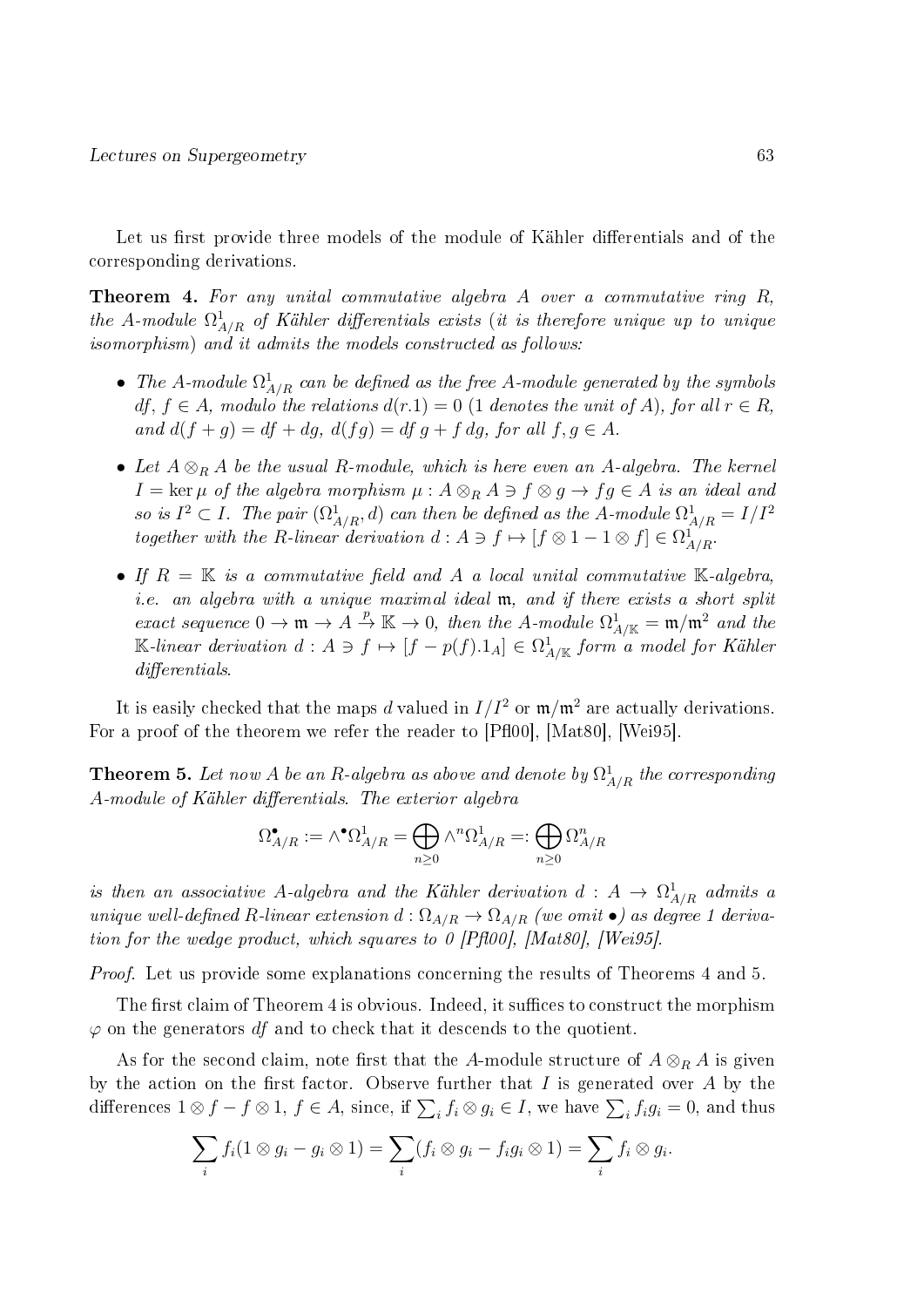It follows that  $I^2$  is generated by the products  $(1 \otimes f - f \otimes 1)(1 \otimes g - g \otimes 1)$ ,  $f, g \in A$ . We now show that the A-module  $I/I^2$  and the differential

$$
\overline{d}: A \ni f \mapsto [1 \otimes f - f \otimes 1] \in I/I^2
$$

form a model of  $(\Omega^1_{A/R}, d)$ . It is easily checked that  $\overline{d}$  is an R-linear derivation. Indeed,

$$
\overline{d}(fg) = [1 \otimes fg - fg \otimes 1] =
$$

 $[g(1 \otimes f - f \otimes 1) + f(1 \otimes g - g \otimes 1) + (1 \otimes f - f \otimes 1)(1 \otimes g - g \otimes 1] = g\overline{d}f + f\overline{d}g$ .

Hence, there is a unique A-module morphism  $\varphi$  :  $\Omega^1_{A/R} \ni df \mapsto \overline{d}f \in I/I^2$ . This morphism  $\varphi$  is clearly surjective, and, in view of the preceding observation, it is easily seen that it is also injective.

As for the unique (R-linear) extension (as square 0 degree 1 derivation) announced in Theorem 5, let us mention that  $d: \Omega^n_{A/R} \to \Omega^{n+1}_{A/R}$  is characterized by

$$
d(fdg_1 \wedge \ldots \wedge dg_n) = df \wedge dg_1 \wedge \ldots \wedge dg_n .
$$

When using the model of Kähler 1-forms given in Item 1 of Theorem 4, we can show that d is actually well-defined (it is e.g. easily checked that  $d(f d(gh)) = d(f g dh + f h dg)$ ).  $\Box$ 

An analogous concept can be defined in Superalgebra.

Definition 43. A universal superderivation of a supercommutative algebra A with unit over a supercommutative ring R is a pair  $(\Omega_{ev}^1, d_{ev})$  (resp.  $(\Omega_{odd}^1, d_{odd})$ ) made up by a super A-module and an even (resp. odd) R-linear superderivation  $d_{ev}: A \rightarrow \Omega_{ev}^1$ (resp.  $d_{\text{odd}}$  :  $A \rightarrow \Omega_{\text{odd}}^1$ ) that are universal: for any super A-module B and any Rlinear superderivation of same parity  $\delta: A \rightarrow B$ , there exists a unique (even) A-module morphism  $\varphi : \Omega^1_{ev} \to B$  (resp.  $\varphi : \Omega^1_{odd} \to B$ ) such that  $\delta = \varphi \circ d$ .

To construct a universal superderivation, it suffices, as in the classical context, to consider the free super A-module  $\Omega^1_i, \, i \in \{\mathrm{ev}, \mathrm{odd}\} \simeq \{0,1\},$  generated by the symbols  ${d_i f : f \in A_j, j \in \{0,1\}\}\subset \Omega^1_{i,i+j}$  modulo the relations  $d_i(r,1) = 0$ , for any  $r \in R$ (here 1 denotes the unit of A), and  $d_i(f+g) = d_i f + d_i g$ ,  $d_i(fg) = d_i f g + (-1)^{if} f d_i g$ , for any  $f, g \in A$ . It is then straightforwardly checked that  $(\Omega_i^1, d_i)$  is the universal superderivation of A over R.

Observe the following relationship between even and odd universal superderivations.

**Proposition 25.** If  $(\Omega_{\text{ev}}^1, d_{\text{ev}})$  is the even universal superderivation of A over R, then  $(\Pi\Omega_{\rm ev}^1,\Pi d_{\rm ev}),$  where  $\Pi$  is the parity reversion functor, is the odd universal superderivation of A over R. A similar result holds of course true if we apply  $\Pi$  to  $(\Omega_{\text{odd}}^1, d_{\text{odd}})$ .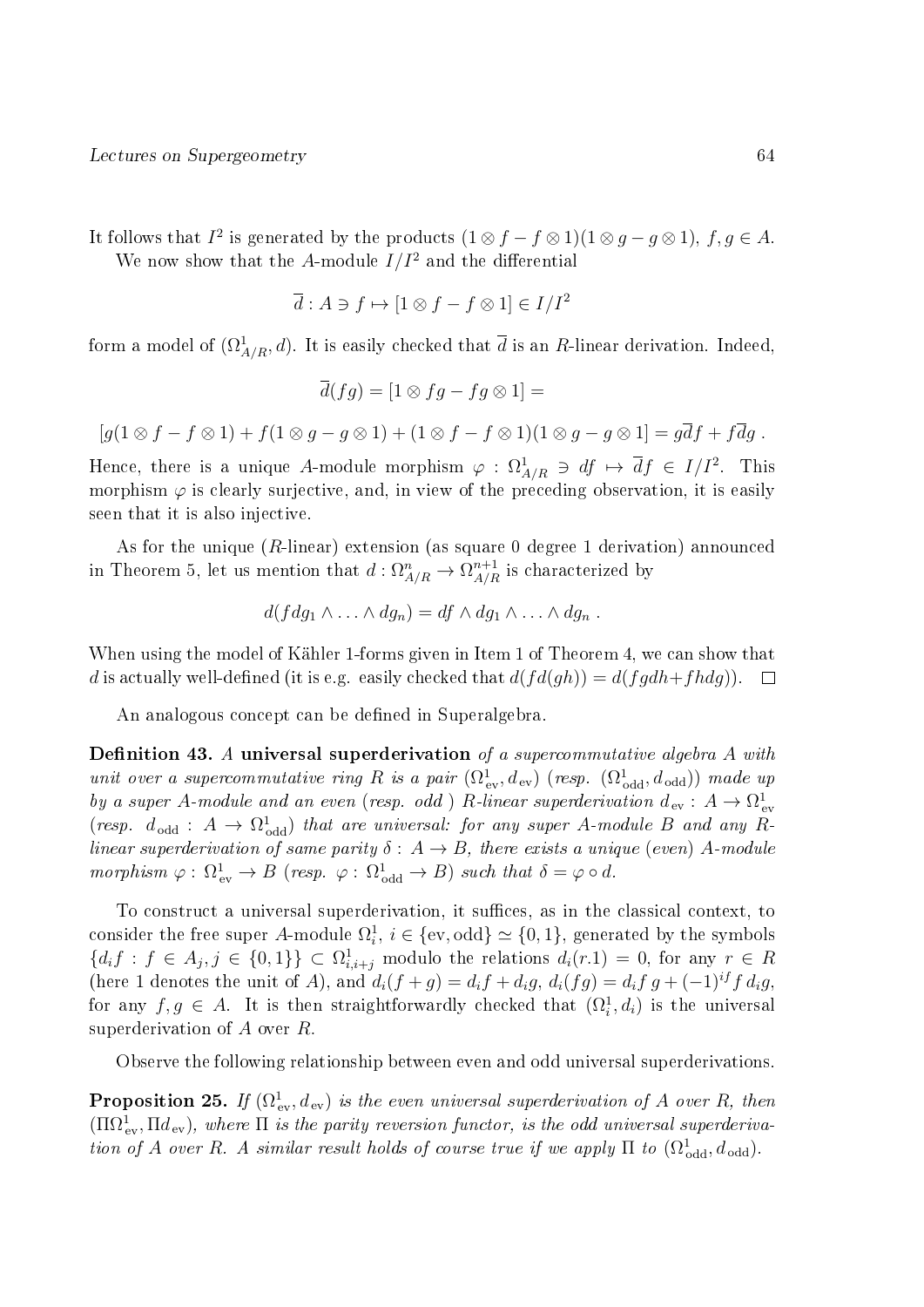*Proof.* We detail only part 1 of the proposition. To simplify notations, let  $(\Omega^1, d)$ be the even universal superderivation of A over R. Then,  $\Pi \Omega^1$  is an A-module and  $\Pi d$  :  $A \to \Pi \Omega^1$  is an odd R-linear superderivation. Consider now an arbitrary Amodule B and an odd R-linear superderivation  $\delta: A \to B$ . Since  $\Pi \delta: A \to \Pi B$  is an even R-linear superderivation, there exists a unique A-module morphism  $\varphi : \Omega^1 \to \Pi B$ such that  $\Pi\delta=\varphi\circ d.$  But then  $\varphi^\Pi:\Pi\Omega^1\to B$  is an  $A$ -morphism and  $\delta=\varphi^\Pi\circ\Pi d.$ 

## 4.5 Super 1-forms and cotangent sheaf

**Definition 44.** The cotangent sheaf of a supermanifold  $\mathcal{M} = (M, \mathcal{O})$  is the dual of its tangent sheaf, i.e. it is the sheaf of super  $\mathcal{O}\text{-modules}$ 

$$
\Omega^1 \mathcal{M} := T^* \mathcal{M} := \text{Hom}_{\mathcal{O}\text{-}\operatorname{mod}}(T\mathcal{M}, \mathcal{O}).
$$

The sections of  $\Omega^1 \mathcal{M}$  are called super differential 1-forms.

We now define the differential of superfunctions confining ourselves to the Deligne formalism.

**Definition 45.** For any open subset  $U \subset M$  and any  $i \in \{0, 1\}$ , we define the **differ**ential of a superfunction  $f \in \mathcal{O}_i(U)$ ,

$$
d_U f \in (\Omega^1 \mathcal{M})_i(U) = \text{Hom}_i((T \mathcal{M})(U), \mathcal{O}(U)),
$$

by

$$
(d_U f)(X) = (-1)^{ij} X f \in \mathcal{O}(U),
$$

for all  $X \in (T\mathcal{M})_i(U) = \text{Der}_i \mathcal{O}(U)$ .

It is clear that  $d_U f$  has the same parity as f (hence, that  $d_U$  is even) and is actually an  $\mathcal{O}(U)$ -module morphism. Indeed,  $d_U f$  is clearly additive and

$$
(d_U f)(gX) = (-1)^{f(g+X)}(gX)(f) = (-1)^{fg}g(d_U f)(X),
$$

for any function  $g$  and any vector field  $X$ .

Moreover, the even  $d_U : \mathcal{O}(U) \to (\Omega^1 \mathcal{M})(U)$  is obviously R-linear and it is straightforwardly checked that it is a superderivation. In fact,

**Remark 15.** The pair  $((\Omega^1 \mathcal{M})(U), d_U)$  is the universal even superderivation of  $\mathcal{O}(U)$ [DM99].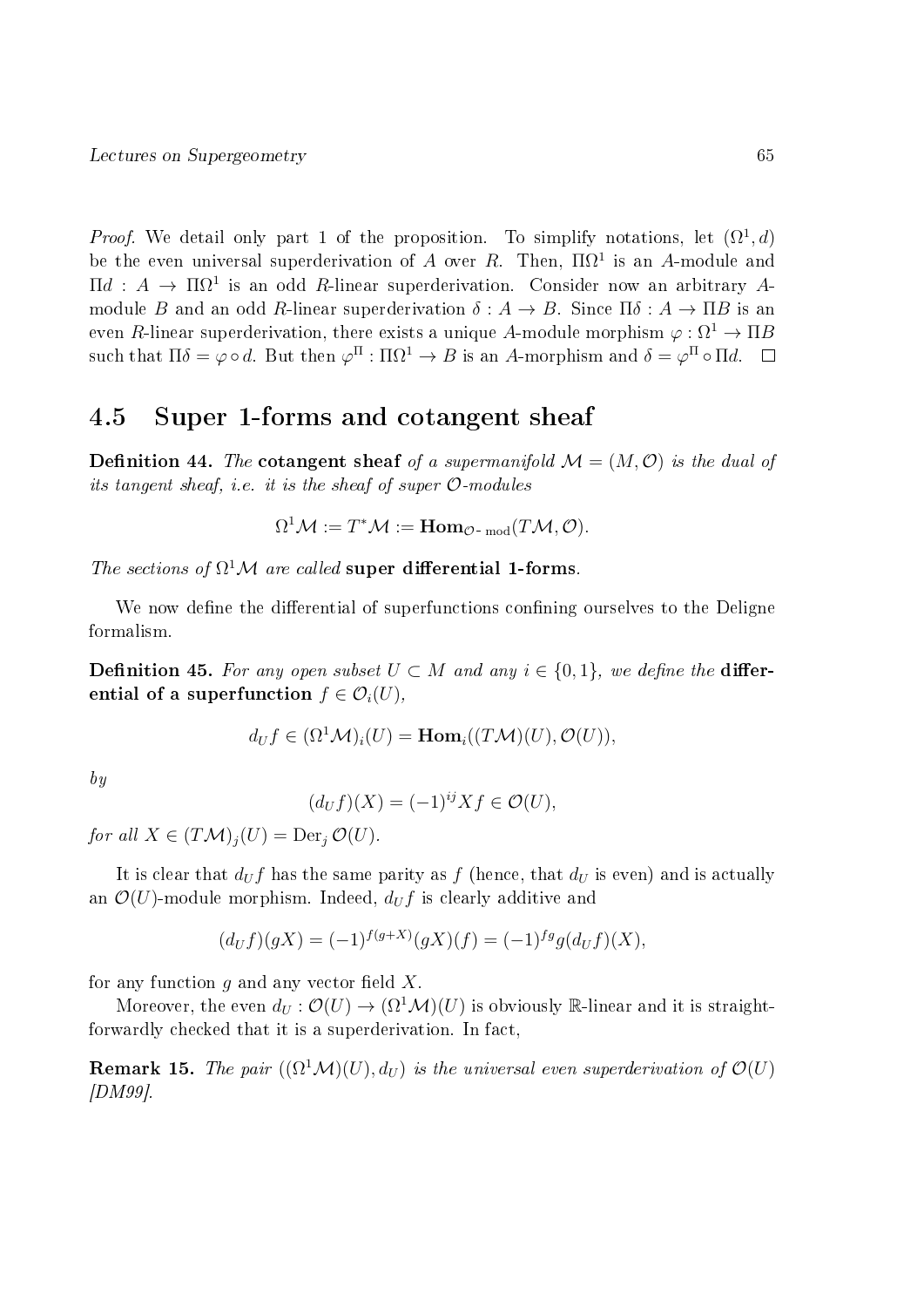Remark 16. Let us draw the attention of the reader to the fact that, in the case of smooth algebras  $A = \mathcal{O}(U)$  (or  $A = \mathcal{C}^{\infty}(U)$ , if we work in the classical nongraded context), the ring-theoretic Kähler forms considered above do not lead to the ordinary concept of smooth 1-forms. However, when viewing A as a  $\mathcal{C}^{\infty}$ -ring, the Kähler differential and forms, in the sense of the Fermat theory of  $\mathcal{C}^{\infty}$ -rings, do produce the correct notions. In other words, the differential  $d_U$  of superfunctions is the universal derivation of  $\mathcal{O}(U)$  in the sense of the Fermat theory of  $\mathcal{C}^{\infty}$ -ring. For details on this topic, we refer the reader to [CR12].

As in the classical setting,  $d_U$  admits a unique well-defined (R-linear) extension to the super exterior algebra  $(\Omega^{\bullet} \mathcal{M})(U) := \wedge^{\bullet} (\Omega^1 \mathcal{M})(U)$  of  $(\Omega^1 \mathcal{M})(U)$  (as a square 0 degree 1 even derivation).

**Proposition 26.** The sheaf  $\Omega^1 \mathcal{M} = T^* \mathcal{M}$  of  $\mathcal{O}\text{-modules}$  is locally free, i.e. it is a super vector bundle – the **cotangent bundle**. More precisely, if  $(x, \xi)$  are supercoordinates over  $U \subset M$ , the  $\mathcal{O}(U)$ -module  $(\Omega^1 \mathcal{M})(U)$  admits the basis  $(dx^1, \ldots, d\xi^q)$ , where d is the above defined differential  $d_U : \mathcal{O}(U) \to (\Omega^1 \mathcal{M})(U)$ . Any super differential 1-form  $\omega$ over the coordinate patch U thus reads uniquely in the form

$$
\omega = dx^{i} f_{i}(x,\xi) + d\xi^{a} g_{a}(x,\xi),
$$

and the components  $f_i \in \mathcal{O}(U)$  (resp.  $g_a \in \mathcal{O}(U)$ ) are given by the evaluations  $\omega(\partial_{x_i})$ (resp.  $(-1)^{\omega} \omega(\partial_{\xi^a})$ ) of  $\omega$  on the basic vector fields  $(\partial_{x^1}, \ldots, \partial_{\xi^q})$ . Eventually, the operator  $d = d_U$  is given by

$$
d_U = dx^i \partial_{x^i} + d\xi^a \partial_{\xi^a}.
$$

Note that these results are in accordance with those obtained via a different approach in Section 1.5.

*Proof.* Since U is a domain of local coordinates  $(x, \xi)$ ,  $(TM)(U) = Der \mathcal{O}(U)$  is a free  $\mathcal{O}(U)$ -module with basis  $(\partial_{x^1},\ldots,\partial_{\xi^q})$ . Therefore, the dual module  $(T^*\mathcal{M})(U) =$  $(\Omega^1 \mathcal{M})(U)$  admits the dual basis, defined as usual, see Section 1.7, and is thus free. It follows from the above definition of the differential  $d = d_U : \mathcal{O}(U) \to (\Omega^1 \mathcal{M})(U)$ , that

$$
dx^{i} (\partial_{x^{j}}) = \partial_{x^{j}} x^{i} = \delta_{j}^{i},
$$
  
\n
$$
dx^{i} (\partial_{\xi^{b}}) = \partial_{\xi^{b}} x^{i} = 0,
$$
  
\n
$$
d\xi^{a} (\partial_{x^{j}}) = \partial_{x^{j}} \xi^{a} = 0,
$$
  
\n
$$
d\xi^{a} (\partial_{\xi^{b}}) = -\partial_{\xi^{b}} \xi^{a} = -\delta_{b}^{a},
$$

so that the differentials  $(dx^1, \ldots, d\xi^q)$  of the supercoordinate functions form a basis as well. The expressions  $f_i = \omega(\partial_{x^i})$  and  $g_a = (-1)^\omega \omega(\partial_{\xi^a})$  of the corresponding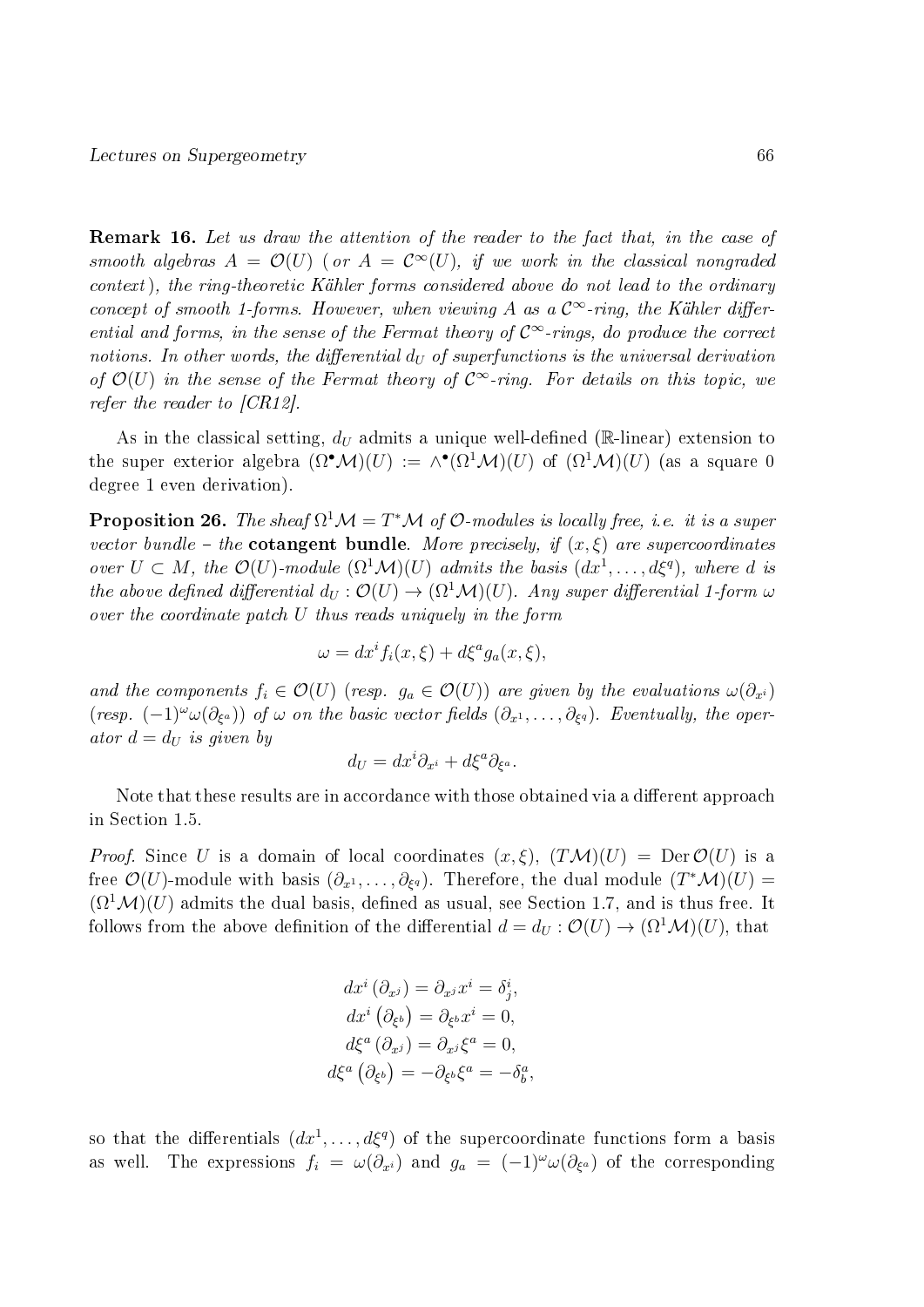components of an arbitrary 1-form  $\omega$  are readily checked. As a particular case, we get the components of an exact 1-form  $d_U f$ ,  $f \in \mathcal{O}(U)$ , and the announced form of  $d_U$  in a coordinate chart. П

## 4.6 Super differential forms

**Definition 46.** Let  $\mathcal{M} = (M, \mathcal{O})$  be a supermanifold and let  $U \subset M$  be open. Define the set

$$
(\Omega{\mathcal M})(U):=\wedge (\Omega^1{\mathcal M})(U)=\bigoplus_{k=0}^\infty \wedge^k (\Omega^1{\mathcal M})(U)=:\bigoplus_{k=0}^\infty (\Omega^k{\mathcal M})(U)
$$

of super differential forms over U, as the Deligne super exterior  $\mathcal{O}(U)$ -algebra of the super  $\mathcal{O}(U)$ -module  $(\Omega^1 \mathcal{M})(U)$ .

In view of its definition, see Section 1.6, the wedge or exterior product  $\wedge$  – the associative algebra structure of  $(\Omega \mathcal{M})(U)$  – respects both, the  $(\Omega^1 \mathcal{M})(U)$ -induced  $\mathbb{Z}_2$ - and the cohomological N-grading. Let us recall the behavior of the  $\mathcal{O}(U)$ -module structure of  $(\Omega \mathcal{M})(U)$  with respect to the exterior product: if  $f \in \mathcal{O}_i(U)$ ,  $\omega \in (\Omega_i \mathcal{M})(U)$  and  $\omega' \in (\Omega_k \mathcal{M})(U)$  have the parities  $i, j, k$ , we get

$$
f(\omega \wedge \omega') = (f\omega) \wedge \omega' = (-1)^{ij}(\omega f) \wedge \omega' = (-1)^{ij}\omega \wedge (f\omega')
$$

$$
= (-1)^{ij+ik}\omega \wedge (\omega'f) = (-1)^{i(j+k)}(\omega \wedge \omega')f.
$$

Further, since  $(\Omega^1 \mathcal{M})(U)$  is generated over  $\mathcal{O}(U)$  by the df,  $f \in \mathcal{O}(U)$ , – we omit subscript U – the  $\mathcal{O}(U)$ -modules  $(\Omega^k \mathcal{M})(U)$  are generated over  $\mathcal{O}(U)$  by the  $df_1 \wedge$  $\ldots \wedge df_k$ ,  $f_i \in \mathcal{O}(U)$ . It is then easily checked that the used Deligne wedge product of super differential forms is graded-super symmetric, i.e. that, if  $\omega \in (\Omega^k \mathcal{M})(U)$  and  $\omega' \in (\Omega^{\ell} \mathcal{M})(U)$  are homogeneous of parity  $\tilde{\omega}$  and  $\tilde{\omega}'$ , we have

$$
\omega \wedge \omega' = (-1)^{k\ell + \tilde{\omega}\tilde{\omega}'} \omega' \wedge \omega,
$$

which corresponds to the superposition of the classical N-graded formalism and the Koszul sign rule.

**Remark 17.** Deligne super differential forms are an example of a  $\mathbb{Z}_2^2$ -graded algebra and are one of the motivations to extend Supergeometry to higher gradings [COP12].

**Proposition 27.** The derivation  $d_U : \mathcal{O}(U) \to (\Omega^1 \mathcal{M})(U)$  extends uniquely as degree 1 even derivation of  $((\Omega \mathcal{M})(U), \wedge)$  that squares to 0. In other words, there exists a unique well-defined map  $d_U : (\Omega \mathcal{M})(U) \to (\Omega \mathcal{M})(U)$  that has weight 1 with respect to the cohomological degree (N-degree) and weight 0 with respect to the parity ( $\mathbb{Z}_2$ -degree),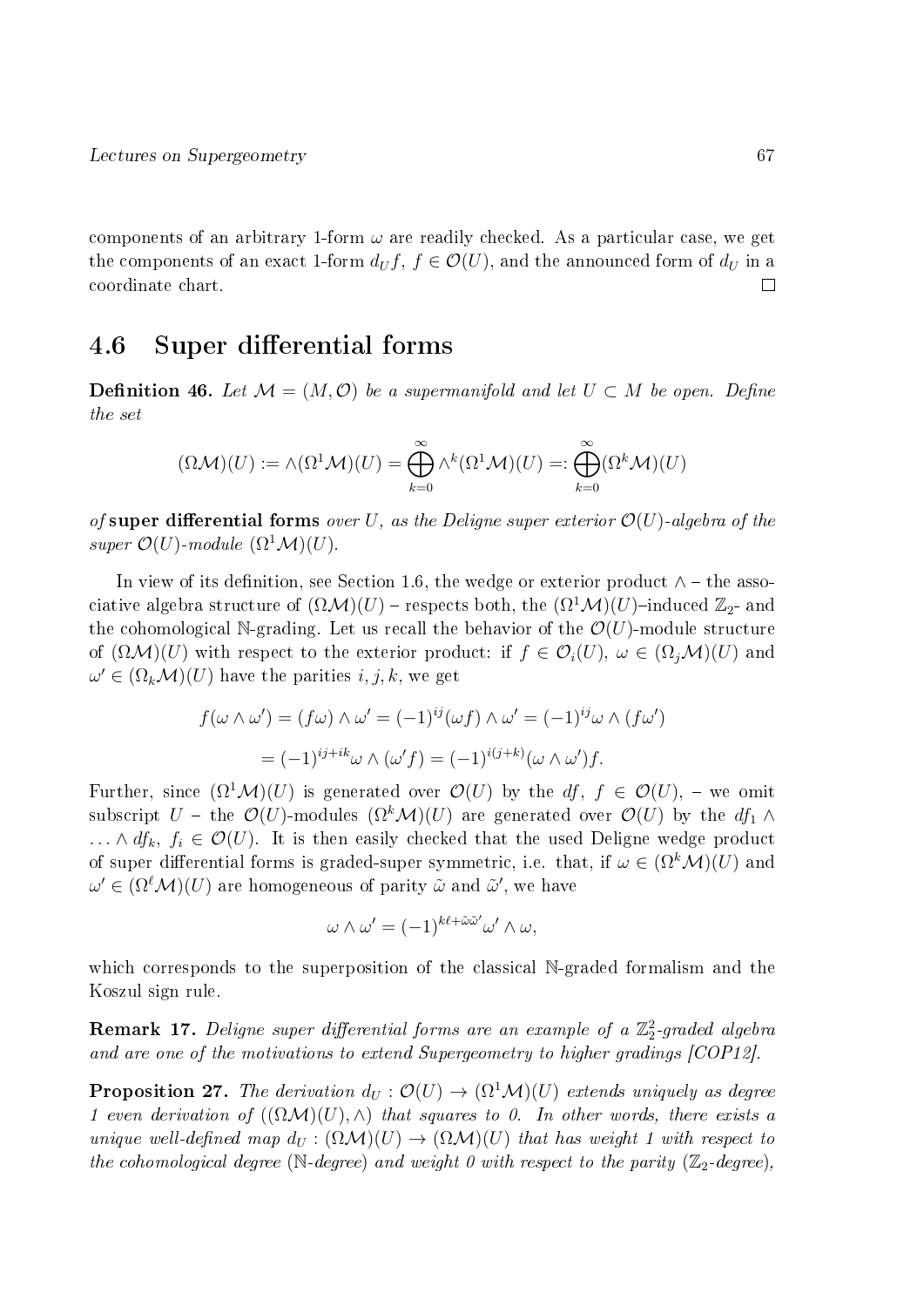coincides with  $d_U : \mathcal{O}(U) \to (\Omega^1 \mathcal{M})(U)$  on  $(\Omega^0 \mathcal{M})(U) = \mathcal{O}(U)$ , verifies  $d_U^2 = 0$ , and is a graded-super derivation for the wedge product, i.e.  $d(\omega \wedge \omega') = d\omega \wedge \omega' + (-1)^k \omega \wedge d\omega'$ , for any super  $k$ -form  $\omega$  and any super form  $\omega'$  over  $U.$ 

Let now M be a supermanifold of dimension  $p|q$ . Any k-form  $\omega \in (\Omega^k \mathcal{M})(U)$  reads (nonuniquely)

$$
\omega = \sum f df_1 \wedge \ldots \wedge df_k,
$$

where the sum is finite and  $f, f_i \in \mathcal{O}(U)$  and where  $d = d_U$ . Its exterior or de Rham derivative is necessarily given by

$$
d_U\omega=\sum df\wedge df_1\wedge\ldots\wedge df_k,
$$

so that  $-$  although already proven  $-$  uniqueness is obvious. If U is a patch of local coordinates  $(x, \xi)$ , we recover the fact, see Section 1.5, that a super 2-form locally reads

$$
\sum_{i_1
$$

Of course, more generally, a local super k-form is of the type

$$
\sum_{\underline{I}+|J|=k} dx^I \wedge d\xi^J f_{IJ}(x,\xi),\tag{4.4}
$$

where the sum is over all (strictly) increasing sequences  $I_1, \ldots, I_r \in \{1, \ldots, p\}, 0 \leq$  $r \leq k$ , and all multiindexes  $J = (J_1, \ldots, J_q) \in \mathbb{N}^{\times q}$ , such that the sum of  $\underline{I} := r$  and  $|J| := \sum_{\ell} J_{\ell}$  is k, where  $dx^I = dx^{I_1} \wedge \ldots \wedge dx^{I_r}$ , and where  $d\xi^J = (d\xi^1)^{J_1} \wedge \ldots \wedge (d\xi^q)^{J_q}$ .

Remark 18. From what has been said it is clear that there exist no top forms:  $(\Omega^k \mathcal{M})(U) \neq 0$ , for all  $k \in \mathbb{N}$ .

The local computation of the de Rham differential is obvious from Equation 4.4 and the properties of  $d = d_U$ .

The  $(\Omega \mathcal{M})(U) = \wedge (\Omega^1 \mathcal{M})(U)$ , where U runs through the open subsets of M, form a presheaf and even a sheaf over  $M$  – the sheaf  $\Omega \mathcal{M}$  of super differential forms of  $\mathcal M,$  the exterior sheaf  $\wedge\,\Omega^1\mathcal M$  of the sheaf of super differential 1-forms. The  $d_U$  define a derivation  $d : \Omega \mathcal{M} \to \Omega \mathcal{M}$  of this sheaf of  $\mathcal{O}$ -algebras.

## 4.7 Inner product and Lie derivative

In the following, we denote the parity of a symbol by the same character as the symbol itself.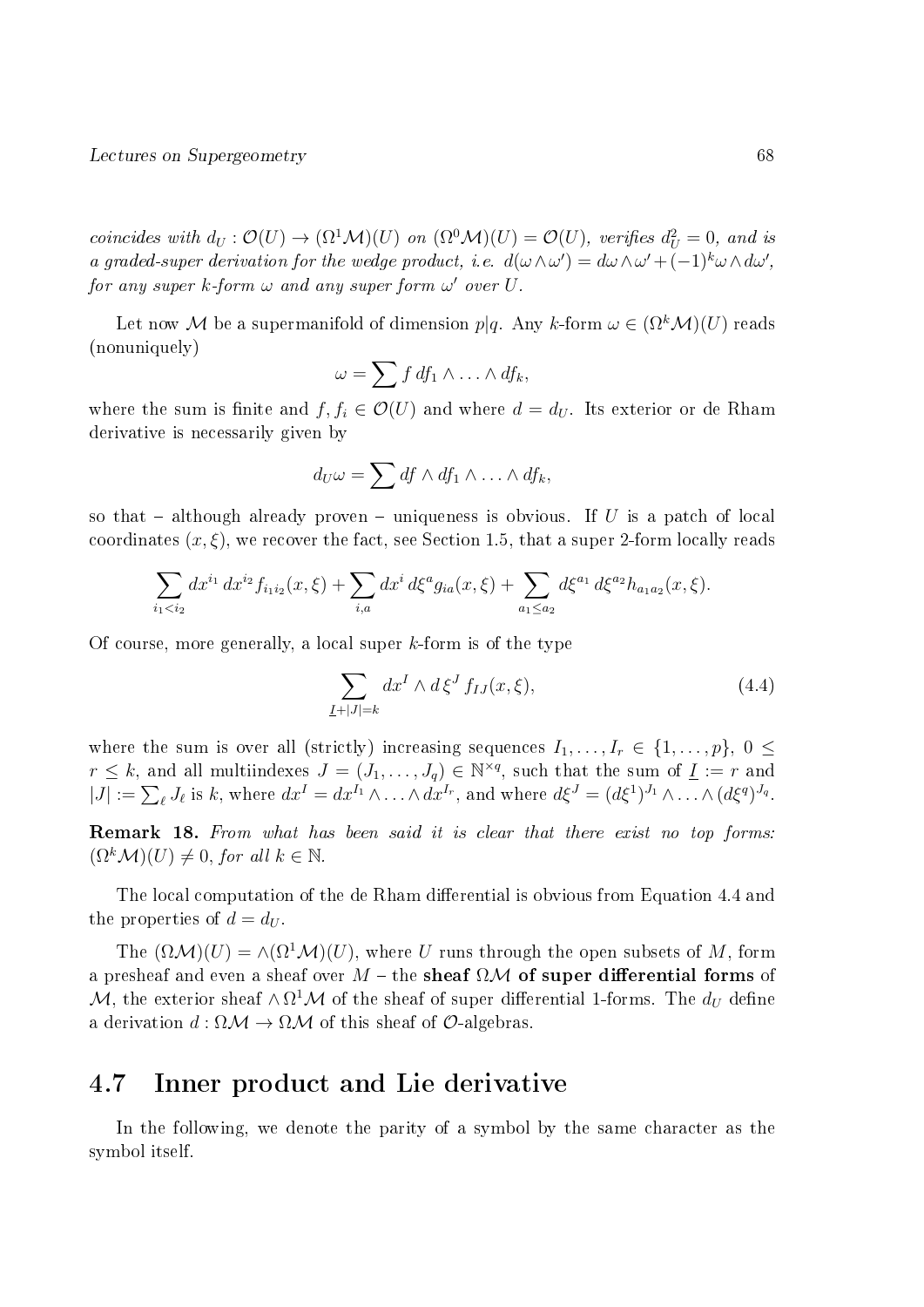**Definition 47.** Let X be a vector field of a supermanifold  $\mathcal{M} = (M, \mathcal{O})$ . The inner **product** by X is the map  $i_X : \Omega \mathcal{M} \to \Omega \mathcal{M}$  of cohomological degree  $-1$  and parity X, which is defined by  $i_X f = 0$ , for any  $f \in \Omega^0 \mathcal{M} = \mathcal{O}$ , by  $i_X \alpha = (-1)^{X\alpha} \alpha(X)$ , for any  $\alpha \in \Omega^1 \mathcal{M}$ , and by the graded-super derivation property

$$
i_X(\omega \wedge \omega') = (i_X \omega) \wedge \omega' + (-1)^{-k + X\omega} \omega \wedge (i_X \omega'),
$$

for any  $\omega \in \Omega^k \mathcal{M}$  and any  $\omega' \in \Omega \mathcal{M}$ .

In particular,

Corollary 6. For any  $X \in T\mathcal{M}$  and  $f \in \mathcal{O}$ , we have  $i_X(df) = X(f)$ .

Further, it follows from the definition of  $i_X$  on 1-forms that  $i_X(f\alpha) = (-1)^{X}i_X\alpha$ . Existence and uniqueness of the extension of the inner product of 1-forms as derivation and super  $\mathcal{O}$ -module morphism to differential forms of higher degree is due to universality of the wedge product.

The next proposition details the behavior of the inner product with respect to the module structures of vector fields and differential forms.

**Proposition 28.** For any  $f \in \mathcal{O}$ ,  $X \in T\mathcal{M}$ , and  $\omega \in \Omega\mathcal{M}$ , we have

$$
i_{fX}\omega = f i_X \omega
$$

and

$$
i_X(f\omega) = (-1)^{Xf} i_X\omega.
$$

*Proof.* Since  $i_{fX}$  and  $f i_X$  are two derivations of  $\Omega \mathcal{M}$  of degree  $-1$  and parity  $f + X$ , it suffices to show that they coincide on the generators of  $\Omega \mathcal{M}$ , i.e. on 0-forms s and on closed 1-forms ds. On s both derivations vanish, and on ds we get

$$
i_{fX}(ds) = (fX)(s) = f X(s) = f i_X(ds).
$$

The second part of the proposition is obvious.

The inner product and the de Rham derivative allow defining the Lie derivative in the direction a vector field.

**Definition 48.** Let X be a vector field of a supermanifold  $M$ . The Lie derivative in the direction of X is the graded-super derivation  $L_X$  of  $(\Omega \mathcal{M}, \wedge)$  of degree 0 and parity  $X$ , defined as the graded-super commutator of the graded-super derivation d of degree 1 and parity 0 and the graded-super derivation  $i_X$  of degree  $-1$  and parity X, i.e.

$$
L_X := [d, i_X] = d \circ i_X - (-1)^{1(-1)+0X} i_X \circ d = d \circ i_X + i_X \circ d.
$$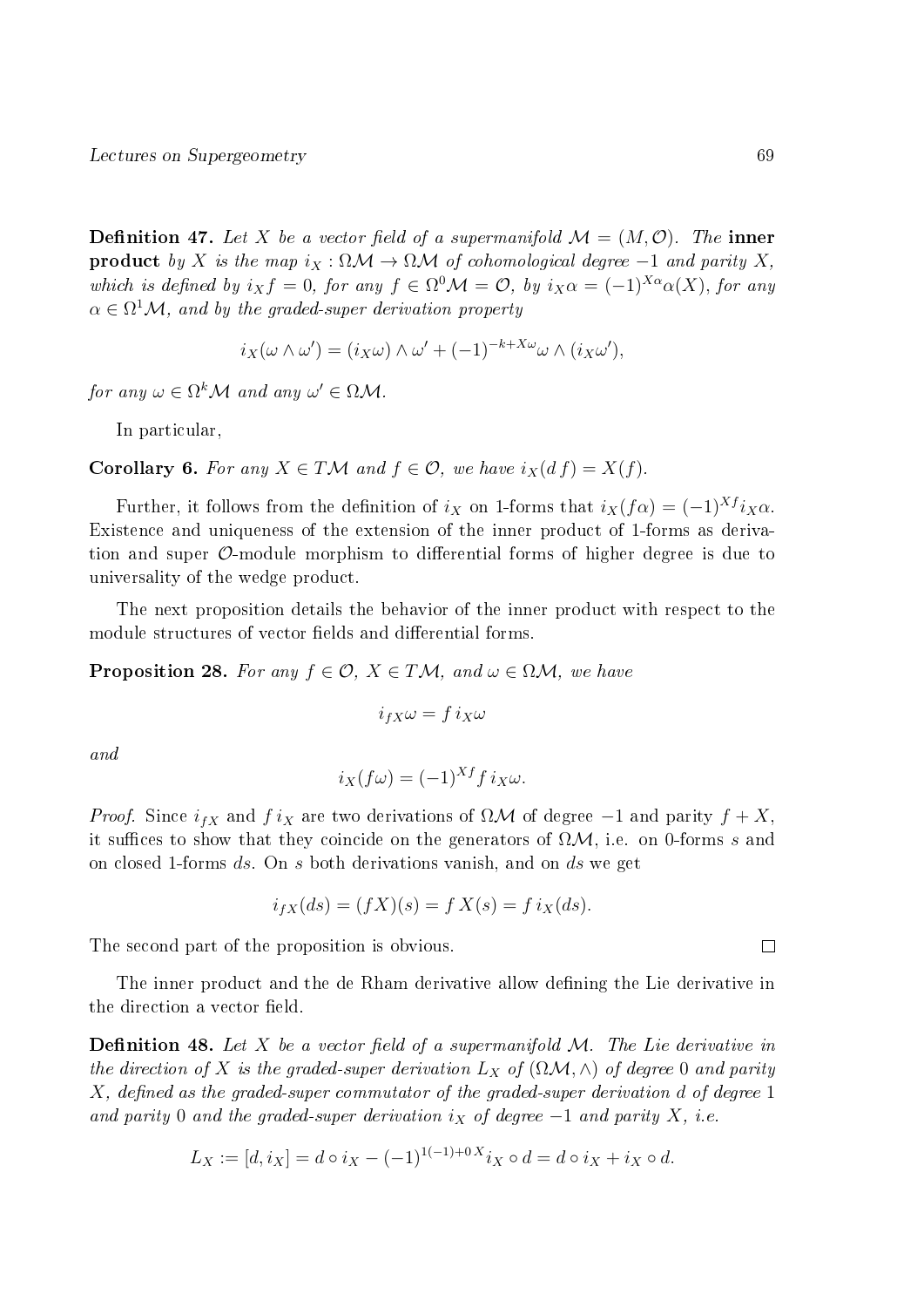**Remark 19.** We recall that the graded-super commutator  $[-,-]$  of graded-super deriva $tions$  is defined by

$$
[A, B] := A \circ B - (-1)^{ij + ab} B \circ A,
$$

for A a derivation of degree i and parity a and B a derivation of degree j and parity b. This bracket is a new derivation of degree  $i + j$  and parity  $a + b$ . It is well-known that  $[-,-]$  is a graded-super Lie bracket and hence satisfies the graded-super Jacobi identity

$$
[A, [B, C]] = [[A, B], C] + (-1)^{ij + ab} [B, [A, C]]. \tag{4.5}
$$

The behavior of the Lie derivative with respect to the module structure of  $\Omega \mathcal{M}$  is clear from the fact that the derivative in the direction of a vector field is a derivation for the wedge product. As for the module structure of  $T\mathcal{M}$ , we have the

**Proposition 29.** For  $f \in \mathcal{O}, X \in TM$ , and  $\omega \in \Omega \mathcal{M}$ ,  $L_{fX}\omega = f L_X \omega + df \wedge i_X \omega$ .

*Proof.* Simple verification.

Moreover, the following classical results hold true in the super context:

**Proposition 30.** For any vector fields  $X, Y \in T\mathcal{M}$ ,

- 1.  $[d, L_X] = d \circ L_X L_X \circ d = 0$ ,
- 2.  $[i_X, i_Y] = i_X \circ i_Y + (-1)^{XY} i_Y \circ i_X = 0$ ,

3. 
$$
[i_X, L_Y] = i_X \circ L_Y - (-1)^{XY} L_Y \circ i_X = i_{[X,Y]},
$$

4. 
$$
[L_X, L_Y] = L_X \circ L_Y - (-1)^{XY} L_Y \circ L_X = L_{[X,Y]}.
$$

Proof. The LHS and the RHS of each equation are graded-super derivations of the same degree and the same parity of the algebra of differential forms. Hence, it suffices to prove that they coincide on the generators  $f \in \mathcal{O}$  and d f of  $\Omega \mathcal{M}$ .

- 1. This result is obvious from the definition of the Lie derivative.
- 2. Since  $[i_X, i_Y]$  is a graded-super derivation of degree  $-2$ , it vanishes on 0-forms and 1-forms.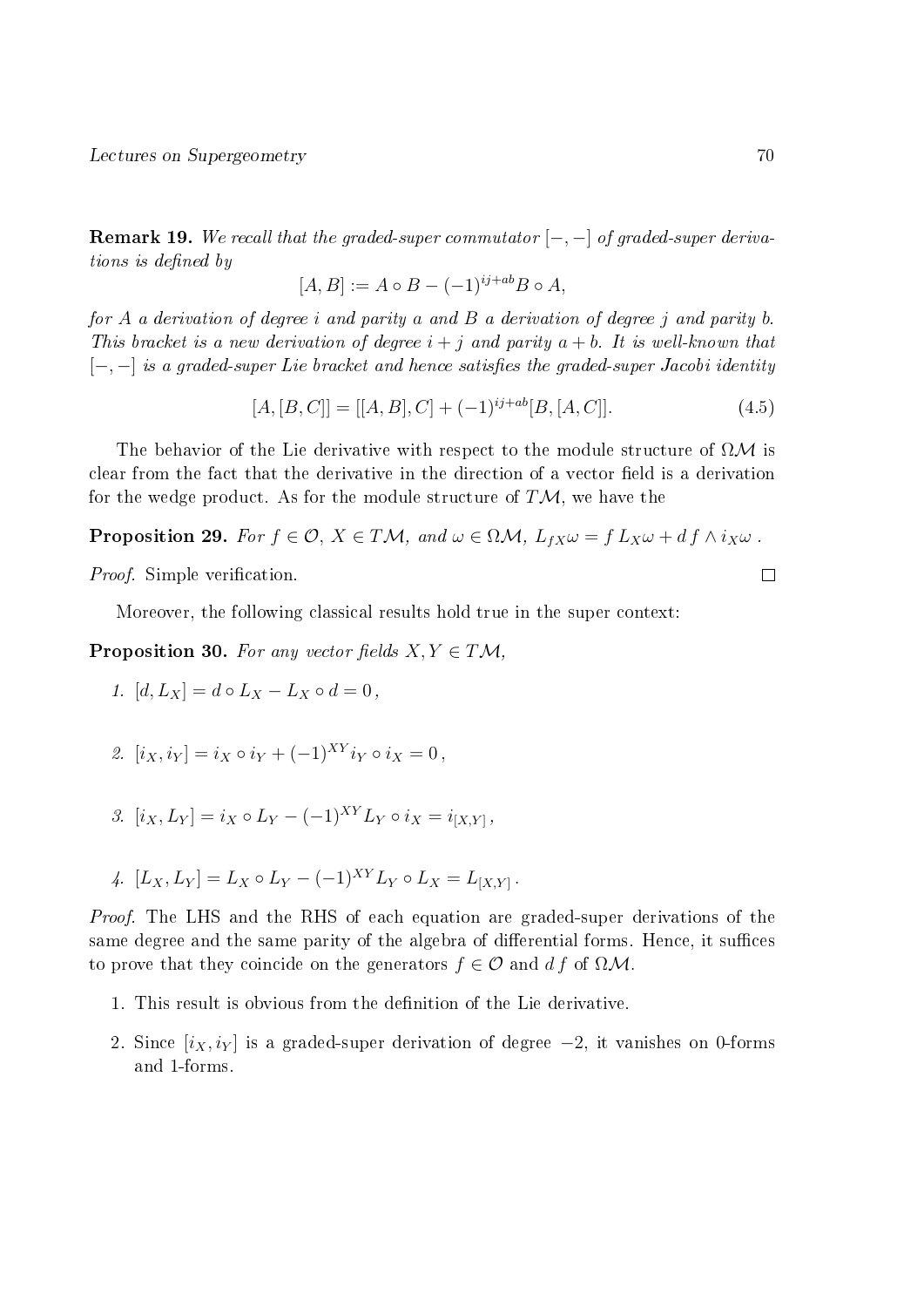3. The brackets  $[i_X, L_Y]$  and  $i_{[X,Y]}$  are derivations of degree  $-1$  and thus vanish on 0-forms. For  $df$ , we get

$$
[i_X, L_Y]df = i_XL_Ydf - (-1)^{XY}L_Yi_Xdf
$$
  
\n
$$
= i_Xd i_Ydf + i_Xi_Yd^2f - (-1)^{XY}d i_Yi_Xdf - (-1)^{XY}i_Yd i_Xdf
$$
  
\n
$$
= i_Xd i_Ydf - (-1)^{XY}i_Yd i_Xdf
$$
  
\n
$$
= X(i_Ydf) - (-1)^{XY}Y(i_Xdf)
$$
  
\n
$$
= XY(f) - (-1)^{XY}YX(f)
$$
  
\n
$$
= [X, Y](f)
$$
  
\n
$$
= i_{[X,Y]}df,
$$

since  $d^2 = 0$  and  $i_Y i_X d f = 0$ .

4. In view of the Jacobi identity (4.5) and the results 1. and 3. of this proposition, we obtain

$$
[L_X, L_Y] = [[d, i_X], L_Y] = [d, [i_X, L_Y]] - (-1)^{1(-1) + 0 \cdot X} [i_X, [d, L_Y]] = [d, i_{[X,Y]}] = L_{[X,Y]}.
$$

## 4.8 Cartan's formula

For any p-form  $\omega$  and any vector fields  $X_0, \ldots, X_p$  of a smooth manifold, Cartan's formula reads

$$
d\omega(X_0, \ldots, X_p) = \sum_{\alpha=0}^p (-1)^{\alpha} L_{X_{\alpha}} \left( \omega(X_0, \ldots, \widehat{X}_{\alpha}, \ldots, X_p) \right)
$$
  
+ 
$$
\sum_{\alpha < \beta} (-1)^{\alpha + \beta} \omega([X_{\alpha}, X_{\beta}], X_0, \ldots, \widehat{X}_{\alpha}, \ldots, \widehat{X}_{\beta}, \ldots, X_p), \qquad (4.6)
$$

where  $\hat{ }$  means that the considered term is omitted.

The next proposition is the super counterpart of this result.

**Proposition 31.** For any p-superform  $\omega$  and any super vector fields  $(X_0, \ldots, X_p)$ ,

$$
d\omega(X_0,\ldots,X_p) = \sum_{\alpha=0}^p (-1)^{\alpha+X_{\alpha}(\sum_{\gamma=0}^{\alpha-1}X_{\gamma})+X_{\alpha}\omega} L_{X_{\alpha}}\left(\omega(X_0,\ldots,\widehat{X}_{\alpha},\ldots,X_p)\right)
$$

$$
+\sum_{\alpha<\beta}(-1)^{\alpha+\beta+X_{\alpha}(\sum_{\gamma=0}^{\alpha-1}X_{\gamma})+X_{\beta}(\sum_{\gamma=0}^{\beta-1}X_{\gamma})-X_{\alpha}X_{\beta}}\omega([X_{\alpha},X_{\beta}],X_0,\ldots,\widehat{X_{\alpha}},\ldots,\widehat{X_{\beta}},\ldots,X_p).
$$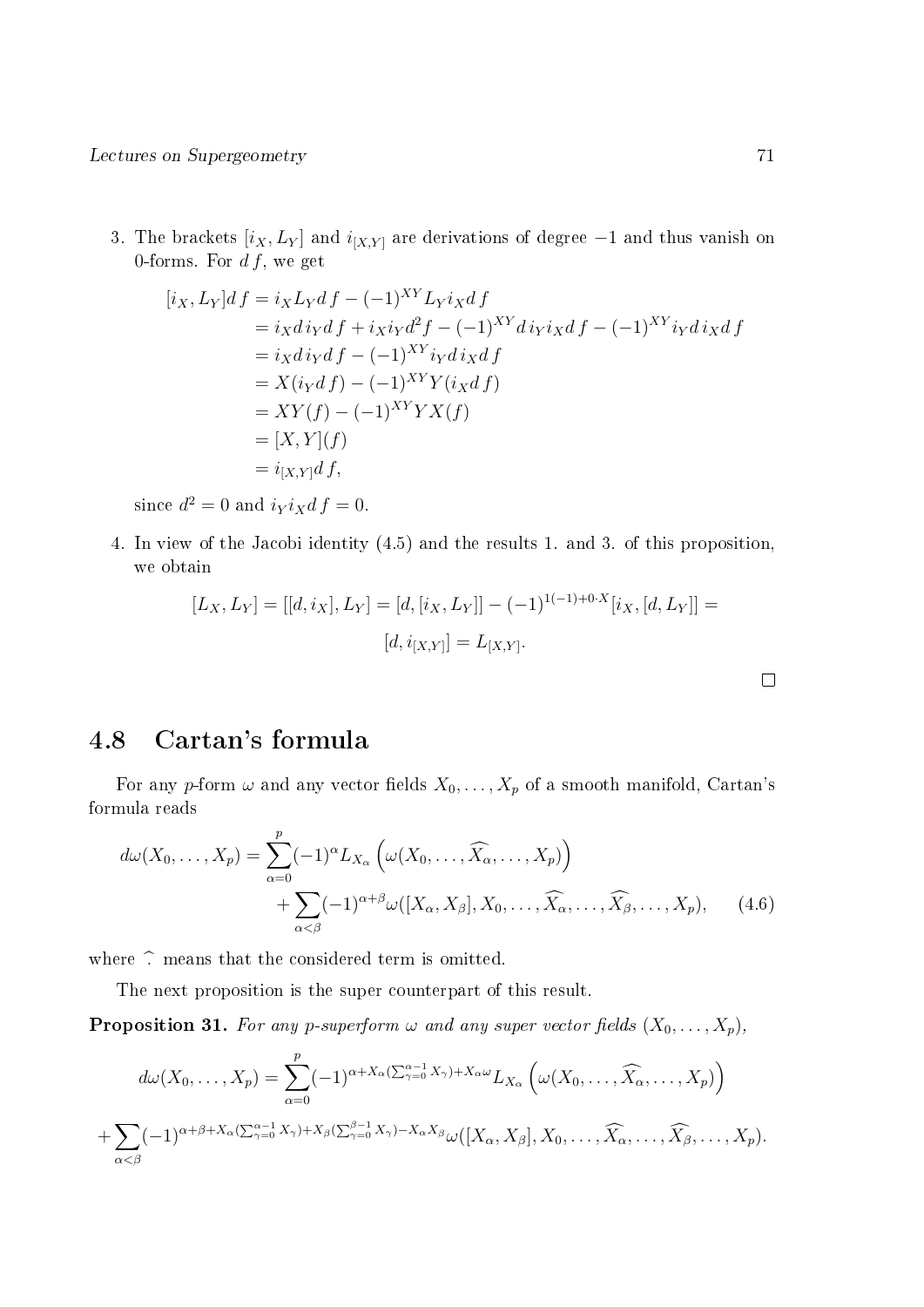In this formula differential forms are viewed as super alternating  $\mathcal{O}$ -multilinear forms:

**Definition 49.** For any  $\omega \in \Omega^p \mathcal{M}$  and any  $X_1, \ldots, X_p \in T \mathcal{M}$ , we set

$$
\omega(X_1,\ldots,X_p):=(-1)^{\sum_{\ell=1}^p X_\ell(\omega+\sum_{\alpha=1}^{\ell-1}X_\alpha)}i_{X_p}\cdots i_{X_1}\omega\in\mathcal{O}.
$$

**Proposition 32.** The preceding definition allows viewing any  $\omega \in \Omega^p \mathcal{M}$  as a super alternating and super  $\mathcal{O}\text{-}p$ -linear form  $\omega : T\mathcal{M}^{\times p} \to \mathcal{O}$ . More precisely, for any  $X_k \in$ TM and any  $f \in \mathcal{O}$ ,

1. 
$$
\omega(X_1, ..., fX_i, ..., X_p) = (-1)^{f(\omega + \sum_{\alpha=1}^{i-1} X_{\alpha})} f \omega(X_1, ..., X_i, ..., X_p),
$$
  
\n2.  $\omega(X_1, ..., X_{i+1}, X_i, ..., X_p) = -(-1)^{X_i X_{i+1}} \omega(X_1, ..., X_i, X_{i+1}, ..., X_p).$ 

Proof. Simple verification.

*Proof of Proposition 31.* To avoid technical computations, we confine ourselves to the verification of Cartan's formula for 0-forms, which is obvious, and for 1-forms. If  $\omega \in$  $\Omega^1 \mathcal{M}$  and  $X_0, X_1 \in T \mathcal{M}$ , we have

$$
i_{X_0} i_{X_1} d\omega = i_{X_0} [i_{X_1}, d] \omega - [i_{X_0}, d] i_{X_1} \omega
$$
  
=  $i_{X_0} L_{X_1} \omega - L_{X_0} i_{X_1} \omega$   
=  $[i_{X_0}, L_{X_1}] \omega + (-1)^{X_0 X_1} L_{X_1} i_{X_0} \omega - L_{X_0} i_{X_1} \omega$   
=  $i_{[X_0, X_1]} \omega + (-1)^{X_0 X_1} L_{X_1} i_{X_0} \omega - L_{X_0} i_{X_1} \omega$ ,

which is the Cartan formula for  $p = 1$ . The general case can be proven by induction.

 $\Box$ 

 $\Box$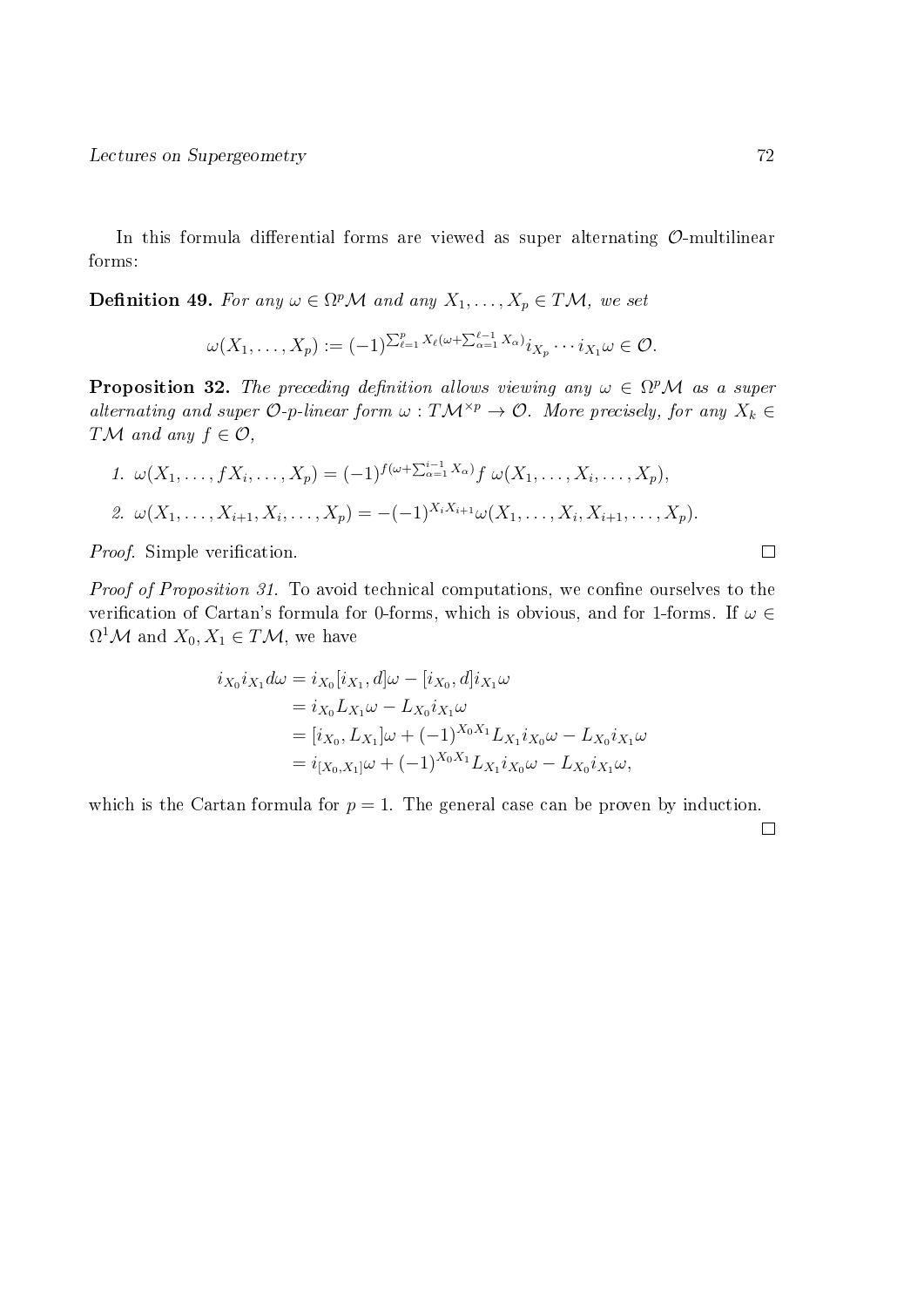# Chapter 5

# Integral Calculus on Supermanifolds

## 5.1 Berezinian of a free supermodule

For convenience we reproduce here the last section of Chapter 1.

The Berezinian of a free supermodule is the superversion of the Determinant of a free module. If S is a free module of rank n over a commutative ring  $R$ , we set

$$
\text{Det } S := \wedge^n S.
$$

To any basis  $(e_i)$  of S, corresponds a basis  $e_1 \wedge \ldots \wedge e_n$  of Det S, such that if  $(e'_i)$  is another basis of S with  $e_i' = B_i^k e_k$ , then

$$
e'_1 \wedge \ldots \wedge e'_n = \text{Det } B \ e_1 \wedge \ldots \wedge e_n.
$$

When trying to extend this concept to the supercase, we note that the exterior product of odd vectors commutes, so that there is no top exterior power for an odd module. It is easily understood that the Berezinian of a free supermodule  $S = S_0 \oplus S_1$ of rank p|q over a supercommutative ring  $R = R_0 \oplus R_1$  (in which 2 is invertible) is isomorphic to

$$
Ber S := \wedge^p S_0 \otimes \vee^q S_1^*.
$$

If  $(e_1,\ldots,e_{p+q})$  is a standard basis of S and  $(\varepsilon^1,\ldots,\varepsilon^{p+q})$  denotes the dual basis, the vector

$$
[e_1, \ldots, e_{p+q}] \simeq e_1 \wedge \ldots \wedge e_p \otimes \varepsilon^{p+1} \vee \ldots \vee \varepsilon^{p+q}
$$

is a basis of Ber S (of cohomological degree p). It can be shown that if  $(e'_1, \ldots, e'_{p+q})$  is a second basis of S related to the first by  $e_i' = e_k B_i^k$ , we have

$$
[e'_1, \dots, e'_{p+q}] = [e_1, \dots, e_{p+q}] \text{ Ber } B.
$$
 (5.1)

It is clear that Ber S is a free super R-module of rank 1|0, if q is even, and of rank 0|1, if q is odd. Hence, since a change of basis  $B : S \to S$  and its Berezinian Ber B : Ber  $S \to$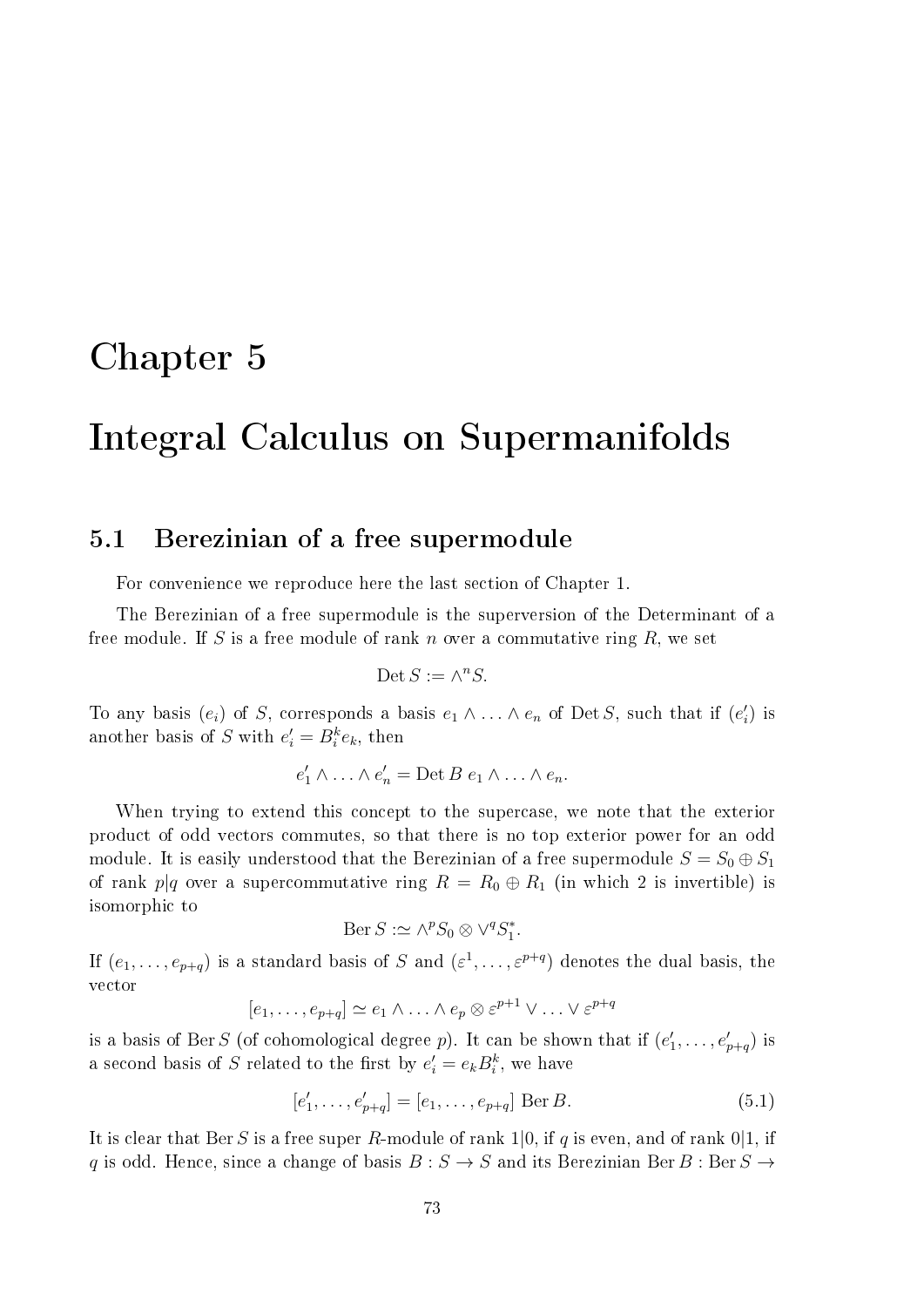Ber S are even automorphisms, the Berezinian Ber is an endofunctor of the category of free super  $R$ -modules of finite rank and corresponding even automorphisms.

For a precise treatment of these questions – even in the  $\mathbb{Z}_2^n$ -graded situation – we refer the reader to [Cov12].

### 5.2 Integration over a classical manifold

To integrate over classical manifolds, we use the theory of Radon measures.

Let M be a smooth n-dimensional [Hausdorff and second countable] manifold. Since M is a locally compact (metrizable [in fact this assumption of the theory of Radon measures is not needed for manifolds, as partitions of unity exist in this case]) topological space and also a countable union of compact subspaces, it suffices to define a Radon *measure* on M, i.e. a positive linear form  $\mu$  of the space  $C_c^0(M)$  of compactly supported continuous functions of M. The general theory then allows to extend  $\mu$  to a bigger space  $L^1_\mu(M) \supset C^0_c(M)$ . The functions  $f \in L^1_\mu(M)$  are said to be integrable over M with respect to the measure  $\mu$  and their integral is defined by  $\int_M f \mu := \mu(f)$ .

The Euclidean space  $\mathbb{R}^n$  admits a canonical measure, the Lebesgue measure, which we denote by  $\delta_0 = |dx^1 \wedge \ldots \wedge dx^n|$ . The theorem that allows to change coordinates in a Lebesgue integral reads as follows. Let  $x = x(y) \rightleftharpoons y = y(x)$  be a diffeomorphism between two open subsets U and V of  $\mathbb{R}^n$ . We have  $f = f(x) \in L^1_{\delta_0}(U)$  if and only if  $f = f(x(y)) |\det \partial_y x| \in L^1_{\delta_0}(V)$  and

$$
\int_{U} f(x) \, |dx^1 \wedge \ldots \wedge dx^n| = \int_{V} f(x(y)) \, |\det \partial_y x| \, |dy^1 \wedge \ldots \wedge dy^n|.
$$
 (5.2)

The appropriate objects for integration over a classical manifold are 1-densities. Roughly, 1-densities are differential top forms up to sign. More precisely, a 1-density on the vector space  $T_mM$  is a map  $\mathfrak{d}: \wedge^n T_mM\setminus\{0\}\to\mathbb{R},$  such that, for any  $s\in\mathbb{R}\setminus\{0\}$ and any  $\Pi \in \wedge^n T_m M \setminus \{0\}$ , we have  $\mathfrak{d}(s\Pi) = |s|^\lambda \mathfrak{d}(\Pi)$ , with  $\lambda = 1$ . If  $\lambda$  is an arbitrary real number,  $\mathfrak d$  is a  $\lambda$ -density of  $T_mM$ . It is clear that the set  $D_\lambda(T_mM)$  of all  $\lambda$ -densities of  $T_mM$  is a real 1-dimensional vector space and that the disjoint union  $D_{\lambda}(M) = \sqcup_m D_{\lambda}(T_mM)$  is a rank 1 vector bundle over M. Indeed, if  $\omega \in \wedge^n T_m^*M$  is a nonzero top linear form of the tangent space, then  $|\omega|^\lambda$  is a basis of  $D_\lambda(T_mM)$ . A  $\lambda$ -density field of M is then a smooth section  $\delta \in \mathfrak{D}_{\lambda}(M) := \Gamma(D_{\lambda}(M))$  of the  $\lambda$ -density bundle. If no confusion is possible it is customary to speak about λ-densities instead of fields of such densities and about densities instead of 1-densities. From what has just been said it is obvious that over a coordinate chart  $(U, \phi = (x^1, \dots, x^n))$  of M a  $\lambda$ -density reads

$$
\delta|_U = \delta(x)|dx^1 \wedge \ldots \wedge dx^n|^{\lambda},
$$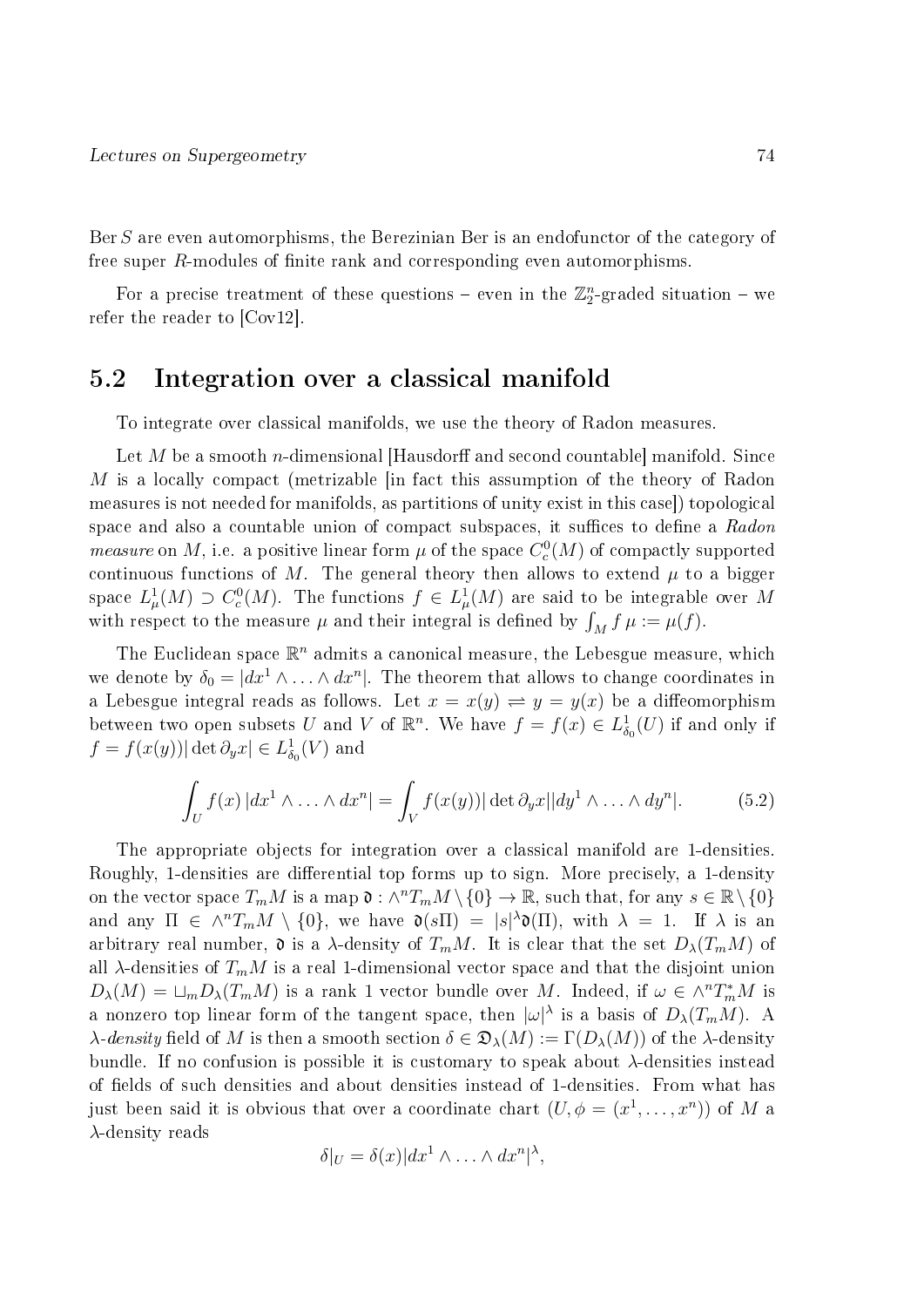where  $\delta = \delta(x)$  is smooth. Observe that if  $(V, \psi = (y^1, \dots, y^n))$  is another coordinate  ${\rm patch} \ {\rm and} \ {\rm if} \ \delta|_V = \delta'(y)| dy^1 \wedge \ldots \wedge dy^n |^{\lambda}, {\rm then, \ obviously, \ the \ component \ transformation}$ law is

$$
\delta'(y) = \delta(x(y)) |\det \partial_y x|^{\lambda}.
$$
\n(5.3)

The point with densities is that for  $\lambda = 1$  the basis vector  $|\omega|$  is a volume element of the tangent space, viewed up to  $\mathbb{Z}_2$ -action. Whereas on nonorientable manifolds a global top differential form is either not smooth or has to vanish at some point, it is clear that a global smooth nowhere vanishing top differential form up to sign, i.e. a global smooth nevervanishing 1-density field, must exist even for nonorientable manifolds. It follows that the line bundle  $\mathfrak{D}_1(M)$  is trivial. Although the following remark is not relevant for integration theory, let us mention that this nevervanishing 1-density, say  $\rho_0$ , provides a nevervanishing  $\lambda$ -density  $\rho_0^{\lambda}$ , which then gives a bijection between functions and  $\lambda$ densities (however, when reading the Lie derivative of densities through this bijection we [obtain a 1-cocycle, called a divergence, and thus] see that densities can definitely not be identified with functions) [GP04].

Let us now come to the integral over a manifold  $M$  associated with a 1-density  $\delta \in \mathfrak{D}_1(M)$ . We know that it suffices to show that this density defines a positive linear form of  $C_c^0(M)$ .

Let us first consider a function  $f \in C_c^0(M)$  that is compactly supported by a chart domain U with coordinates  $\phi = (x^1, \ldots, x^n)$ . If  $f = f(x)$  is this function read in these coordinates and  $\delta(x)|dx^1 \wedge \ldots \wedge dx^n|$  is the coordinate form of the density  $\delta$ , we define the measure or integral associated to  $\delta$  by

$$
\int_{M} f \,\delta := \int_{\varphi(U)} f(x) \,\delta(x) |dx^{1} \wedge \ldots \wedge dx^{n}|,
$$
\n(5.4)

where the RHS Lebesgue integral makes sense as the integrated function is continuous and compactly supported in  $\varphi(U)$ .

We then pass to an arbitrary  $f \in C_c^0(M)$  by means of a partition of unity  $(U_i, \phi_i, \pi_i)_i$ subordinate to the charts of an atlas, i.e. we set

$$
\int_{M} f \,\delta := \sum_{i} \int_{M} (\pi_{i} f) \,\delta. \tag{5.5}
$$

It now suffices to prove that this defines a linear positive form (what is obvious) and that the integrals  $(5.4)$  and  $(5.5)$  only depend on f and neither on the chosen chart, nor on the considered partition. Independence of the partition follows from a well-known computation in integration theory, which we will not repeat here, whereas independence of the chart is readily checked. Indeed, if  $(V, \psi = (y^1, \dots, y^n))$  is another chart that contains the support of  $f$ , we may write as well

$$
\int_M f \,\delta := \int_{\psi(V)} f'(y) \,\delta'(y) |dy^1 \wedge \ldots \wedge dy^n|.
$$
\n(5.6)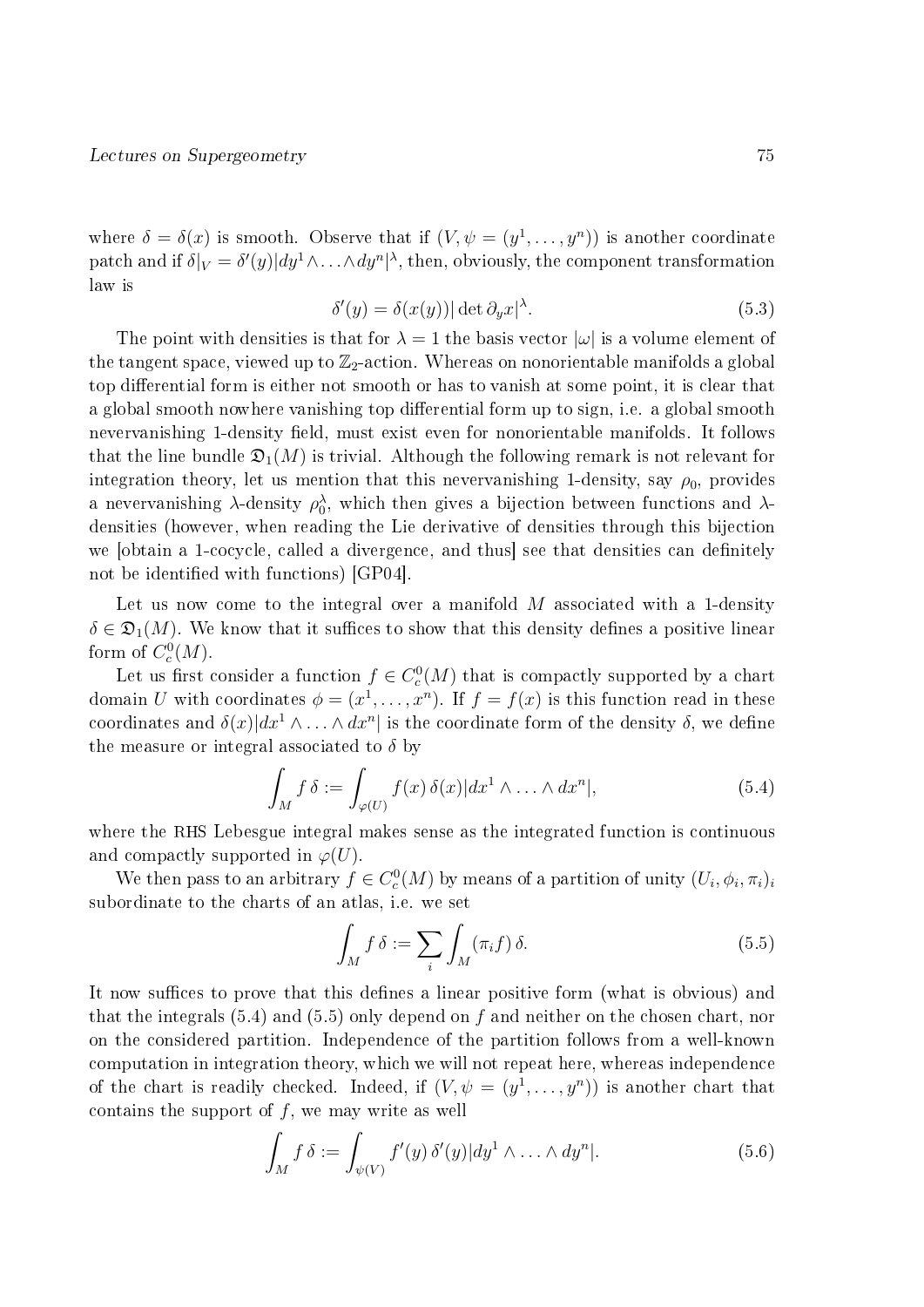However, when executing the coordinate change  $x = x(y) \rightleftharpoons y = y(x)$  in the integral  $(5.4)$ , see  $(5.2)$ , we find

$$
\int_{\psi(V)} f(x(y)) \, \delta(x(y)) |\det \partial_y x| |dy^1 \wedge \ldots \wedge dy^n|,
$$

which, in view of transformation law  $(5.3)$ , coincides with the integral  $(5.6)$ . This also allows to understand why compactly supported 1-densities can be integrated over any manifold, whereas integrable top differential forms can be defined and integrated only over oriented manifolds – for which there exists an atlas such that all Jacobian determinants are strictly positive. Of course, integration of compactly supported functions with respect to a 1-density can be viewed as a particular case of integration of compactly supported 1-densities.

We finish this section with two remarks that will be used in the following.

The sheaf of 1-densities of a manifold M can be viewed as

$$
\mathfrak{D}_{1\,M}=\Omega^n_M\otimes\mathrm{or}_M,
$$

where  $\Omega^n_M$  denotes the sheaf of maximal forms and  $\mathrm{or}_M$  the orientation sheaf of  $M.$  The set  $or_M(M) = \Gamma(M, or_M)$  of global sections is the disjoint union of the sets made up by the two orientations of the tangent spaces. It is clear that this union is a smooth manifold and even a clothing of  $M$  with two leaves. The sheaf of densities is of course a sheaf of  $\mathcal{C}_M^{\infty}$ -modules.

Instead of defining a density intrinsically, we could have defined it, for a chosen atlas, as a family of functions  $\delta = \delta(x)$ ,  $\delta' = \delta'(y)$ ... associated with the atlas charts and that transform according to the rule  $\delta'(y) = \delta(x(y)) |\det \partial_y x|$ .

## 5.3 Integration over a supermanifold

#### 5.3.1 Berezinian sheaf – supervector bundle approach

Integration over supermanifolds is of course tightly connected with the superversions of top differential forms and 1-densities. As mentioned previously, the "sheaf of top forms  $\Omega_M^{\text{top}} = \wedge^{\text{top}} \Omega_M^1 = \text{Det} \, \Omega_M^1$ " has to be replaced by the Berezinian sheaf Ber $\Omega_M^1$ , which is defined as follows.

Let us fix an atlas of supercharts of the considered supermanifold  $\mathcal{M}$ .

Over a domain  $U$  with supercoordinates  $(x^1,\ldots,\xi^q)$  the  $O_M(U)$ -module  $({\rm Ber}\,\Omega^1_M)(U)$ is given by

$$
\Gamma(U, \text{Ber } \Omega_M^1) := [dx^1, \dots, d\xi^q] O_M(U) \simeq (dx^1 \wedge \dots \wedge dx^p \otimes \partial_{\xi^1} \vee \dots \vee \partial_{\xi^q}) O_M(U).
$$
\n(5.7)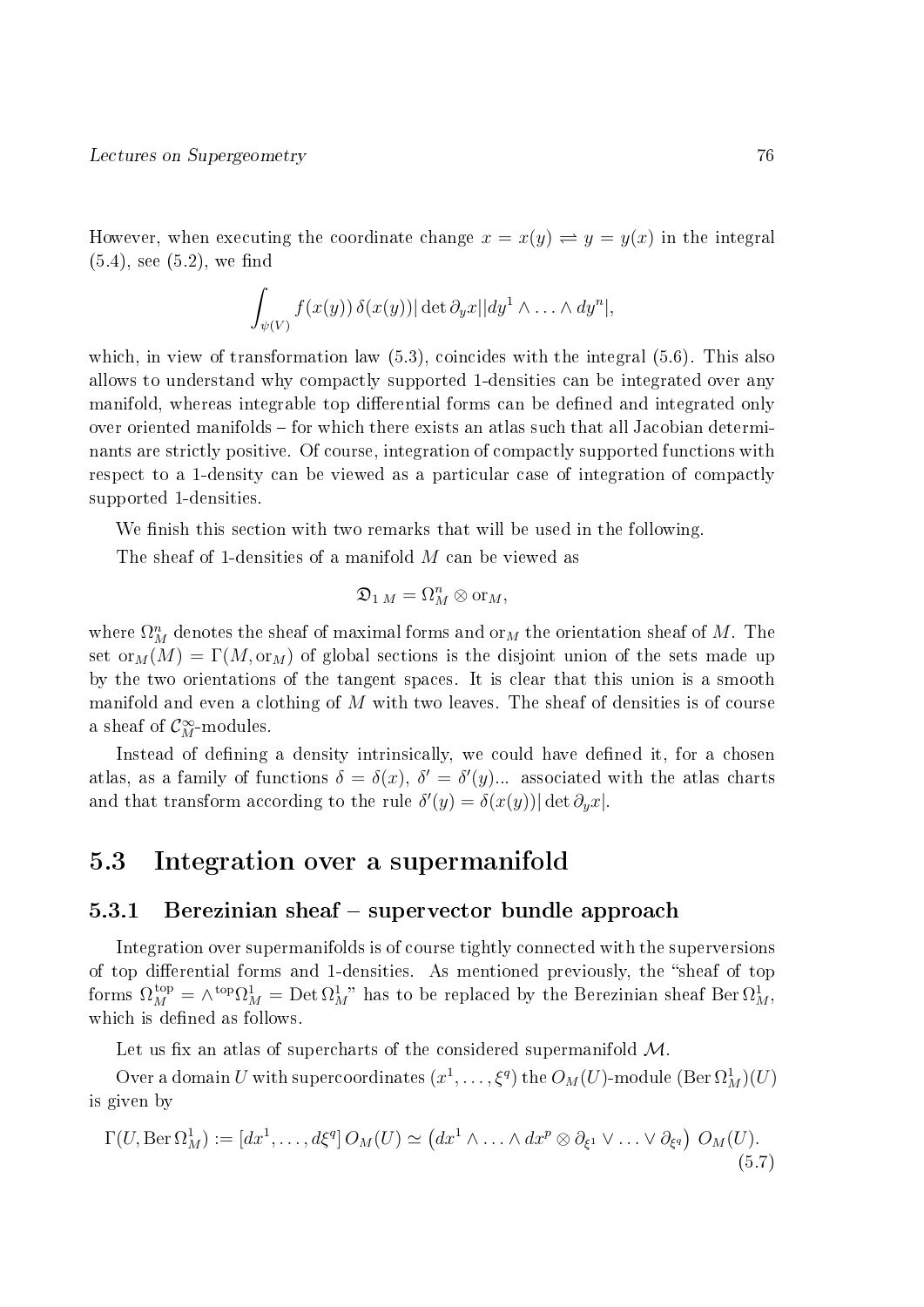We know, see Equation  $(5.1)$ , that if V is a second patch with supercoordinates  $(y^1, \ldots, \eta^q)$ , then in the overlap  $U \cap V$ , we have

$$
[dy1,..., d\etaq] = [dx1,..., d\xiq] Ber J(x, \xi),
$$

where  $J(x,\xi)$  is the modified Jacobian matrix of the isomorphism  $y = y(x,\xi), \eta =$  $\eta(x,\xi)$ . Let us mention here that the modified Jacobian  $J(y,\eta)$  of the inverse isomorphism  $x = x(y, \eta), \xi = \xi(y, \eta)$  is, as in the classical setting, of course the inverse of  $J(x,\xi)$  (so that their Berezinians are inverses of each other as well). In parts of the literature the modified Jacobian matrix is replaced by its supertranspose, which is of course irrelevant, as the two Berezinians coincide.

A global section in  $\Gamma(M, \text{Ber } \Omega^1_M)$  is a family of local sections  $[dx^1, \ldots, d\xi^q] \omega(x, \xi)$ ,

$$
[dy1,...,d\etaq] \omega'(y,\eta) = [dx1,...,d\xiq] Ber J(x,\xi)\omega'(y(x,\xi),\eta(x,\xi))...,
$$

over all coordinate charts of the considered atlas, whose components verify the transformation rule  $\omega(x,\xi) = \text{Ber } J(x,\xi)\omega'(y(x,\xi), \eta(x,\xi))$  or, equivalently,

$$
\omega'(y,\eta) = \text{Ber } J(y,\eta)\omega(x(y,\eta),\xi(y,\eta)).\tag{5.8}
$$

As the supervector bundles over a supermanifold  $\mathcal{M} = (M, O_M)$  are defined as the locally free sheaves of  $O_M$ -modules, the preceding construction of the locally free Berezinian sheaf of  $O_M$ -modules (of rank 1|0 [if q is even] or 0|1 [if q is odd]) can be viewed, in the geometric language, as the gluing of a superbundle from trivial local line bundles by means of the Berezinian of the differential of the transition isomorphisms.

We finish this section with a remark on Symbol Calculus. Let  $U \subset \mathbb{R}^n$  be an open subset and V, W two real finite-dimensional vector spaces. If  $D \in \mathcal{D}^k(\mathcal{C}^\infty(U) \otimes$  $V, \mathcal{C}^{\infty}(U) \otimes W$  denotes a kth order differential operator, and if  $f \in \mathcal{C}^{\infty}(U)$ ,  $v \in V$ ,  $x \in U$ , and  $p \in (\mathbb{R}^n)^*$ , we write

$$
D(fv) = \sum_{\substack{|\alpha| \leq k}} D_{\alpha,x}(v) \partial_{x^1}^{\alpha^1} \dots \partial_{x^n}^{\alpha^n} f
$$
  
\n
$$
\simeq \sum_{|\alpha| \leq k} D_{\alpha,x}(v) p_1^{\alpha^1} \dots p_n^{\alpha^n}
$$
  
\n
$$
=: D(p; v),
$$

where  $D_{\alpha,x} \in \text{Hom}_{\mathbb{R}}(V,W)$  is a linear map that depends smoothly on  $x \in U$ , p represents the derivatives of D acting on f and v represents the argument fv of D. Eventually,  $D(p; v)$  is a degree k polynomial in  $p \in (\mathbb{R}^n)^*$  with coefficients in  $\mathcal{C}^\infty (U, \operatorname{Hom}_\mathbb{R} (V,W)).$  A differential operator can thus be replaced by a polynomial – its total symbol. This method leads to a powerful nonstandard computing technique that has important applications especially in Homological Algebra [Pon04]. In particular, it entails that

$$
\Gamma(\vee TU) \simeq \text{Pol}(T^*U) \simeq \mathcal{D}(\mathcal{C}^\infty(U)),
$$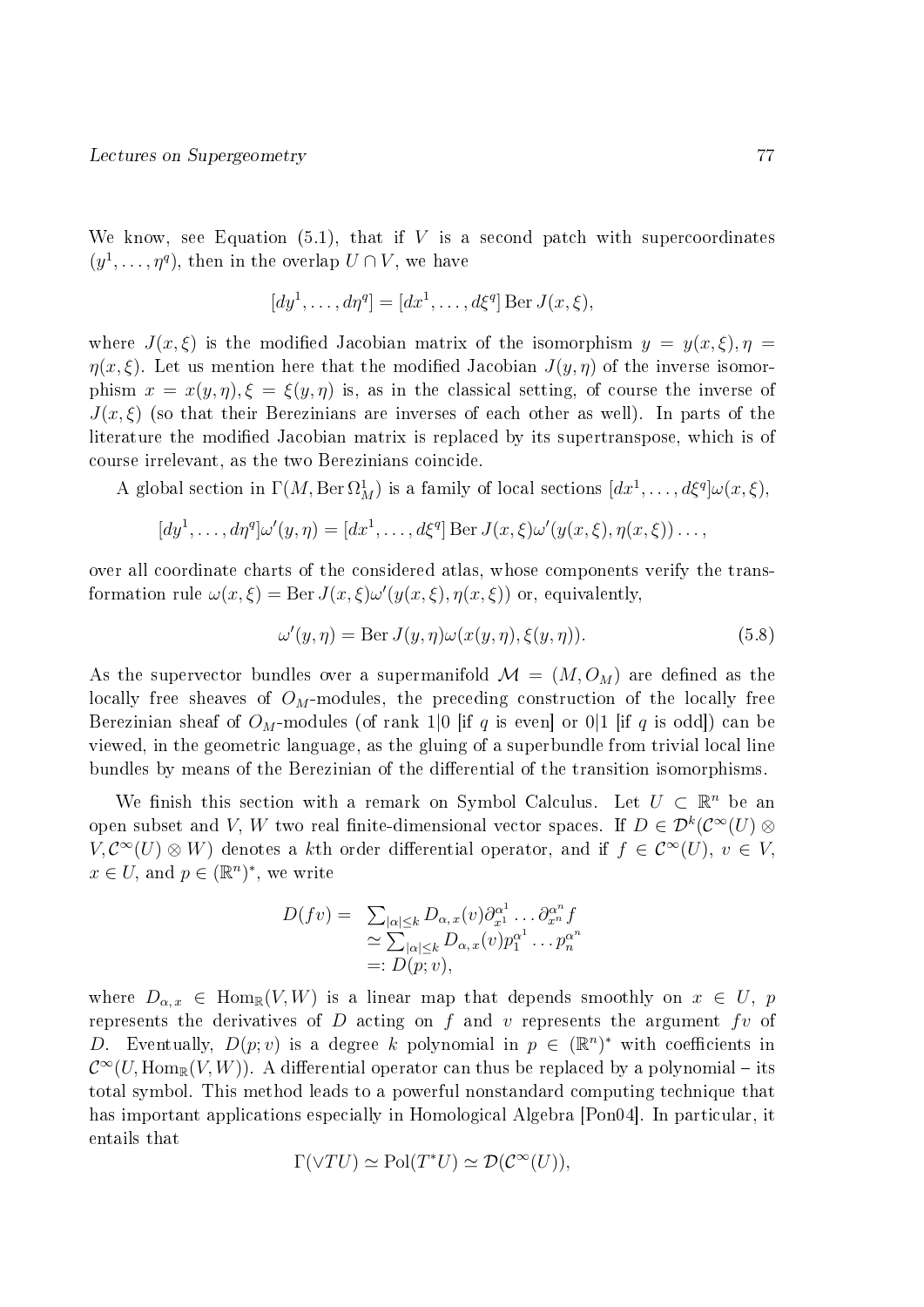so that, if  $p \in (\mathbb{R}^n)^* \subset \Gamma(T^*U)$ , we have for instance

$$
\partial_{x^1} \vee \partial_{x^2} \simeq (p \mapsto (1/2)(\partial_{x^1} \vee \partial_{x^2})(p, p) = p_1 p_2) \simeq \partial_{x^1} \partial_{x^2}.
$$

It is thus natural to view local Berezinian sections, see (5.7), as

$$
\Gamma(U,\mathrm{Ber}\,\Omega^1_M)=[dx^1,\ldots,d\xi^q]\,O_M(U)
$$

$$
\simeq (dx^1 \wedge \ldots \wedge dx^p \otimes \partial_{\xi^1} \ldots \partial_{\xi^q}) \; O_M(U) \simeq (dx^1 \wedge \ldots \wedge dx^p \otimes \partial_{\xi^q} \ldots \partial_{\xi^1}) \; O_M(U). \tag{5.9}
$$

#### 5.3.2 Sheafs of super differential operators

In view of the description of an intrinsic approach to the Berezinian sheaf, we next detail the construction of differential operators on supermanifolds [GKP10].

Let us recall that a *smooth supermanifold* M of dimension  $p|q$  is a (local) super ringed space  $(M, \mathcal{A})$  over a topological space  $M$  that is locally isomorphic to  $(\mathbb{R}^p, C^{\infty \, p|q}),$ where, for any open subset  $\mathfrak{U} \subset \mathbb{R}^p$ ,  $C^{\infty} \mathbb{P}^q(\mathfrak{U}) := C^{\infty}(\mathfrak{U})[\xi^1,\ldots,\xi^q] - \text{the } \xi^{\alpha}$  being formal anticommuting generators. More precisely, we assume that  $A$  is a sheaf of associative supercommutative R-algebras with unit. The superalgebra  $\mathcal{A}(M) = \Gamma(M, \mathcal{A})$ of global sections of  $\mathcal A$  is the algebra  $C^{\infty}(\mathcal M)$  of functions of the supermanifold  $\mathcal M$ . It is well-known that, due to the local model condition, the locality condition for the stalks is automatically satisfied. Further, the considered data induce a smooth manifold structure of dimension  $p$  on  $M$  and provide an embedding of the classical manifold  $M$ into the supermanifold  $\mathcal{M}$ .

For any open subset  $U \subset M$ , we denote by  $(Der \mathcal{A})(U)$  the  $\mathcal{A}(U)$ -module  $Der(\mathcal{A}(U))$ of derivations of the superalgebra  $\mathcal{A}(U)$ . If  $X \in (Der \mathcal{A})(U)$ , there is, in view of the localization principle, for any open subset  $V \subset U$ , a unique derivation  $X|_V \in$  $(\text{Der }\mathcal{A})(V)$  such that  $(Xf)|_V = X|_V f|_V$ , for all  $f \in \mathcal{A}(U)$ . The assignment  $U \to$  $(Der \mathcal{A})(U)$  is actually a locally free sheaf of A-modules, called the derivation sheaf Der A of the structure sheaf A, or, also, the tangent sheaf TM of the supermanifold M. The module  $(TM)(M)$  of global sections of the super vector bundle TM is the  $C^\infty(\mathcal M)$ -module  $\mathcal X(\mathcal M)$  of *vector fields* of  $\mathcal M$  – which carries an obvious Lie superalgebra structure.

In the following we denote by  $\text{End}(\mathcal{A}(U))$  the  $\mathcal{A}(U)$ -module of even and odd R-linear maps from  $\mathcal{A}(U)$  to itself. The  $\mathcal{A}(U)$ -module of  $k$ -th order differential operators  $\mathcal{D}^k(U),$  $k \in \mathbb{N}$ , is then defined inductively by

$$
\mathcal{D}^k(U) := \{ D \in \underline{\text{End}}(\mathcal{A}(U)) : [D, \mathcal{A}(U)] \subset \mathcal{D}^{k-1}(U) \},
$$

where  $[-,-]$  is the supercommutator and where  $\mathcal{D}^{-1}(U) = \{0\}.$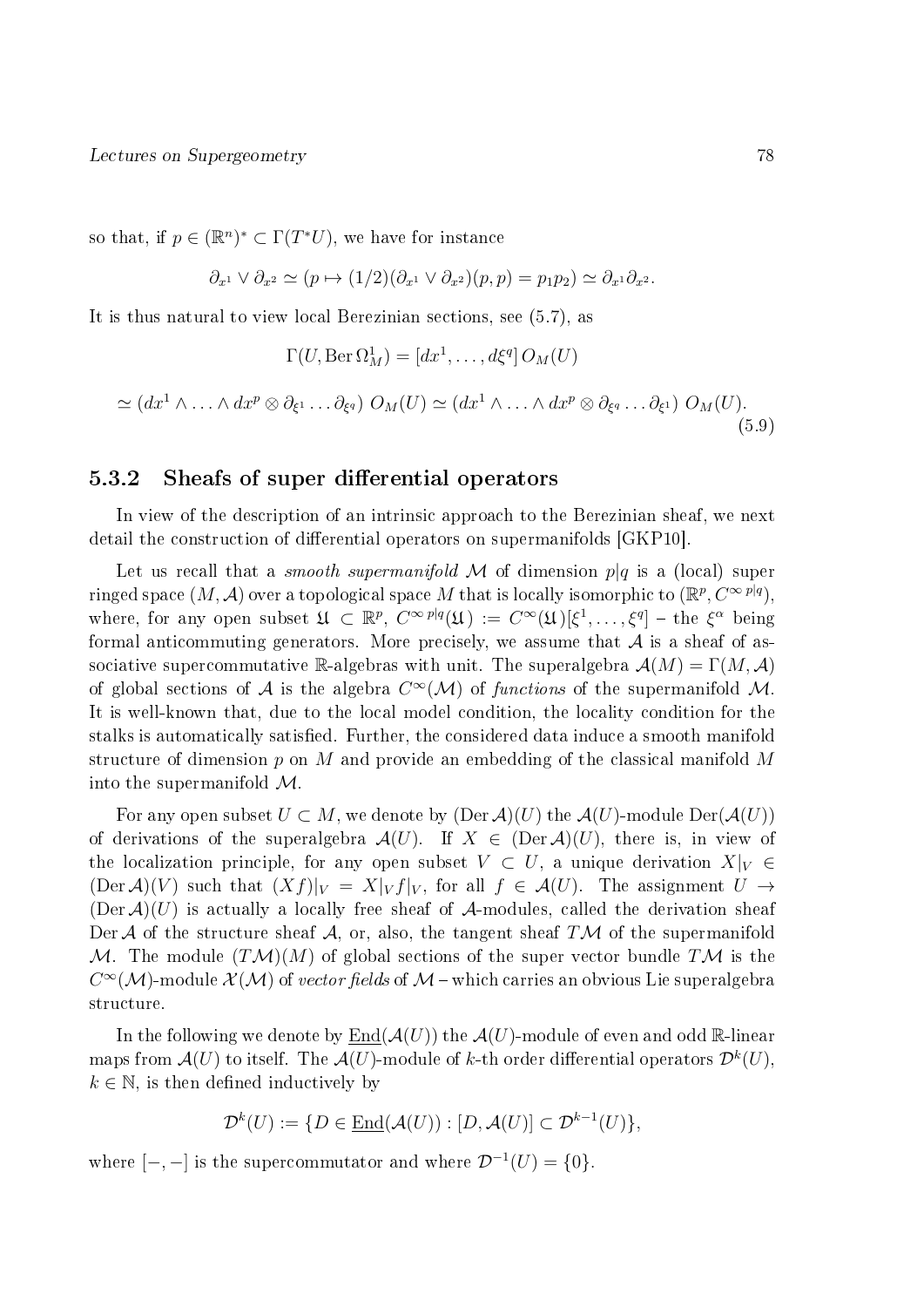Of course,  $\mathcal{D}^0(U) = \mathcal{A}(U)$ , and thus 0-order operators are local. This entails by induction that any super differential operator is local. Indeed, if  $D \in \mathcal{D}^k(U),$  if the restriction  $f|_V$  of  $f \in \mathcal{A}(U)$  to an open  $V \subset U$  vanishes, and if  $v \in V$ , let  $\gamma \in \mathcal{A}_0(U)$ be a super bump function with support supp  $\gamma \subset V$  (in the supercontext the support can be defined as usual as the complement in U of the set of those points  $u \in U$  for which the restriction of  $\gamma$  to some neighborhood of u vanishes) and restriction  $\gamma|_W = 1$ , for some neighborhood  $W \subset V$  of v, see localization principle [Lei80, Corollary 3.1.8]. It then follows from the defining property of differential operators applied to  $[D, \gamma]$ f. the induction assumption, and the fact  $\gamma f = 0$ , that  $(Df)|_W = 0$ . We can now show that there exists, just as in the case of vector fields, for any  $D \in \mathcal{D}^k(U)$  and any open  $V \subset U$ , a unique  $D|_V \in \mathcal{D}^k(V)$  such that  $(Df)|_V = D|_V f|_V$ , for all  $f \in \mathcal{A}(U)$ . Indeed, if  $f \in \mathcal{A}(V)$  and  $v \in V$ , it is possible to choose a function  $F \in \mathcal{A}(U)$  (of the same parity as f) such that supp  $F \subset \text{supp } f$  and  $F|_W = f|_W$ , for some neighborhood  $W \subset V$  of v. Locality entails that  $(DF)|_W \in \mathcal{A}(W)$  and  $(DF')|_{W'} \in \mathcal{A}(W')$ , defined for two points  $v, v' \in V$ , depend only on f and coincide in the intersection  $W \cap W'$ . Thus these local functions define a unique global function  $D|_V f \in \mathcal{A}(V)$  such that

$$
(D|_V f)|_W = (DF)|_W.
$$

Since, obviously,  $D|_V \in \underline{\text{End}}(\mathcal{A}(V))$  (note that  $D|_V$  has the same parity as D), it suffices - to prove the above claim - to observe that, for any  $f_1, \ldots, f_{k+1} \in \mathcal{A}(V)$ , we have

$$
[\dots[[D|_V, f_1], f_2], \dots, f_{k+1}]|_W = [\dots[[D, F_1], F_2], \dots, F_{k+1}]|_W = 0,
$$

with self-explaining notations.

In view of the just detailed restrictions of differential operators, the assignment  $U \to \mathcal{D}^k(U)$  is a presheaf and obviously also a sheaf – as  $\mathcal A$  is a sheaf.

**Proposition 33.** For any  $k \in \mathbb{N}$ , the presheaf  $\mathcal{D}^k$  of k-th order super differential operators over the base manifold M of a smooth supermanifold  $\mathcal{M} = (M, \mathcal{A})$  of dimension  $p|q$ , is a locally free sheaf of A-modules, with local basis

$$
\partial_x^{\alpha} \partial_{\xi}^{\beta} := \partial_{x^1}^{\alpha^1} \dots \partial_{x^p}^{\alpha^p} \partial_{\xi^q}^{\beta^q} \dots \partial_{\xi^1}^{\beta^1},
$$

where  $(x, \xi)$  are local coordinates,  $\beta_a \in \{0, 1\}$ , and  $|\alpha| + |\beta| \leq k$ .

*Proof.* The method used to prove local freeness of the sheaf of vector fields goes through in the case of differential operators. Let us give some details because of the increased technicity.

If  $M = U^{p|q}$  is a superdomain, if  $D \in \mathcal{D}^k(U)$  is of the type

$$
\sum_{i=0}^{k} D^i = \sum_{i=0}^{k} \sum_{|\alpha|+|\beta|=i} D^i_{\alpha\beta}(x,\xi) \partial_x^{\alpha} \partial_{\xi}^{\beta} \in \mathcal{D}^k(U), \tag{5.10}
$$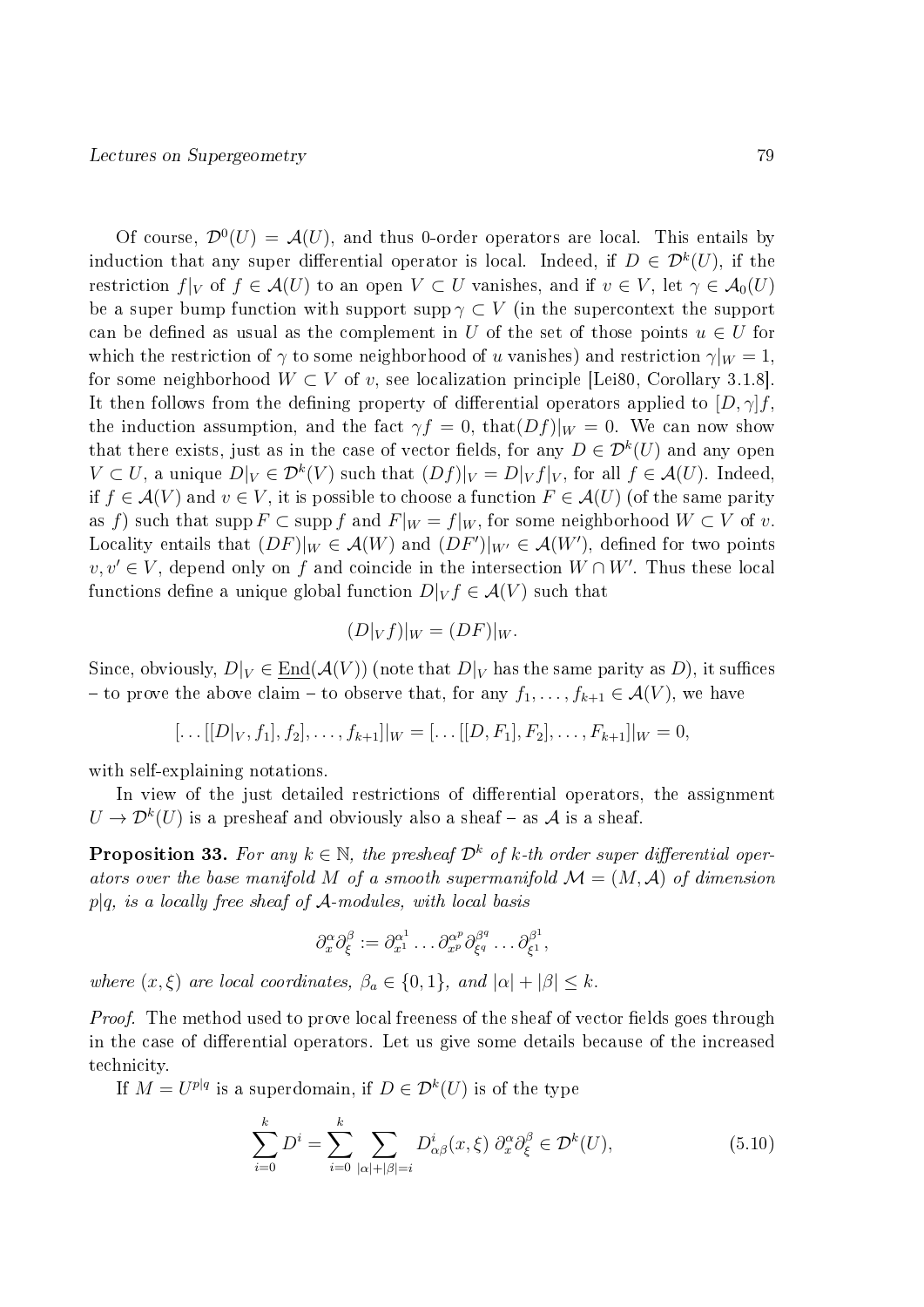and if  $m_{\alpha\beta} = (1/\alpha!) x^\alpha \xi^\beta$ , where the odd coordinates are written in increasing order, then necessarily

$$
D_{\alpha\beta}^i = D^i m_{\alpha\beta} = D m_{\alpha\beta} - \sum_{j=0}^{i-1} D^j m_{\alpha\beta}, \qquad (5.11)
$$

and an induction on i immediately shows that the coefficients  $D^i_{\alpha\beta}$ , if they exist, are unique.

Take now an arbitrary  $D \in \mathcal{D}^k(U)$  and set  $\Delta = D - \sum \in \mathcal{D}^k(U),$  where  $\sum$  denotes the RHS of (5.10) with the coefficients defined in (5.11). This operator  $\Delta$  vanishes by construction on the polynomials of degree  $\leq k$  in  $x, \xi$ .

For any  $f_1, \ldots, f_{\ell-1}, h \in \mathcal{A}(U), \ell \geq k+1$ , we have

$$
\Delta(f_1 \dots f_{\ell-1} h) = \sum_{b=1}^{\ell-1} \sum_{j=1}^{\ell-1} f_{i_1} \dots f_{i_b} \Delta(f_{i_{b+1}} \dots f_{i_{\ell-1}} h) + F(h), \tag{5.12}
$$

as immediately seen when developing  $F(h) := [\dots[[\Delta, f_1], f_2], \dots, f_{\ell-1}]h$ . If  $\ell > k + 1$ , the term  $F(h)$  vanishes, whereas in the case  $\ell = k + 1$  it is given by  $F(h) = F(1)h$ . Equation (5.12) shows that  $\Delta = 0$  on any polynomial of degree  $k+1$ , then, by induction. that  $\Delta = 0$  on an arbitrary polynomial in x,  $\xi$ . Further, this equation entails that  $\Delta\mathcal{I}_m^{k+c}\subset \mathcal{I}_m^c,\ m\in U,\ c\ge 1,$  where  $\mathcal{I}_m$  is the unique homogeneous maximal ideal of the stalk  $\mathcal{A}_m$ . However, in view of Hadamard's lemma, we can, for any  $f \in \mathcal{A}(U)$  and any  $m \in U$ , find a polynomial  $P_{f,m}$  in  $x, \xi$  such that  $f - P_{f,m} \in \mathcal{I}_m^{k+q+1}$ . It follows that  $\Delta f = \Delta(f - P_{f,m}) \in \mathcal{I}_m^{q+1}$ , for all  $m \in U$ , so that  $\Delta f = 0$ .  $\square$  $\Box$ 

The super R-vector space  $End(A(U))$  carries natural associative and Lie superalgebra structures  $\circ$  and  $[-,-]$  (we often omit the symbol  $\circ$ ). An induction on  $k+\ell$  allows seeing that  $\mathcal{D}^k(U) \circ \mathcal{D}^\ell(U) \subset \mathcal{D}^{k+\ell}(U)$  and  $[\mathcal{D}^k(U), \mathcal{D}^\ell(U)] \subset \mathcal{D}^{k+\ell-1}(U)$ , so that the super vector space  $\mathcal{D}(U):=\cup_{k\in\mathbb{N}}\mathcal{D}^k(U)$  of all differential operators inherits associative and Lie superalgebra structures that have weight 0 and −1, respectively, with respect to the filtration degree. It is easily checked that  $\mathcal{D}: U \to \mathcal{D}(U)$  (resp.  $\mathcal{D}^1: U \to \mathcal{D}^1(U)$ ) is a locally free sheaf of A-modules and associative and Lie superalgebras (resp. of A-modules and sub Lie superalgebras) over M. The algebra  $\mathcal{D}(M)$  (resp.  $\mathcal{D}^1(M)$ ) is the super Lie algebra of *differential operators* (resp. *first order differential operators*) of the supermanifold M. In the sequel we denote this algebra also by  $\mathcal{D}(\mathcal{M})$  or even by  $\mathcal{D}$  (resp. by  $\mathcal{D}^1(\mathcal{M})$  or  $\mathcal{D}^1$ ).

#### 5.3.3 Density bundle

We now construct the bundle  $\frak D_{1\,M}=\mathrm{Ber}\,\Omega^1_M\otimes$  or $_M$  of 1-densities of a supermanifold  $\mathcal{M} = (M, O_M)$  as the Berezinian sheaf twisted by the orientation sheaf of the body.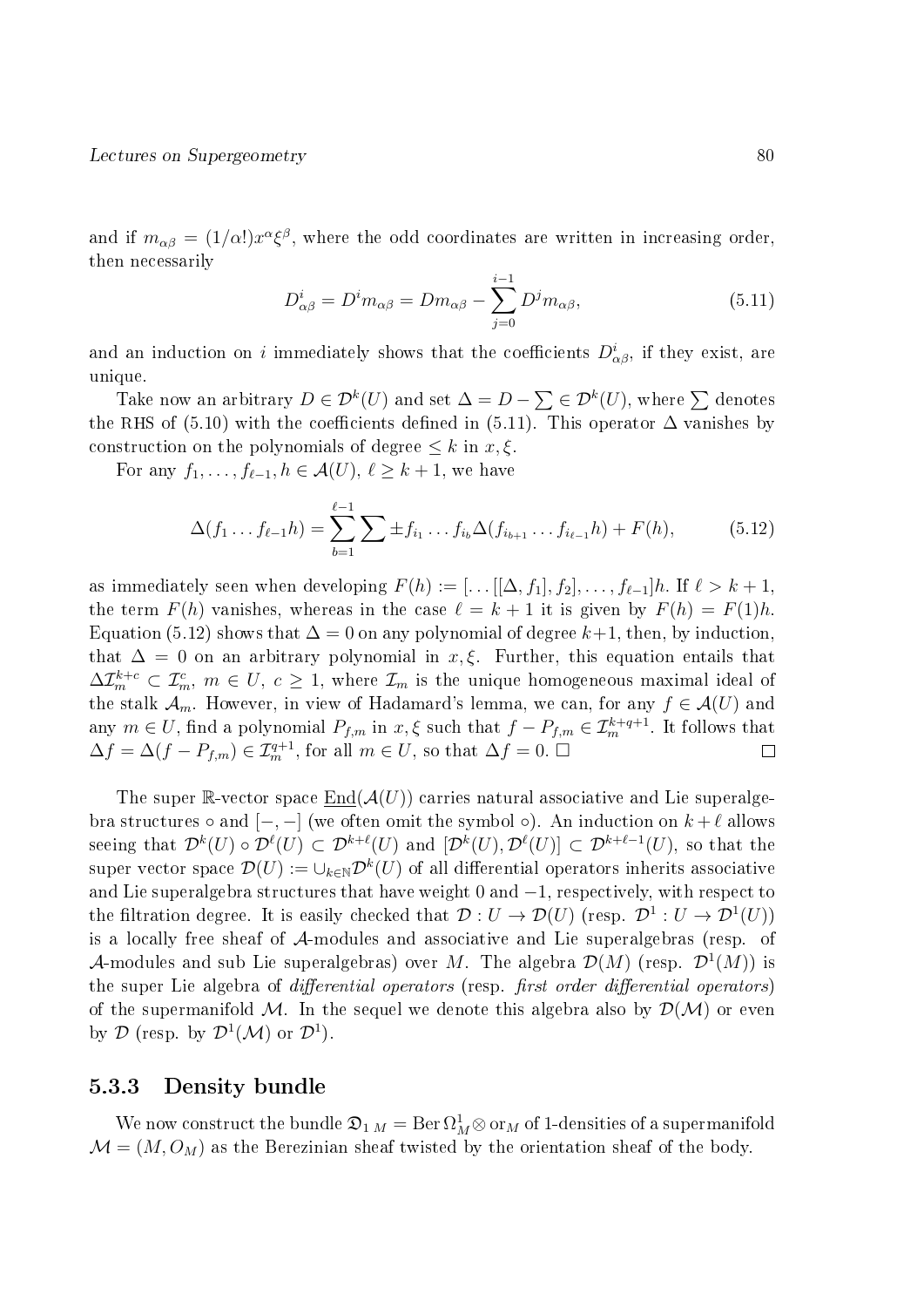Fix again an atlas of supercharts of M.

Over a domain  $U$  with supercoordinates  $(x^1,\ldots,\xi^q)$  the  $O_M(U)$ -module  $\mathfrak{D}_{1\,M}(U)$  is given by

$$
\Gamma(U, \mathfrak{D}_{1\,M}) := |[dx^1, \ldots, d\xi^q]| O_M(U) \simeq (|dx^1 \wedge \ldots \wedge dx^p| \otimes \partial_{\xi^q} \ldots \partial_{\xi^1}) O_M(U).
$$

If V is a domain with coordinates  $(y^1, \ldots, \eta^q)$ , then

$$
|[dy^1,\ldots, d\eta^q]| = |[dx^1,\ldots, d\xi^q]|
$$
sign det  $(\partial_x y|_{(x,0)})$  Ber  $J(x,\xi)$ 

in the overlap  $U \cap V$ .

A global section in  $\mathfrak{D}_{1\,M}$  is then a family of local sections  $|[dx^1,\ldots,d\xi^q]|\delta(x,\xi),$ 

$$
|[dy^1, \dots, d\eta^q]| \delta'(y, \eta) =
$$
  

$$
|[dx^1, \dots, d\xi^q]| \text{ sign det } (\partial_x y|_{(x,0)}) \text{ Ber } J(x,\xi) \delta'(y(x,\xi), \eta(x,\xi)) \dots,
$$

over all coordinate charts of the considered atlas, whose components verify the transformation rule

$$
\delta'(y,\eta) = \text{sign det} \left( \partial_y x|_{(y,0)} \right) \text{Ber } J(y,\eta) \delta(x(y,\eta), \xi(y,\eta)). \tag{5.13}
$$

Let us mention that a section of the density bundle  $\mathfrak{D}_{1 M}$  of M is said to be nondegenerate if its local forms have invertible components  $\delta(x,\xi)$ . Just as the 1-density line bundle of a classical manifold has always a nevervanishing section, there exists a nondegenerate global section of the 1-density line bundle of a supermanifold. In the literature the sections of  $\mathfrak{D}_{1\,M}$  are sometimes referred to as nonoriented Berezinian sections.

#### 5.3.4 Integration over a supermanifold

Integration over supermanifolds consists locally of integration with respect to even and odd variables. The theory is mainly due to Felix Berezin. The "defect" of the Berezinian integral is its confinement to compactly supported objects.

Let  $\delta \in \Gamma(M, \mathfrak{D}_{1,M})$  be a compactly supported global 1-density, i.e. a global density whose components  $\delta(x,\xi) = \sum_I \delta_I(x)\xi^I$  are compactly supported, which means that they have compactly supported coefficients  $\delta_I(x)$ .

As in the classical setting, we first assume that  $\delta$  is compactly supported in a superchart domain. Let  $(U, \varphi = (x, \xi))$  and  $(V, \psi = (y, \eta))$  be two charts such that  $\mathrm{supp} \,\delta_I(x) \subset U$ ,  $\mathrm{supp} \,\delta'_I(y) \subset V$ , for all I. Of course, we write

$$
\delta|_U = |[dx^1, \dots, d\xi^q]| \delta(x, \xi) \simeq (|dx^1 \wedge \dots \wedge dx^p| \otimes \partial_{\xi^q} \dots \partial_{\xi^1}) \delta(x, \xi)
$$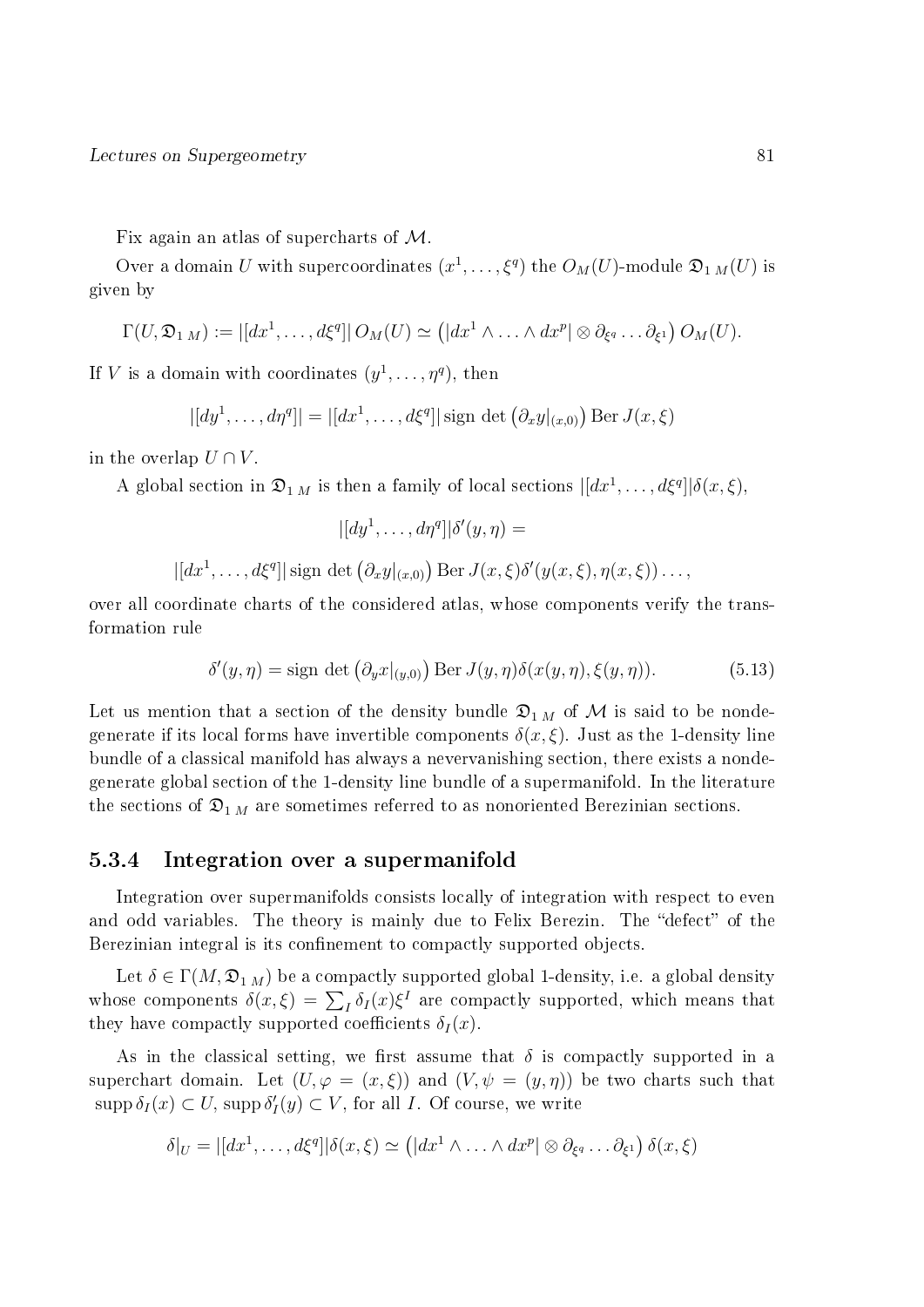and

$$
\delta|_V = |[dy^1, \ldots, d\eta^q]| \delta'(y, \eta) \simeq (|dy^1 \wedge \ldots \wedge dy^p| \otimes \partial_{\eta^q} \ldots \partial_{\eta^1}) \delta'(y, \eta).
$$

It seems then quite natural to define the integral over  $\mathcal M$  of  $\delta$  by

$$
\int_{\mathcal{M}} \delta = \int_{\mathcal{U}^{p|q}} |[dx^1, \dots, d\xi^q]| \delta(x, \xi) :=
$$
\n
$$
\int_{\mathcal{U}^{p|q}} |dx^1 \wedge \dots \wedge dx^p| (\partial_{\xi^q} \dots \partial_{\xi^1} \delta(x, \xi)) = \int_{\varphi(U)} |dx^1 \wedge \dots \wedge dx^p| \delta_{1 \dots q}(x) \in \mathbb{R},
$$
\n(5.14)

where  $\delta_{1...q}(x)$  denotes the coefficient of  $\xi^1\ldots \xi^q$  in  $\delta(x,\xi)$  and where the RHS Lebesgue integral makes sense as  $\delta_{1...q}(x) \in C^{\infty}(\varphi(U))$  has a compact support in  $\varphi(U)$ . This integral is independent of the considered coordinates, if

$$
\int_{\mathcal{M}} \delta = \int_{\mathcal{V}^{p|q}} |[dy^1, \dots, d\eta^q]| \delta'(y, \eta) :=
$$
\n
$$
\int_{\mathcal{V}^{p|q}} |dy^1 \wedge \dots \wedge dy^p| (\partial_{\eta^q} \dots \partial_{\eta^1} \delta'(y, \eta)) = \int_{\psi(V)} |dy^1 \wedge \dots \wedge dy^p| \delta'_{1 \dots q}(y) \in \mathbb{R}
$$
\n(5.15)

leads to the same result.

To continue we need the change of variables formula for the just defined Berezinian integral. We only state the result here  $-$  its proof can be found in works of Leites, Berezin, Pakhomov, Voronov..., see e.g. [DSB03], Berezinian integral). Since this proof relies substantially on integration by parts, we understand that the requirement that all the coefficients be compactly supported is really needed. For the preceding Berezinian definition of the integral over a superdomain of a compactly supported superfunction, we get the

**Theorem 6.** Let  $x = x(y, \eta), \xi = \xi(y, \eta) \rightleftharpoons y = y(x, \xi), \eta = \eta(x, \xi)$  be an isomorphism of superdomains  $\mathcal{U}^{p|q}$  and  $\mathcal{V}^{p|q}$  and let  $\delta(x,\xi)$  be a compactly supported superfunction of  $\mathcal{U}^{p|q}.$  Then,

$$
\int_{\mathcal{U}^{p|q}} |[dx^1, \dots, d\xi^q]| \delta(x,\xi) =
$$
\n
$$
\int_{\mathcal{V}^{p|q}} |[dy^1, \dots, d\eta^q]| \text{ sign det } (\partial_y x|_{(y,0)}) \text{ Ber } J(y,\eta) \delta(x(y,\eta), \xi(y,\eta)).
$$
\n(5.16)

When combining this result (valid for the Berezinian definition of the superintegral) with the transformation law  $(5.13)$  (valid for global 1-densities), we get

$$
\int_{\mathcal{U}^{p|q}} |[dx^1,\ldots,d\xi^q]| \delta(x,\xi) = \int_{\mathcal{V}^{p|q}} |[dy^1,\ldots,d\eta^q]| \delta'(y,\eta),
$$

so that the integral  $\int_{\mathcal{M}} \delta$  is actually well-defined.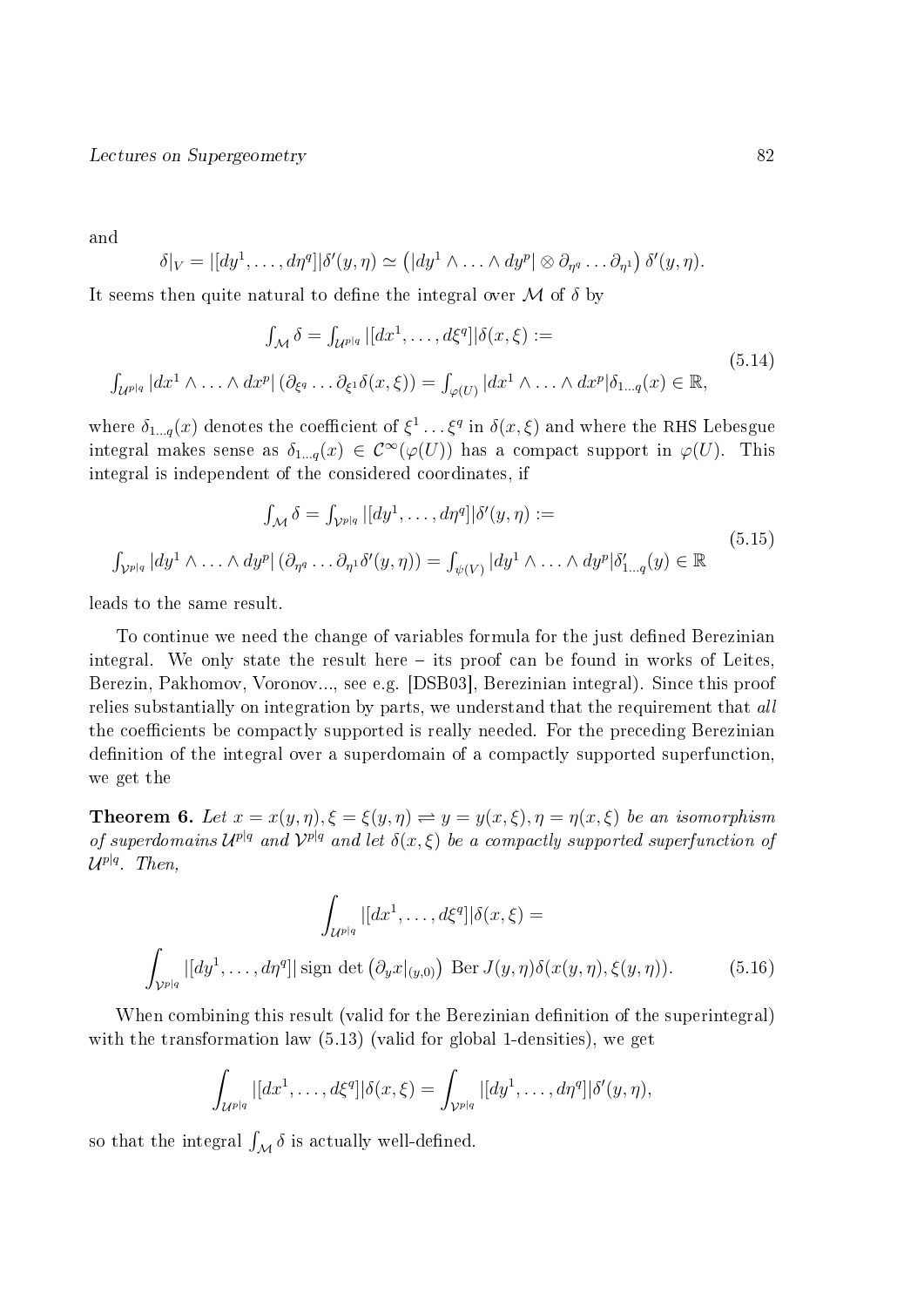A partition of unity  $(U_i, \varphi_i, \pi_i)_i$  subordinate to a coordinate cover allows to define the integral over a supermanifold  $\cal M$  of an arbitrary compactly supported density  $\delta$ :

$$
\int_{\mathcal{M}} \delta := \sum_{i} \int_{\mathcal{M}} \pi_{i} \delta. \tag{5.17}
$$

As for classical manifolds, this definition is independent of the choice of the partition.

Clearly, the integration over supermanifolds  $\mathcal{M} = (M, O_M)$  of compactly supported densities (or nonoriented Berezinian sections) contains the *integration over* M with respect to a fixed density  $\delta$  of compactly supported superfunctions  $s \in O_M(M)$ . Indeed, the product  $s\delta$  is then a compactly supported density and it suffices to integrate that density:

$$
\int_{\mathcal{M}} s \,\delta := \int_{\mathcal{M}} (s\delta). \tag{5.18}
$$

Further, if  $\mathcal M$  is orientable and *oriented*, i.e. if the body  $M$  is orientable and oriented by the choice of a classical volume form  $\Omega \in \Omega^p(M)$ , we can integrate over  $(\mathcal{M}, \Omega)$ compactly supported (oriented) Berezinian sections. Indeed, if  $\omega \in \Gamma(M, \text{Ber } \Omega^1_M)$  is compactly supported, define  $|\omega|$  over any coordinate chart  $(U,(x,\xi))$  by

$$
|\omega||_U := |[dx^1, \dots, d\xi^q]|(\pm 1)_U \omega(x, \xi), \tag{5.19}
$$

where  $(\pm 1)_U$  is +1 if the form  $(dx^1 \wedge ... \wedge dx^p)_m \in \wedge^p T^*_m M \setminus \{0\}$  belongs to the same orientation (connected component) as  $\Omega_m \in \wedge^p T^*_m M \setminus \{0\}$ , whereas it is  $-1$  otherwise. Since, if  $(V, (y, \eta))$  is another chart and  $x = x(y, \eta), \xi = \xi(y, \eta) \implies y = y(x, \xi), \eta = \xi(x, \eta)$  $\eta(x,\xi)$  denotes the transition isomorphism, we have

$$
(\pm 1)_U \text{ sign det } (\partial_y x|_{(y,0)}) = (\pm 1)_V,
$$

the global section  $|\omega|$  verifies the transition law (5.13) and is thus a compactly supported density. We then define the integral of  $\omega$  over M oriented by  $\Omega$  as

$$
\int_{(\mathcal{M},\Omega)} \omega := \int_{\mathcal{M}} |\omega|.
$$
\n(5.20)

#### $5.3.5$  Berezinian sheaf  $-$  intrinsic approach

Let as usual  $\mathcal{M} = (M, \mathcal{O})$  be a supermanifold of dimension  $p|q$ . The topological space M then carries a natural structure of smooth manifold, the smooth functions of M being the global sections of

$$
\mathcal{C}_M^\infty = \mathcal{O}/\mathcal{J},
$$

the quotient sheaf of the structure sheaf  $\mathcal O$  by the subsheaf  $\mathcal J$  of nilpotent sections of  $\mathcal{O}.$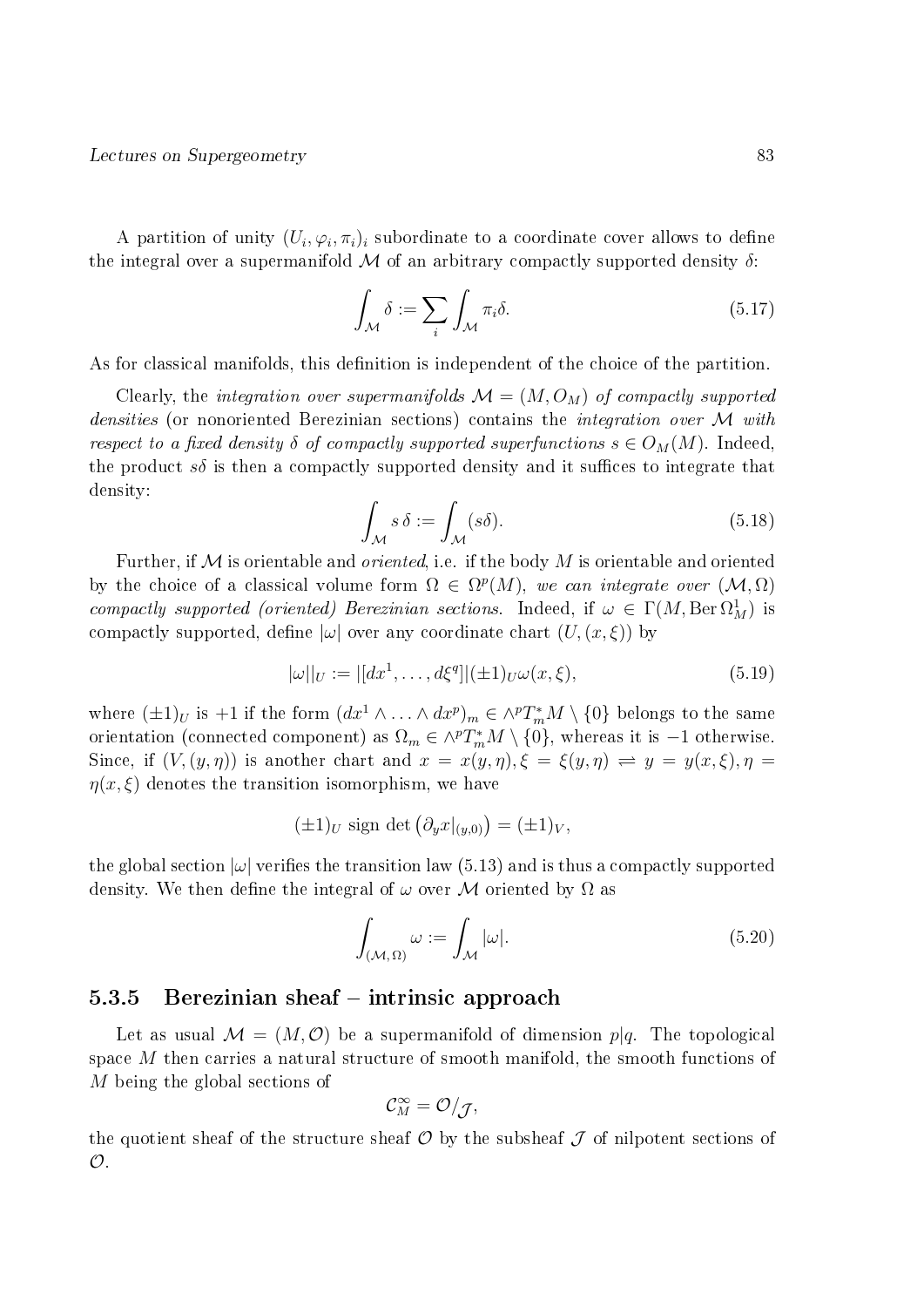The projection

$$
\varepsilon:\,\mathcal{C}_{\mathcal{M}}^{\infty}=\mathcal{O}\,\,\rightarrow\,\,\mathcal{O}/_{\mathcal{J}}=\mathcal{C}_{\mathcal{M}}^{\infty}
$$

is the evaluation map of sections of  $\mathcal{O}$ , which is defined locally, in a chart domain U with supercoordinates  $(x, \xi)$ , as the map that sends a section  $s \in \mathcal{O}(U)$  to the term of degree 0 of its local description, i.e.

$$
\varepsilon \left( \sum_{0 \leq |I| \leq q} s_I(x) \xi^I \right) = s_0(x).
$$

Since the underlying space has a smooth manifold structure, we can consider the sheaf of differential forms  $\Omega_M$  over it, with the classical de Rham differential  $d_{\rm dR}$ . The projection  $\varepsilon$  then admits an extension to the sheaf  $\Omega_M$  of super differential forms – with super de Rham differential  $d$  – that commutes with the differentials d and  $d_{\text{dR}}$ . More precisely, there is a sheaf morphism of parity 0 and degree 0

$$
\widetilde{\phantom{a}}: \ \Omega_{\mathcal{M}} \ \to \ \Omega_M \ ,
$$

such that, for any U open in M and any  $\omega \in \Omega_{\mathcal{M}}(U)$ ,

$$
\widetilde{d\,\omega} = d_{\rm dR}\,\widetilde{\omega}\ . \tag{5.21}
$$

If U is a domain of supercoordinates  $(x, \xi)$ , this property forces in particular the images of the super differential forms  $dx^i$  and  $d\xi^a$  to be

$$
d xi = ddR xi, 1 \le i \le p,
$$
  

$$
\overline{d \xia} = 0, 1 \le a \le q.
$$

Since the sheaf morphism  $\tilde{ }$  is made up by a family of algebra morphisms, the latter result implies that

$$
(dxI \wedge d\xiJ)~ = \begin{cases} 0, & \text{if } |J| \neq 0, \\ d_{\text{dR}}xI, \text{ otherwise.} \end{cases}
$$

Let now  $\mathcal{D}^{q}_{\mathcal{M}}$  be the sheaf of super differential operators of order  $q$  of the  $p|q$ dimensional supermanifold  $\mathcal{M}$  - which is a sheaf of left and right  $\mathcal{O}$ -modules, where the right  $\mathcal{O}\text{-module structure}$  is, for  $D \in \mathcal{D}_{\mathcal{M}}^q$  and  $s, t \in \mathcal{O}$ , given by  $(D \cdot s)(t) = D(st)$ . Note that this right and the natural left module structures are compatible, *i.e.* that  $(s \cdot D) \cdot t = s \cdot (D \cdot t)$ . Consider further the sheaf  $\Omega^p_{\mathcal{M}}$  of differential superforms of degree  $p - a$  sheaf of right  $\mathcal{O}$ -modules, where the right super  $\mathcal{O}$ -module structure is induced by the canonical left one. We then associate to each open subset  $U \subset M$  the right O-module

$$
\left(\Omega^p_{\mathcal{M}}\otimes \mathcal{D}^q_{\mathcal{M}}\right)(U):=\Omega^p_{\mathcal{M}}(U)\otimes \mathcal{D}^q_{\mathcal{M}}(U).
$$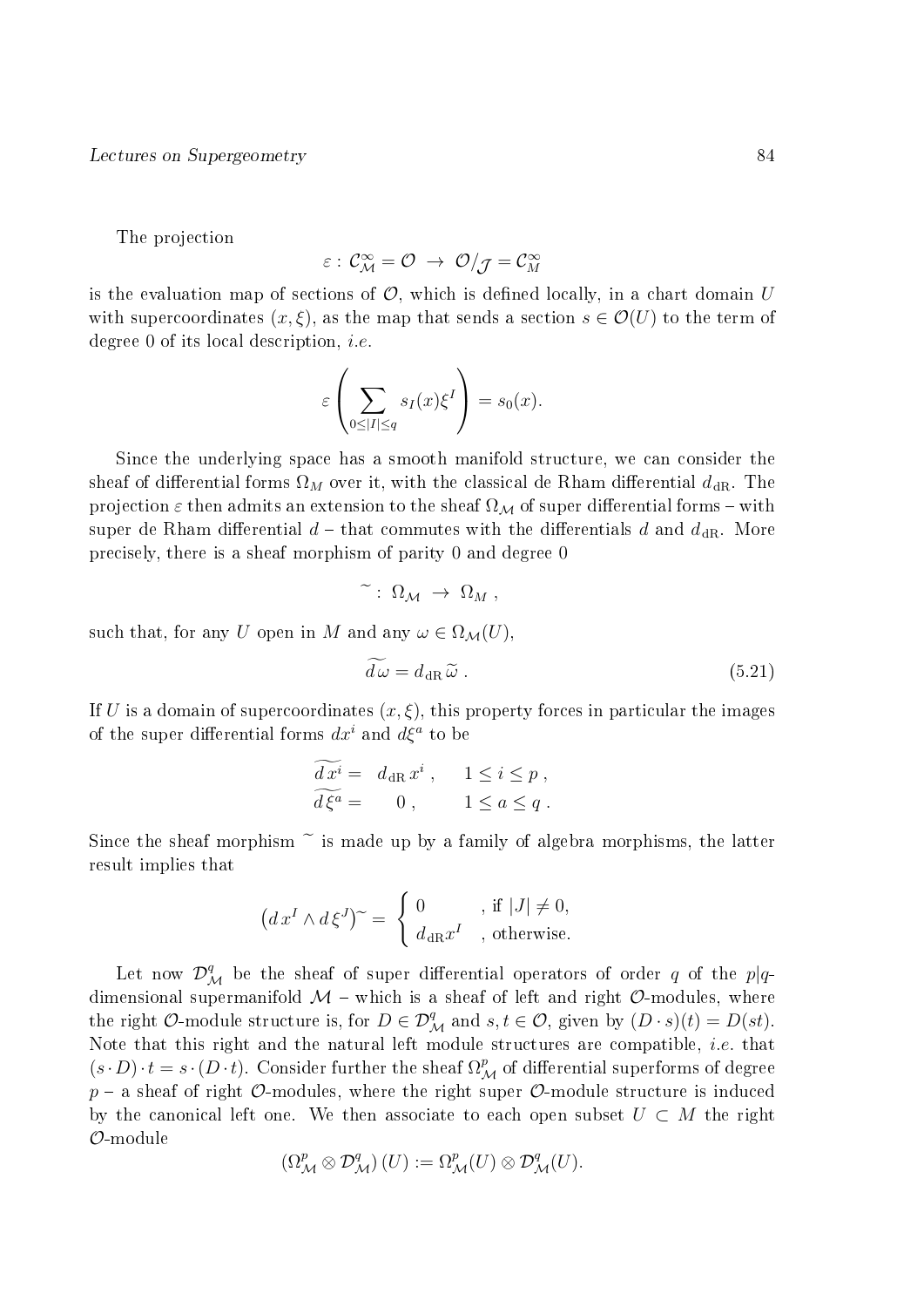Set moreover

$$
\mathcal{S}(U) := \{ \mathcal{D} \in \Omega_{\mathcal{M}}^p(U) \otimes \mathcal{D}_{\mathcal{M}}^q(U) : \forall s \in \mathcal{O}_c(U), \exists \omega \in \Omega_{\mathcal{M}}^{p-1}(U) : (\mathcal{D}s) \tilde{\ } = d_{\text{dR}}\omega \},
$$

where  $\mathcal{O}_{c}(U)$  denotes the sections of  $\mathcal{O}$  over U with compact support. The right module structure of the tensor product, which is implemented by that of differential operators. induces a right module structure on  $\mathcal{S}(U)$ . Indeed, if  $t \in \mathcal{O}(U)$  and  $s \in \mathcal{O}_c(U)$ , we have

$$
((D \cdot t)(s))^{\sim} = (D(ts))^{\sim} = d_{\text{dR}}\omega,
$$

where  $\omega \in \Omega^{p-1}_M(U)$ . It follows that  $\mathcal{S}(U)$  is a right submodule of  $\Omega^p_{\mathcal{M}}(U) \otimes \mathcal{D}^q_{\mathcal{M}}(U)$ , so that we can construct the quotient right module.

In fact, we have to take the sheaf  $\mathcal D^q_{\mathcal M}(\mathcal O,\Omega^p)$  associated to the presheaf  $\Omega^p_{\mathcal M}\otimes \mathcal D^q_{\mathcal M}.$ Then  $S$  is to be defined as a subsheaf and the quotient is actually the quotient sheaf.

**Definition 50.** The Berezinian sheaf is the quotient sheaf

$$
\mathrm{Ber}_{\mathcal{M}} := \mathcal{D}^q_{\mathcal{M}}(\mathcal{O}, \Omega^p)/_{\mathcal{S}}.
$$

**Proposition 34.** The Berezinian sheaf Ber<sub>M</sub> of a p|q-dimensional supermanifold M is a locally free sheaf of  $\mathcal{O}\text{-modules}$  of rank  $1|0$  if q is even and of rank  $0|1$  if q is odd. Over a coordinate superchart  $(U,(x,\xi))$ , its basis is

$$
\left[ dx^1 \wedge \ldots \wedge dx^p \otimes \partial_{\xi^q} \ldots \partial_{\xi^1} \right],
$$

where the bracket denotes the class modulo  $\mathcal{S}(U)$ .

Note first that it follows from this proposition that the intrinsically defined Berezinian sheaf coincides with the Berezinian sheaf glued from trival local line bundles.

*Proof.* Roughly, the sheaf associated with a presheaf consists of sections that locally coincide with sections of the presheaf. Therefore, we may in the following be a bit sketchy and avoid all complications due to sheafification.

Over a superchart  $(U,(x,\xi))$ , the right  $\mathcal{O}(U)$ -module  $\mathcal{D}^q_{\mathcal{M}}(\mathcal{O},\Omega^p)(U)$  admits the basis

$$
d x^I \wedge d \xi^J \otimes \partial_x^K \partial_{\xi}^L, \tag{5.22}
$$

where  $I \in \{1,\ldots,p\}^{\times k}$  is a sequence  $i_1 < \ldots < i_k$  and  $J \in \{1,\ldots,q\}^{\times \ell}$  a sequence  $j_1 \leq \ldots \leq j_{\ell}$ , with  $k+\ell = p$ . Moreover,  $K \in \mathbb{N}^{\times p}$  and  $L \in \{0,1\}^{\times q}$ , such that  $|K| + |L| = q$ . The derivatives in  $\partial_{\xi}^{L}$  are written in decreasing order. For any basis element and any

$$
s = \sum_{0 \le |I| \le q} s_I(x) \xi^I \in \mathcal{O}_c(U),
$$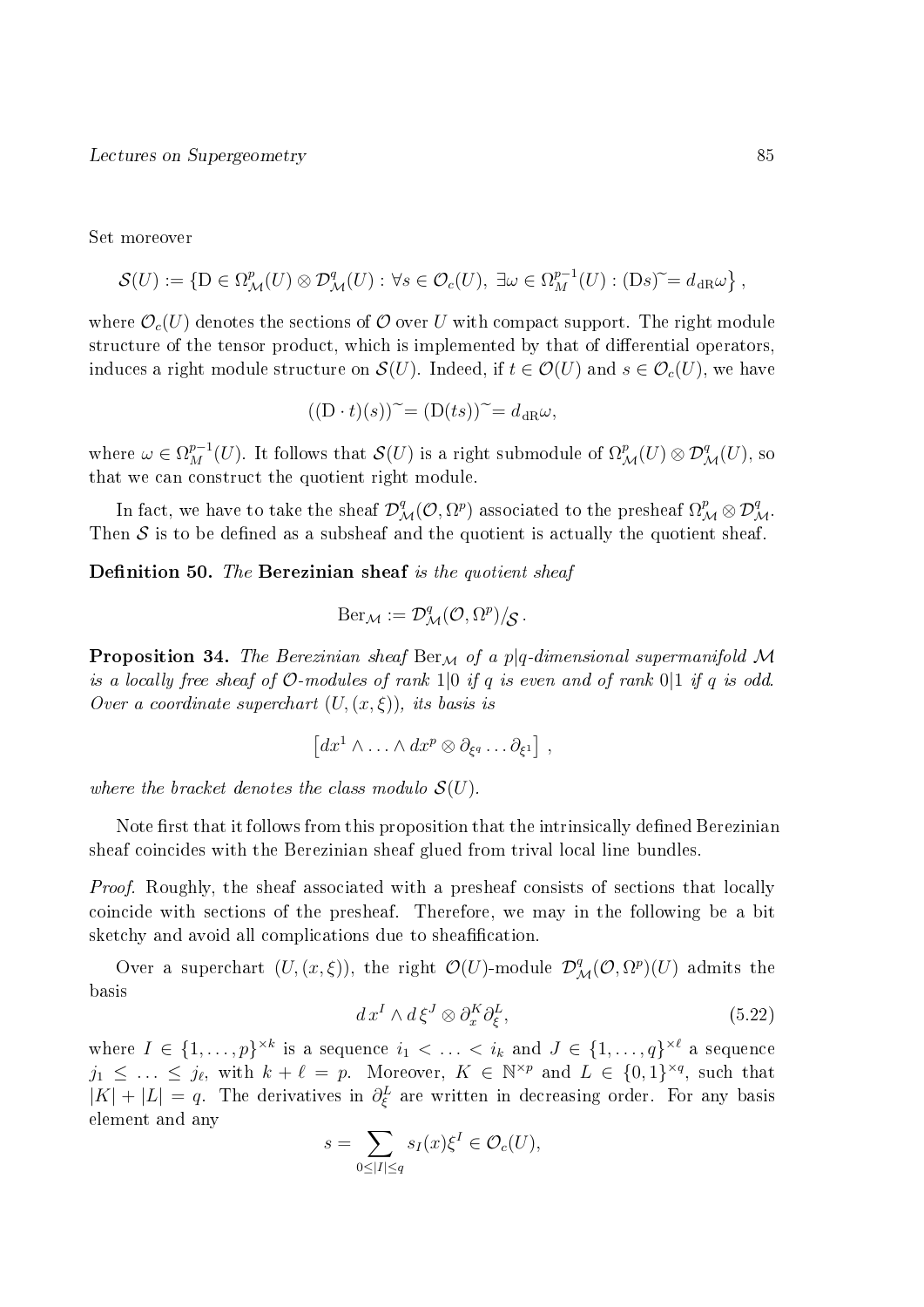$$
(d xI \wedge d \xiJ \otimes \partial_x^K \partial_{\xi}^L s)^{\sim} = 0 \in \mathcal{S}(U),
$$

unless  $|J| = 0$ . Hence, we now consider

$$
(dx^1 \wedge \ldots \wedge dx^p \otimes \partial_x^K \partial_{\xi}^L s)^{\sim} = d_{\text{dR}} x^1 \wedge \ldots \wedge d_{\text{dR}} x^p \left( \partial_x^K \partial_{\xi}^L s \right)^{\sim} = d_{\text{dR}} x^1 \wedge \ldots \wedge d_{\text{dR}} x^p \partial_x^K s_L
$$

and remark that the RHS of the last equation is an exact classical differential  $p$ -form on U, if  $|K| > 0$ , so that in this case we deal again with an element of  $\mathcal{S}(U)$ . This shows that  $dx^1 \wedge \ldots \wedge dx^p \otimes \partial_{\xi^q} \ldots \partial_{\xi^1}$  is the unique basis element of  $\mathcal{D}^q_{\mathcal{M}}(\mathcal{O}, \Omega^p)(U)$  whose equivalence class does not vanish. Hence, the result. $\Box$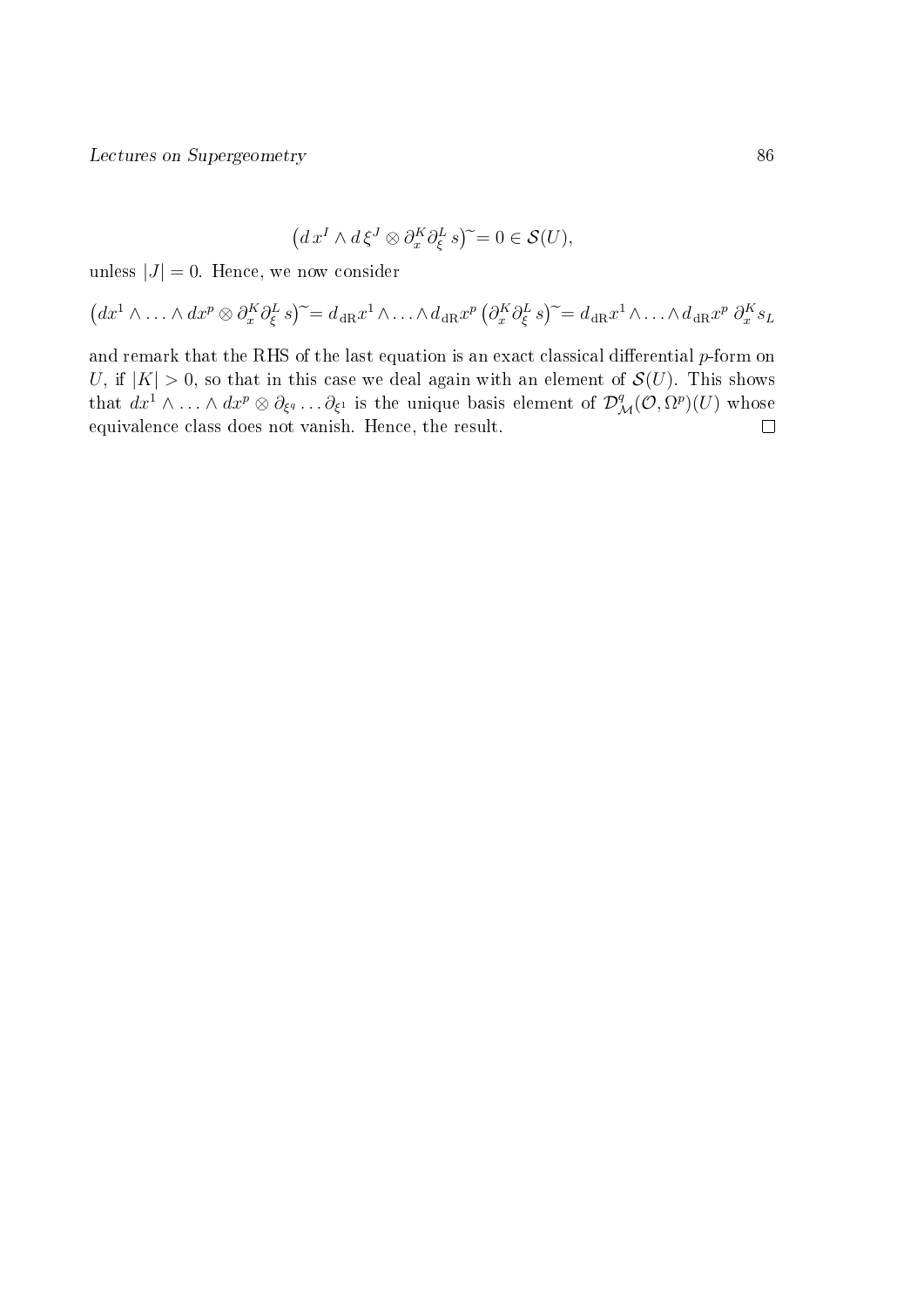# Bibliography

| [BBH91]                        | C. BARTOCCI, U. BRUZZO AND D. HERNÁNDEZ-RUIPÉREZ. The<br>geometry of supermanifolds. Mathematics and its applications, 76,<br>Kluwer Academic Publishers, Springer, 1991.                                          |
|--------------------------------|--------------------------------------------------------------------------------------------------------------------------------------------------------------------------------------------------------------------|
| [ <b>B</b> at79]               | M. BATCHELOR. The Structure of Supermanifolds. Transactions<br>of the American Mathematical Society, 253 (Sep.1979), 329-338.<br>http://www.jstor.org/stable/1998201.                                              |
| [ <b>B</b> at80]               | M. BATCHELOR. Two Approaches to Supermanifolds. Transactions<br>of the American Mathematical Society, 258 (Mar.1980), no 1, 257-270.<br>http://www.jstor.org/stable/1998294.                                       |
| [Ber87]                        | F. A. BEREZIN. Thiroduction to superanalysis. Mathematical Physics<br>and Applied Mathematics, 9, D. Reidel Publishing Co., Dordrecht,<br>1987.                                                                    |
| [BG92]                         | M. BERGER AND B. GOSTIAUX. Géométrie différentielle: variétés,<br>courbes et surfaces. Presses universitaires de France, Puf, 1992.                                                                                |
| CR12                           | D. CARCHEDI, D. ROYTENBERG. On Theories of Superalgebras of<br>Differentiable Functions. arXiv:1211.6134                                                                                                           |
| [COP12]                        | T. COVOLO, V. OVSIENKO, AND N. PONCIN. Higher Trace and<br>Berezinian of Matrices over a Clifford Algebra.<br>J. Geo. Phys., 62,<br>2012, 2294-2319.                                                               |
| $\lfloor \text{Cov12} \rfloor$ | T. COVOLO. Cohomological Approach to the Graded Berezinian.<br>arXiv: 1207 2962                                                                                                                                    |
| [DM99]                         | P. DELIGNE AND J. MORGAN. Notes on Supersymmetry (following<br>Joseph Bernstein). In: Quantum Fields and Strings: A Course for<br>Mathematicians. AMS, Institute for Advanced Study, 1999, ISBN 0-<br>8218-1198-3. |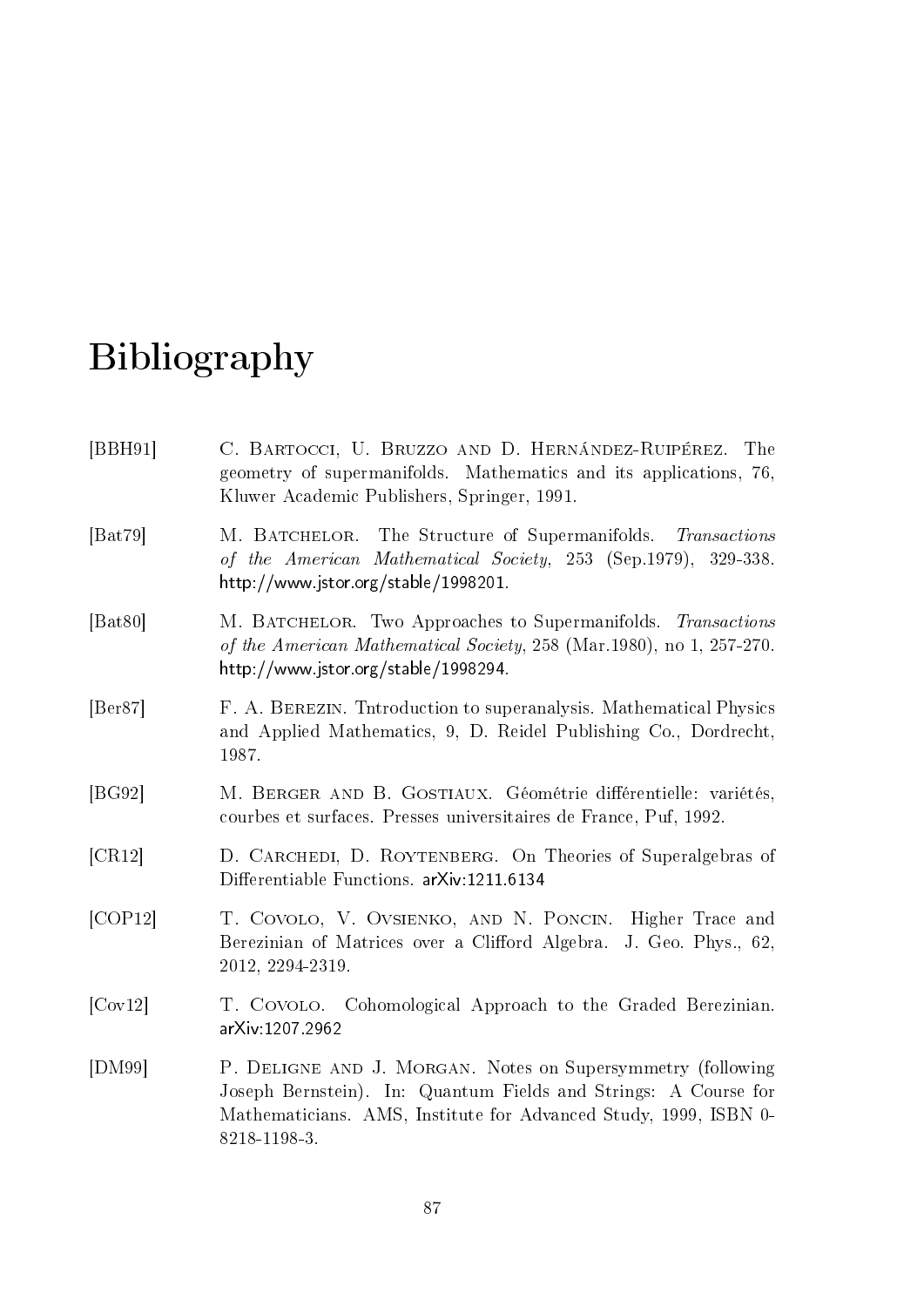| [Dub08]                     | M. DUBOIS-VIOLETTE. Lectures on graded differential algebras and<br>noncommutative geometry. $ArXiv$ Mathematics e-prints, (Feb. 2008),<br>arXiv:math/9912017. Provided by the SAO/NASA Astrophysics Data<br>System, http://adsabs.harvard.edu/abs/1999math12017D. |
|-----------------------------|--------------------------------------------------------------------------------------------------------------------------------------------------------------------------------------------------------------------------------------------------------------------|
| [DBB03]                     | S. DUPLIJ, W. SIEGEL AND J. BAGGER. Concise Encyclopedia of<br>Supersymmetry and Noncommutative Structures in Mathematics and<br>Physics. Springer, 2003, ISBN 1-4020-1338-8.                                                                                      |
| [GKP09]                     | J. GRABOWSKI, A. KOTOV AND N. PONCIN. The Lie Superalgebra<br>of a Supermanifold. J. Lie Theo., 20, 2010, 739 - 749.                                                                                                                                               |
| [GKP10]                     | J. GRABOWSKI, A. KOTOV AND N. PONCIN. Lie superalgebras of<br>differential operators. J. Lie Theo., $23(1)$ , $2013$ , $035-054$ .                                                                                                                                 |
| [GP04]                      | J. GRABOWSKI AND N. PONCIN. Automorphisms of quantum and<br>classical Poisson algebras. Compositio Math. 140 (2004), 511-527.                                                                                                                                      |
| [KSM02]                     | KOSMANN-SCHWARZBACH AND<br>$J_{\cdot}$<br>MONTERDE.<br>Di-<br>Y.<br>and<br>odd Poisson brackets.<br>Ann.<br>operators<br>vergence<br>Fourier (Grenoble) 52 (2002), no. 2,<br>Inst.<br>$419-456.$<br>http://aif.cedram.org/item?id=AIF_2002__52_2_419_0.            |
| [Lei80]                     | D. A. LEITES. Introduction to the Theory of Supermanifolds. Russian<br><i>Math. Surveys</i> , 35 (1980), no.1, 1-64.                                                                                                                                               |
| $\left[\text{Man}02\right]$ | Y. MANIN. Gauge Field Theory and Complex Geometry. A series<br>of comprehensive studies in mathematics, 289, 2nd edition, Springer,<br>ISBN 970-3-540-61378-7.                                                                                                     |
| [Mat80]                     | H. MATSUMURA. Commutative algebra. Mathematics Lecture Note<br>Series, 56, Benjamin/Cummings Publishing Co., Inc., Reading, Mass.,<br>1980, ISBN 0-8053-7026-9.                                                                                                    |
| [PH00]                      | Ein Beitrag zur Geometrie und Analysis auf strati-<br>M. PFLAUM.<br>fizierten Räumen. Humboldt Universität, Habilitationsschrift                                                                                                                                   |
| [Pon04]                     | N. PONCIN. Equivariant operators between some modules of the Lie<br>algebra of vector fields. <i>Com. in Alg.</i> , 32 (2004), no.7, 2559-2572.                                                                                                                    |
| Var04                       | V.S. VARADARAJAN. Supersymmetry for Mathematicians: An Intro-<br>duction. Courant Lecture Notes, 11. American Mathematical Society,<br>Courant Institute of Mathematical Sciences, 2004.                                                                           |